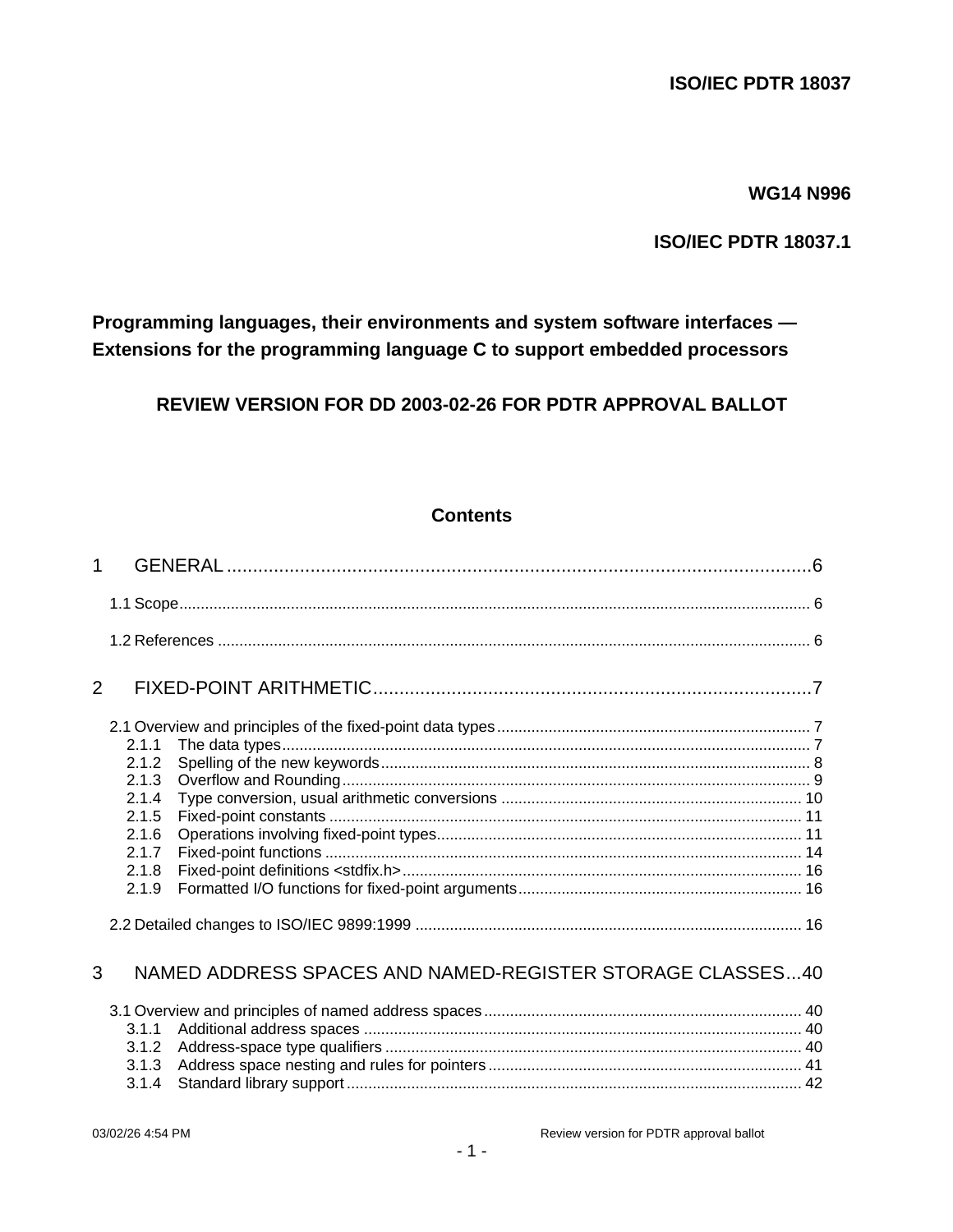| 3.2.1  |                                                                                 |  |
|--------|---------------------------------------------------------------------------------|--|
| 3.2.2  |                                                                                 |  |
| 3.2.3  |                                                                                 |  |
| 3.2.4  | Relationship between named registers and I/O-register designators  44           |  |
|        |                                                                                 |  |
|        |                                                                                 |  |
| 4      |                                                                                 |  |
|        |                                                                                 |  |
| 4.1.1  |                                                                                 |  |
|        |                                                                                 |  |
|        |                                                                                 |  |
| 4.3.1  |                                                                                 |  |
| 4.3.2  |                                                                                 |  |
|        |                                                                                 |  |
| 4.4.1  |                                                                                 |  |
| 4.4.2  |                                                                                 |  |
| 4.4.3  |                                                                                 |  |
| 4.4.4  |                                                                                 |  |
| 4.4.5  |                                                                                 |  |
| 4.4.6  |                                                                                 |  |
|        |                                                                                 |  |
|        |                                                                                 |  |
|        |                                                                                 |  |
|        |                                                                                 |  |
| A.1.2  |                                                                                 |  |
| A.1.3  |                                                                                 |  |
| A.1.4  |                                                                                 |  |
| A.1.5  |                                                                                 |  |
| A.1.6  |                                                                                 |  |
| A.1.7  |                                                                                 |  |
| A.1.8  |                                                                                 |  |
| A.1.9  |                                                                                 |  |
| A.1.10 | Linguistic Variables and unsigned _Fract: an example of unsigned fixed-point 76 |  |
|        |                                                                                 |  |
|        |                                                                                 |  |
|        |                                                                                 |  |
| B.1.1  |                                                                                 |  |
| B.1.2  |                                                                                 |  |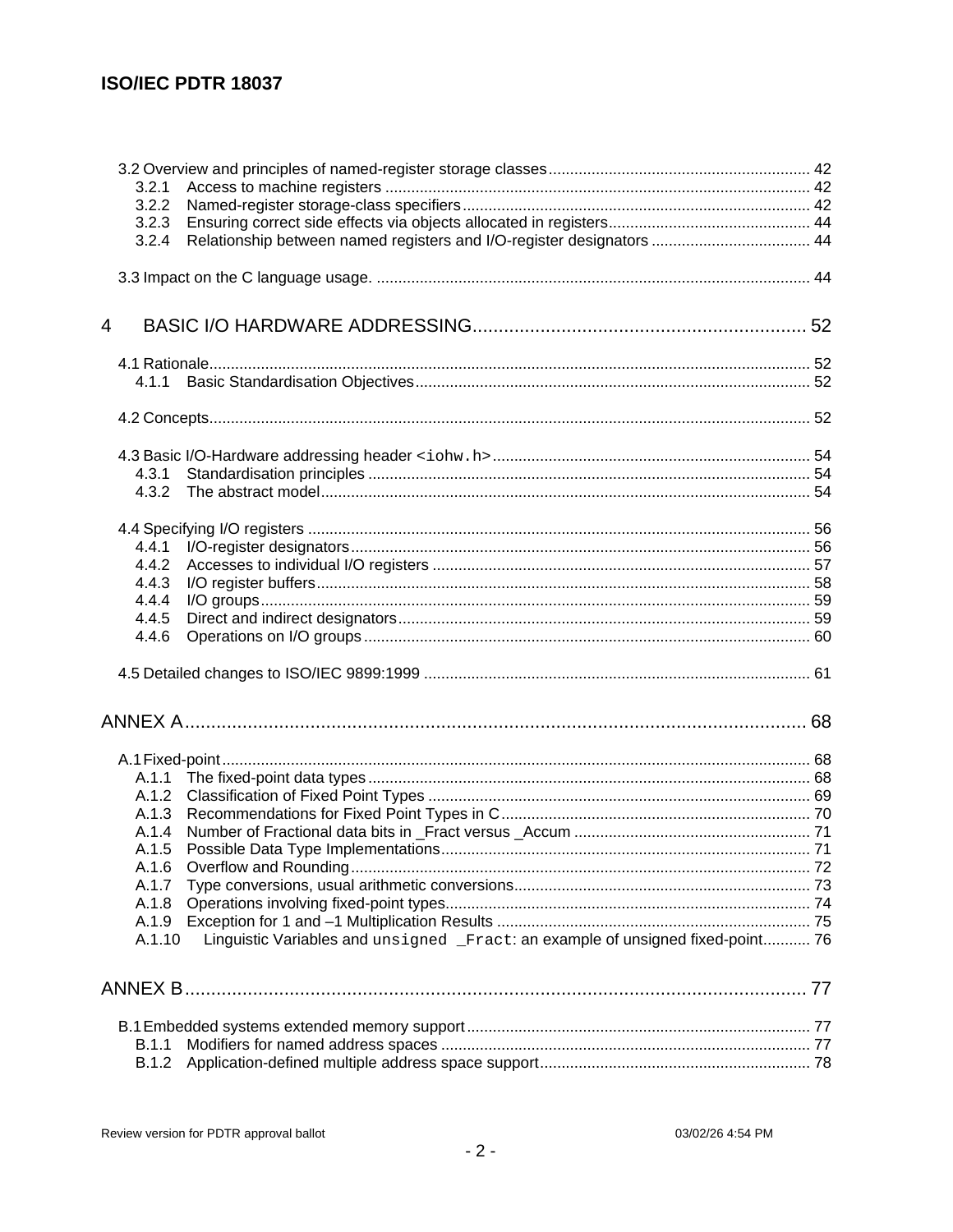| C.2.1 |  |
|-------|--|
| C.2.2 |  |
|       |  |
|       |  |
|       |  |
|       |  |
|       |  |
|       |  |
|       |  |
|       |  |
|       |  |
|       |  |
|       |  |
|       |  |
|       |  |
|       |  |
|       |  |
|       |  |
|       |  |
|       |  |
|       |  |
| E.2.1 |  |
| E.2.2 |  |
| E.2.3 |  |
| E.2.4 |  |
| E.2.5 |  |
| E.2.6 |  |
|       |  |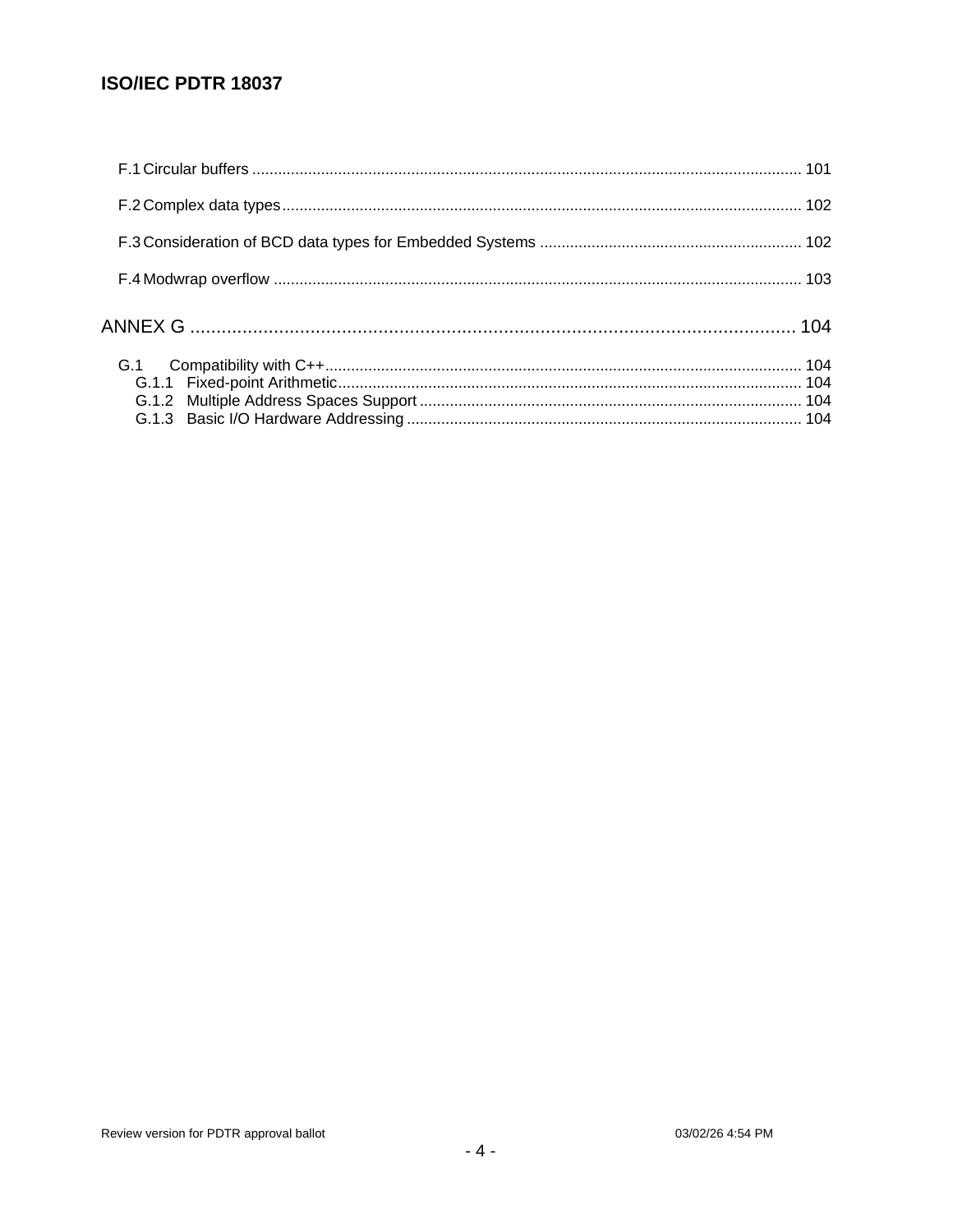# **INTRODUCTION**

In the fast growing market of embedded systems there is an increasing need to write application programs in a high-level language such as C. Basically there are two reasons for this trend: programs for embedded systems get more complex (and hence are difficult to maintain in assembly language) and the different types of embedded systems processors have a decreasing lifespan (which implies more frequent re-adapting of the applications to the new instruction set). The code re-usability achieved by C-level programming is considered to be a major step forward in addressing these issues.

Various technical areas have been identified where functionality offered by processors (such as DSPs) that are used in embedded systems cannot easily be exploited by applications written in C. Examples are fixed-point operations, usage of different memory spaces, low level I/O operations and others. The current proposal addresses only a few of these technical areas.

Embedded processors are often used to analyse analogue signals and process these signals by applying filtering algorithms to the data received. Typical applications can be found in all wireless devices. The common data type used in filtering algorithms is the fixed-point data type, and in order to achieve the necessary speed, the embedded processors are often equipped with special hardware support that data type. The C language (as defined in ISO/IEC 9899:1999) does not provide support the fixed-point arithmetic operations, currently leaving programmers with no option but to handcraft most of their algorithms in assembler. This Technical Report specifies a fixed-point data type for C, definable in a range of precision and saturation options. In this manner, fixed-point data is supported as easily as integer and floating-point data throughout the compiler, including the critical optimisers leading to highly efficient code.

Typical for the mentioned filtering algorithms is the usage of polynomials whereby data from one source (inputvalues) is multiplied by coefficients coming from another source (memory). Ensuring the simultaneous flow of data and coefficient data to the multiplier/accumulator of processors designed for FIR filtering, for example, is critical to their operation. In order to allow the programmer to declare the memory space from which a specific data object must be fetched. This Technical Report specifies basic support for multiple address spaces. As a result, optimising compilers can utilise the ability of processors that support multiple address spaces, for instance, to read data from two separate memories in a single cycle to maximise execution speed.

As the C language has matured over the years, various extensions for accessing basic I/O hardware (iohw) registers have been added to address deficiencies in the language. Today almost all C compilers for freestanding environments and embedded systems support some method of direct access to *johw* registers from the C source level. However, these extensions have not been consistent across dialects.

This Technical Report provides an approach to codifying common practice and providing a single uniform syntax for basic iohw register addressing.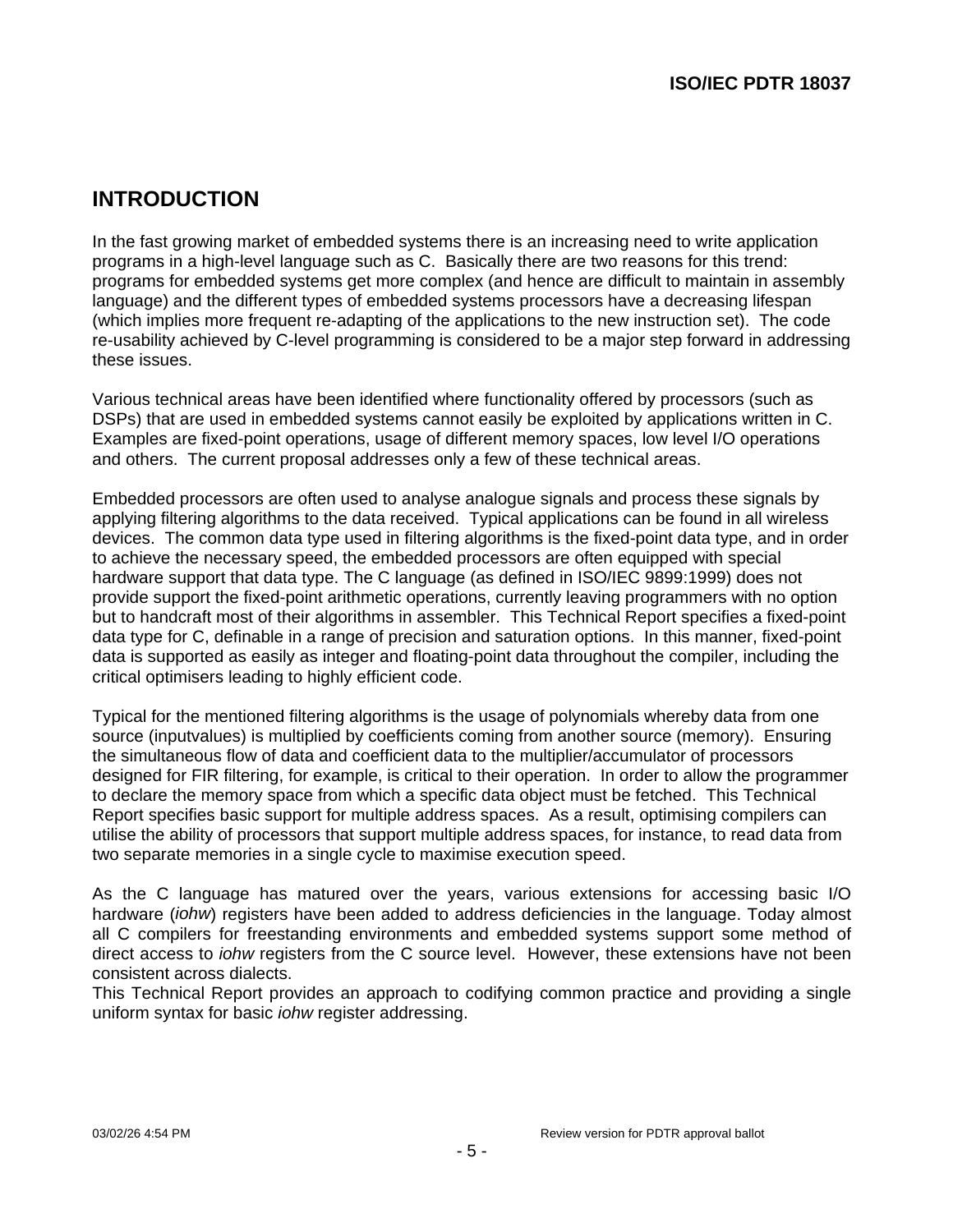# **Information technology — Programming languages, their environments and system software interfaces — Extensions for the programming language C to support embedded processors**

# **1 General**

#### **1.1 Scope**

This Technical Report specifies a series of extensions of the programming language C, specified by the international standard ISO/IEC 9899:1999.

Each clause in this Technical Report deals with a specific topic. The first subclause of each clause contains a technical description of the features of the topic. It provides an overview but does not contain all the fine details. The second subclause of each clause contains the editorial changes to the standard, necessary to fully specify the topic in the standard, and thereby provides a complete definition. If necessary, additional explanation and/or rationale is given in an Annex.

#### **1.2 References**

The following standards contain provisions which, through reference in this text, constitute provisions of Technical Report. For dated references, subsequent amendments to, or revisions of, any of these publications do not apply. However, parties to agreements based on this Technical Report are encouraged to investigate the possibility of applying the most recent editions of the normative documents indicated below. For undated references, the latest edition of the normative document referred applies. Members of IEC and ISO maintain registers of current valid International Standards.

ISO/IEC 9899:1999, Information technology – Programming languages, their environments and system software interfaces – Programming Language C.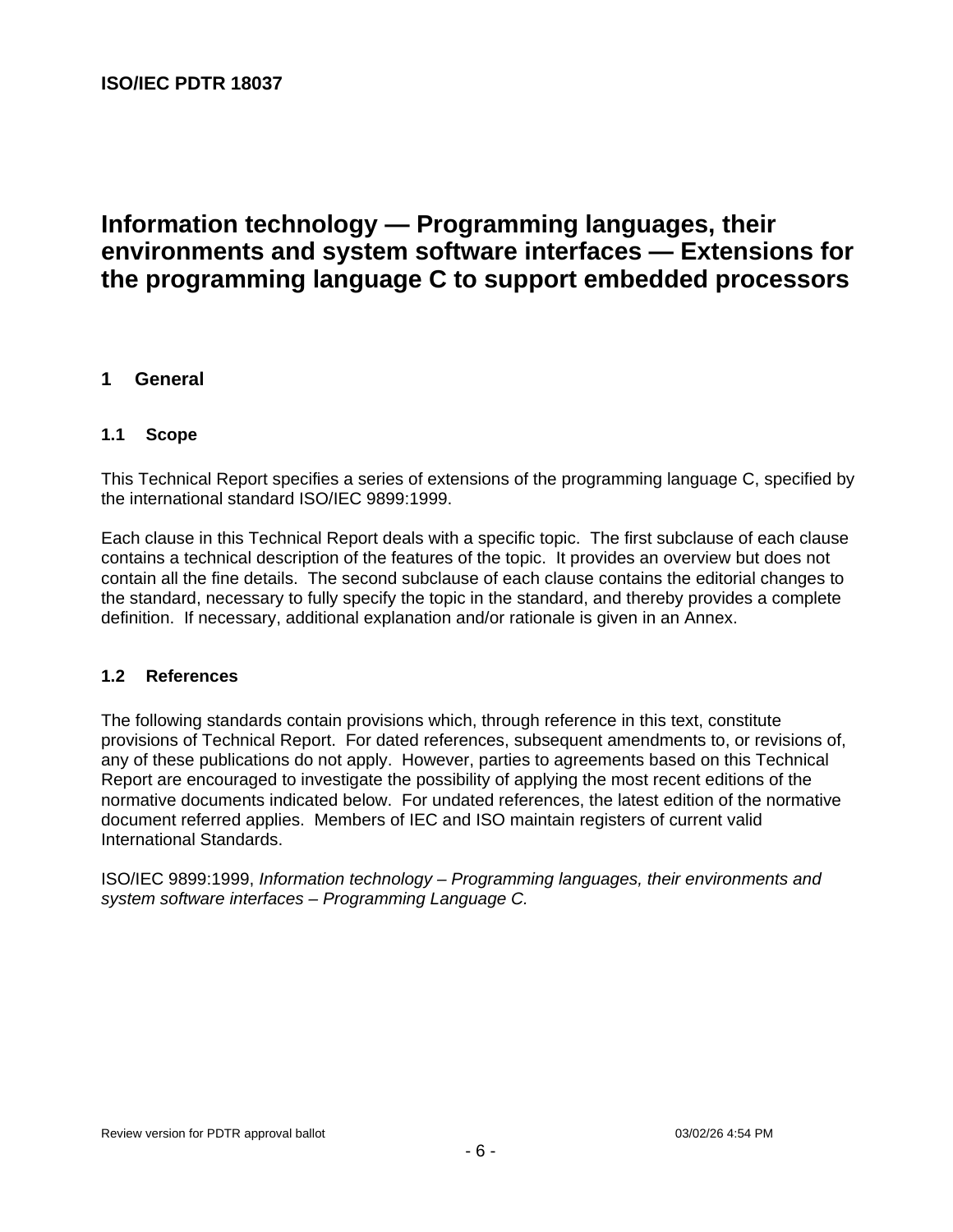# **2 Fixed-point arithmetic**

#### **2.1 Overview and principles of the fixed-point data types**

#### **2.1.1 The data types**

For the purpose of this Technical Report, fixed-point data values are either fractional data values (with value between -1.0 and +1.0), or data values with an integral part and a fractional part. As the position of the radix point is known implicitly, operations on the values of these data types can be implemented with (almost) the same efficiency as operations on integral values. Typical usage of fixed-point data values and operations can be found in applications that convert analogue values to digital representations and subsequently apply some filtering algorithm. For more information of fixed-point data types, see clause A.1.1 in the Annex of this Technical Report.

For the purpose of this Technical Report, two groups of fixed-point data types are added to the C language: the fract types and the accum types. The data value of a fract type has no integral part, hence values of a fract type are between -1.0 and +1.0. The value range of an accum type depends on the number of integral bits in the data type.

The fixed-point data types are designated with the corresponding new keywords and type-specifiers **Fract and Accum.** These type-specifiers can be used in combination with the existing typespecifiers **short**, **long**, **signed** and **unsigned** to designate the following twelve fixed-point types:

| unsigned short Fract | unsigned short _Accum |
|----------------------|-----------------------|
| unsigned Fract       | unsigned Accum        |
| unsigned long Fract  | unsigned long _Accum  |
| signed short Fract   | signed short Accum    |
| signed Fract         | signed _Accum         |
| signed long Fract    | signed long _Accum    |

The fixed-point data types

| short Fract | short Accum |
|-------------|-------------|
| Fract       | Accum       |
| long Fract  | long Accum  |

without either **unsigned** or **signed** are aliases for the corresponding signed fixed-point types.

An implementation is required to support all above mentioned twelve fixed-point data types. Just as for integer types, there is no requirement that the types all have different formats.

The fixed-point types are assigned a *fixed-point rank*. The following types are listed in order of increasing rank: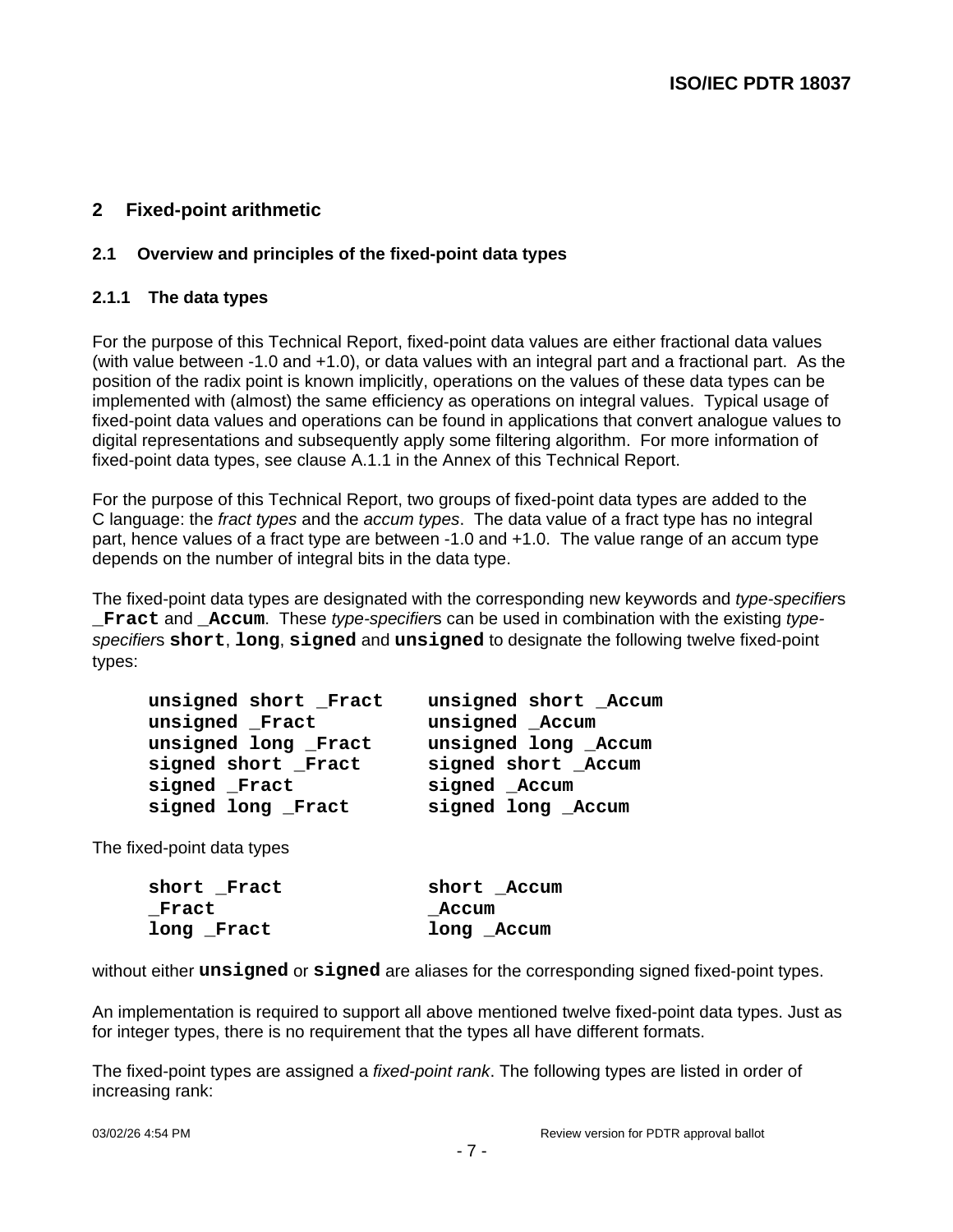#### **short \_Fract**, **\_Fract**, **long \_Fract**, **short \_Accum**, **\_Accum**, **long \_Accum**

Each unsigned fixed-point type has the same size (in bytes) and the same rank as it's corresponding signed fixed-point type.

The bits of an unsigned fixed-point type are divided into padding bits, fractional bits, and integral bits. The bits of a signed fixed-point type are divided into padding bits, fractional bits, integral bits, and a sign bit.

The fract fixed-point types have no integral bits; consequently, values of unsigned fract types are in the range of 0 to 1, and values of signed fract types are in the range of -1 to 1. The minimal formats for each type are:

| signed short Fract     | s.7  | signed short Accum     | s4.7  |
|------------------------|------|------------------------|-------|
| signed Fract           | s.15 | signed Accum           | s4.15 |
| signed long Fract      |      | s.23 signed long Accum | s4.23 |
|                        |      |                        |       |
| Unsigned short Fract 7 |      | unsigned short Accum   | 4.7   |
|                        |      |                        |       |
| unsigned Fract         | .15  | unsigned Accum         | 4.15  |

(For the unsigned formats, the notation "x.y" means x integral bits and y fractional bits, for a total of  $x + y$  non-padding bits. The added "s" in the signed formats denotes the sign bit.)

An implementation may give any of the fixed-point types more fractional bits, and may also give any of the accum types more integral bits; the relevant restrictions are given in the text for the new section 6.2.5 (see section 2.2 of this Technical Report).

For an example of unsigned fixed-point datatypes see A.1.10.

#### **2.1.2 Spelling of the new keywords**

The natural spelling of the newly introduced keywords **Fract** and **Accum**, and of the new typequalifier **\_Sat**, is **fract**, **accum** and **sat**. However, in order to avoid nameclashes in existing programs the new keywords are handled in the same way as the **\_Complex** keyword in the ISO/IEC 9899:1999 standard: the formal names of the new keywords start with an underscore, followed by a capital letter, and in the for fixed-point arithmetic required header  $\leq$ **stdfix.h**>, these formal names can be redefined to have their natural spelling, or to another spelling, for instance, in an environment with pre-existing fixed-point support.

In the code fragments in this Technical Report, the natural spelling will be used.

For information on the usage of the new keywords in a combined C/C++ environment, see Annex G.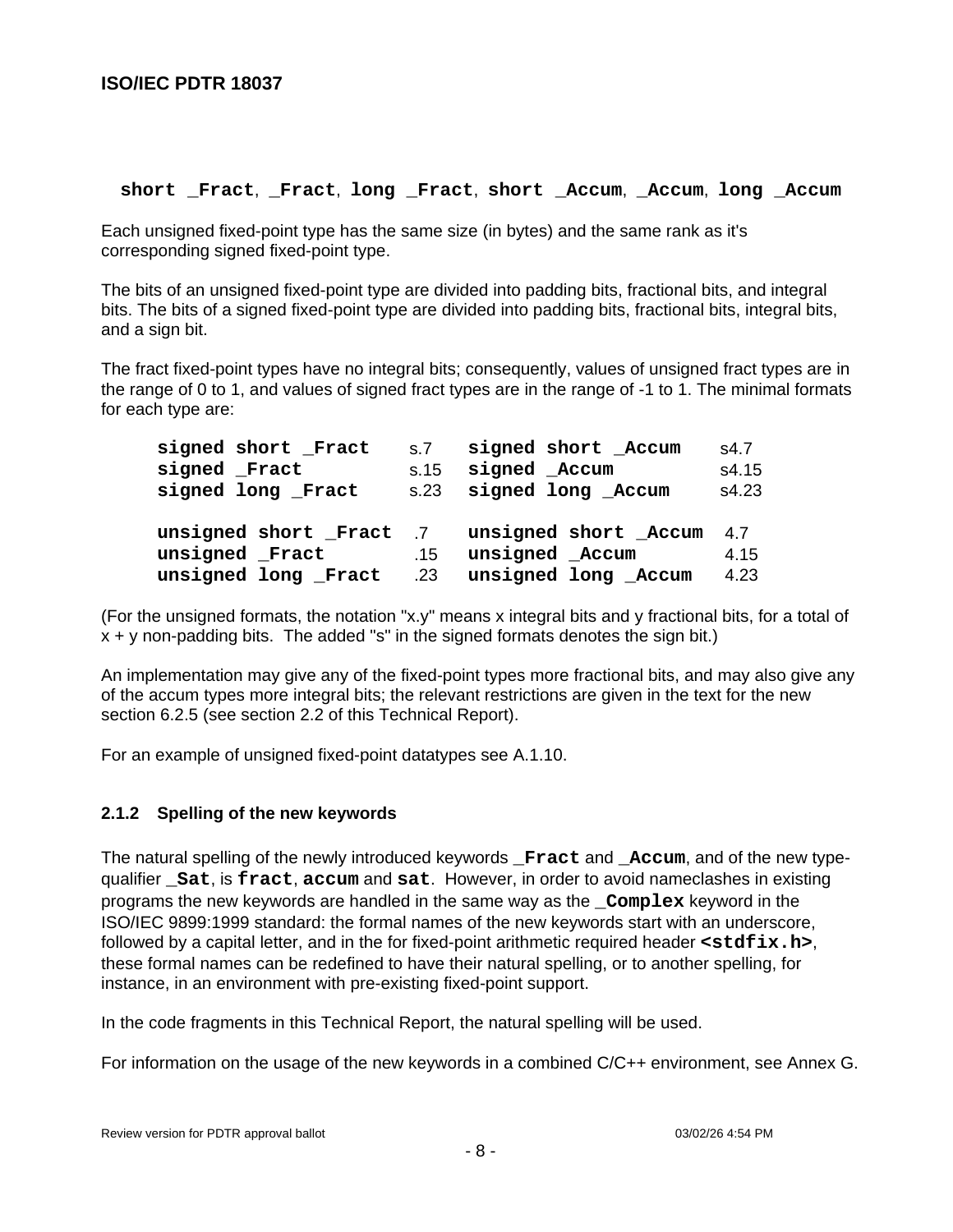# **2.1.3 Overflow and Rounding**

Conversion of a real numeric value to a fixed-point type may overflow and/or may require rounding. When the source value does not fit within the range of the fixed-point type, the conversion overflows. Of the two common approaches for fixed-point overflow handling (saturation and modular wrap-around) only saturation is required by this Technical Report; for a description of modular wrap-around, see section F.4.

When calculating the saturated result on fixed-point overflow, the source value is replaced by the closest available fixed-point value. (For unsigned fixed-point types, this will be either zero or the maximal positive value of the fixed-point type. For signed fixed-point types it will be the maximal negative or maximal positive value of the fixed-point type.)

Overflow behavior is controlled in two ways:

- A fixed-point overflow type-qualifier **\_Sat** can be added to a fixed-point type to control overflow behavior (e.g., **\_Sat \_Fract**).
- In the absence of an explicit fixed-point overflow type-qualifier, overflow behavior is controlled by the **FX\_FRACT\_OVERFLOW** and **FX\_ACCUM\_OVERFLOW** pragmas with **SAT** and **DEFAULT** as possible states.

When the state of the **FX\_FRACT\_OVERFLOW** pragma is **SAT**, the overflow behaviour on **Fract** types is saturation; othewise, overflow on **Fract** types has undefined behavior. When the state of the **FX\_ACCUM\_OVERFLOW** pragma is **SAT**, the overflow behaviour on **\_Accum** types is saturation; othewise, overflow on **\_Accum** types has undefined behavior. The default state for the **FX\_FRACT\_OVERFLOW** and **FX\_ACCUM\_OVERFLOW** pragmas is **DEFAULT**.

Note: the **DEFAULT** state of the overflow pragmas is intended to allow implementations to use the most optimal instruction sequences irrespective of their overflow behaviour for those computations where the actual overflow behaviour is not relevant; the actual overflow behaviour may be saturation, or anything else (including modular wrap-around) and may vary between different occurrences of the same operation, or even between different executions of the same operation.

If (after any overflow handling) the source value cannot be represented exactly by the fixed-point type, the source value is rounded to either the closest fixed-point value greater than the source value (rounded up) or to the closest fixed-point value less than the source value (rounded down).

Processors that support fixed-point arithmetic in hardware have no problems in attaining the required precision without loss of speed; however, simulations using integer arithmetic may require for multiplication and division extra instructions to get correct result; often these additional instructions are not needed if the required precision is 2 ulps <sup>1</sup>. The **FX\_FULL\_PRECISION** pragma provides a means to inform the implementation when a program requires full precision for these operations (the state of the **FX\_FULL\_PRECISION** pragma is ''on''), or when the relaxed

-

 $<sup>1</sup>$  unit in the last place: precision up to the last bit</sup>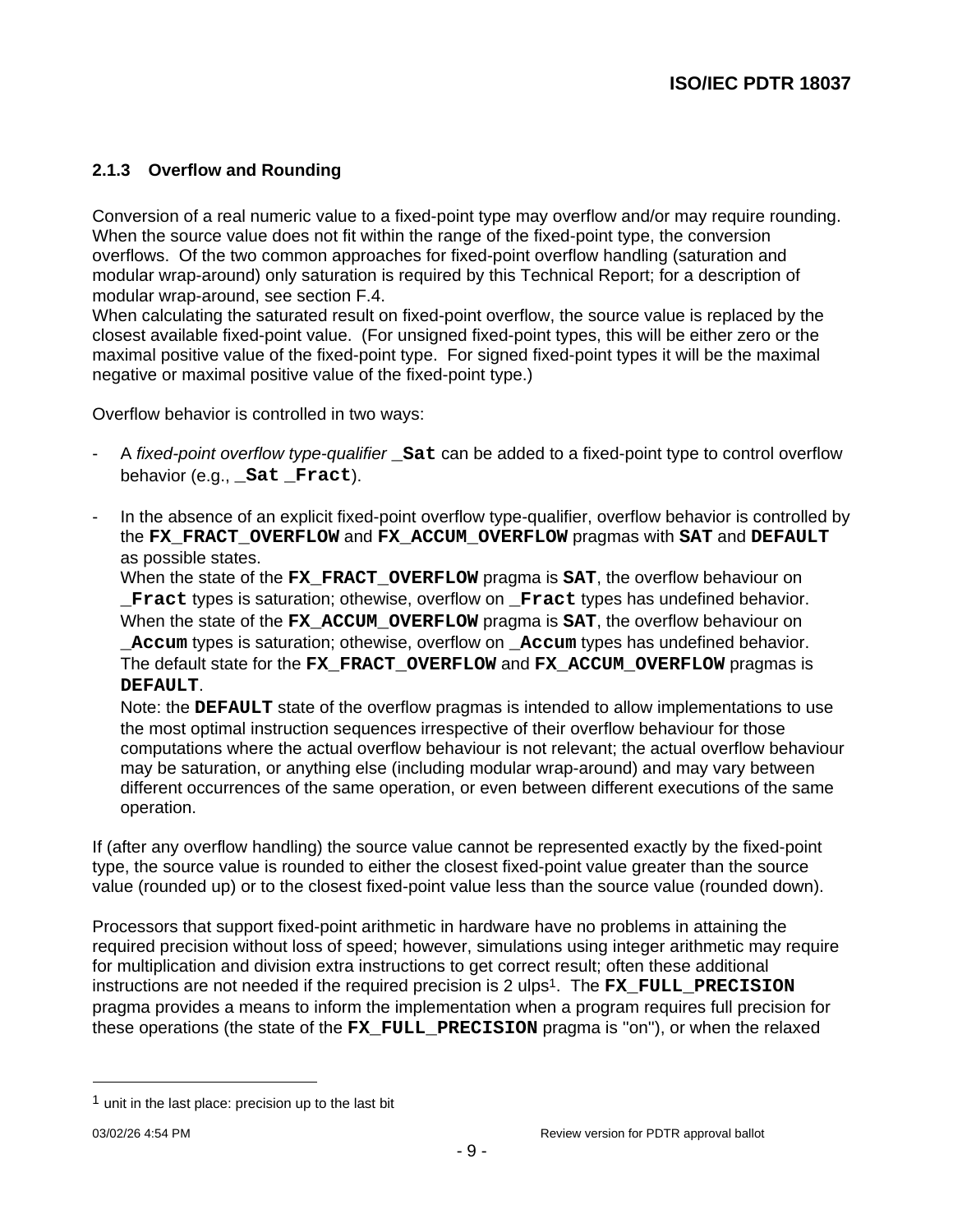requirements are allowed (the state of the **FX\_FULL\_PRECISION** pragma is ''off''). For more discussion on this topic see A.1.6.

Whether rounding is up or down is implementation-defined and may differ for different values and different situations.

#### **2.1.4 Type conversion, usual arithmetic conversions**

All conversions between a fixed-point type and another arithmetic type (which can be another fixedpoint type) are defined. Overflow and rounding are handled according to the usual rules for the destination type. Conversions from a fixed-point to an integer type round toward zero. The rounding of conversions from a fixed-point type to a floating-point type is unspecified.

The usual arithmetic conversions in the C standard (see 6.3.1.8) imply three requirements:

- 1. given a pair of data types, the usual arithmetic conversions define the *common type* to be used;
- 2. then, if necessary, the usual arithmetic conversions require that each operand is converted to that common type; and
- 3. it is required that the resulting type after the operation is again of the common type.

For the combination of an integer type and a fixed-point type, or the combination of a fract type and an accum type the usual arithmetic rules may lead to useless results (converting an integer to a fixed-point type) or to gratuitous loss of precision.

In order to get useful and attainable results, the usual arithmetic conversions do not apply to the combination of an integer type and a fixed-point type, or the combination of two fixed-point types. In these cases:

- 1. the result of the operation is calculated using the values of the two operands, with their full precision; and
- 2. the result type is the type with the highest rank, whereby a fixed-point conversion rank is always greater than an integer conversion rank, and the resulting value is converted (taking into account rounding and overflow) to the precision of the resulting type;
- 3. if one operand has signed fixed-point type and the other operand has unsigned fixed-point type, then the resulting type is the signed type corresponding to the operand type with greatest fixedpoint conversion rank.

Note that as a consequence of the above, in the following fragment

**fract r, r1, r2; int i; r1 = r \* i; r2 = r \* (fract) i;**

the result values **r1** and **r2** may not be the same.

If the type of either of the operands has the **\_Sat** qualifier, the resulting type shall have the **\_Sat** qualifier.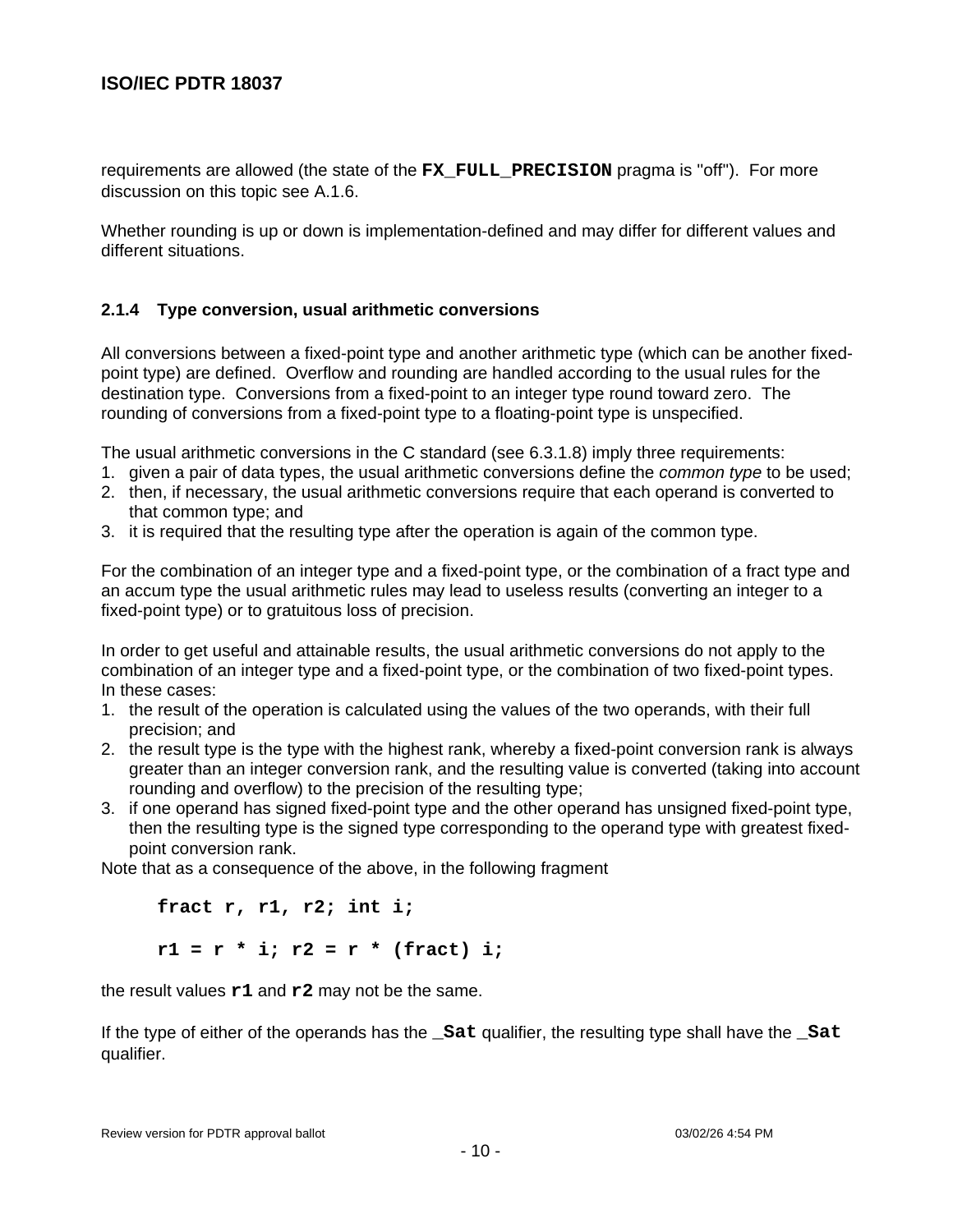If one of the operands has a floating type and the other operand has a fixed-point type, the result of the operation is calculated using the values of the two operands, with their full precision and the result type is the floating type.

It is recommended that a conforming compilation system provide an option to produce a diagnostic message whenever the usual arithmetic conversions cause a fixed-point operand to be converted to floating-point.

# **2.1.5 Fixed-point constants**

A fixed-constant is defined analogous to a floating-constant (see 6.4.4.2), with suffixes **k** (**K**) and **r** (**R**) for accum type constants and fract type constants; for the short variants the suffix **h** (**H**) should be added as well.

The type of a fixed-point constant depends on its fixed-suffix as follows (note that the suffix is case insensitive; the table below only give lowercase letters):

| <b>Suffix</b>    | Fixed-point type      |  |  |
|------------------|-----------------------|--|--|
| hr               | short Fract           |  |  |
| uhr              | unsigned short Fract  |  |  |
| r                | Fract                 |  |  |
| ur               | unsigned Fract        |  |  |
| 1r               | long Fract            |  |  |
| ulr              | unsigned long Fract   |  |  |
| hk               | short Accum           |  |  |
| uhk              | unsigned short _Accum |  |  |
| k                | Accum                 |  |  |
| uk               | unsigned _Accum       |  |  |
| 1k<br>long Accum |                       |  |  |
| ulk              | unsigned long Accum   |  |  |

A fixed-point constant shall evaluate to a value that is in the range for the indicated type. An exception to this requirement is made for constants of one of the fract types with value **1**; these constants shall denote the maximal value for the type.

#### **2.1.6 Operations involving fixed-point types**

#### **2.1.6.1 Unary operators**

#### **2.1.6.1.1 Prefix and postfix increment and decrement operators**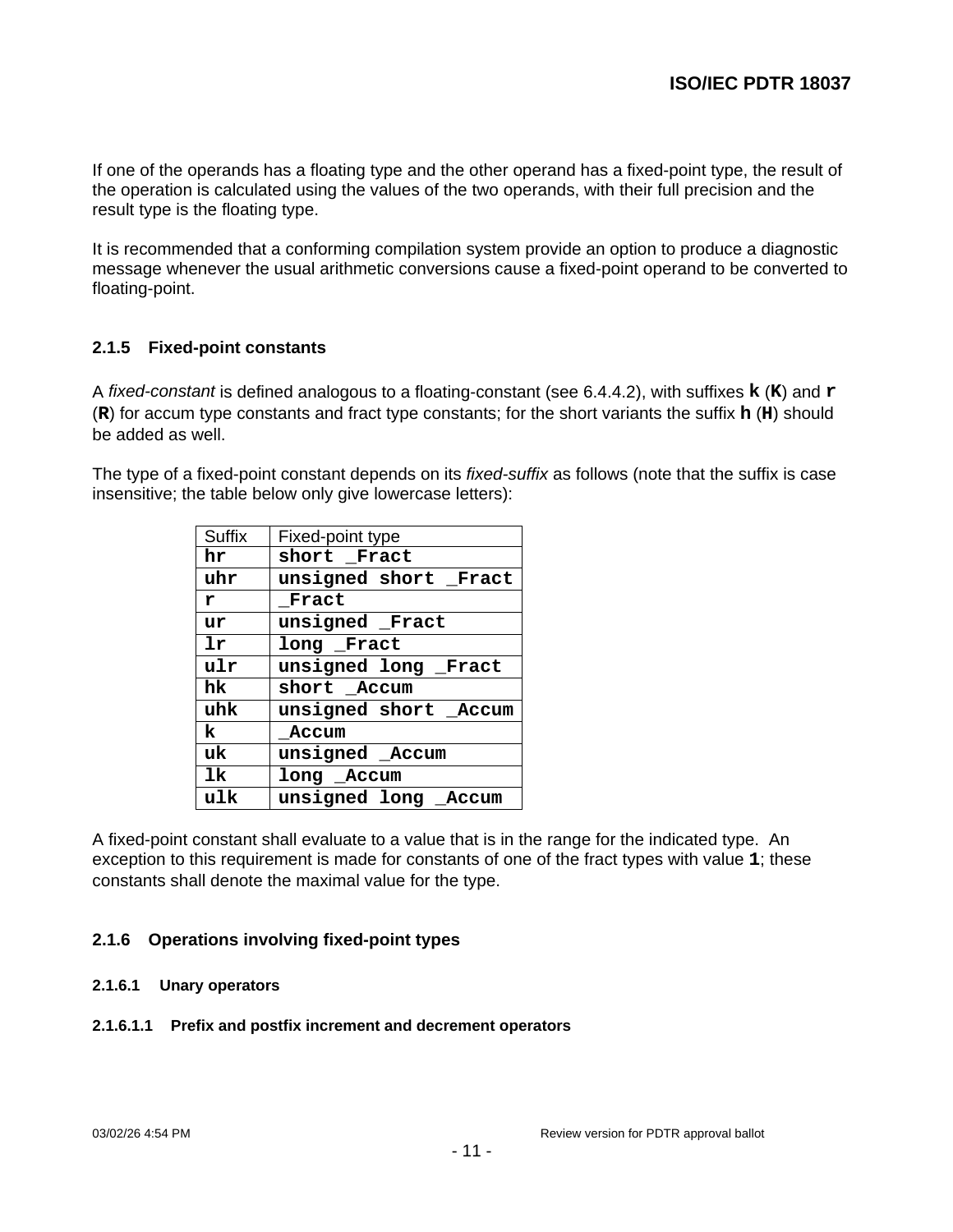The prefix and postfix **++** and **--** operators have their usual meaning of adding or subtracting the integer value 1 to or from the operand and returning the value before or after the addition or subtraction as the result.

## **2.1.6.1.2 Unary arithmetic operators**

The unary arithmetic operators plus (**+**) and negation (**-**) are defined for fixed-point operands, with the result type being the same as that of the operand. The negation operation is equivalent to subtracting the operand from the integer value zero. It is not allowed to apply the complement operator (**~**) to a fixed-point operand. The result of the logical negation operator **!** applied to a fixed-point operand is 0 if the operand compares unequal to 0, 1 if the value of the operand compares equal to 0; the result has type **int**.

#### **2.1.6.2 Binary operators**

#### **2.1.6.2.1 Binary arithmetic operators**

The binary arithmetic operators **+**, **-**, **\*,** and **/** are supported for fixed-point data types, with their usual arithmetic meaning, whereby the usual arithmetic conversions for expressions involving fixedpoint type operands, as described in section 2.1.4, are applied.

If the result type of an arithmetic operation is a fixed-point type, for operators other than **\*** and **/**, the calculated result is the mathematically exact result with overflow handling and rounding performed to the full precision of the result type as explained in the earlier section on Overflow and Rounding. The **\*** and **/** operators may return either this rounded result or, depending of the state of the **FX** FULL PRECISION pragma, the closest larger or closest smaller value representable by the result fixed-point type. (Between rounding and this optional adjustment, the multiplication and division operations permit a mathematical error of almost 2 units in the last place of the result type.)

If the mathematical result of the **\*** operator is exactly **1**, the closest smaller value representable by the fixed point result type may be returned as the result, even if the result type can represent the value **1** exactly. Correspondingly, if the mathematical result of the **\*** operator is exactly **-1**, the closest larger value representable by the fixed point result type may be returned as the result, even if the result type can represent the value **-1** exactly. The circumstances in which a **1** or **-1** result might be replaced in this manner are implementation-defined.

Note that the special treatment of the values 1 and  $-1$  as result of a  $*$  operation, as indicated in this paragraph, is only included to ensure that certain specific implementations, that otherwise would not be conformant, can conform to this Technical Report; it is the intention to depricate this treatment in future revisions of this specification. For more discussion, see Annex A.1.9.

If the value of the second operand of the **/** operator is zero, the behaviour is undefined.

According to the rules above, the result type of an arithmetic operation where (at least) one operand has a fixed-point type is always a fixed-point type. Other combinations of operand and result types for arithmetic operations are supported through special functions. The generic function names for these functions are **mulifx**, **divifx**, **fxdivi** and **idivfx**, where **fx** stands for one of **r**, **lr**,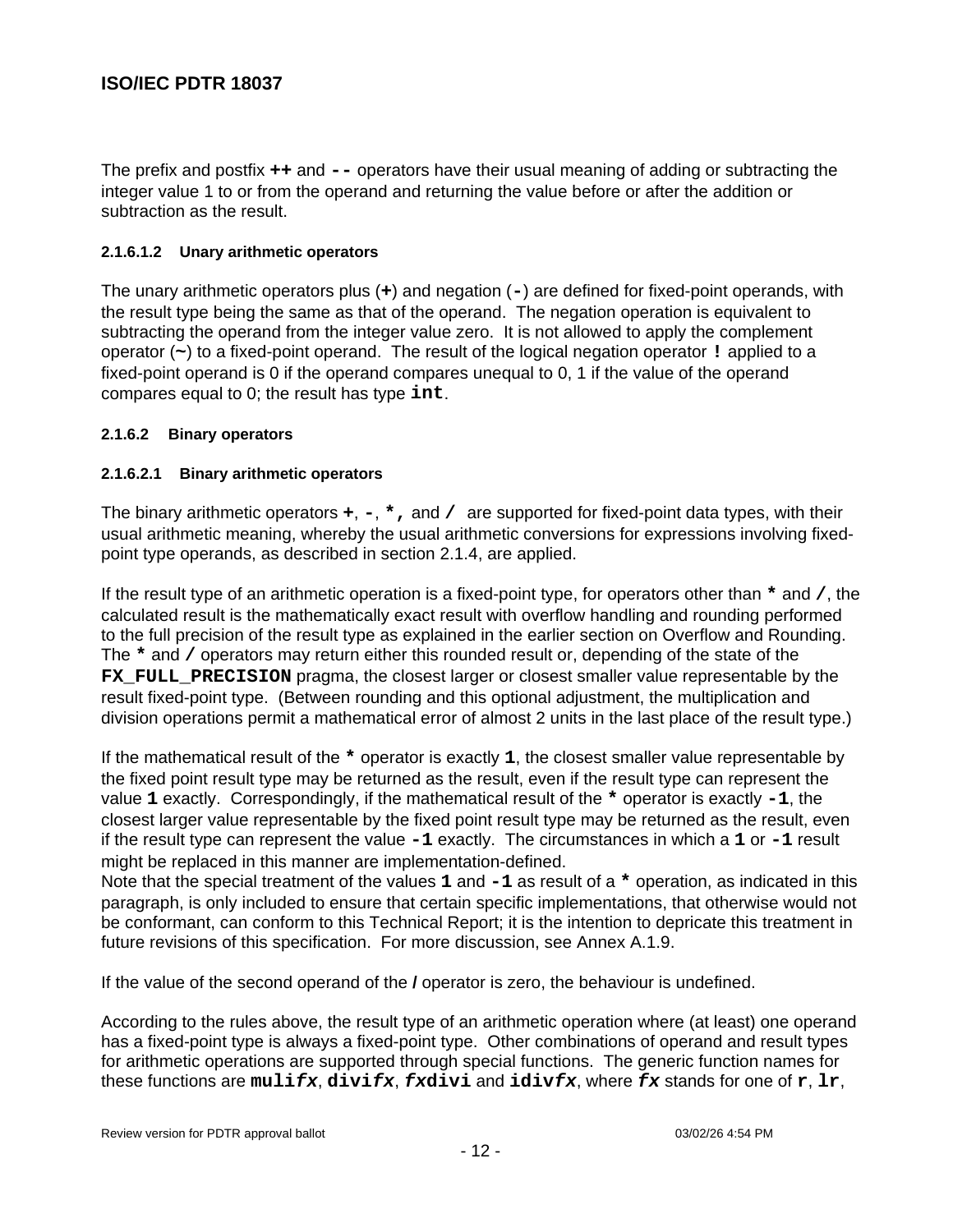**k**, **lk**, **ur**, **ulr**, **uk** and **ulk**. The **muli** functions perform a multiply of an integer operand and a fixed-point operand and return an integer value; the **divi** functions divide the first (integer) operand by a fixed-point operand (**divifx**) yielding a fixed-point type result, or divide two integer operands (**fxdivi**) yielding a fixed-point type result; the **idivfx** functions divide the two fixed-point type operands (with the same type) and return an integer result.

#### **2.1.6.2.2 Bitwise shift operators**

Shifts of fixed-point values using the standard **<<** and **>>** operators are defined to be equivalent to multiplication or division by a power of two (including the resulting overflow and rounding behavior). The right operand is converted to type **int** and must be nonnegative and less than the total number of (nonpadding) bits of the fixed-point operand (the left operand). The result type is the same as that of the fixed-point operand. An exact result is calculated and then converted to the result type in the same way as the other fixed-point arithmetic operators.

#### **2.1.6.2.3 Relational operators, equality operators**

The standard relational operators (**<**, **<=**, **>=**, and **>**) and equality operators (**==**, and **!=**) accept fixed-point operands. When comparing fixed-point values with fixed-point values or integer values, the values are compared directly; the values of the operands are not converted before the comparison is made. Otherwise, the usual arithmetic conversions are applied before the comparison is made.

#### **2.1.6.3 Assignment operators**

The standard assignment operators **+=**, **-=**, **\*=**, and **/=** are defined in the usual way when either operand is fixed-point.

The standard assignment operators **<<=** and **>>=** are defined in the usual way when the left operand is fixed-point.

#### **2.1.6.4 Example of fixed-point usage**

The following example calculating a scaled dot-product of two **fract** vectors clarifies how the fixed-point features are intended to be used.

Example:

```
fract a[N], b[N], z;
long accum acc = 0;
for ( int ix = 0; ix < N; ix++ ) {
     acc += (long accum) a[ix] * b[ix];
}
z = acc >> SCALE;
```
This example is without any explicit rounding and with default overflow handling.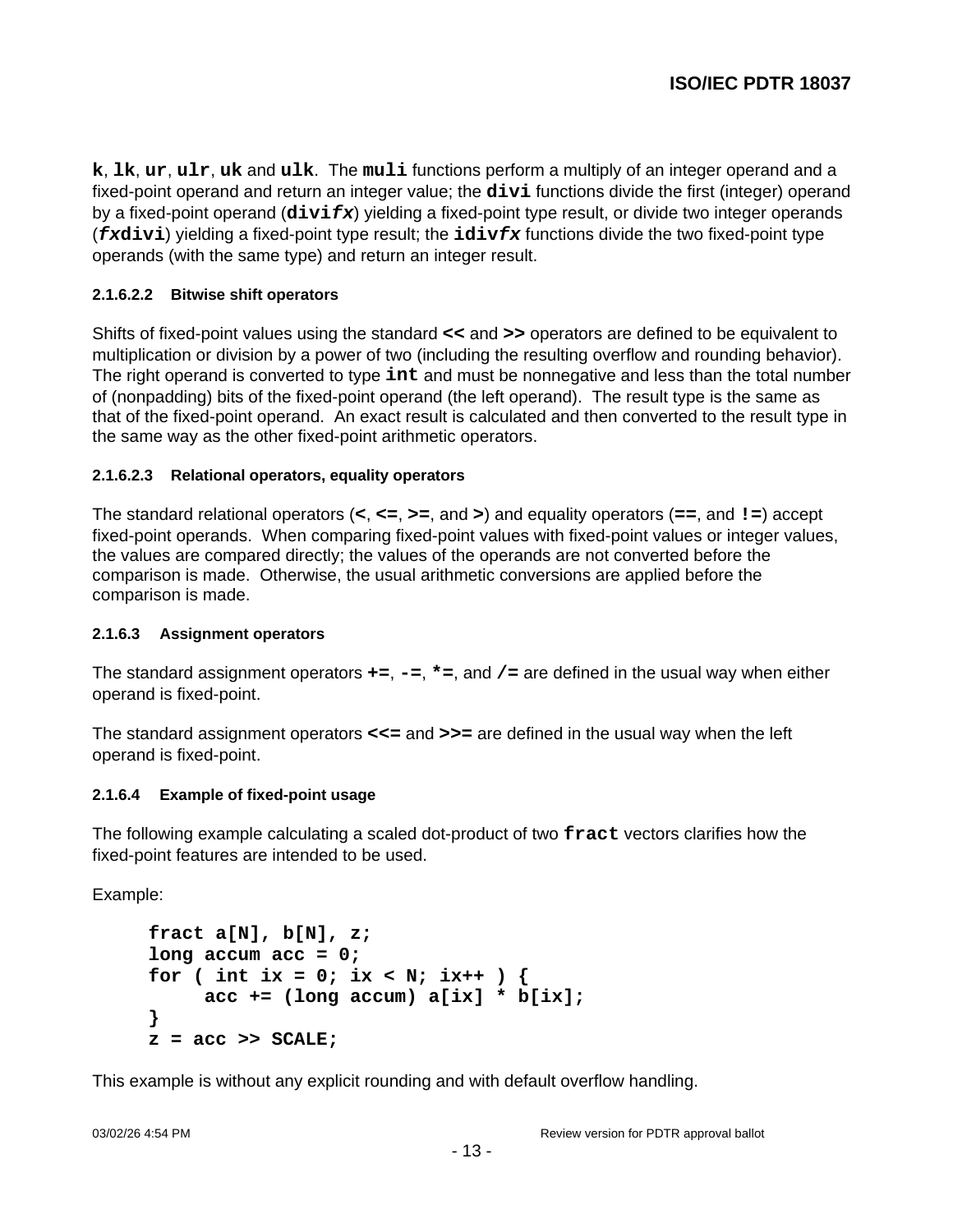# **2.1.7 Fixed-point functions**

#### **2.1.7.1 The fixed-point absolute value functions**

The absolute value functions **absfx**, where **fx** stands for one of **hr**, **r**, **lr**, **hk**, **k** or **lk**, take one fixed-point type argument (corresponding to **fx**); the function type is the same as the type of the argument.

The absolute value functions compute the absolute value of a fixed-point value. If the exact result value cannot be represented, the saturated result value is returned.

#### **2.1.7.2 The fixed-point rounding functions**

The rounding functions **roundfx**, where **fx** stands for one of **hr**, **r**, **lr**, **hk**, **k** or **lk**, take two arguments: a fixed-point argument (corresponding to **fx**) and an integer argument; the function type is the same as the type of the first argument. Similarly the rounding functions **roundufx** take an unsigned fixed-point argument as first argument, and the function type is the same unsigned fixed-point type.

The value of the second argument must be nonnegative and less than the number of fractional bits in the fixed-point type of the first argument. The rounding functions compute the value of the first argument, rounded to the number of fractional bits specified in the second argument. The rounding applied is to-nearest, with unspecified rounding direction in the halfway case. Fractional bits beyond the rounding point are set to zero in the result. If the exact result value cannot be represented, the saturated result value is returned.

#### **2.1.7.3 The fixed-point bit countls functions**

The bit count functions **countlsfx**, where **fx** stands for one of **hr**, **r**, **lr**, **hk**, **k**, **lk**, **uhr**, **ur**, **ulr**, **uhk**, **uk** or **ulk**, take one fixed-point type argument (corresponding to **fx**); the function type is **int**.

The integer return value of the above functions is defined as follows:

- if the value of the fixed-point argument is non-zero, the return value is the largest integer **k** for which the expression  $a \lt k$  does not overflow:
- if the value of the fixed-point argument is zero, an integer value is returned that is at least as large as N-1, where N is the total number of (nonpadding) bits of the fixed-point type of the argument.

#### **2.1.7.4 The bitwise fixed-point to integer conversion functions**

The bitwise fixed-point to integer conversion functions **bitsfx**, where **fx** stands for one of **hr**, **r**, **lr**, **hk**, **k**, **lk**, **uhr**, **ur**, **ulr**, **uhk**, **uk** or **ulk**, take one fixed-point type argument (corresponding to **fx**); the type of the function is an implementation-defined integer type **int\_fx\_t**, defined in the **<stdfix.h>** headerfile, that is large enough to hold all the bits in the fixed-point type.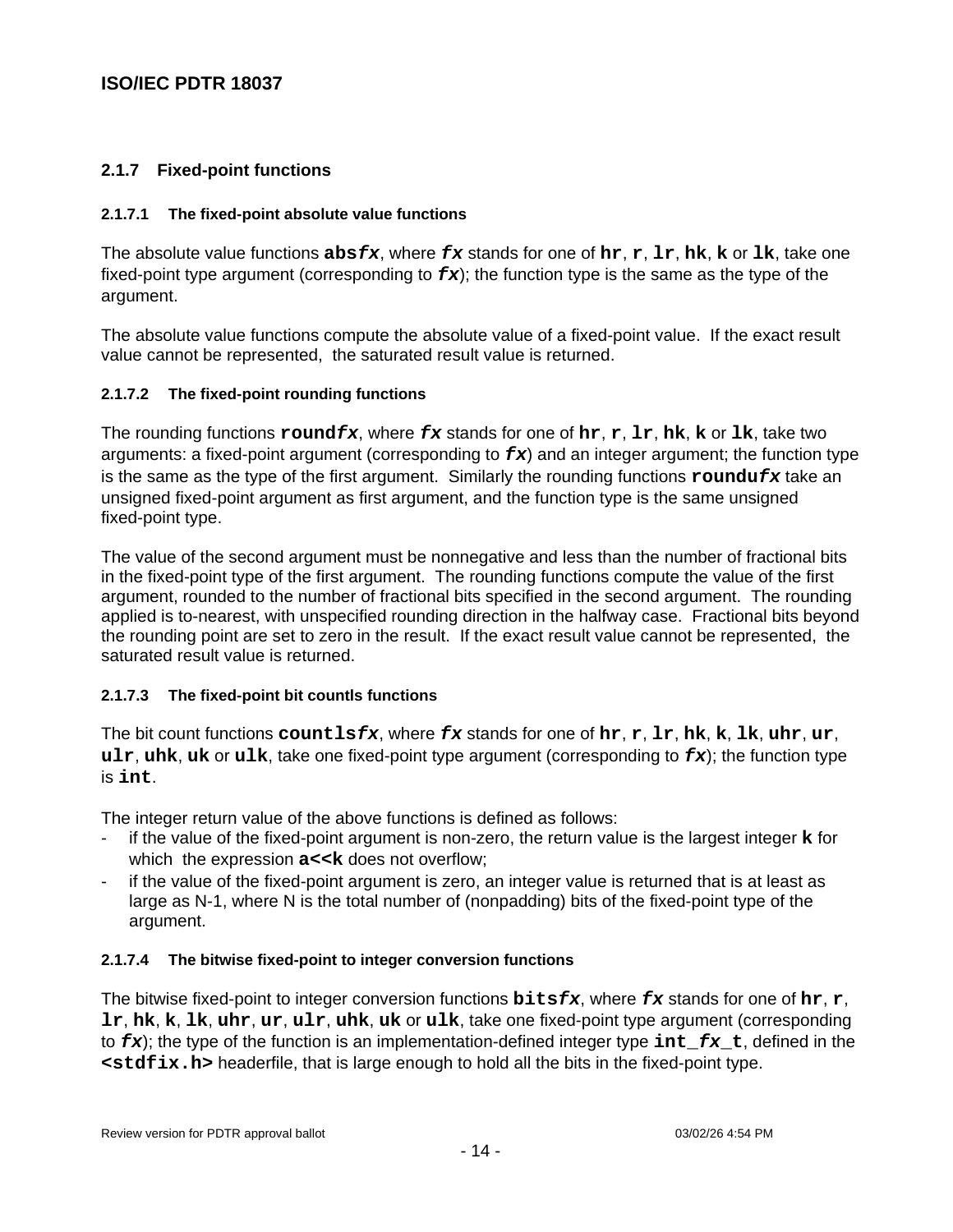The bitwise fixed-point to integer conversion functions return an integer value equal to the fixedpoint value of the argument multiplied by  $2^{\mathsf{F}}$ , where F is the number of fractional bits in the fixedpoint type. The result type is an integer type big enough to hold all valid result values for the given fixed-point argument type. For example, if the fract type has 15 fractional bits, then after the declaration

## **fract a = 0.5;**

the value of **bitsr(a)** is  $0.5 * 2^1 - 0 \times 4000$ .

#### **2.1.7.5 The bitwise integer to fixed-point conversion functions**

The bitwise fixed-point to integer conversion functions **fxbits**, where **fx** stands for one of **hr**, **r**, **lr**, **hk**, **k**, **lk**, **uhr**, **ur**, **ulr**, **uhk**, **uk** or **ulk**, take one argument with type **int** or **unsigned int**, the function type is a fixed-point type (corresponding to **fx**).

The bitwise fixed-point to integer conversion functions return an fixed-point value equal to the integer value of the argument divided by  $2^{\text{F}}$ , where F is the number of fractional bits in the fixedpoint result type of the function. For example, if **fract** has 15 fractional bits, then the value of **rbits(0x2000)** is 0.25.

#### **2.1.7.6 Type-generic fixed-point functions**

The header **<stdfix.h>** defines the following fixed-point type-generic macros. For each of the fixed-point absolute value functions in 2.1.7.1, the fixed-point round functions in 2.1.7.2, the fixedpoint countls functions in 2.1.7.3, the functions for bitwise conversion of fixed-point to integer values in 2.1.7.4 and the functions for bitwise conversion of integer to fixed-point values in 2.1.7.5, a typegeneric macro is defined as follows:

|                                          | type-generic macro |
|------------------------------------------|--------------------|
| the fixed-point absolute value functions | absfx              |
| the fixed-point round functions          | roundfx            |
| the fixed-point countls functions        | countlsfx          |

#### . **2.1.7.7 Fixed-point numeric conversion functions**

The fixed-point numeric conversion functions **strtofx**, where **fx** stands for one of **hr**, **r**, **lr**, **hk**, **k**, **lk**, **uhr**, **ur**, **ulr**, **uhk**, **uk** or **ulk**, take two arguments: the first argument has **const char \* restrict** type, the second argument has **char \*\* restrict** type; the function type is a fixed-point type (corresponding to **fx**).

Similar to the **strtod** function, the **strtofx** functions convert a portion of the string pointed to by the first argument to a fixed-point representation, with a type corresponding to **fx**, and return that fixed-point type value.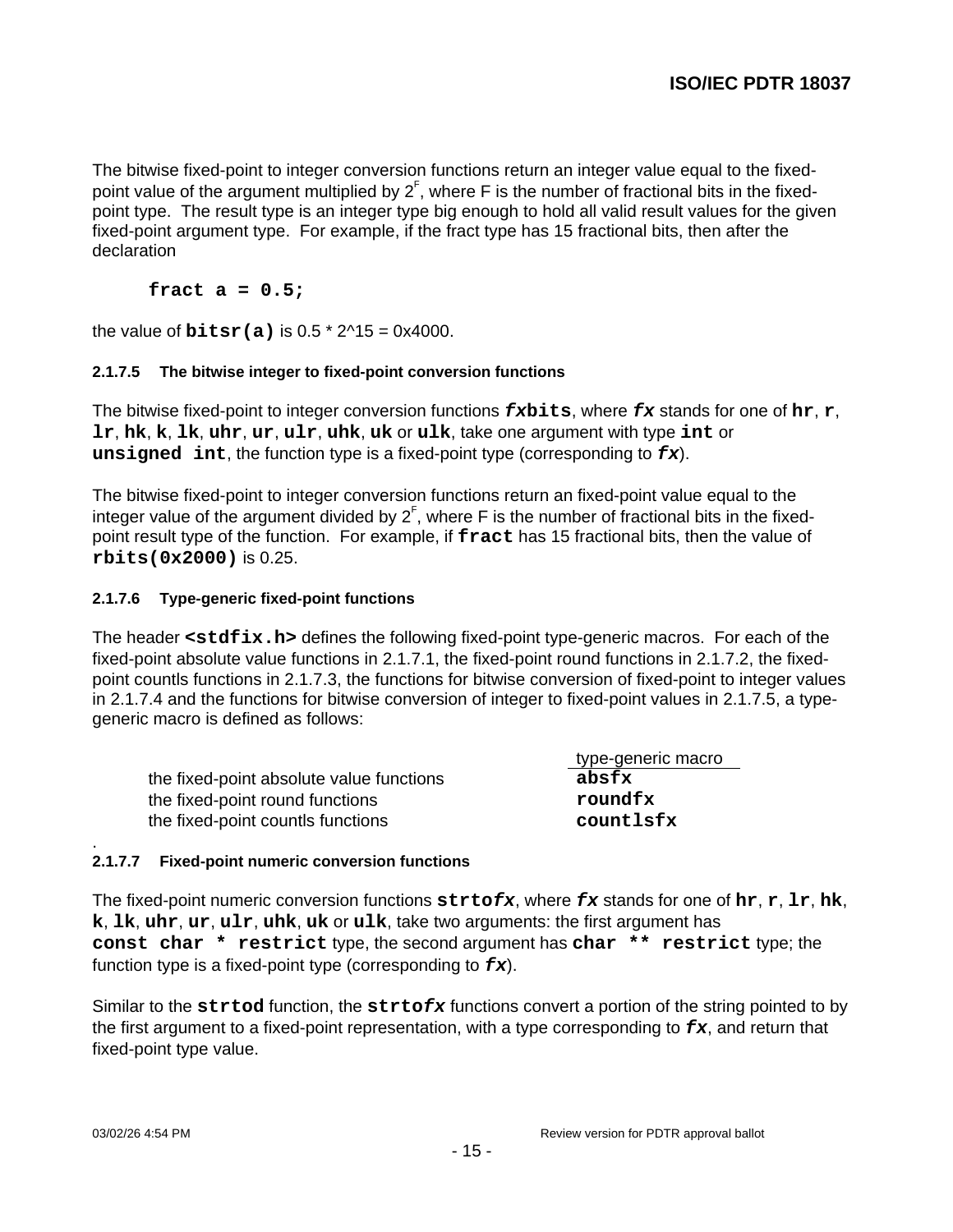## **2.1.8 Fixed-point definitions <stdfix.h>**

In the header <stdfix.h> defines macros that specify the precision of the fixed-point types and declares functions that support fixed-point arithmetic.

## **2.1.9 Formatted I/O functions for fixed-point arguments**

Additional conversion specifiers for fixed-point arguments are defined as follows:

- **r** for (signed) fract types
- **R** for unsigned fract types
- **k** for (signed) accum types
- **K** for unsigned accum types.

Together with the standard length modifiers **h** (for short fixed-point arguments) and **l** (for long fixedpoint arguments) all fixed-point types can be converted in the normal manner. Conversions to and from infinity and NaN representations are not supported.

The **fprintf** function and its derived functions with the **r**, **R**, **k** and **K** conversion formats convert the argument with a fixed-point type representing a fixed-point number to decimal notation in the style *[-]ddd.ddd*, where the number of digits after the decimal point is equal to the precision specification (i.e., it corresponds to the output format of the **f** (**F**) conversion specifier).

The **fscanf** function and its derived functions match an optionally signed fixed-point number whose format is the same as expected for the subject sequence of the corresponding **strtofx** function. The corresponding argument of fscanf shall be a pointer to a fixed-point type variable with a type corresponding to **fx**.

#### **2.2 Detailed changes to ISO/IEC 9899:1999**

This section details the modifications to ISO/IEC 9899:1999 needed to incorporate the fixed-point functionality as described in section 2.1 of this Technical Report. The changes listed in this section are limited to syntax and semantics; examples, (forward) references and other descriptive information are omitted. The modifications are ordered according to the sections of ISO/IEC 9899:1999 to which they refer. If a section of ISO/IEC 9899:1999 is not mentioned, no changes to that section are needed. New sections are indicated with **(NEW SECTION)**, however resulting changes in the existing numbering are not indicated.

#### **Section 4 - Conformance**

When incorporating the functionality, as described in section 2.1 of this Technical Report, the issue of conformance should be investigated: is it necessary to treat the fixed-point types the same as the complex types for a conforming freestanding implementation? Or are there other approaches to (partial) conformance?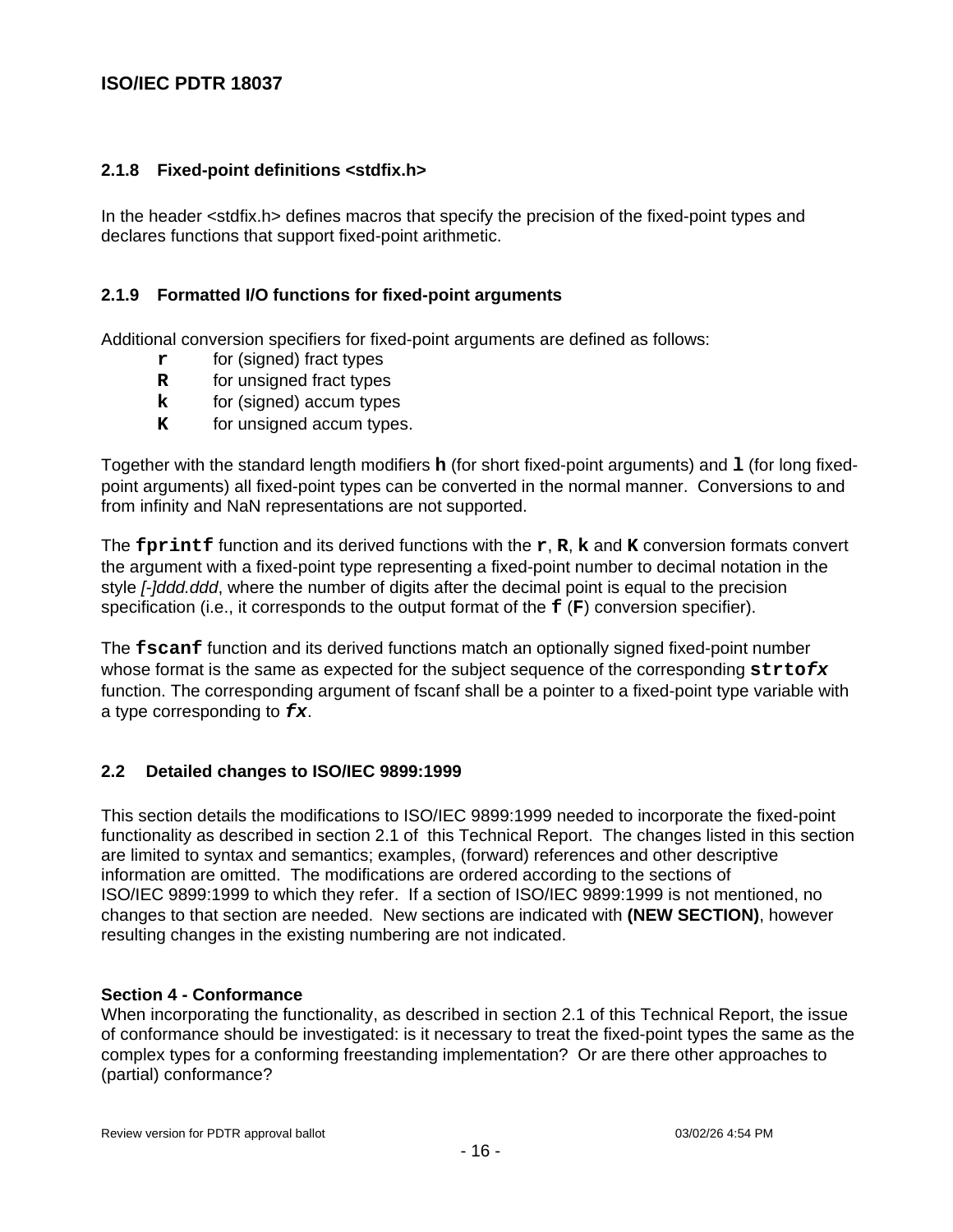# **Section 5.2.4.2.3 - Characteristics of fixed-point types (NEW SECTION)**

The characteristics of fixed-point data types are defined in terms of a model that describes a representation of fixed-point numbers and values that provide information about an implementation's fixed-point arithmetic. (The fixed-point model is intended to clarify the description of each fixed-point characteristic and does not require the fixed-point arithmetic of the implementation to be identical.)

Analogous to the Scaled data type, as defined in ISO/IEC 11404:1996 - Language-Independent Datatypes (LID), a *fixed-point number*  $(x)$  is defined by the following model:

$$
x = s * n * (b')
$$

with the following parameters:

- s sign  $(\pm 1)$
- b base or radix of nominator representation (an integer  $> 1$ )
- $p$  precision (the number of base-b digits in the nominator)
- $n$  nominator (nonnegative integer less than b raised to the power  $p$ )
- $f$  factor (an integer value).

For the purpose of this Technical Report, the following restrictions to the above general model apply:

- $b$  equals 2: only binary fixed-point is considered;
- $-$  (-p)  $\leq f < 0$ : integer values (f  $>= 0$ ) are not considered to form part of the fixed-point values, and the radix dot is assumed to be between or immediately to the left of the most significant digit in the nominator.

Fixed-point infinities or NaNs are not supported.

For fract fixed-point types, f equals (-p): values with (signed) fract fixed-point types are between -1 and 1, values with unsigned fract fixed-point types are between 0 and 1. For accum fixed-point types, f is between  $(-p)$  and zero: the value range of accum fixed-point types depends on the number of integral bits  $(f - p)$  in the type.

If the result type of an arithmetic operation is a fixed-point type, the operation is performed exact according to its mathematical definition, and then overflow handling and rounding is performed for the result type.

The fixed-point overflow behaviour is either saturation (see clause 6.7.3) or undefined.

Overflow behavior is controlled in two ways:

- A fixed-point overflow type-qualifier **\_Sat** can be added to a fixed-point type to control overflow behavior (e.g., **Sat Fract**).
- In the absence of an explicit fixed-point overflow type-qualifier, overflow behavior is controlled by the **FX\_FRACT\_OVERFLOW** pragma for **\_Fract** types and the **FX\_ACCUM\_OVERFLOW**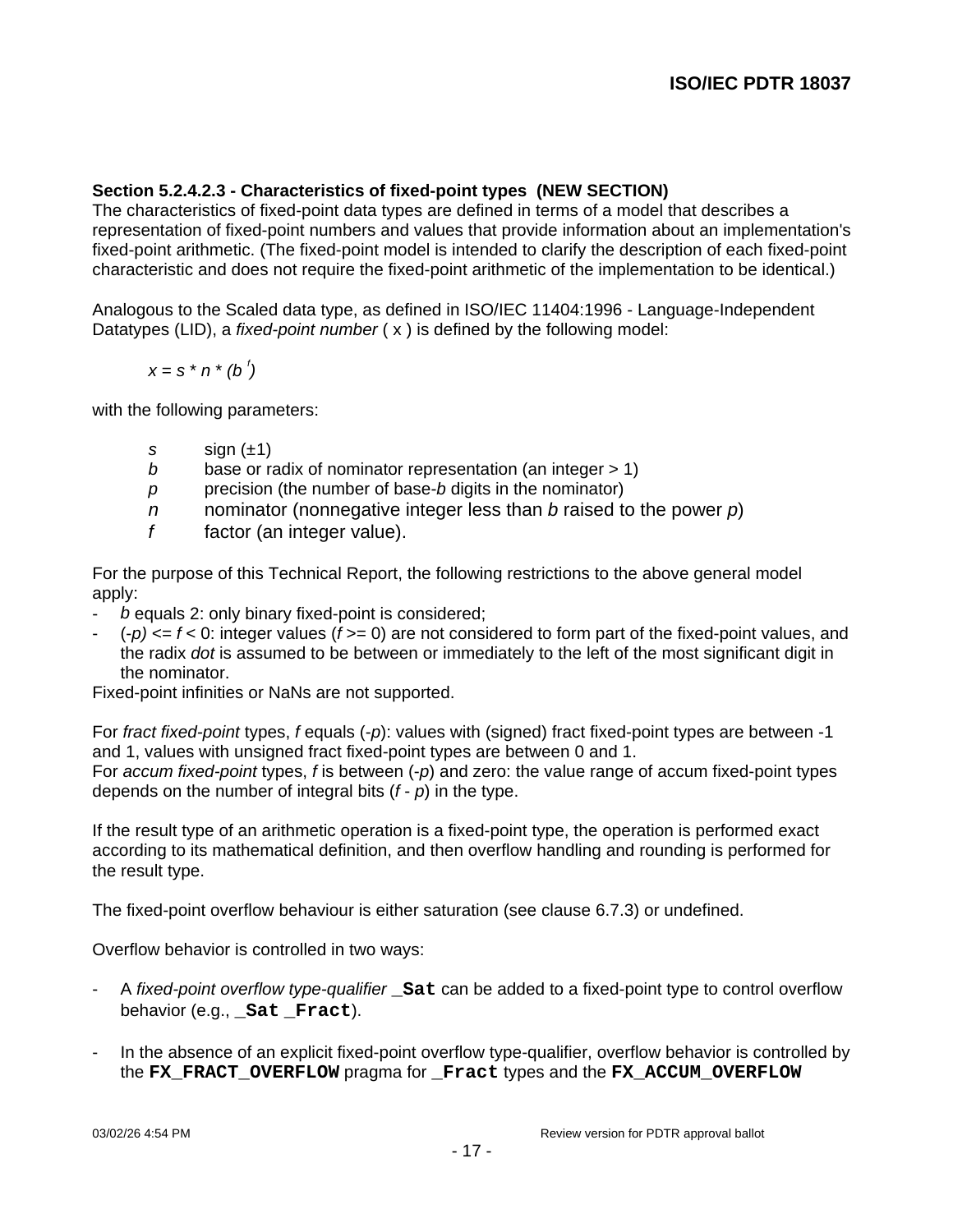pragma for **\_Accum** types. These pragmas follows the same scoping rules as existing **STDC** pragmas (see clause 6.10.6 of the C standard), and have the following syntax:

**#pragma STDC FX\_FRACT\_OVERFLOW** overflow-switch **#pragma STDC FX\_ACCUM\_OVERFLOW** overflow-switch

where overflow-switch is one of **SAT** or **DEFAULT**.

When the state of the **FX\_FRACT\_OVERFLOW** pragma is **SAT**, the overflow behaviour on **\_Fract** types is saturation; othewise, overflow on **\_Fract** types has undefined behavior. When the state of the **FX\_ACCUM\_OVERFLOW** pragma is **SAT**, the overflow behaviour on **\_Accum** types is saturation; othewise, overflow on **\_Accum** types has undefined behavior. The default state for the **FX\_FRACT\_OVERFLOW** and **FX\_ACCUM\_OVERFLOW** pragmas is **DEFAULT**.

Note: the **DEFAULT** state of the overflow pragmas is intended to allow implementations to use the most optimal instruction sequences irrespective of their overflow behaviour for those computations where the actual overflow behaviour is not relevant; the actual overflow behaviour may be saturation, or anything else (including modular wrap-around) and may vary between different occurrences of the same operation, or even between different executions of the same operation.

If (after any overflow handling) the source value cannot be represented exactly by the fixed-point type, the source value is rounded to either the closest fixed-point value greater than the source value (rounded up) or to the closest fixed-point value less than the source value (rounded down).

For arithmetic operators other than **\*** and **/**, the rounded result is returned as the result of the operation. The **\*** and **/** operators may return either this rounded result or, depending of the state of the **FX\_FULL\_PRECISION** pragma, the closest larger or closest smaller value representable by the result fixed-point type. (Between rounding and this optional adjustment, the multiplication and division operations permit a mathematical error of almost 2 units in the last place of the result type.)

If the mathematical result of the **\*** operator is exactly **1**, the closest smaller value representable by the fixed point result type may be returned as the result, even if the result type can represent the value **1** exactly. Correspondingly, if the mathematical result of the **\*** operator is exactly **-1**, the closest larger value representable by the fixed point result type may be returned as the result, even if the result type can represent the value **-1** exactly. The circumstances in which a **1** or **-1** result might be replaced in this manner are implementation-defined.

Whether rounding is up or down is implementation-defined and may differ for different values and different situations.

Functions are supplied for arithmetic operations with different operand type and result type combinations (for instance, integer times fixed-point yielding integer, or integer divided by integer yielding a fixed-point type); see section 7.18.6.1.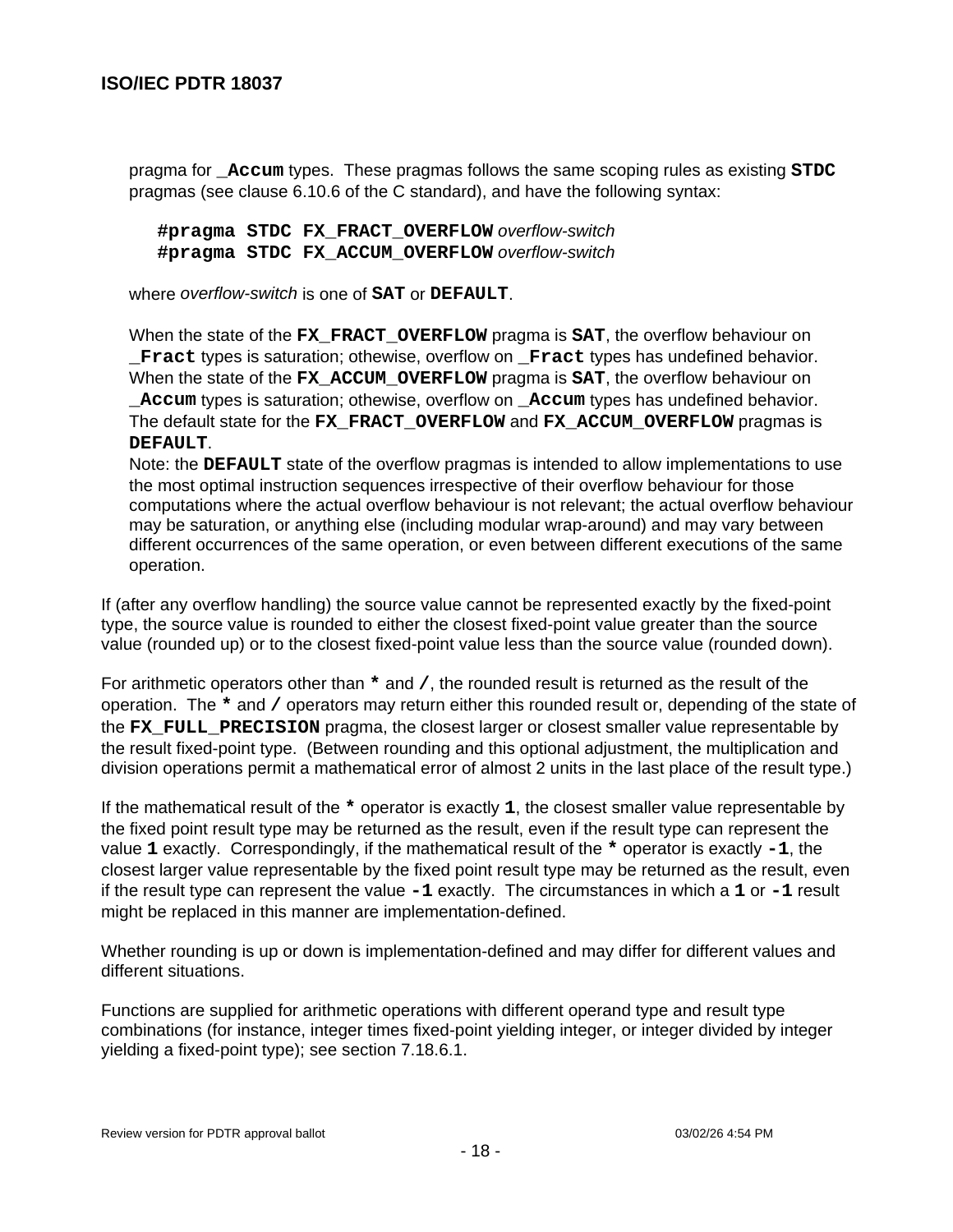#### **Section 6.2.5 - Types**, add the following new paragraphs after paragraph 13.

There are six fract types, designated as **short \_Fract**, **\_Fract**, **long \_Fract**, **unsigned short \_Fract**, **unsigned \_Fract**, and **unsigned long \_Fract**. There are six accum types, designated as short **Accum**, **Accum**, **long Accum**, **unsigned short \_Accum**, **unsigned \_Accum**, and **unsigned long \_Accum**. The fract types and accum types are collectively called fixed-point types.

The minimum values for the number of fractional bits and the number of integral bits in the various fixed-point types are specified in section 5.2.4.2.3. An implementation may give any of the fixedpoint types more fractional bits, and may also give any of the accum types more integral bits, subject to the following restrictions:

- Each unsigned fract type has either the same number of fractional bits or one more fractional bit than its corresponding signed fract type.
- Each fixed-point type is assigned a *fixed-point conversion rank*, as defined below. A fixed-point conversion rank is always greater than an integer conversion rank (see 6.3.1.1).
- When arranged in order of increasing rank, the number of fractional bits is nondecreasing for each of the following sets of fixed-point types:
	- signed fract types
	- unsigned fract types
	- signed accum types
	- unsigned accum types.
- When arranged in order of increasing rank , the number of integral bits is nondecreasing for each of the following sets of fixed-point types:
	- signed accum types
	- unsigned accum types
- Each signed accum type has at least as many integral bits as its corresponding unsigned accum type.

Furthermore, in order to promote consistency amongst implementations, the following are recommended practice where practical:

- The **signed long \_Fract** type has at least 31 fractional bits.
- Each accum type has at least 8 integral bits.
- Each unsigned accum type has the same number of fractional bits as its corresponding unsigned fract type.
- Each signed accum type has the same number of fractional bits as either its corresponding signed fract type or its corresponding unsigned fract type.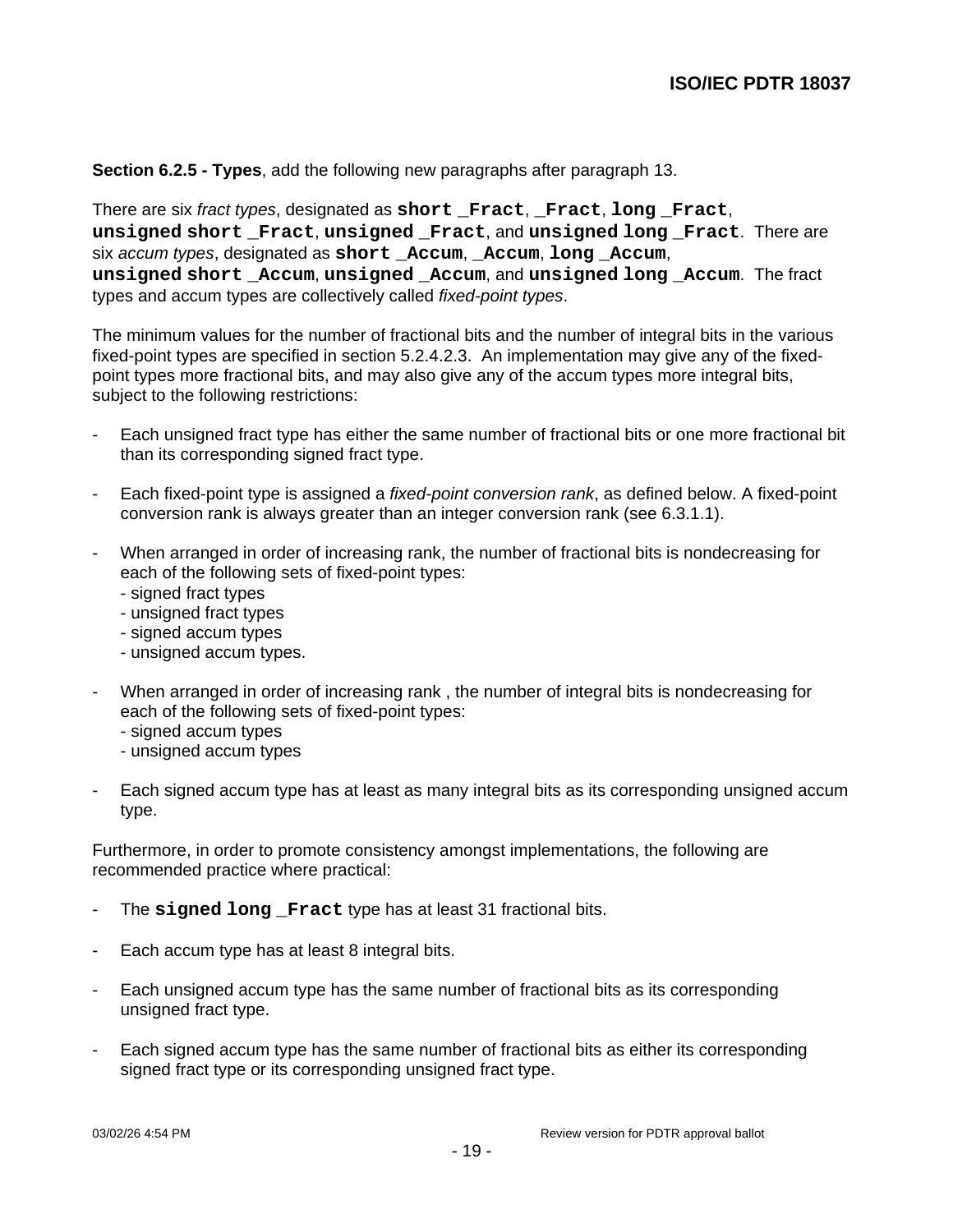**Section 6.2.5 - Types**, paragraph 17: change last sentence as follows.

Integer, fixed-point and real floating types are collectively called real types.

**Section 6.2.5 - Types**, paragraph 18: change first sentence as follows.

Integer, fixed-point and floating types are collectively called arithmetic types.

## **Section 6.2.6.3 - Fixed-point types (NEW SECTION)**

For unsigned fixed-point types, the bits of the object representation shall be divided into two groups: value bits and padding bits (there need not be any of the latter). There are two types of value bits: integral bits and fractional bits; if there are N value bits and L integral bits, then there are  $(N-L)$ fractional bits; for fract types, the number of integral bits is always zero  $(L=0)$ . For fract types, each bit shall represent a different power of 2 between 2 $^{(1)}$  and 2 $^{(M)}$ , so that objects of that type shall be capable of representing values from 0 to 1-2<sup> $\text{ew}$ </sup> using a pure binary representation. For accum types, each bit shall represent a different power of 2 between  $2^{(L\text{-}1)}$  and  $2^{(L\text{-}1)}$ , so that objects of that type shall be capable of representing values from 0 to 2<sup>L</sup>-2<sup>(L-M)</sup> using a pure binary representation. These representations shall be known as the value representations. The values of any padding bits are unspecified.

For signed fixed-point types, the bits of the object representation shall be divided into three groups: value bits, padding bits, and the sign bit. There need not be any padding bits; there shall be exactly one sign bit. There are two types of value bits: *integral* bits and fractional bits; if there are N value bits and L integral bits, then there are  $(N-L)$  fractional bits; for fract types, the number of integral bits is always zero (L=0). For fract types, each bit shall represent a different power of 2 between  $2^{(+)}$ and 2<sup> $\cdot$ M</sup>, so that objects of that type shall be capable of representing values from -1 to 1-2 $\cdot$ MU using a pure binary representation. For accum types, each bit shall represent a different power of 2 between  $2^{(L-1)}$  and  $2^{(L\text{-}M)}$ , so that objects of that type shall be capable of representing values from -2<sup>L</sup> to 2<sup>L</sup>-2<sup>(L-M</sup> using a pure binary representation. These representations shall be known as the value representations. The values of any padding bits are unspecified.

The precision of a fixed-point type is the number of bits it uses to represent values, excluding any sign and padding bits. The width of a fixed-point type is the same but including any sign bit; thus for unsigned integer types the two values are the same, while for signed integer types the width is one greater than the precision.

#### **Section 6.3.1.4 - Fixed-point types (NEW SECTION)**

The fixed-point types are assigned a fixed-point rank. The following types are listed in order of increasing rank:

**short \_Fract**, **\_Fract**, **long \_Fract**, **short \_Accum**, **\_Accum**, **long \_Accum**

Review version for PDTR approval ballot 03/02/26 4:54 PM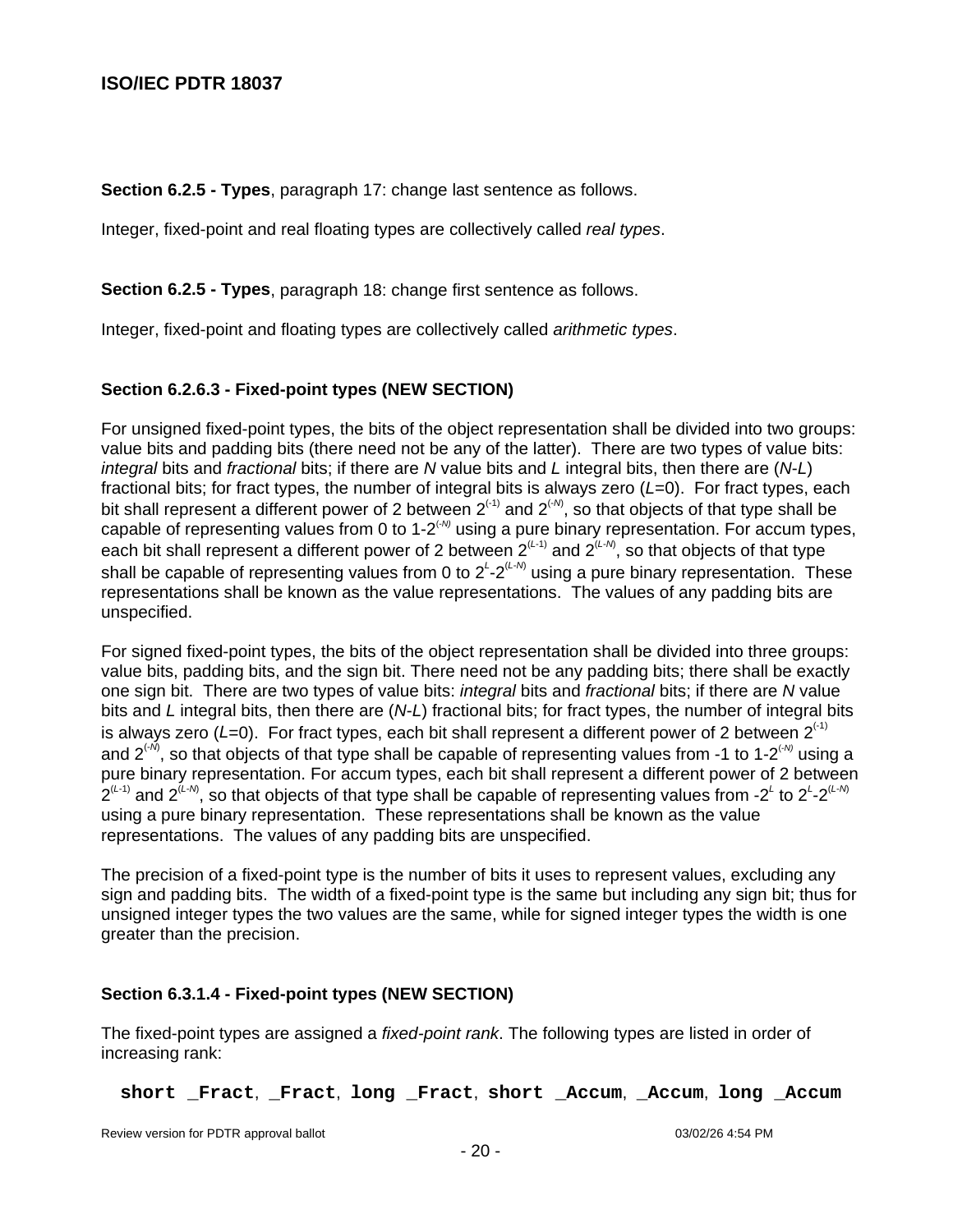Each unsigned fixed-point type has the same rank as it's corresponding signed fixed-point type.

All conversions between a fixed-point type and another arithmetic type (which can be another fixedpoint type) are defined. Overflow and rounding are handled according to the usual rules for the destination type. Conversions from a fixed-point to an integer type round toward zero. The rounding of conversions from a fixed-point type to a floating-point type is unspecified.

When a value of integer type or a value of fixed-point type is used in an expression with a value of fixed-point type, neither values are converted before the expression is evaluated.

EXAMPLE: in the following code fragment:

**fract f = 0.1r; int i = 3;**  $f = f * i;$ 

the variable f gets the value 0.3.

**Section 6.3.1.8 - Usual arithmetic conversions,** after the conversion rule for conversion to **float**

Otherwise, if one operand has fixed-point type and the other operand has integer type, then no conversions are needed.

Otherwise, if both operands have signed fixed-point types, or if both operands have unsigned fixed-point types, then no conversions are needed.

Otherwise, if one operand has signed fixed-point type and the other operand has unsigned fixed-point type, the operand with unsigned type is converted to the signed fixed-point type corresponding to its own unsigned fixed-point type.

If the type of either of the operands has the **\_Sat** qualifier, the resulting type shall have the **\_Sat** qualifier.

**Section 6.4.1 - Keywords**, add the following new keywords:

**\_Accum \_Fract \_Sat**

#### **Section 6.4.4.3 - Fixed-point constants (NEW SECTION)**

**Syntax**

fixed-constant: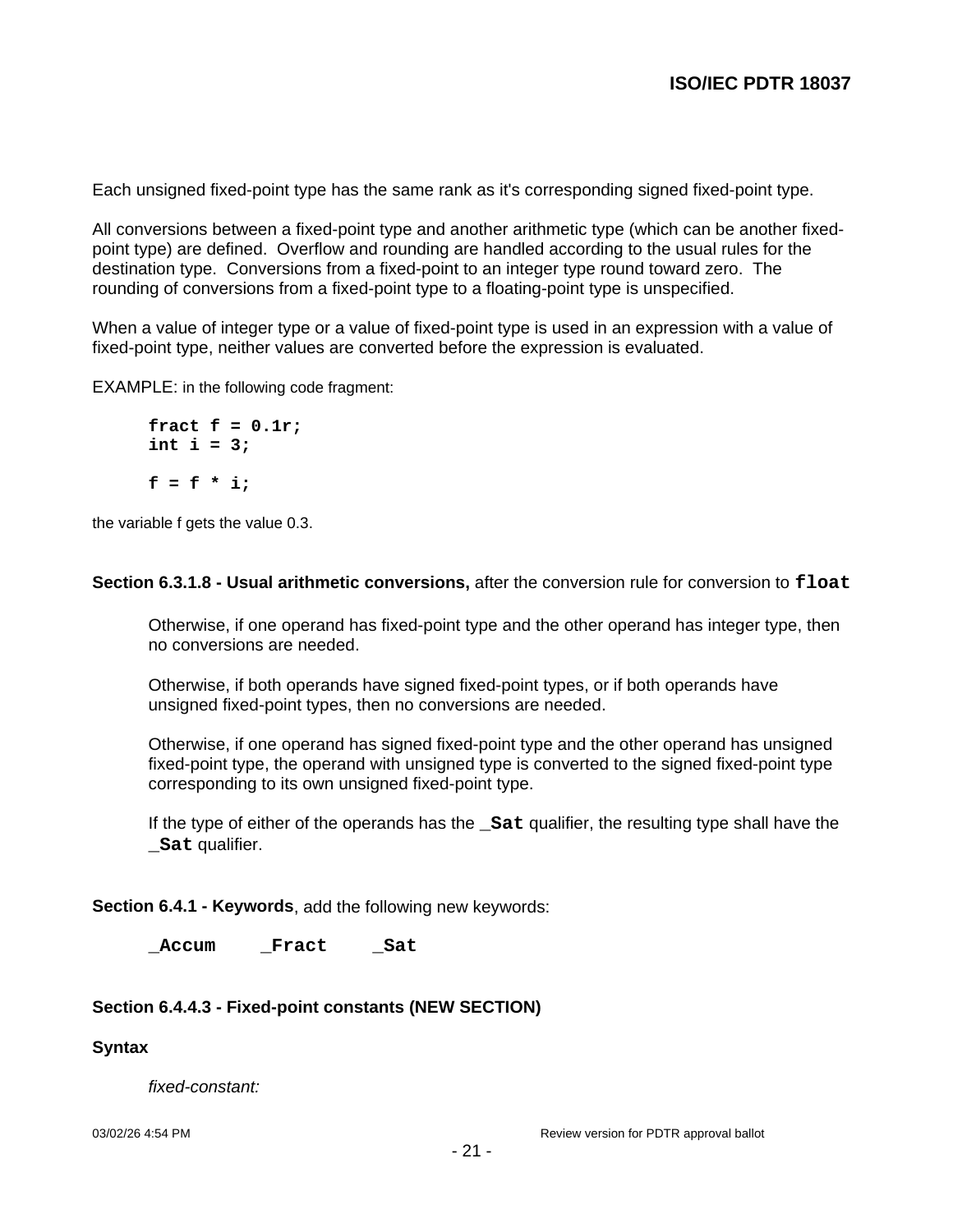decimal-fixed-constant hexadecimal-fixed-constant

decimal-fixed-constant: fractional-constant exponent-part<sub>or</sub>, fixed-suffix digit-sequence exponent-part fixed-suffix

hexadecimal-fixed-constant: hexadecimal-prefix hexadecimal-fractional-constant binary-exponent-part fixed-suffix hexadecimal-prefix hexadecimal-digit-sequence binary-exponent-part fixed-suffix

fixed-suffix: unsigned-suffix<sub>opt</sub> fxp-suffix<sub>opt</sub> fixed-qual

fxp-suffix:

long-suffix short-suffix

short-suffix: one of **h H**

fixed-qual: one of **k K r R**

#### **Description**

The description and semantics for a fixed-constant are the same as those for a floating constant with the following exceptions:

- fixed constants have always a suffx;
- fixed constant shall evaluate to a value that is in the range for the indicated type; an exception to this requirement is made for constants of a fract type with a value of exactly **1**; such a constant shall denote the maximal value for the type.

**Section 6.5.3.3 - Unary arithmetic operators**, change second sentence of both paragraph 2 and 3 as follows:

If the type of the operand is an integer type, the integer promotions are performed on the operand, and the result has the promoted type; otherwise, the result has the same type as the operand type.

**Section 6.5.7 - Bitwise shift operands**, change the constraints section as follows:

The left operand shall have integer or fixed-point type, the right operand shall have integer type.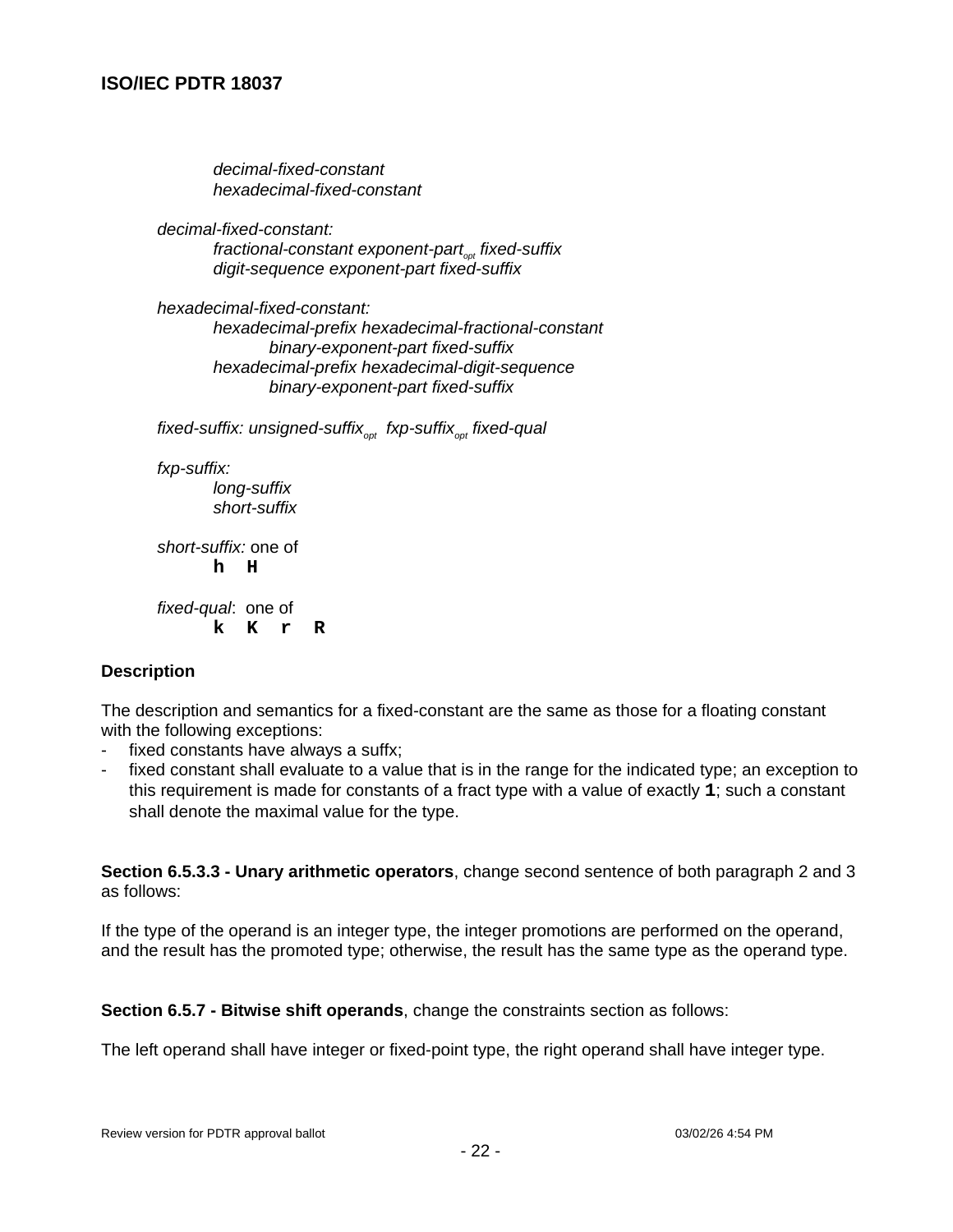**Section 6.5.7 - Bitwise shift operands**, reword paragraphs 3-5 to indicate that these apply only to the full integer case, and add new paragraph 6:

If the left operand has a fixed-point type, the right operand is converted to **int** and must be nonnegative and less than the total number of (non-paddig) bits of the left operand. The type of the result is that of the left operand.

The result of  $\texttt{E1< is  $\texttt{E1*2}^{\texttt{E2}},$  the result of E1>>E2 is  $\texttt{E1*2}^{\texttt{(-E2)}}.$$ 

**Section 6.6 - Constant expressions**, change second sentence of paragraph 5 to start with

If a floating expression or a fixed-point expression is evaluated in the translation environment, …

**Section 6.6 - Constant expressions**, change first sentence of paragraph 8 as follows:

An *arithmetic constant expression* shall have arithmetic type and shall only have operands that are integer constants, fixed-point constants, floating constants, enumeration constants, character constants, and **sizeof** expressions.

**Section 6.7.2 - Type specifiers**, add under **Syntax**, between **long** and **float**:

**\_Fract \_Accum**

**Section 6.7.2 - Type specifiers**, in paragraph 2 add before **float**:

- **signed short \_Fract**, or **short \_Fract**
- signed **Fract**, or **Fract**
- **signed long \_Fract**, or **long \_Fract**
- signed short Accum, or short Accum
- **signed \_Accum**, or **\_Accum**
- signed long Accum, or long Accum
- unsigned short **Fract**
- **unsigned Fract**
- **unsigned long \_Fract**
- **unsigned short \_Accum**
- **unsigned \_Accum**
- **unsigned long \_Accum**

**Section 6.7.3 - Type qualifiers**, add under **Syntax** after **volatile**: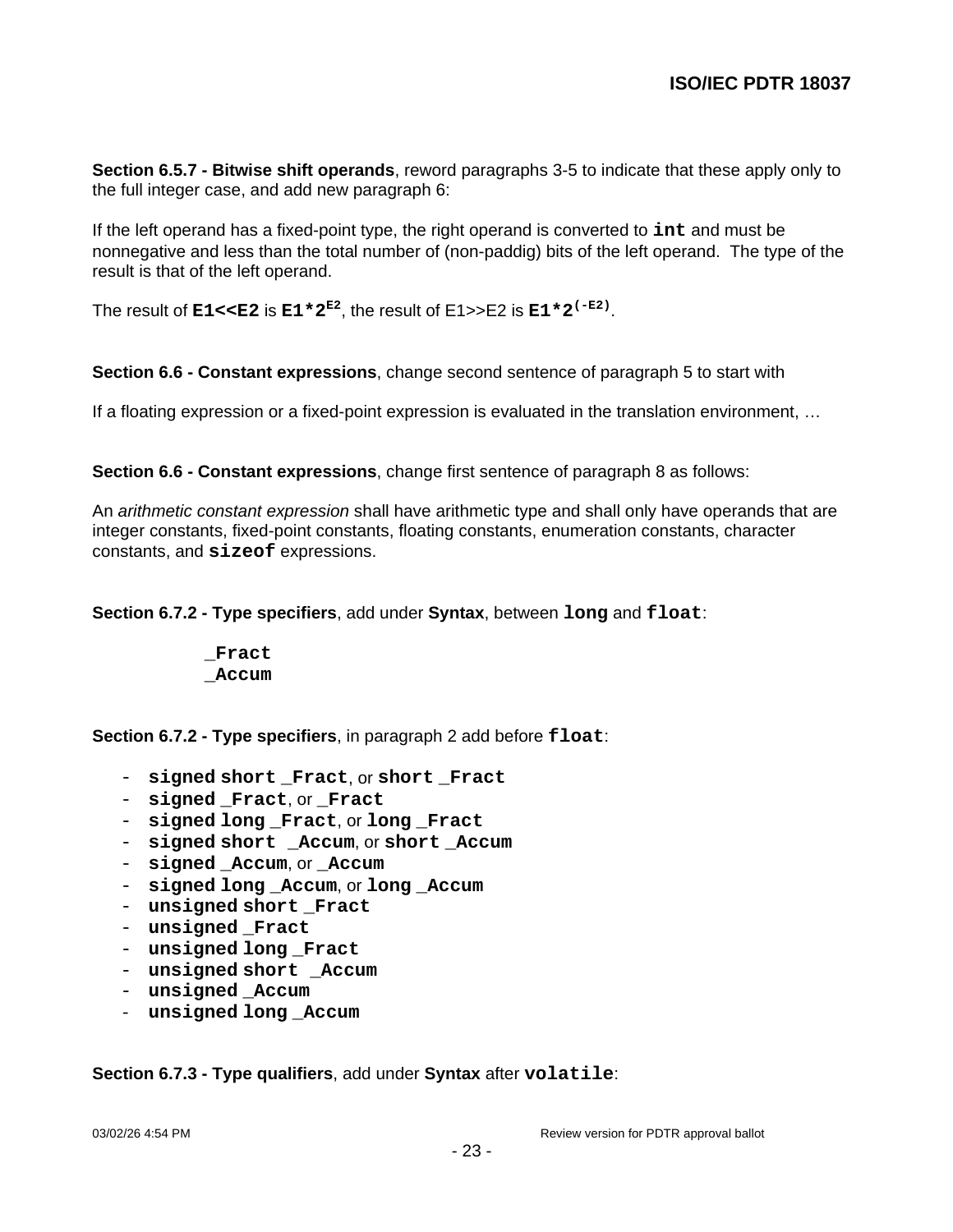**\_Sat**

**Section 6.7.3 - Type qualifiers**, add following sentences under **Constraints**:

Types other than fixed-point types shall not be sat-qualified.

**Section 6.7.3 - Type qualifiers**, add new paragraph 10:

When overflow occurs during the conversion of an arithmetic (source) value to a value of a sat-qualified target type, the value is replaced by the value from the target type that is the closest to the source value.

**Section 6.10.6 - Pragma directive**, add to the list in paragraph 2:

**#pragma STDC FX\_FULL\_PRECISION** on-off-switch **#pragma STDC FX\_FRACT\_OVERFLOW** overflow-switch **#pragma STDC FX\_ACCUM\_OVERFLOW** overflow-switch

overflow-switch: one of **SAT DEFAULT**

**Section 7.1.2 - Standard headers**, add to paragraph 2:

**<stdfix.h>**

#### **Section 7.18 Fixed-point arithmetic <stdfix.h> (NEW SECTION)**

#### **7.18.1 Introduction**

The header **<stdfix.h>** defines macros and declares functions that support fixed-point arithmetic. Each synopsis specifies a family of functions with, depending on the type of their parameters and return value, names with **r**, **k**, **h**, **l** or **u** prefixes or suffixes which are corresponding functions with fract type and accum type parameters or return values, with the optional type specifiers for **short**, **long** and **unsigned**.

The macro

**fract**

expands to **\_Fract**; the macro

**accum**

Review version for PDTR approval ballot 03/02/26 4:54 PM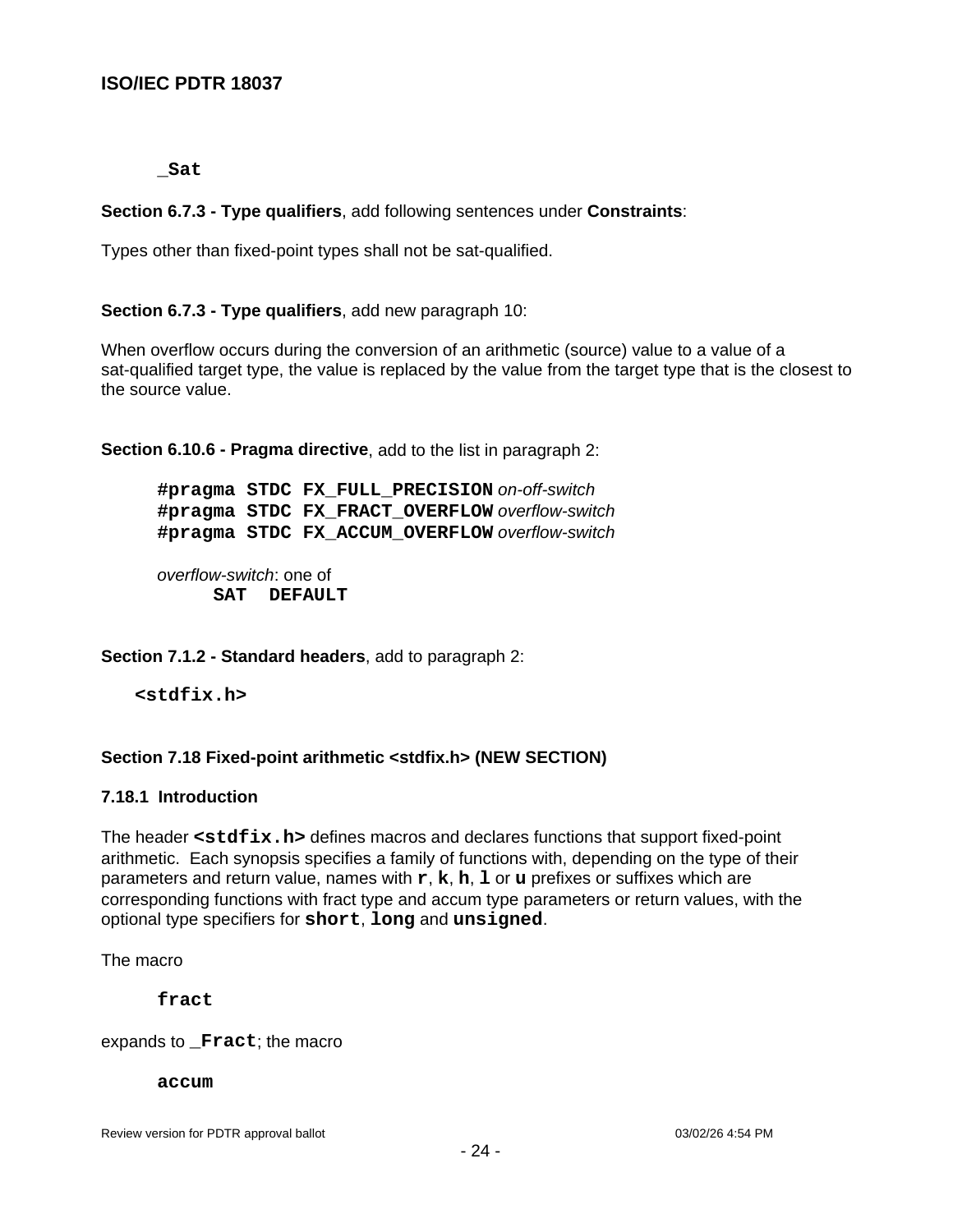expands to **\_Accum**.

The macro

**sat**

expands to **Sat**.

Notwithstanding the provisions of 7.1.3, a program may undefine and perhaps then redefine the macros **fract**, **accum** and **sat**.

#### **7.18.2 Integer types used as return types for the bits conversion functions**

The following integer types are introduced as typedefs:

**int\_hr\_t int\_uhr\_t int\_r\_t int\_ur\_t int\_lr\_t int\_ulr\_t int\_hk\_t int\_uhk\_t int\_k\_t int\_uk\_t int\_lk\_t int\_ulk\_t**

The type **int\_fx\_f** is the return type of the corresponding **bitsfx** function, and is choosen so that the return value can hold all the necessary bits. If there is no integer type available that is wide enough to hold the necessary bits for certain fixed-point types, the usage of the type is implementation defined.

#### **7.18.3 Precision macros**

New constants are introduced to denote the behavior and limits of fixed-point arithmetic.

A conforming implementation shall document all the limits specified in this section, as an addition to the limits required by the ISO C standard.

The values given below shall be replaced by constant expressions suitable for use in **#if** preprocessing directives.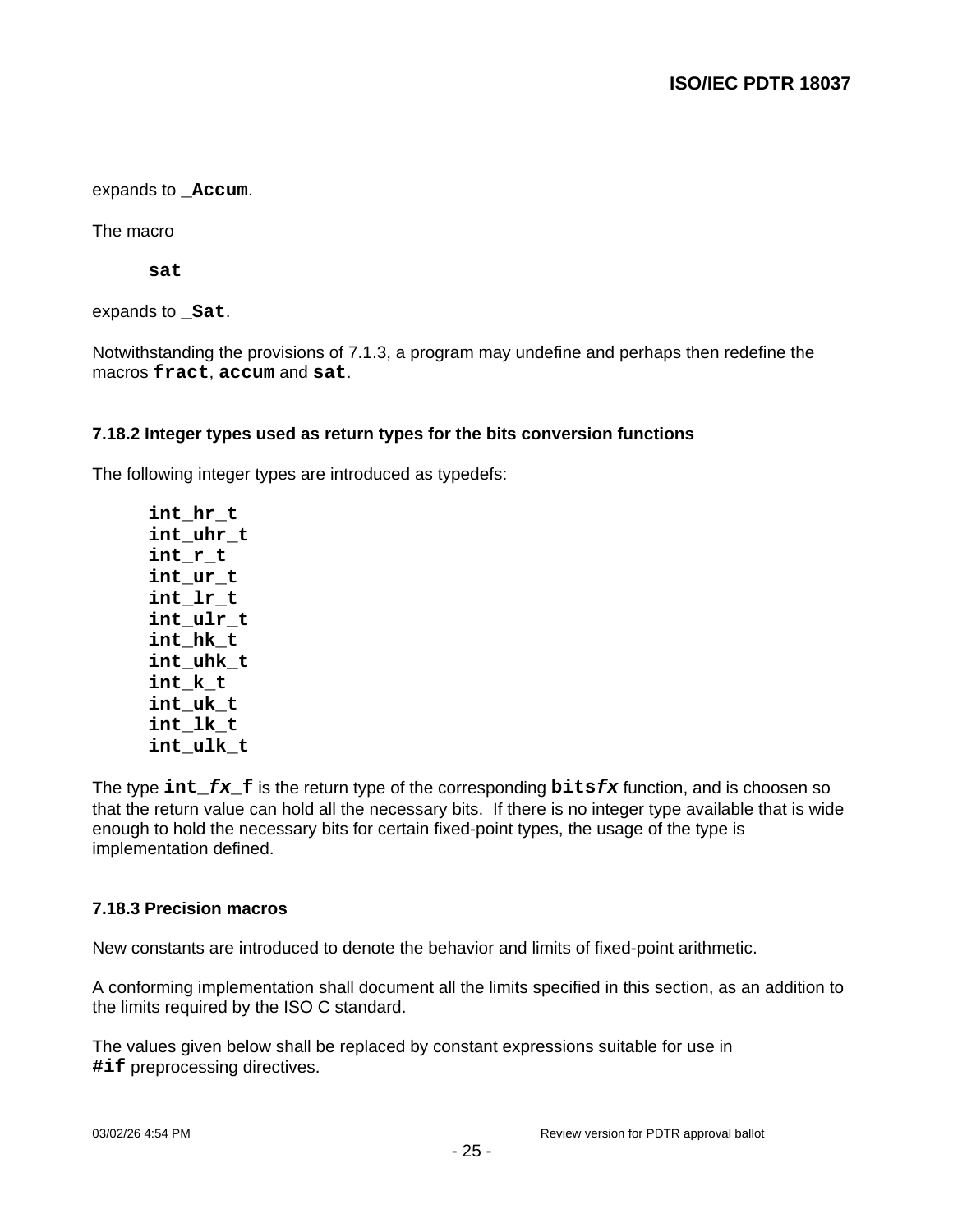The values in the following sections shall be replaced by constant expressions with implementationdefined values with the same type. Except for the various **EPSILON** values, their implementationdefined values shall be greater or equal in magnitude (absolute value) to those shown, with the same sign. For the various **EPSILON** values, their implementation-defined values shall be less or equal in magnitude to those shown.

number of fractional bits for object of type signed short Fract

**SFRACT\_FBIT 7**

- minimum value for an object of type **signed short \_Fract**

**SFRACT\_MIN (-0.5HR-0.5HR)**

- maximum value for an object of type signed short Fract

| <b>SFRACT MAX 0.9921875HR</b> | // decimal constant |
|-------------------------------|---------------------|
| SFRACT MAX 0X1.FCP-1HR        | // hex constant     |

- the difference between **0.0HR** and the least value greater than **0.0HR** that is representable in the **signed short \_Fract** type

| SFRACT EPSILON 0.0078125HR     |  |                 | // decimal constant |
|--------------------------------|--|-----------------|---------------------|
| <b>SFRACT EPSILON 0X1P-7HR</b> |  | // hex constant |                     |

- number of fractional bits for object of type **unsigned short \_Fract**

**USFRACT\_FBIT 7**

- maximum value for an object of type **unsigned short \_Fract**

| USFRACT MAX 0.9921875UHR | // decimal constant |
|--------------------------|---------------------|
| USFRACT MAX 0X1.FCP-1UHR | // hex constant     |

- the difference between **0.0UHR** and the least value greater than **0.0UHR** that is representable in the **unsigned** short Fract type

| USFRACT EPSILON 0.0078125UHR | // decimal constant |
|------------------------------|---------------------|
| USFRACT EPSILON 0X1P-7UHR    | // hex constant     |

- number of fractional bits for object of type **signed \_Fract**

**FRACT\_FBIT 15**

- minimum value for an object of type **signed \_Fract**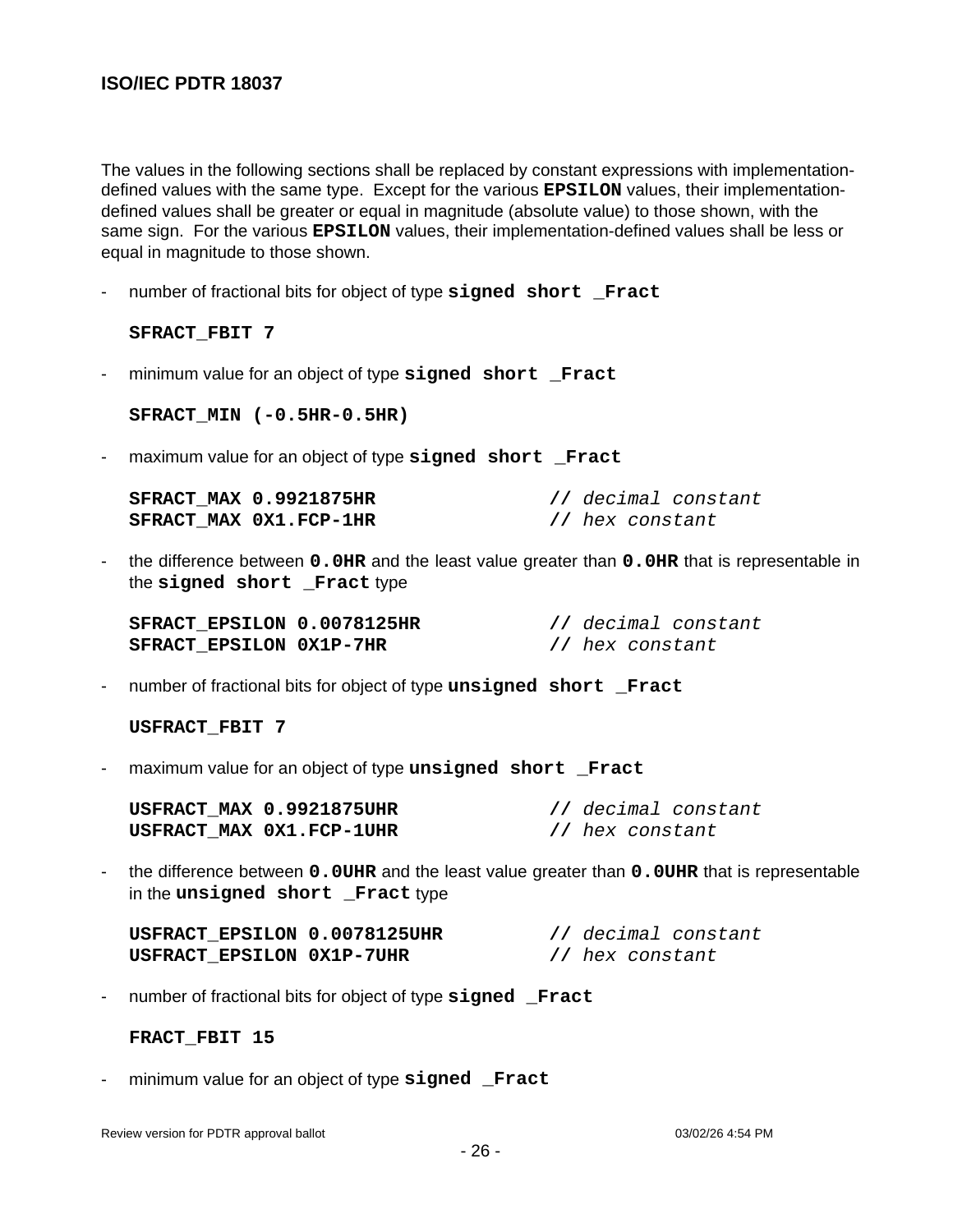#### **FRACT\_MIN (-0.5R-0.5R)**

- maximum value for an object of type **signed \_Fract**

| FRACT MAX 0.999969482421875R |                 | // decimal constant |
|------------------------------|-----------------|---------------------|
| FRACT MAX 0X1.FFFCP-1R       | // hex constant |                     |

- the difference between **0.0R** and the least value greater than **0.0R** that is representable in the **signed \_Fract** type

**FRACT\_EPSILON 0.000030517578125R //** decimal constant **FRACT\_EPSILON 0X1P-15R //** hex constan**t**

- number of fractional bits for object of type **unsigned \_Fract**

#### **UFRACT\_FBIT 15**

- maximum value for an object of type **unsigned \_Fract**

| UFRACT MAX 0.999969482421875UR |                 | // decimal constant |
|--------------------------------|-----------------|---------------------|
| UFRACT MAX 0X1.FFFCP-1UR       | // hex constant |                     |

- the difference between **0.0UR** and the least value greater than **0.0UR** that is representable in the **unsigned \_Fract** type

**UFRACT\_EPSILON 0.000030517578125UR //** decimal constant **UFRACT\_EPSILON 0X1P-15UR //** hex constant

- number of fractional bits for object of type **signed long \_Fract**

#### **LFRACT\_FBIT 23**

- minimum value for an object of type **signed long \_Fract**

**LFRACT\_MIN (-0.5LR-0.5LR)**

- maximum value for an object of type **signed long \_Fract**

#### **LFRACT\_MAX 0.99999988079071044921875LR**

**//** decimal constant **LFRACT\_MAX 0X1.FFFFFCP-1LR //** hex constant

- the difference between **0.0LR** and the least value greater than **0.0LR** that is representable in the signed long Fract type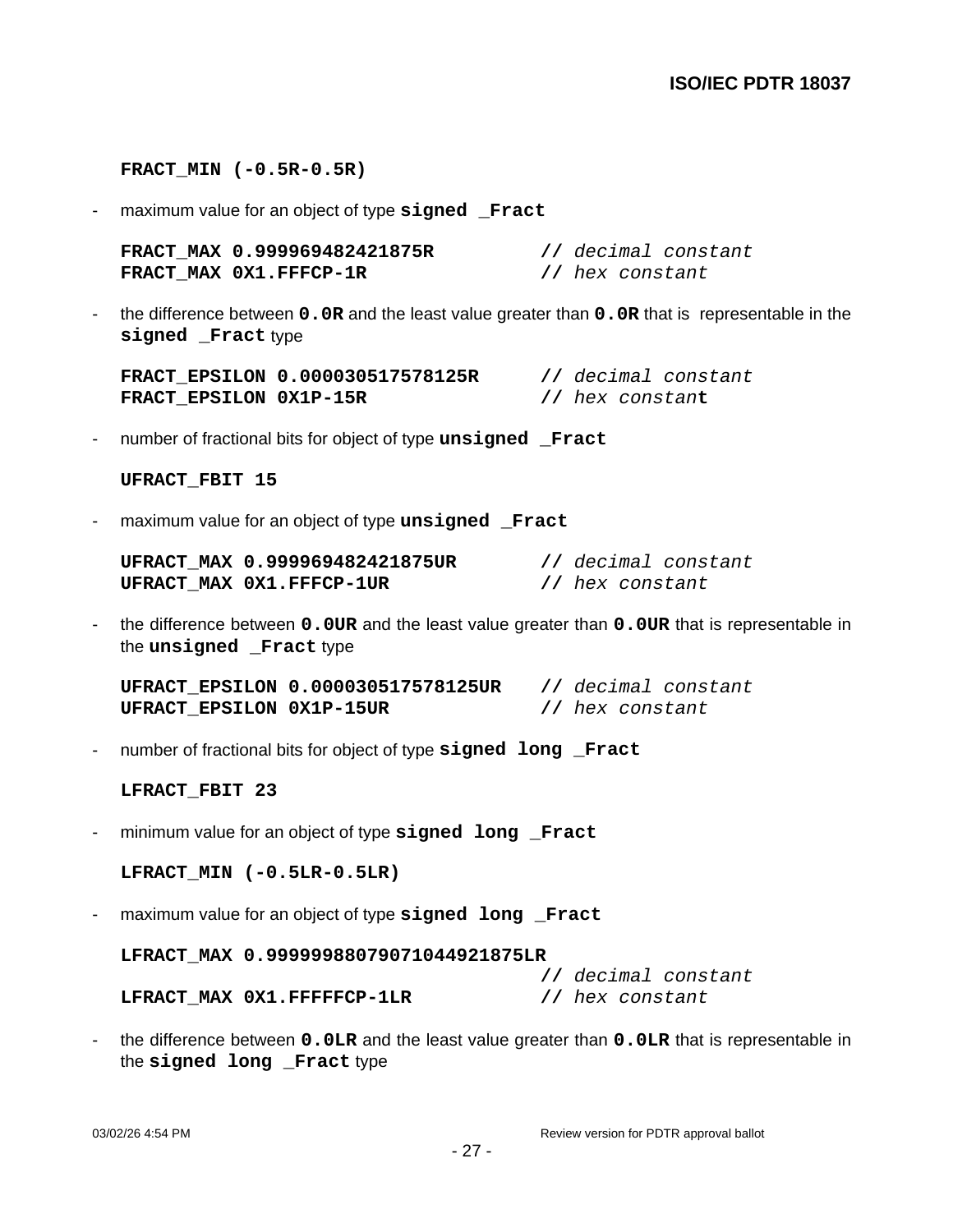|                          | LFRACT_EPSILON  0.00000011920928955078125LR                                                                                    |                                        |
|--------------------------|--------------------------------------------------------------------------------------------------------------------------------|----------------------------------------|
|                          | LFRACT EPSILON 0X1P-23LR                                                                                                       | // decimal constant<br>// hex constant |
|                          | number of fractional bits for object of type unsigned long Fract                                                               |                                        |
|                          | ULFRACT_FBIT 23                                                                                                                |                                        |
| $\overline{\phantom{a}}$ | maximum value for an object of type unsigned long Fract                                                                        |                                        |
|                          | ULFRACT MAX 0.99999988079071044921875ULR                                                                                       |                                        |
|                          | ULFRACT_MAX 0X1.FFFFFCP-1ULR // hex constant                                                                                   | // decimal constant                    |
| $\overline{\phantom{a}}$ | the difference between 0.0ULR and the least value greater than 0.0ULR that is representable<br>in the unsigned long Fract type |                                        |
|                          | ULFRACT_EPSILON 0.00000011920928955078125ULR                                                                                   |                                        |
|                          | ULFRACT_EPSILON 0X1P-23ULR                                                                                                     | // decimal constant<br>// hex constant |
| $\overline{\phantom{a}}$ | number of fractional bits for object of type signed short _Accum                                                               |                                        |
|                          | SACCUM FBIT 7                                                                                                                  |                                        |
| $\overline{\phantom{a}}$ | number of integral bits for object of type signed short _Accum                                                                 |                                        |
|                          | SACCUM_IBIT 4                                                                                                                  |                                        |
| $\overline{\phantom{a}}$ | minimum value for an object of type signed short _Accum                                                                        |                                        |
|                          | SACCUM_MIN (-8.0HK-8.0HK)                                                                                                      |                                        |
|                          | maximum value for an object of type signed short _Accum                                                                        |                                        |
|                          | SACCUM MAX 15.9921875HK<br>SACCUM MAX 0X1.FFCP+3HK                                                                             | // decimal constant<br>// hex constant |
| $\overline{\phantom{a}}$ | the difference between 0.0HK and the least value greater than 0.0HK that is representable in<br>the signed short _Accum type   |                                        |
|                          | SACCUM_EPSILON 0.0078125HK<br>SACCUM_EPSILON 0X1P-7HK                                                                          | // decimal constant<br>// hex constant |

- maximum value for an object of type **unsigned short \_Accum**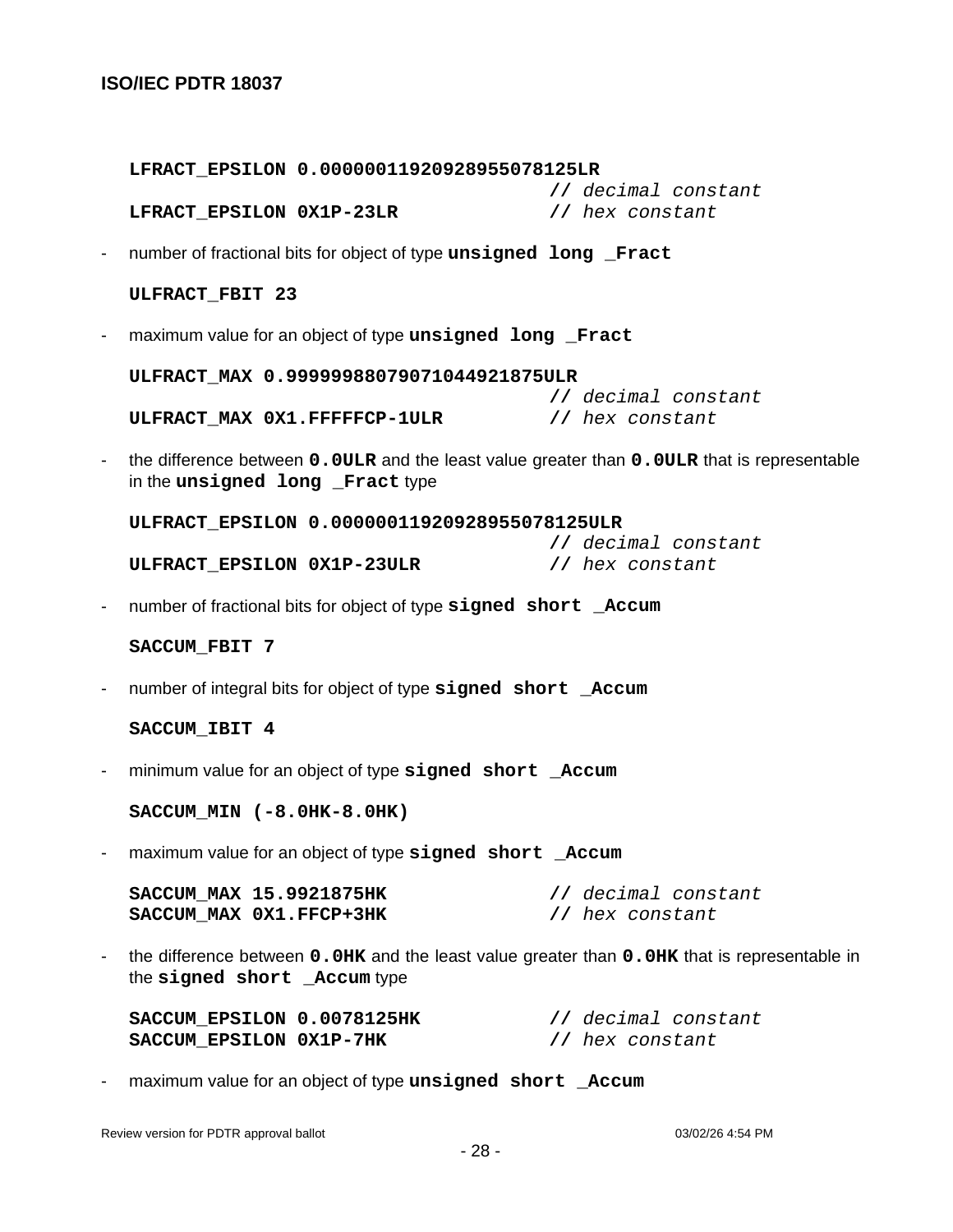**USACCUM\_MAX 15.9921875UHK //** decimal constant **USACCUM\_MAX 0X1.FFCP+3UHK //** hex constant

- the difference between **0.0UHK** and the least value greater than **0.0UHK** that is representable in the **unsigned short \_Accum** type

**USACCUM\_EPSILON 0.0078125UHK //** decimal constant **USACCUM\_EPSILON 0X1P-7UHK //** hex constant

- number fractional of bits for object of type **signed \_Accum**

**ACCUM\_FBIT 15**

- number of integral bits for object of type **signed \_Accum**

**ACCUM\_IBIT 4**

- minimum value for an object of type **signed \_Accum**

**ACCUM\_MIN (-8.0K-8.0K)**

- maximum value for an object of type **signed \_Accum**

| ACCUM MAX 15.999969482421875K |                 | // decimal constant |
|-------------------------------|-----------------|---------------------|
| ACCUM MAX 0X1.FFFFCP+3K       | // hex constant |                     |

- the difference between **0.0K** and the least value greater than **0.0K** that is representable in the **signed \_Accum** type

**ACCUM\_EPSILON 0.000030517578125K //** decimal constant **ACCUM\_EPSILON 0X1P-15K //** hex constan**t**

- maximum value for an object of type **unsigned \_Accum**

| UACCUM MAX 15.999969482421875UK |                 | // decimal constant |
|---------------------------------|-----------------|---------------------|
| UACCUM MAX 0X1.FFFFCP+3UK       | // hex constant |                     |

- the difference between **0.0UK** and the least value greater than **0.0UK** that is representable in the **unsigned \_Accum** type

|                          | UACCUM EPSILON 0.000030517578125UK |                 | // decimal constant |
|--------------------------|------------------------------------|-----------------|---------------------|
| UACCUM EPSILON 0X1P-15UK |                                    | // hex constant |                     |

- number of fractional bits for object of type **signed long \_Accum**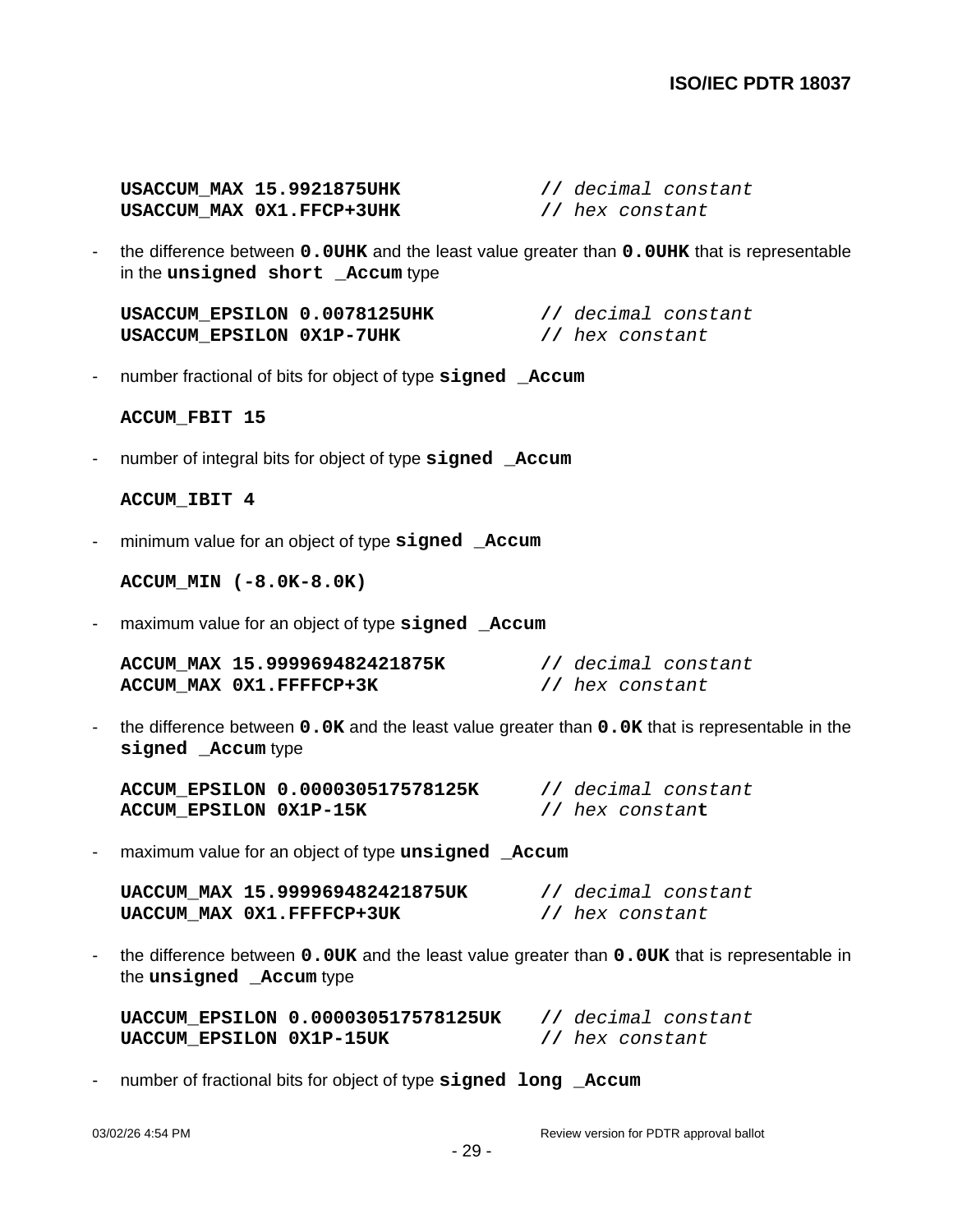#### **LACCUM\_FBIT 23**

- number of integral bits for object of type **signed long \_Accum**

#### **LACCUM\_FBIT 4**

- minimum value for an object of type **signed long \_Accum**

**LACCUM\_MIN (-8.0LK-8.0LK)**

- maximum value for an object of type **signed long \_Accum**

**LACCUM\_MAX 15.99999988079071044921875LK**

**//** decimal constant **LACCUM\_MAX 0X1.FFFFFFCP+3LK //** hex constant

- the difference between **0.0LK** and the least value greater than **0.0LK** that is representable in the **signed long \_Accum** type

**LACCUM\_EPSILON 0.00000011920928955078125LK**

|                          |  |                 | // decimal constant |
|--------------------------|--|-----------------|---------------------|
| LACCUM EPSILON 0X1P-23LK |  | // hex constant |                     |

- maximum value for an object of type **unsigned long \_Accum**

**ULACCUM\_MAX 15.99999988079071044921875ULK //** decimal constant **ULACCUM\_MAX 0X1.FFFFFFCP+3ULK //** hex constant

- the difference between **0.0ULK** and the least value greater than **0.0ULK** that is representable in the **unsigned long \_Accum** type

**ULACCUM\_EPSILON 0.00000011920928955078125ULK //** decimal constant **ULACCUM\_EPSILON 0X1P-23ULK //** hex constant

#### **7.18.4 The FX\_FULL\_PRECISION pragma**

#### **Synopsis**

**#include <stdfix.h> #pragma STDC FX\_FULL\_PRECISION** on-off-switch

#### **Description**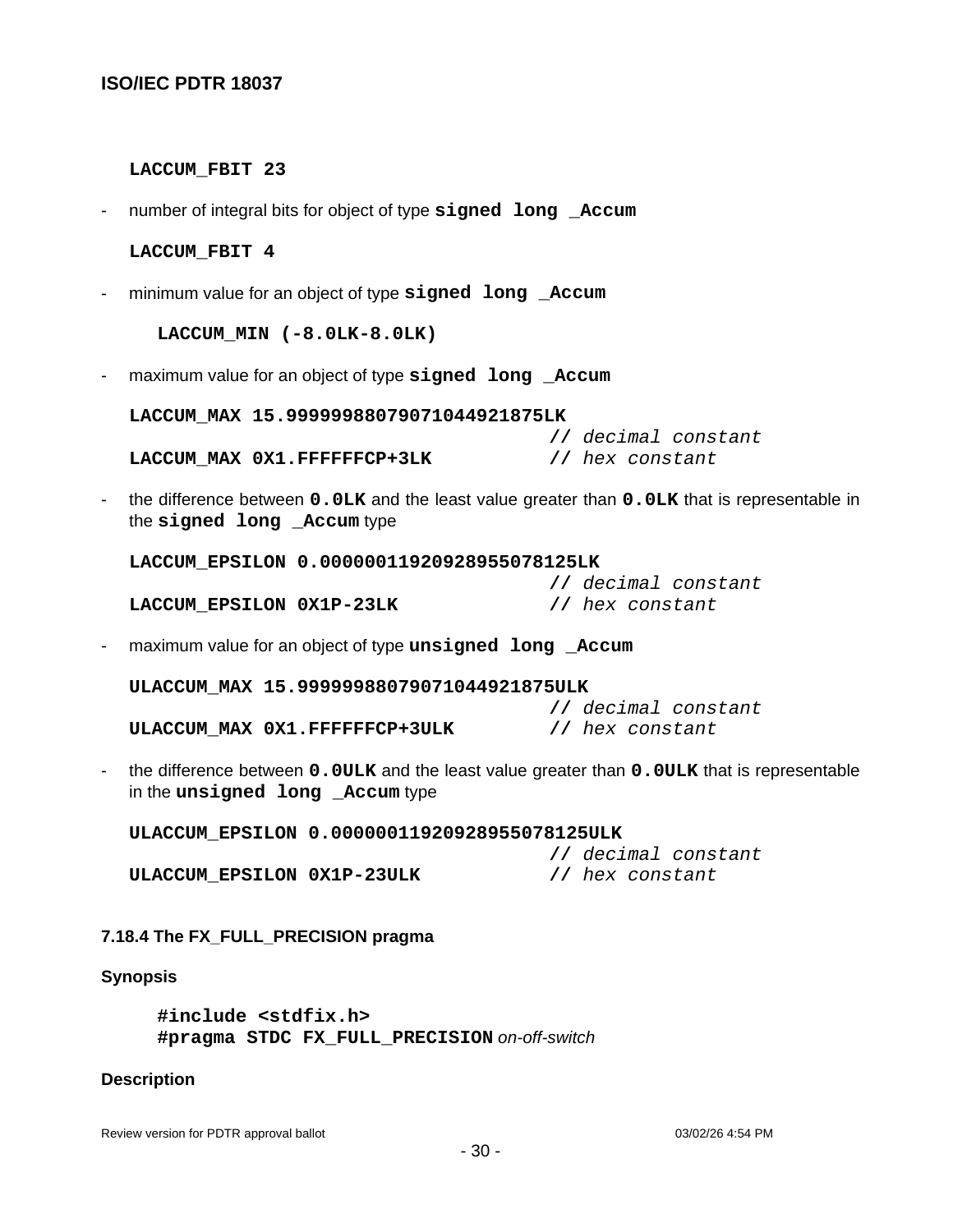The normal required precision for fixed-point operations is 1 ulp. However, in certain environments a precision of 2 ulps on multiply and divide operations is enough, and such relaxed requirements may result in a significantly increased execution speed. The **FX\_FULL\_PRECISION** pragma can be used to inform the implementation that (where the state is ''off'') the relaxed requirements are allowed. If the indicated state is ''on'', the implementation is required to return results with full precision. Each pragma can occur either outside external declarations or preceding all explicit declarations and statements inside a compound statement. When outside external declarations, the pragma takes effect from its occurrence until another **FP\_FULL\_PRECISION** pragma is encountered, or until the end of the translation unit. When inside a compound statement, the pragma takes effect from its occurrence until another **FP\_FULL\_PRECISION** pragma is encountered (including within a nested compound statement), or until the end of the compound statement; at the end of a compound statement the state for the pragma is restored to its condition just before the compound statement. If this pragma is used in any other context, the behavior is undefined. The default state (''on'' or ''off'') for the pragma is implementation defined.

# **7.18.5 The fixed-point overflow pragmas (FX\_FRACT\_OVERFLOW, FX\_ACCUM\_OVERFLOW)**

## **Synopsis**

**#include <stdfix.h> #pragma STDC FX\_FRACT\_OVERFLOW** overflow-switch **#pragma STDC FX\_ACCUM\_OVERFLOW** overflow-switch

overflow-switch: one of **SAT DEFAULT**

#### **Description**

When neither operand of a fixed-point operator have the **\_Sat** type qualifier, the overflow behavior is controlled by either the **FX\_FRACT\_OVERFLOW** or the **FX\_ACCUM\_OVERFLOW** pragma, depending on the type of the overflowing value. When the state of an overflow pragma is **DEFAULT**, fixed-point overflow for the cooresponding type has undefined behavior. Otherwise, the overflow behaviour is according to the set state. The default state of the overflow pragmas is **DEFAULT**. Each pragma can occur either outside external declarations or preceding all explicit declarations and statements inside a compound statement. When outside external declarations, the pragma takes effect from its occurrence until another overflow pragma is encountered, or until the end of the translation unit. When inside a compound statement, a pragma takes effect from its occurrence until another occurrence of the same pragma is encountered (including within a nested compound statement), or until the end of the compound statement; at the end of a compound statement the state for the pragma is restored to its condition just before the compound statement. If this pragma is used in any other context, the behavior is undefined.

# **7.18.6 The fixed-point intrinsic functions**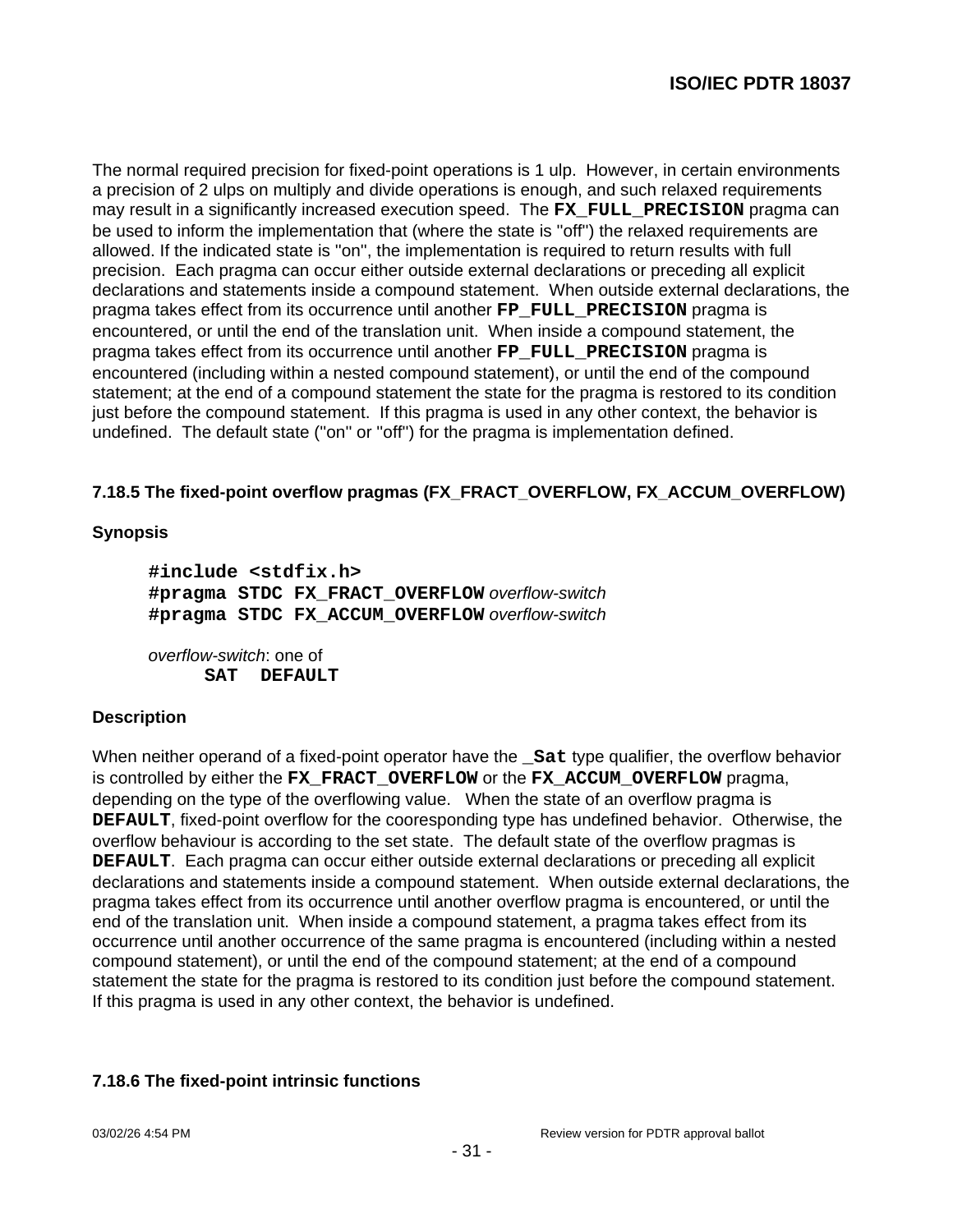## **7.18.6.1 The fixed-point arithmetic operation support functions**

**Synopsis**

 **int mulir ( int, fract ); long int mulilr( long int, long fract ); int mulik ( int, accum ); long int mulilk( long int, long accum ); int divir ( int, fract ); long int divilr( long int, long fract ); int divik ( int, accum ); long int divilk( long int, long accum );** fract rdivi ( int, int ); **long fract lrdivi( long int, long int ); accum kdivi ( int, int ); long accum lkdivi( long int, long int );** int idivr ( fract, fract ); **long int idivlr( long fract, long fract ); int idivk ( accum, accum ); long int idivlk( long accum, long accum );**

#### **Description**

The above functions compute the mathematically exact result of the multiplication or division operation on the operands with the indicated types, and return a value with the indicated type. The unsigned versions of the above functions (**muliur**, **mulilr**, **muliuk**, **muliulk**, **diviur**, **diviulr**, **diviuk**, **diviulk**, **urdivi**, **ulrdivi**, **ukdivi**, **ulkdivi**, **idivur**, **idivulr**, **idivuk** and **idivulk** respectively) take values of the two corresponding unsigned types, and return a value of the corresponding unsigned type.

#### **Returns**

For functions returning an integer value, the return value is rounded towards zero. For functions returning a fixed-point value, the return value is saturated. If the second operand of one of the divide functions is zero, the behaviour is undefined.

#### **7.18.6.2 The fixed-point absolute value functions**

# **Synopsis**

**#include <stdfix.h> short fract abshr(short fract f);**

Review version for PDTR approval ballot 03/02/26 4:54 PM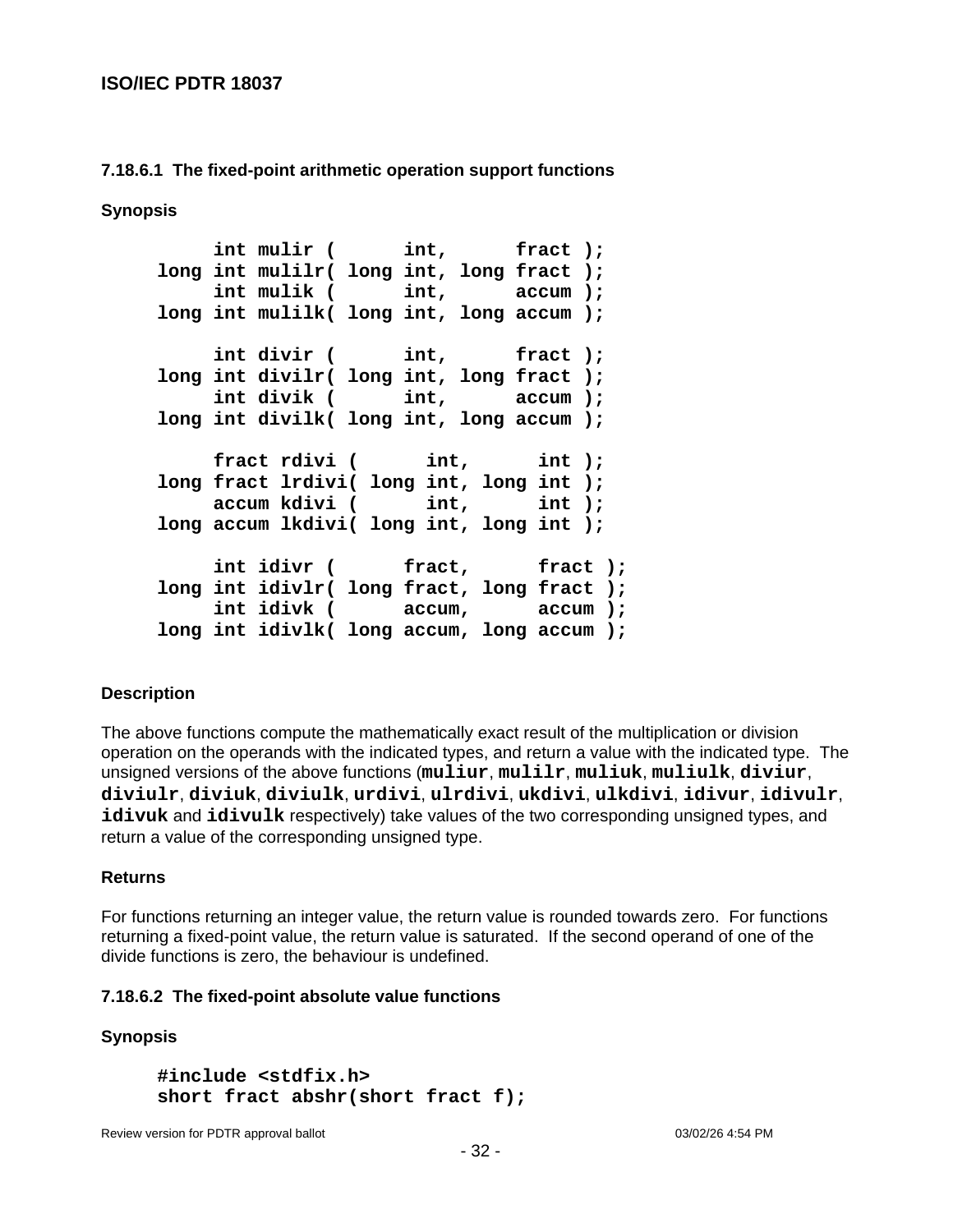```
fract absr(fract f);
long fract abslr(long fract f);
short accum abshk(short accum f);
accum absk(accum f);
long accum abslk(long accum f);
```
## **Description**

The above functions compute the absolute value of a fixed-point value **f**.

#### **Returns**

The functions return |**f**|. If the exact result cannot be represented, the saturated result is returned.

#### **7.18.6.3 The fixed-point round functions**

#### **Synopsis**

```
#include <stdfix.h>
short fract roundhr(short fract f, int n);
fract roundr(fract f, int n);
long fract roundlr(long fract f, int n);
short accum roundhk(short accum f, int n);
accum roundk(accum f, int n);
long accum roundlk(long accum f, int n);
unsigned short fract rounduhr(unsigned short fract f, int n);
unsigned fract roundur(unsigned fract f, int n);
unsigned long fract roundulr(unsigned long fract f, int n);
unsigned short accum rounduhk(unsigned short accum f, int n);
unsigned accum rounduk(unsigned accum f, int n);
unsigned long accum roundulk(unsigned long accum f, int n);
```
#### **Description**

The above functions compute the value of **f**, rounded to the number of fractional bits specified in **n**. The rounding applied is to-nearest, with unspecified rounding direction in the halfway case. Fractional bits beyond the rounding point are set to zero in the result. The value of **n** must be nonnegative and less than the number of fractional bits in the fixed-point type of **f**.

#### **Returns**

The functions return the rounded result, as specified. If the value of **n** is negative or larger than the number of fractional bits in the fixed-point type of **f**, the result is unspecified. If the exact result cannot be represented, the saturated result is returned.

#### **7.18.6.4 The fixed-point countls functions**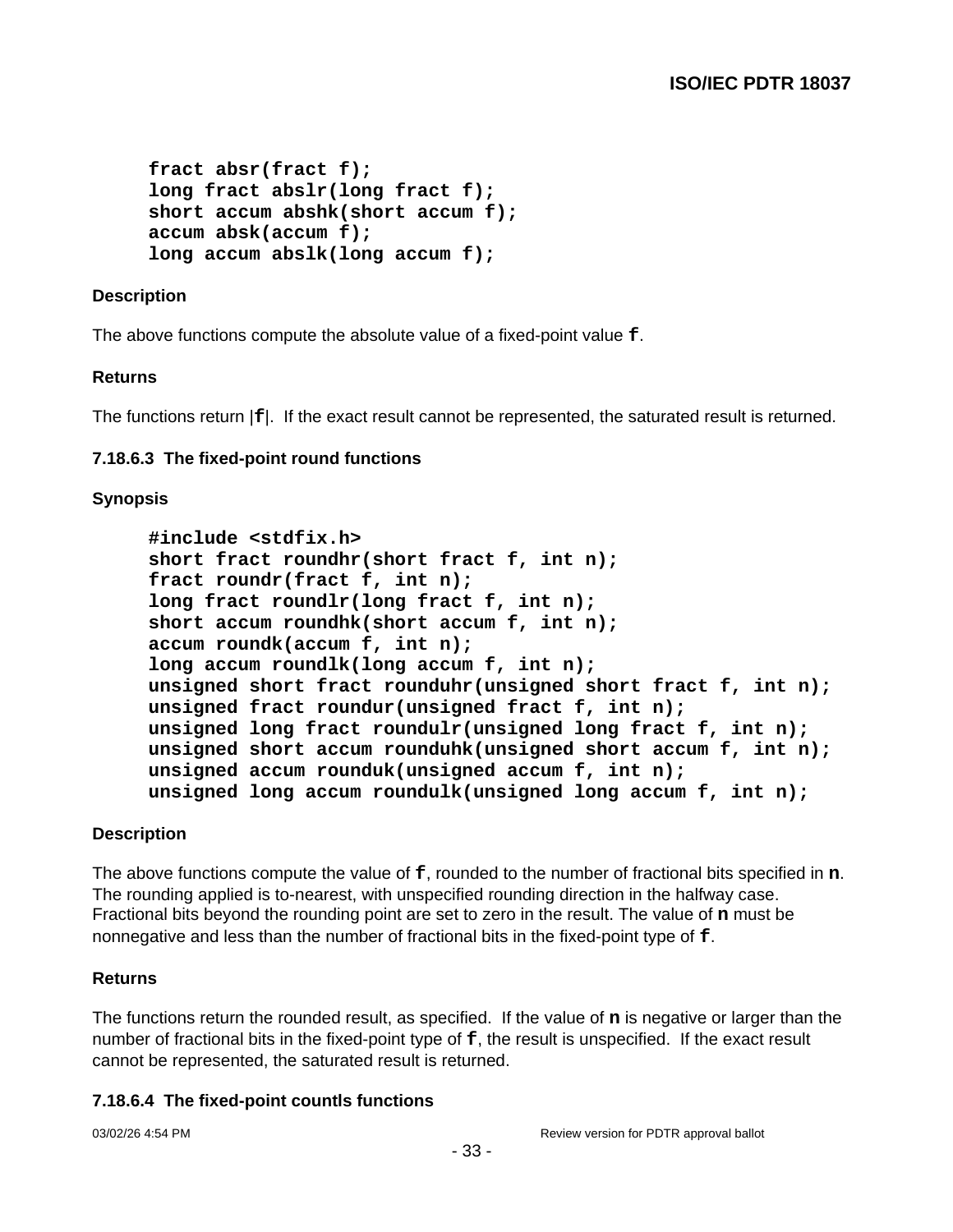#### **Synopsis**

```
#include <stdfix.h>
int countlshr(short fract f);
int countlsr(fract f);
int countlslr(long fract f);
int countlshk(short accum f);
int countlsk(accum f);
int countlslk(long accum f);
int countlsuhr(unsigned short fract f);
int countlsur(unsigned fract f);
int countlsulr(unsigned long fract f);
int countlsuhk(unsigned short accum f);
int countlsuk(unsigned accum f);
int countlsulk(unsigned long accum f);
```
#### **Description**

The integer return value of the above functions is defined as follows:

- if the value of the fixed-point argument **f** is non-zero, the return value is the largest integer **k** for which the expression  $f \lt k$  does not overflow;
- if the value of the fixed-point argument is zero, an integer value is returned that is at least as large as N-1, where N is the total number of (nonpadding) bits of the fixed-point type of the argument.

Note: if the value of the fixed-point argument is zero, the recommended return value is exactly N-1.

#### **Returns**

The **countls** functions return the integer value as indicated.

#### **7.18.6.5 The bitwise fixed-point to integer conversion functions**

# **Synopsis**

```
#include <stdfix.h>
int_hr_t bitshr(short fract f);
int_r_t bitsr(fract f);
int_lr_t bitslr(long fract f);
int_hk_t bitshk(short accum f);
int_k_t bitsk(accum f);
int_lk_t bitslk(long accum f);
int uhr t bitsuhr(unsigned short fract f);
int_ur_t bitsur(unsigned fract f);
int ulr t bitsulr(unsigned long fract f);
```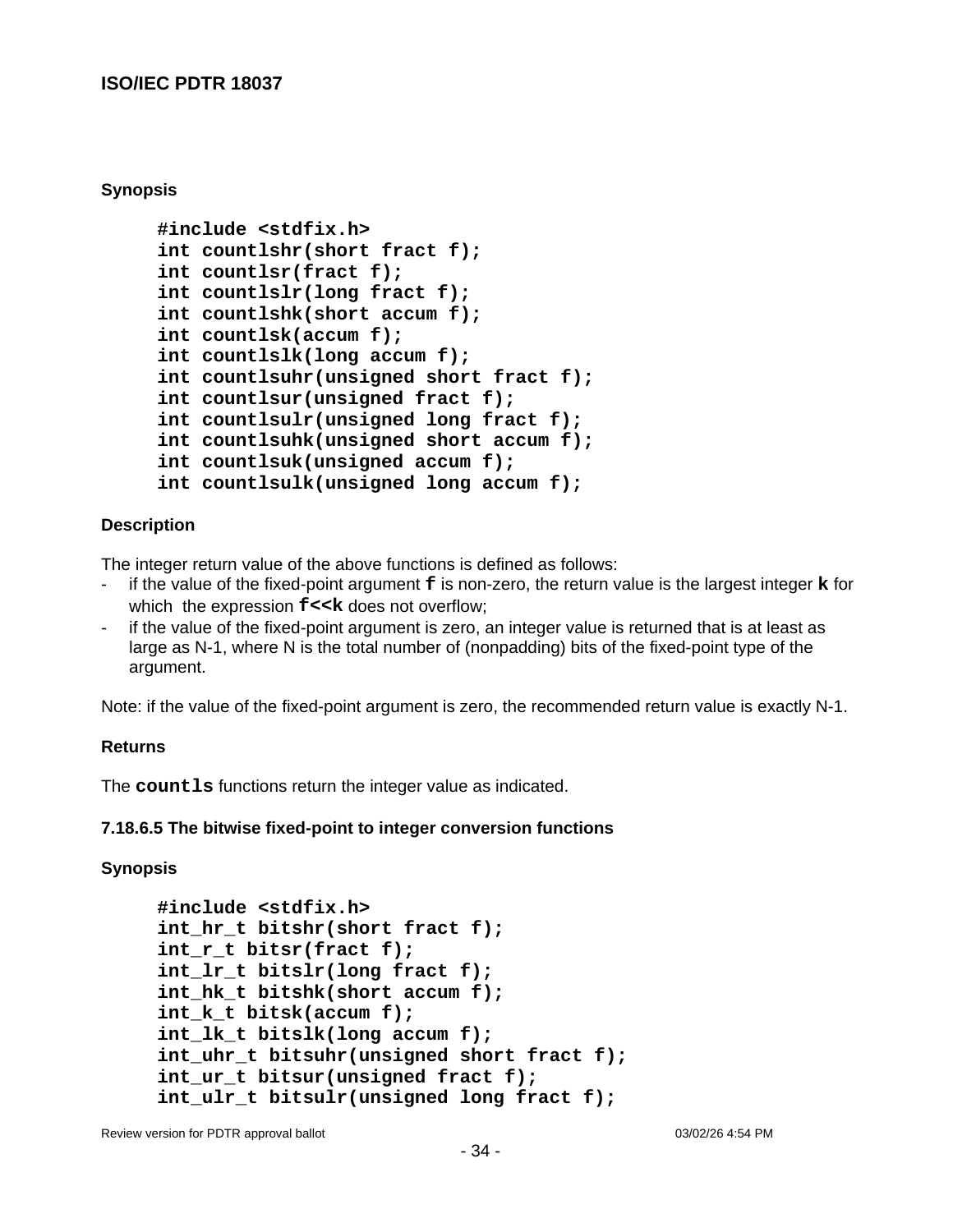```
int uhk t bitsuhk(unsigned short accum f);
int uk t bitsuk(unsigned accum f);
int_ulk_t bitsulk(unsigned long accum f);
```
#### **Description**

The **bits** functions return an integer value equal to the fixed-point value of **f** multiplied by 2 F , where F is the number of fractional bits in the type of **f**. The result type is an integer type big enough to hold all valid result values for the given fixed-point argument type. For example, if the fract type has 15 fractional bits, then after the declaration

**fract a = 0.5;**

the value of **bitsr(a)** is  $0.5 * 2^1 - 0 \times 4000$ .

#### **Returns**

The **bits** functions return the value of the argument as an integer bitpattern as indicated.

#### **7.18.6.6 The bitwise integer to fixed-point conversion functions**

#### **Synopsis**

```
#include <stdfix.h>
short fract hrbits(int n);
fract rbits(int n);
long fract lrbits(int n);
short accum hkbits(int n);
accum kbits(int n);
long accum lkbits(int n);
unsigned short fract uhrbits(unsigned int n);
unsigned fract urbits(unsigned int n);
unsigned long fract ulrbits(unsigned int n);
unsigned short accum uhkbits(unsigned int n);
unsigned accum ukbits(unsigned int n);
unsigned long accum ulkbits(unsigned int n);
```
#### **Description**

The above functions return an fixed-point value equal to the integer value of the argument divided by 2<sup>F</sup>, where F is the number of fractional bits in the fixed-point result type of the function. For example, if **fract** has 15 fractional bits, then the value of **rbits(0x2000)** is 0.25.

#### **Returns**

The above functions return the indicated value.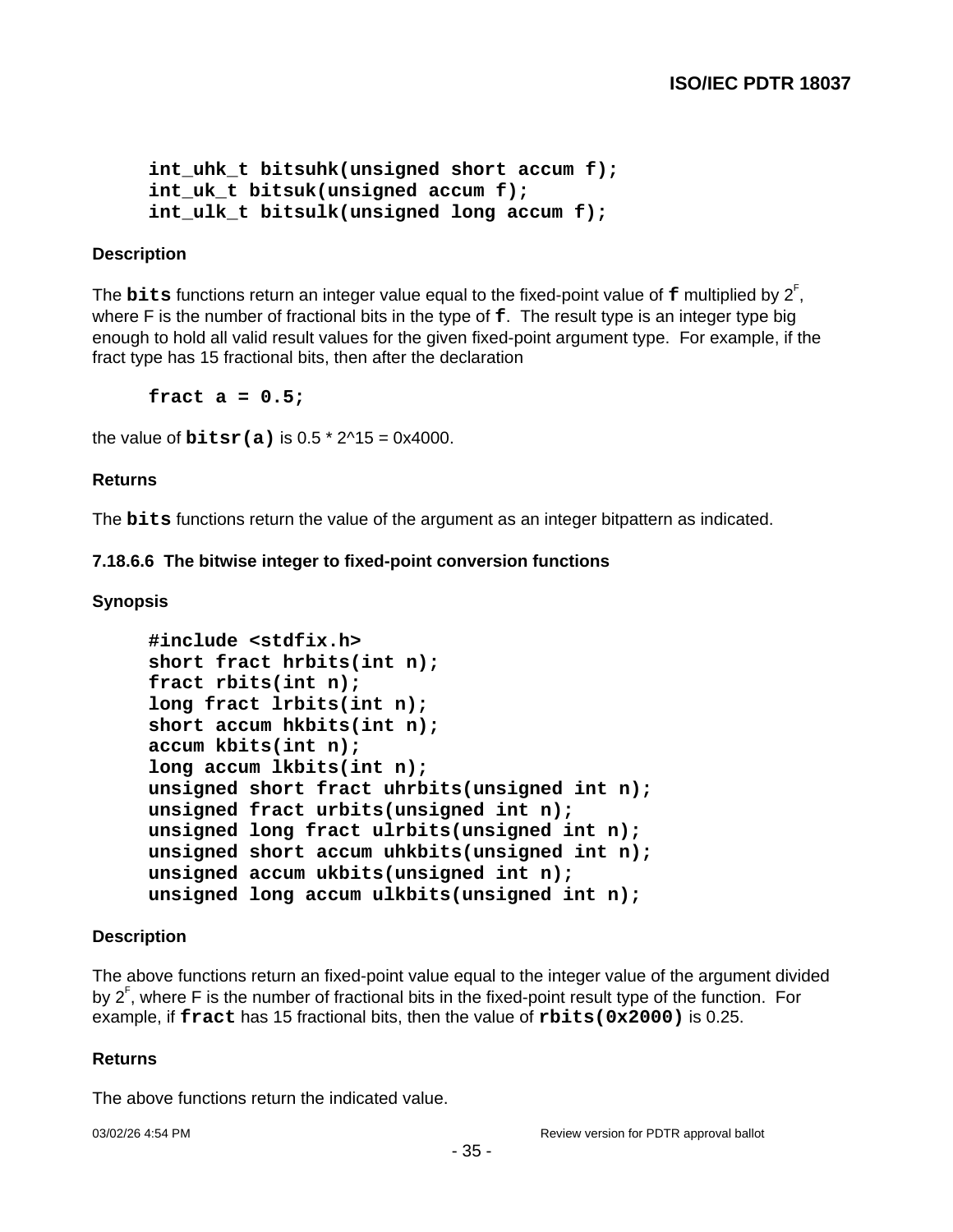#### **7.18.6.7 Type-generic fixed-point functions**

For each of the fixed-point absolute value functions in 7.18.6.2, the fixed-point round functions in 7.18.6.3 and the fixed-point countls functions in 7.18.6.4, a type-generic macro is defined as follows:

the fixed-point absolute value functions **absfx** the fixed-point round functions **roundfx** the fixed-point countls functions **countlsfx**

type-generic macro

#### **7.18.6.8 Numeric conversion functions**

#### **Synopsis**

.

**#include <stdfix.h> short fract strtohr(const char \* restrict nptr, char \*\* restrict endptr); fract strtor(const char \* restrict nptr, char \*\* restrict endptr); long fract strtolr(const char \* restrict nptr, char \*\* restrict endptr); short accum strtohk(const char \* restrict nptr, char \*\* restrict endptr); accum strtok(const char \* restrict nptr, char \*\* restrict endptr); long accum strtolk(const char \* restrict nptr, char \*\* restrict endptr); unsigned short fract strtouhr(const char \* restrict nptr, char \*\* restrict endptr); unsigned fract strtour(const char \* restrict nptr, char \*\* restrict endptr); unsigned long fract strtoulr(const char \* restrict nptr, char \*\* restrict endptr); unsigned short accum strtouhk(const char \* restrict nptr, char \*\* restrict endptr); unsigned accum strtouk(const char \* restrict nptr, char \*\* restrict endptr); unsigned long accum strtoulk(const char \* restrict nptr, char \*\* restrict endptr);**

#### **Description**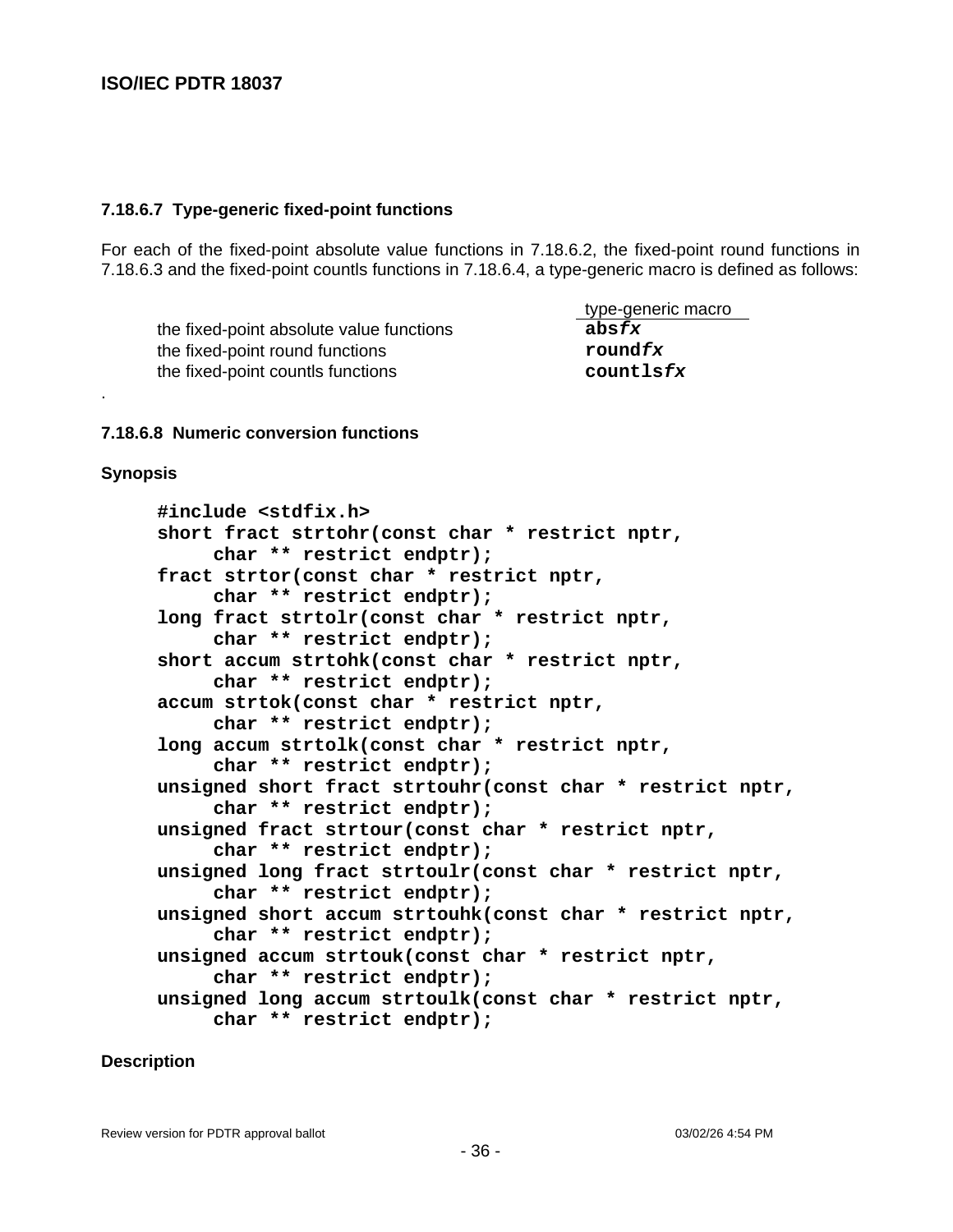The **strtohr**, **strtor**, **strtolr**, **strtohk**, **strtok**, **strtolk**, **strtouhr**, **strtour**, **strtoulr**, **strtouhk**, **strtouk** and **strtoulk** functions convert the initial portion of the string pointed to by **nptr** to **short fract**, **fract**, **long fract**, **short accum**, **accum**, **long accum**, **unsigned short fract**, **unsigned fract**, **unsigned long fract**, **unsigned short accum**, **unsigned accum**, and **unsigned long accum** representation, respectively. First, they decompose the input string into three parts: an initial, possibly empty, sequence of white-space characters (as specified by the **isspace** function), a subject sequence resembling a fixed -point constant; and a final string of one or more unrecognised characters, including the terminating null character of the input string. Then, they attempt to convert the subject sequence to a fixed-point number, and return the result.

The expected form of the subject sequence is an optional plus or minus sign, then one of the following:

- a nonempty sequence of decimal digits optionally containing a decimal-point character, then an optional exponent part as defined in 6.4.4.3;
- a **0x** or **0X**, then a nonempty sequence of hexadecimal digits optionally containing a decimalpoint character, then an optional binary exponent part as defined in 6.4.4.3.

The subject sequence is defined as the longest initial subsequence of the input string, starting with the first non-white-space character, that is of the expected form. The subject sequence contains no characters if the input string is not of the expected form.

If the subject sequence has the expected form for a fixed-point number, the sequence of characters starting with the first digit or the decimal-point character (whichever occurs first) is interpreted as a fixed-point constant according to the rules of 6.4.4.3, except that the decimal-point character is used in place of a period, and that if neither an exponent part nor a decimal-point character appears in a decimal fixed-point number, or if a binary exponent part does not appear in a hexadecimal fixedpoint number, an exponent part of the appropriate type with value zero is assumed to follow the last digit in the string. If the subject sequence begins with a minus sign, the sequence is interpreted as negated. A pointer to the final string is stored in the object pointed to by **endptr**, provided that **endptr** is not a null pointer.

The value resulting from the conversion is correctly rounded.

In other than the **"C"** locale, additional locale-specific subject sequence forms may be accepted.

If the subject sequence is empty or does not have the expected form, no conversion is performed; the value of **nptr** is stored in the object pointed to by **endptr**, provided that **endptr** is not a null pointer.

## **Returns**

The functions return the converted value, if any. If no conversion could be performed, zero is returned. If the correct value is outside the range of representable values, a saturated result is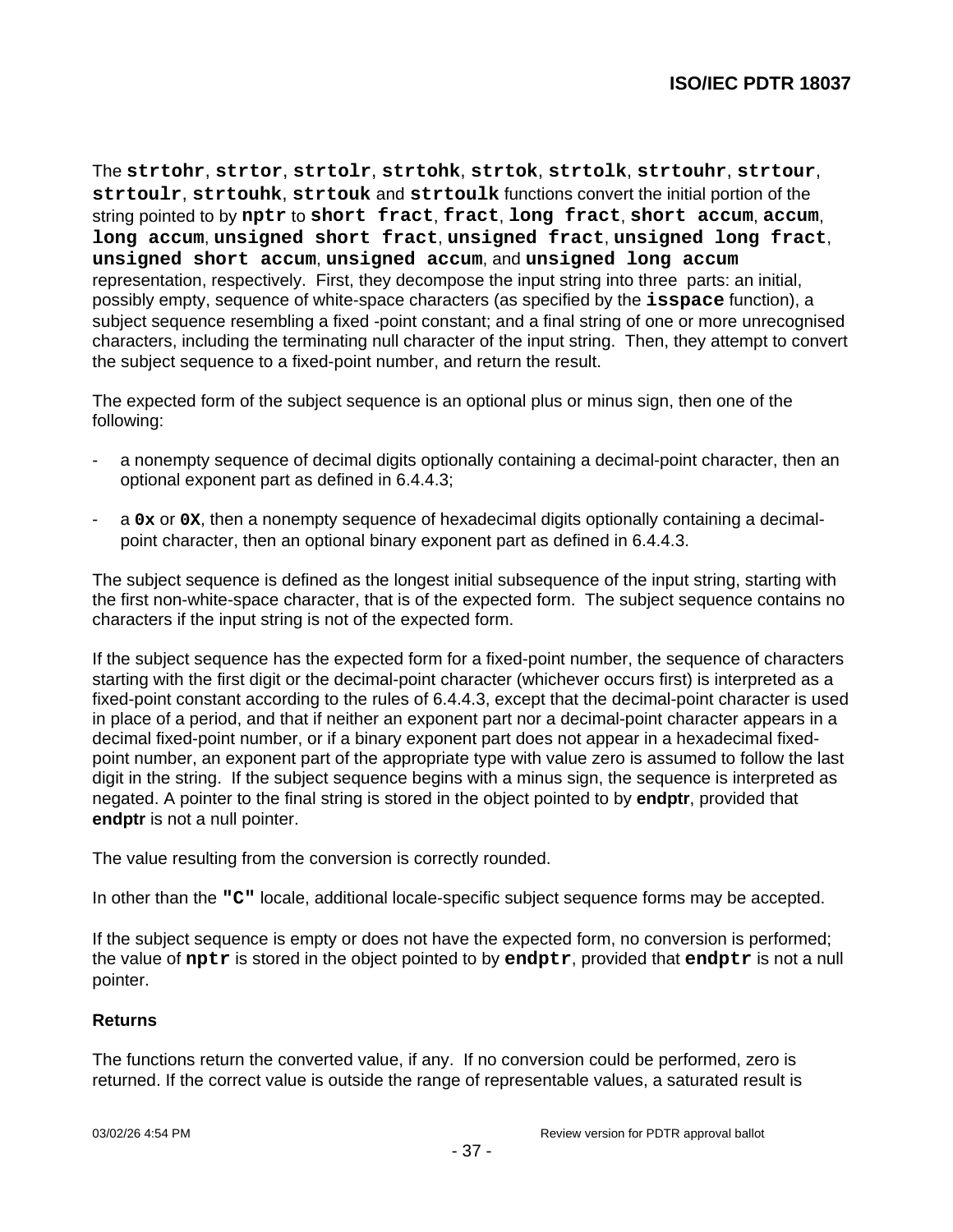returned (according to the return type and sign of the value), and the value of the macro ERANGE is stored in errno.

**Section 7.19.6.1 - The fprintf function**, paragraph 4, third bullet, change begin of first sentence to

An optional precision that gives the minimum number of digits to appear for the **d**, **i**, **o**, **u**, **x**, and **X** conversions, the number of digits to appear after the decimal-point character for **a**, **A**, **e**, **E**, **f**, **F**, **r**, **R**, **k** and **K** conversions, . . .

**Section 7.19.6.1 - The fprintf function**, paragraph 6, the '**#**' bullet, change begin of fourth sentence to

For **a**, **A**, **e**, **E**, **f**, **F**, **g**, **G**, **r**, **R**, **k** and **K** conversions, . . .

**Section 7.19.6.1 - The fprintf function**, paragraph 6, the '**o**' bullet, change begin of first sentence to

For **d**, **i**, **o**, **u**, **x**, **X**, **a**, **A**, **e**, **E**, **f**, **F**, **g**, **G**, **r**, **R**, **k** and **K** conversions, . . .

**Section 7.19.6.1 - The fprintf function**, paragraph 7, the '**h**' bullet, add at the end of the first sentence:

that a following **r**, **R**, **k** or **K** conversion specifier applies to a short fixed-point type argument.

**Section 7.19.6.1 - The fprintf function**, paragraph 7, the '**l** (ell)' bullet, add before last semi-colon:

that a following **r**, **R**, **k** or **K** conversion specifier applies to a fixed-point type argument;

**Section 7.19.6.1 - The fprintf function**, paragraph 8, add new bullet before the '**c**' bullet:

**r**, **R**, **k**, **K** A signed fixed-point fract type (**r**), an unsigned fract type (**R**), a signed accum type (**k**) or an unsigned accum type (**K**) representing a fixed-point number is converted to decimal notation in the style *[-]ddd.ddd*, where the number of digits after the decimalpoint character is equal to the precision specification. If the precision is missing, it is taken as 6; if the precision is zero and the **#** flag is not specified, no decimal-point character appears. If a decimal-point character appears, at least one digit appears before it. The value is rounded to the appropriate number of digits.

**Section 7.19.6.1 - The fprintf function**, paragraph 13, change beginning of first sentence to

For **e**, **E**, **f**, **F**, **g**, **G**, **r**, **R**, **k** and **K** conversions, . . .

**Section 7.19.6.2 - The fscanf function**, paragraph 11, the '**h**' bullet, add at the end of the first sentence: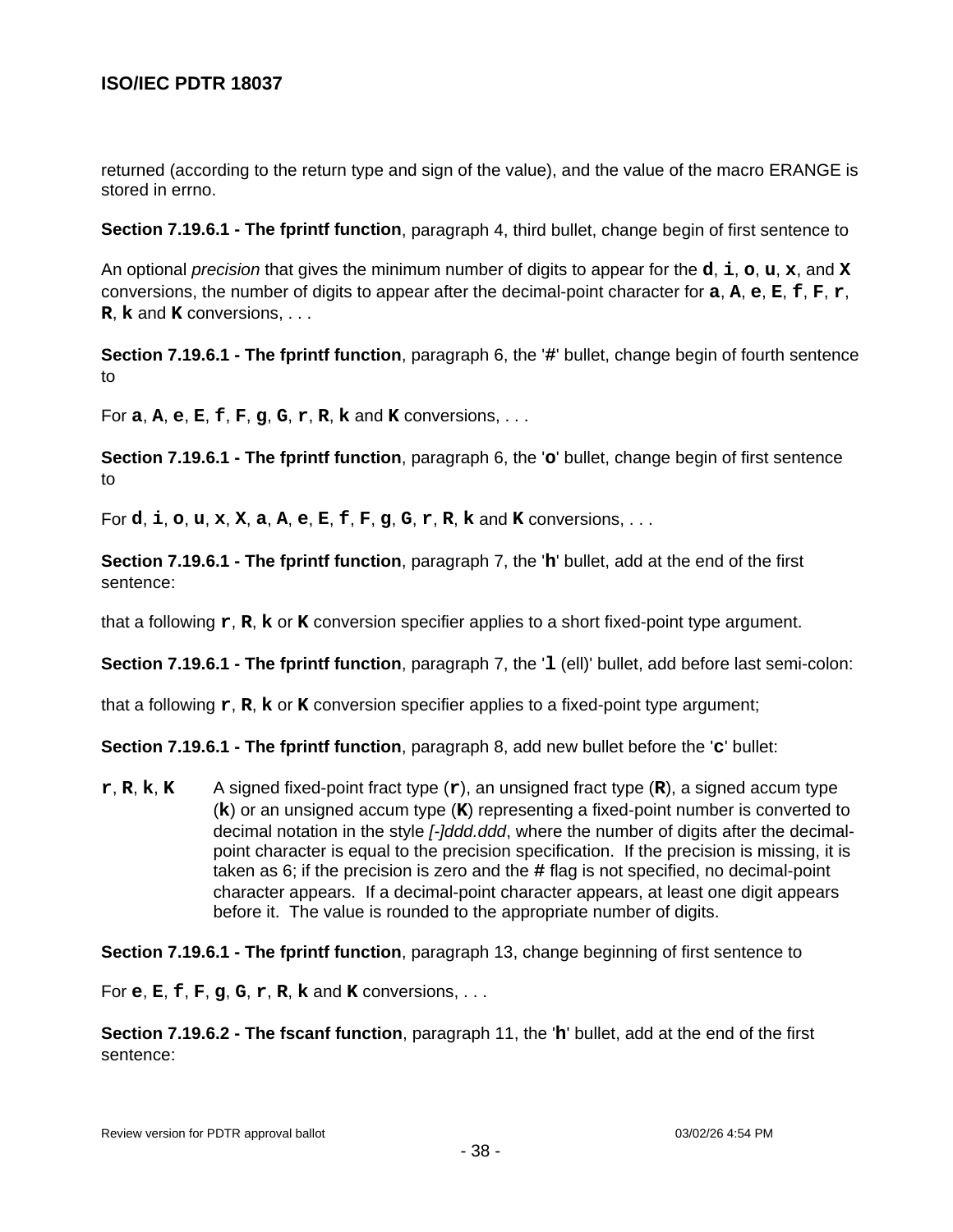that a following **r**, **R**, **k** or **K** conversion specifier applies to an argument with type pointer to short fixed-point type.

**Section 7.19.6.2 - The fscanf function**, paragraph 11, the '**l** (ell)' bullet, insert after last semicolon:

that a following **r**, **R**, **k** or **K** conversion specifier applies to an argument with type pointer to long fixed-point type;

**Section 7.19.6.2 - The fscanf function**, paragraph 12, add new bullet before the '**c**' bullet:

**r**, **R**, **k**, **K** Matches an optionally signed fixed-point number, whose format is the same as expected for the subject sequence of the **strtofx** functions. The corresponding argument shall be a pointer to a signed fract type (**r**), a pointer to an unsigned fract type (**R**), a pointer to a signed accum type (**k**) or a pointer to an unsigned fract type (**K**).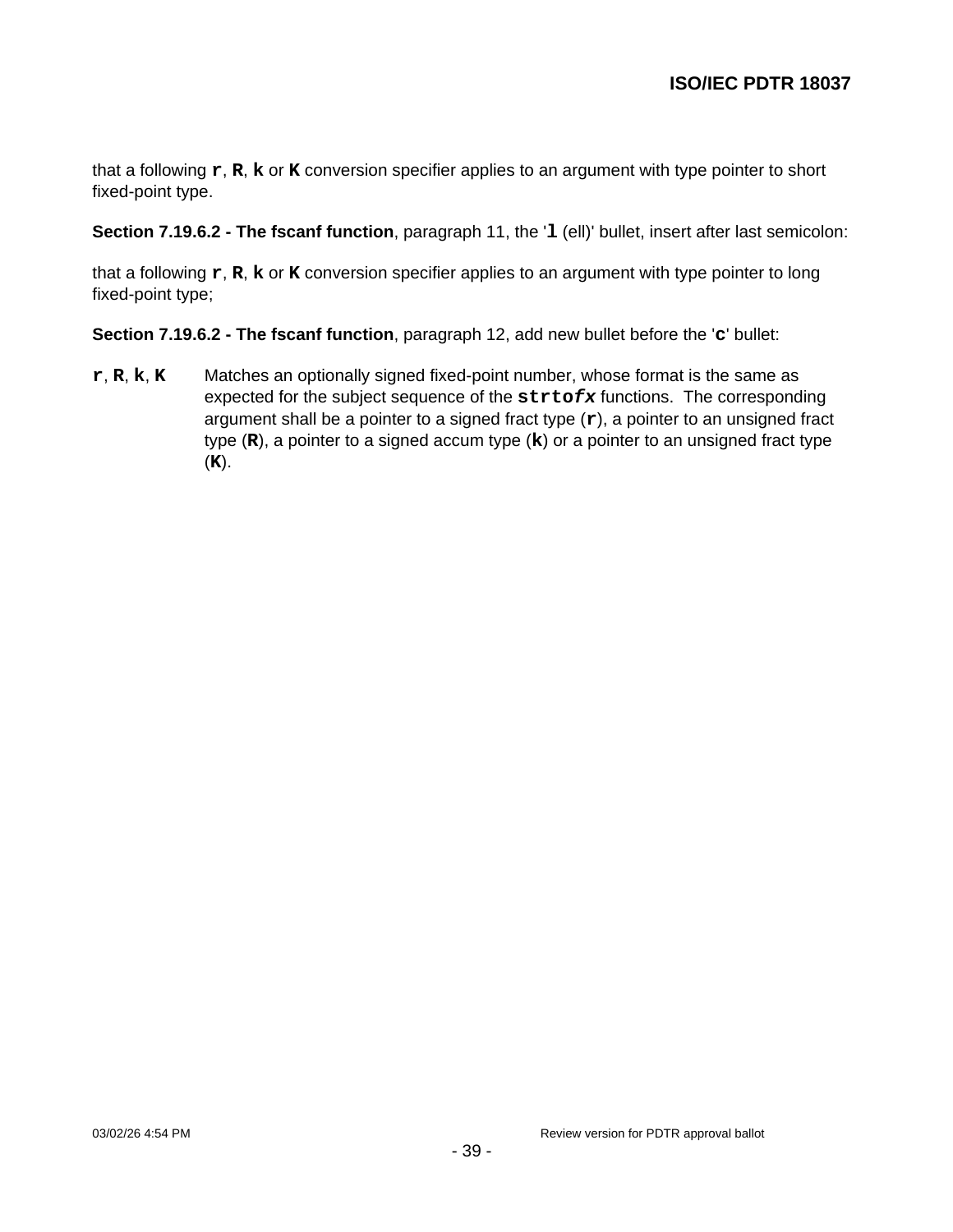# **3 Named address spaces and named-register storage classes**

#### **3.1 Overview and principles of named address spaces**

#### **3.1.1 Additional address spaces**

Embedded applications are often implemented on processors with multiple independent address spaces. An embedded processor may have separate address spaces, for example, for a generalpurpose memory, for smaller, faster memories, for code and constant data, and for I/O accesses. Typically, the distinction between various address spaces is built into the processor's instruction set, with accesses to different spaces requiring distinctly different instructions. For more discussion on address spaces, see Annex B of this Technical Report.

ISO/IEC 9899:1999 stipulates that all objects are allocated in a single, common address space. For the purpose of this Technical Report, the C language is extended to support additional address spaces. When not specified otherwise, objects are allocated by default in a *generic* address space, which corresponds to the single address space of ISO/IEC 9899:1999. In addition to the generic address space, an implementation may support other, named address spaces. Objects may be allocated in these alternate address spaces, and pointers may be defined that point to objects in these address spaces. It is intended that pointers into an address space only need be large enough to support the range of addresses in that address space.

The named address space approach, as described in this section, enables application portability between systems with similar memory configurations. This portability is at source code level, and not at binary or execution level.

## **3.1.2 Address-space type qualifiers**

Each address space other than the generic one has a unique name in the form of an identifier. Address space names are ordinary identifiers, sharing the same name space as variables and typedef names. Any such names follow the same rules for scope as other ordinary identifiers (such as typedef names). An implementation may provide an implementation-defined set of intrinsic address spaces that are, in effect, pre-defined at the start of every translation unit. The names of intrinsic address spaces must be reserved identifiers (beginning with an underscore and an uppercase letter or with two underscores). An implementation may also optionally support a means for new address space names to be defined within a translation unit.

An address space name can be used in a declaration to specify the address space in which an object will be allocated. The C syntax for type qualifiers is extended to include an address space name as a valid type qualifier. If the type of an object is qualified by an address space name, the object is allocated in the specified address space; otherwise, the object is allocated in the generic address space. Note that, since a function is not an object, functions are always allocated in the generic address space.

#### Example:

Review version for PDTR approval ballot 03/02/26 4:54 PM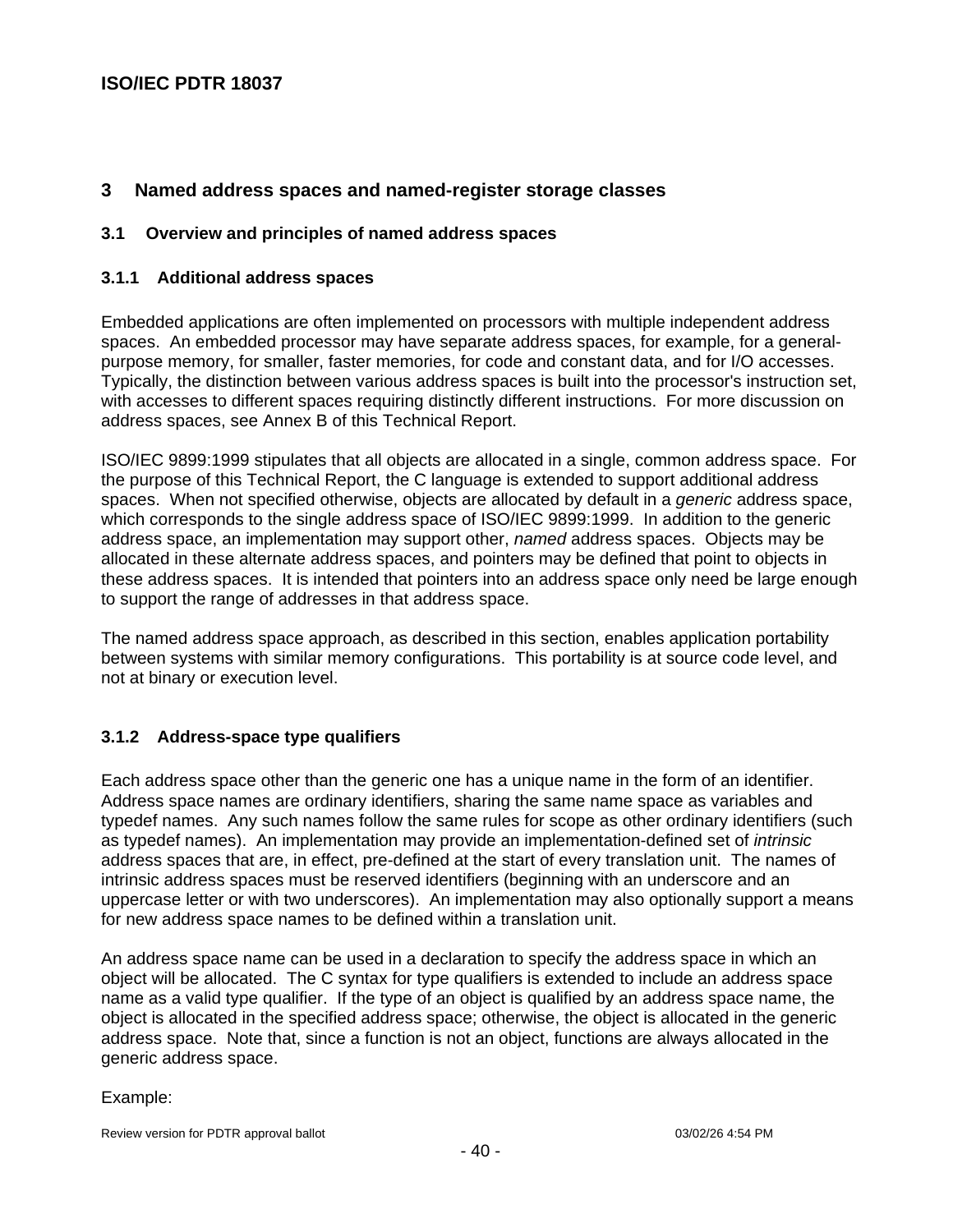If an implementation provides intrinsic address spaces with names **\_X** and **\_Y**, the following are valid declarations:

```
_X char a, b, c;
     // Declares three characters in address space _X
_X const int *p;
     // Declares a pointer in the generic address space
     // that points to a constant int object in
     // address space _X
_X struct { int a; char b; } *_Y q;
     // Declares a pointer in address space _Y that points
     // to a structure in address space _X
```
There are some constraints on the use of address-space type qualifiers. The most significant constraint is that an address space name cannot be used to qualify an object that has automatic storage duration. This implies, in particular, that variables declared inside a function cannot be allocated in a named address space unless they are also explicitly declared as **static** or **extern**.

For the examples above, the declarations of **a**, **b**, **c**, and **q** would have to be outside any function to be valid. The declaration of **p** would be acceptable within a function, because **p** itself would be in the generic address space.

Other limitations are detailed in section 3.3 below.

## **3.1.3 Address space nesting and rules for pointers**

Address spaces may overlap in a nested fashion. For any two address spaces, either the address spaces must be disjoint, they must be equivalent, or one must be a subset of the other. Other forms of overlapping are not permitted. If an object is in address space **A** and **A** is a subset of address space **B**, the object is simultaneously in address space **B**.

An implementation must define the relationship between all pairs of address spaces. (The complete set of address spaces includes the generic address space plus any address spaces that may be defined within a translation unit, if the implementation supports such definitions within a program.) There is no requirement that named address spaces (intrinsic or otherwise) be subsets of the generic address space.

As determined by its type, every pointer points into a specific address space, either the generic address space or a named address space. A pointer into an address space can only point to locations in that address space (including any subset address spaces).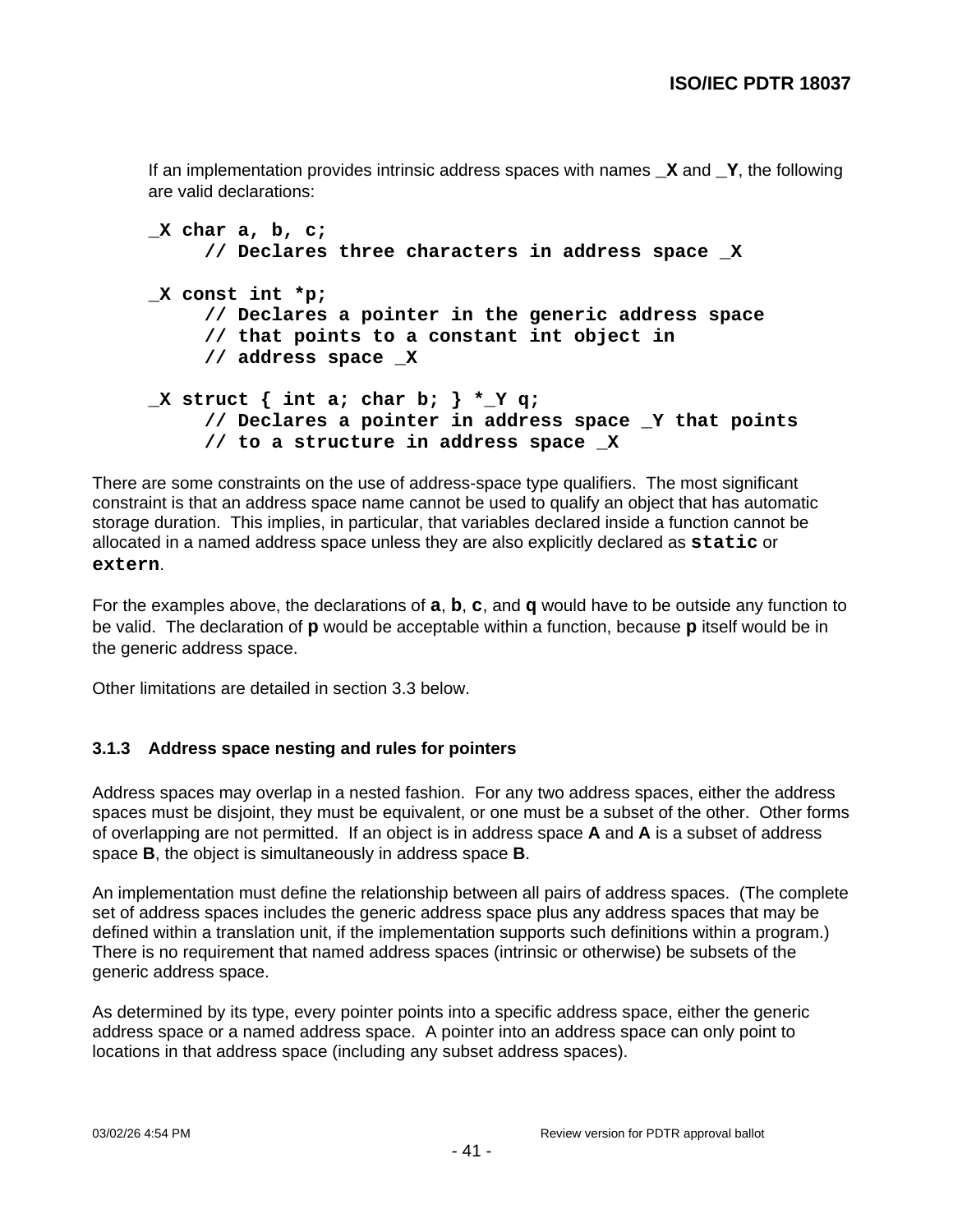A non-null pointer into an address space **A** can be cast to a pointer into another address space **B**, but such a cast is undefined if the source pointer does not point to a location in **B**. Note that if **A** is a subset of **B**, the cast is always valid; however, if **B** is a subset of **A**, the cast is valid only if the source pointer refers to a location in **B**. A null pointer into one address space can be cast to any pointer into an overlapping address space.

If a pointer into address space **A** is assigned to a pointer into a different address space **B**, a constraint requires that **A** be a subset of **B**. (As usual, this constraint can be circumvented by a cast of the source pointer before the assignment.)

## **3.1.4 Standard library support**

The standard C library (ISO/IEC 9899:1999 section 7 - Libraries) is unchanged; the library's functions and objects continue to be declared only with regard to the generic address space. One consequence is that pointers into named address spaces cannot be passed as arguments to library functions except in the special case that the named address spaces are subsets of the generic address space. Likewise, library functions such as **malloc** that allocate memory do so only for the generic address space; there are no standard functions for allocating space in other address spaces.

## **3.2 Overview and principles of named-register storage classes**

## **3.2.1 Access to machine registers**

Embedded applications sometimes need to access processor registers that are not addressable in any of the machine's address spaces. The reasons for accessing such a register might include:

- the application must manipulate the register to achieve certain side effects;
- memory is at a premium and the register is needed as a storage location; and/or
- other software (e.g., an operating system) expects certain information to be stored in the register.

For the purpose of this Technical Report, the C language is extended to permit the allocation of variables within named registers. Allocating a variable in a named register essentially establishes the variable as an alias for that register.

## **3.2.2 Named-register storage-class specifiers**

Just like named address spaces, each of the register names supported by an implementation has a unique name in the form of an identifier. Register names are ordinary identifiers, sharing the same name space as variables and typedef names. Any such names follow the same rules for scope as other ordinary identifiers (just like typedef names and address space names). An implementation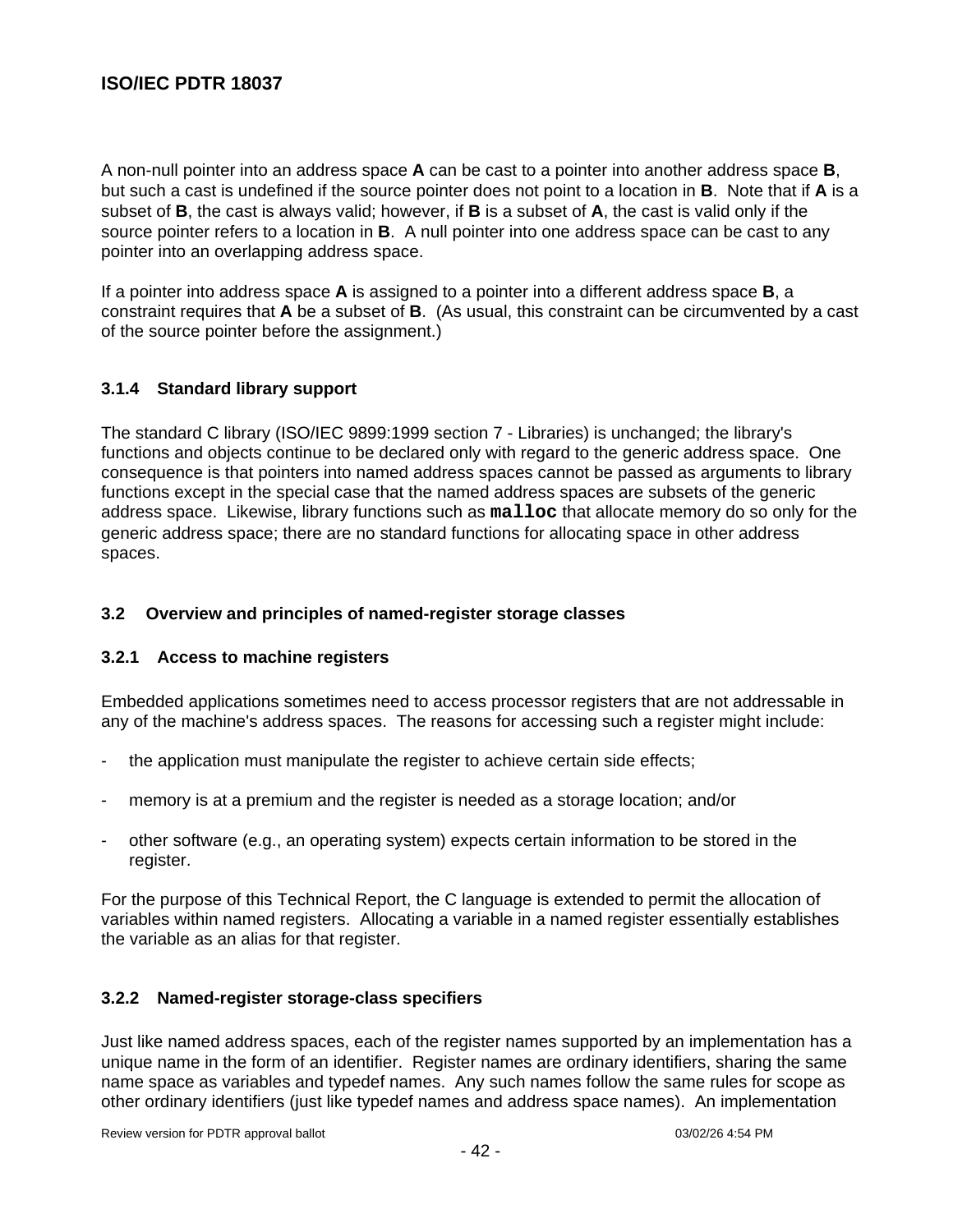may provide an implementation-defined set of *intrinsic* register names that are, in effect, pre-defined at the start of every translation unit. The names of intrinsic registers must be reserved identifiers (beginning with an underscore and an uppercase letter or with two underscores). An implementation may also optionally support a means for new register names to be defined within a translation unit.

The C syntax for storage-class specifiers is extended to include the sequence

#### **register** register-name

(i.e., the **register** keyword followed by a register name identifier) as a valid storage-class specifier. Such a storage-class specifier is a named-register storage-class specifier, not to be confused with a **register** storage-class specifier which ISO/IEC 9899:1999 defines as being the **register** keyword alone.

A named-register storage-class specifier is permitted only for identifiers designating an object. Like the plain register storage class, the address-of operator **&** cannot be used to take the address of an identifier declared with a named-register storage class. However, in contrast to plain **register**, an identifier declared with a named-register storage class has external linkage and static storage duration. Thus, named-register storage classes operate more like **extern** than plain **register**.

As there is only one instance of any machine register, a program may not declare more than one identifier with the same named-register storage class. Furthermore, the type of an object declared with a named-register storage class cannot be an array and must not be of a size larger than the register itself. If the type of the object is smaller than the register, the portion of the register that actually corresponds to the declared identifier is implementation-defined.

Examples:

Assuming **\_DP** and **\_CC** are the names of char-sized intrinsic registers, the following are possible valid declarations:

```
register _DP volatile unsigned char direct_page_reg;
```

```
register _CC volatile struct {
     int is_IRQ : 1;
     int disable_FIRQ : 1;
     int half_carry : 1;
     int disable_IRQ : 1;
     int negative : 1;
     int zero : 1;
     int overflow : 1;
     int carry : 1;
} cond_reg;
```
However, a declaration associating a different identifier with one of the same registers is not permitted: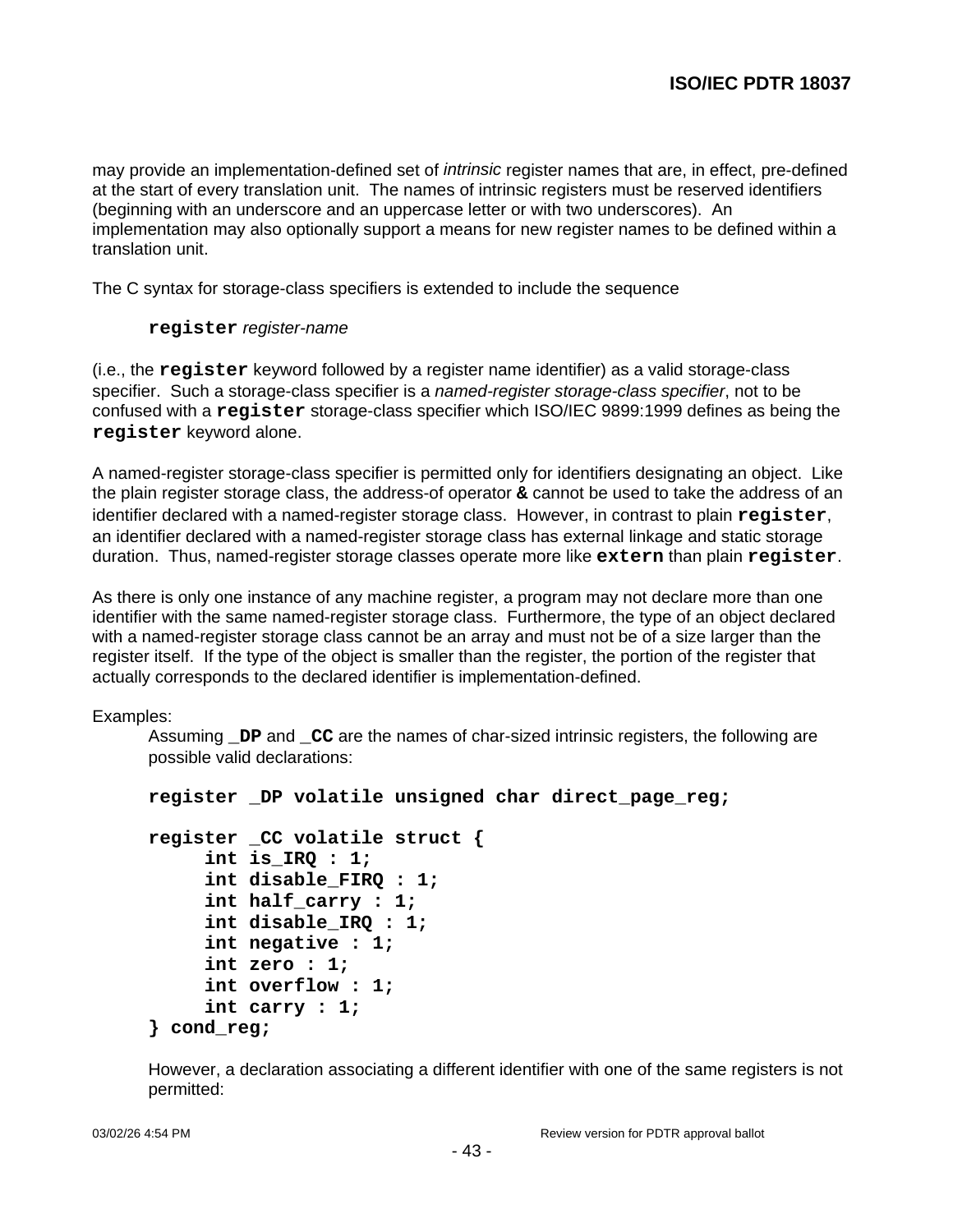```
register _DP volatile unsigned char DP_reg;
     // Not allowed; conflicts with previous declaration of
     // direct_page_reg.
```
## **3.2.3 Ensuring correct side effects via objects allocated in registers**

If reading from or writing to a register has a side effect in the machine (as is often the case for I/O registers), an object allocated in a named register may need to be declared **volatile** to ensure that accesses to the object (and hence to the register) occur as they appear in the C source code. Even then, it is important to be aware that ISO/IEC 9899:1999 (Section 6.7.3, paragraph 6) stipulates

What constitutes an access to an object that has volatile-qualified type is implementationdefined.

Thus, in theory at least, achieving a specific sequence of reads from and writes to a physical register depends on implementation-defined behavior, even if the C object allocated in the register is declared **volatile**. In practice, to avoid this problem, the C code will likely need to be written in a conservative style, e.g., without ambiguous expressions.

## **3.2.4 Relationship between named registers and I/O-register designators**

Whether register names as defined above are also valid I/O-register designators as defined in Section 4 is implementation-defined. An implementation may or may not permit storage-class register names to be used as I/O-register designators in the macros of Section 4 such as **iord** and **iowr**. In particular, although an implementation must support the basic I/O hardware addressing of Section 4, it can at the same time not provide any intrinsic named registers or any means by which other named registers can be declared in a program.

#### **3.3 Impact on the C language usage.**

This section details the modifications to ISO/IEC 9899:1999 needed to incorporate the functionality of named address spaces and named-register storage classes overviewed in Sections 3.1 and 3.2 of this Technical Report. The changes listed in this section are limited to syntax and semantics; examples, forward references, and other descriptive information are omitted. The modifications are ordered according to the sections of ISO/IEC 9899:1999 to which they refer. If a section of ISO/IEC 9899:1999 is not mentioned, no changes to that section are needed. New sections are indicated with **(NEW SECTION)**.

**Section 6.2.1 - Scopes of identifiers**, change the first sentence of paragraph 1 to: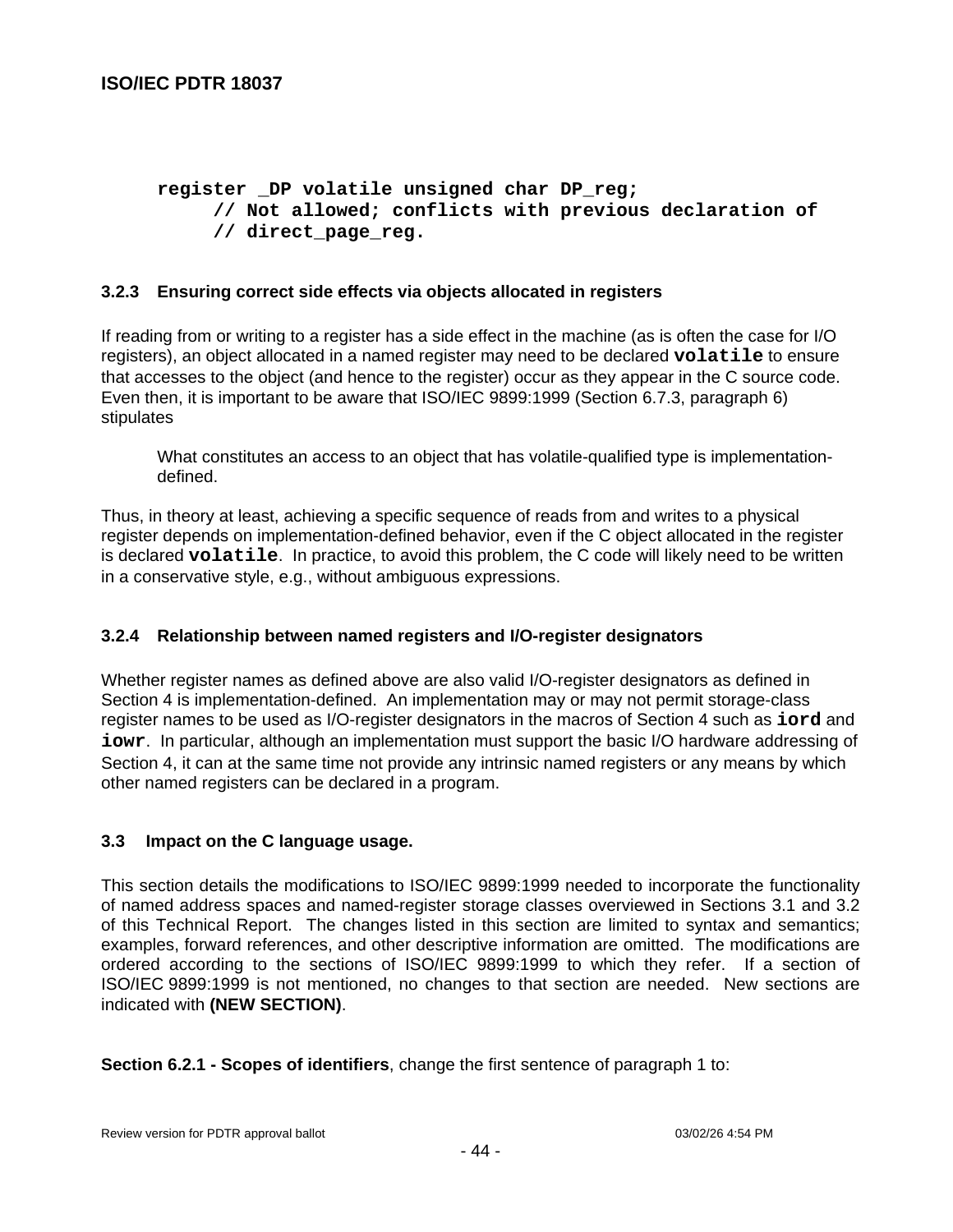An identifier can denote an object; a function; an address space; a named register; a tag or a member of a structure, union, or enumeration; a typedef name; a label name; a macro name; or a macro parameter.

#### **Section 6.2.1 - Scopes of identifiers**, replace the first two sentences of paragraph 4 with:

Every other identifier has scope determined by the placement of its declaration (in a declarator or type specifier), if any. (The names of intrinsic address spaces and intrinsic registers are implicitly declared as specified in 6.2.4a and 6.7.1.1 below.) If the identifier is implicitly declared, or if the declarator or type specifier that declares the identifier appears outside of any block or list of parameters, the identifier has file scope, which terminates at the end of the translation unit.

#### **Section 6.2.1 - Scopes of identifiers**, add at the start of paragraph 7:

Identifiers that are implicitly declared have scope that begins at the start of a translation unit.

**Section 6.2.2 - Linkages of identifiers**, add a new paragraph between existing paragraphs 3 and 4:

If the declaration of an identifier contains a named-register storage-class specifier, the identifier has external linkage.

## **Section 6.2.2 - Linkages of identifiers**, change paragraph 6 to:

The following identifiers have no linkage: an identifier declared to be anything other than an object or a function; an identifier declared to be a function parameter; a block scope identifier for an object declared without either a named-register storage-class specifier or the storage-class specifier **extern**.

## **Section 6.2.4a - Address spaces (NEW SECTION)**

Objects are allocated in one or more address spaces. A unique generic address space always exists. Every address space other than the generic one has a unique name in the form of an identifier. Address spaces other than the generic one are called *named* address spaces. An object is always completely allocated into at least one address space.

Some (possibly empty) implementation-defined set of named address spaces are intrinsic. The name of an intrinsic address space shall begin with an underscore and an uppercase letter or with two underscores (and hence is a reserved identifier as defined in 7.1.3). There is no declaration for the name of an intrinsic address space in a translation unit; the identifier is *implicitly declared* with a scope covering the entire translation unit.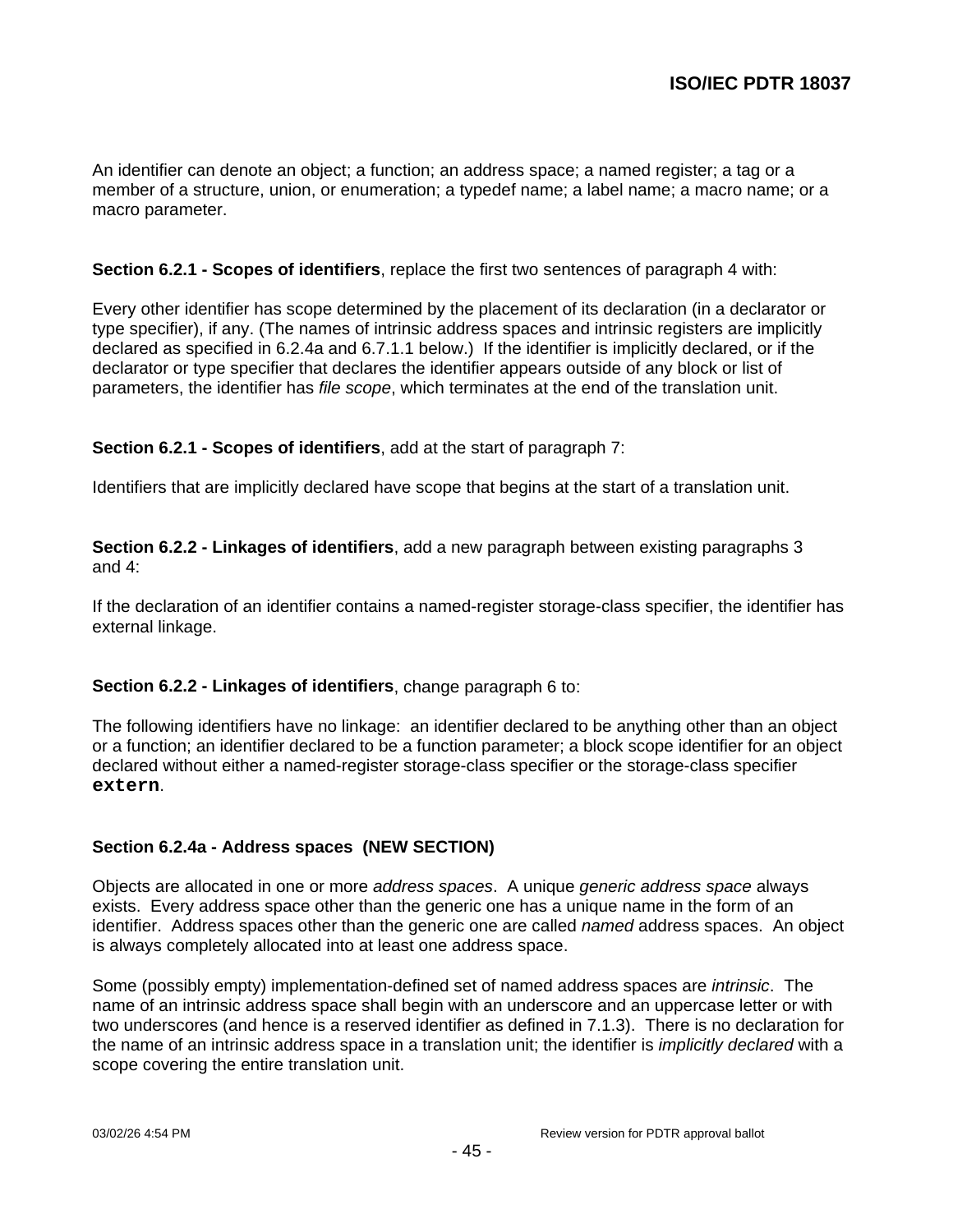An implementation may optionally support an implementation-defined syntax for declaring other (not intrinsic) named address spaces.

Each address space (intrinsic or otherwise) exists for the entire execution of the program.

If address space **A** encloses address space **B**, then every location (address) within **B** is also within **A**. (Either **A** or **B** may be the generic address space.) The property of "enclosing" is transitive: if **A** encloses **B** and **B** encloses a third address space **C**, then **A** also encloses **C**. Every address space encloses itself.

For every pair of distinct address spaces **A** and **B**, it is implementation-defined whether **A** encloses **B**.

If one address space encloses another, the two address spaces overlap, and their combined address space is the one that encloses the other. If two address spaces do not overlap, they are disjoint, and no location (address) within one is also within the other. (Thus if two address spaces share a location, one address space must enclose the other.)

**Section 6.2.5 - Types**, replace the second sentence of paragraph 25 with:

Each unqualified type has several qualified versions of its type,<sup>38)</sup> corresponding to the combinations of one, two, or all three of the **const**, **volatile**, and **restrict** qualifiers, and all combinations of any subset of these three qualifiers with one address space qualifier. (Syntactically, an address space qualifier is an address space name, so there is an address space qualifier for each visible address space name.)

**Section 6.2.5 - Types**, replace paragraph 26 with three paragraphs:

The qualifiers **const**, **volatile**, and **restrict** are access qualifiers. An additionally accessqualified version of a type is the same type with any (or no) additional access qualifiers.

If type **T** is qualified by the address space qualifier for address space **A**, then "**T** is in **A**". If type **T** is not qualified by an address space qualifier, then **T** is in the generic address space. If type **T** is in address space **A**, a pointer to **T** is also a "pointer into **A**", and the referenced address space of the pointer is **A**.

A pointer to **void** in any address space shall have the same representation and alignment requirements as a pointer to a character type in the same address space.<sup>39)</sup> Similarly, pointers to differently access-qualified versions of compatible types shall have the same representation and alignment requirements. All pointers to structure types in the same address space shall have the same representation and alignment requirements as each other. All pointers to union types in the same address space shall have the same representation and alignment requirements as each other. Pointers to other types need not have the same representation or alignment requirements.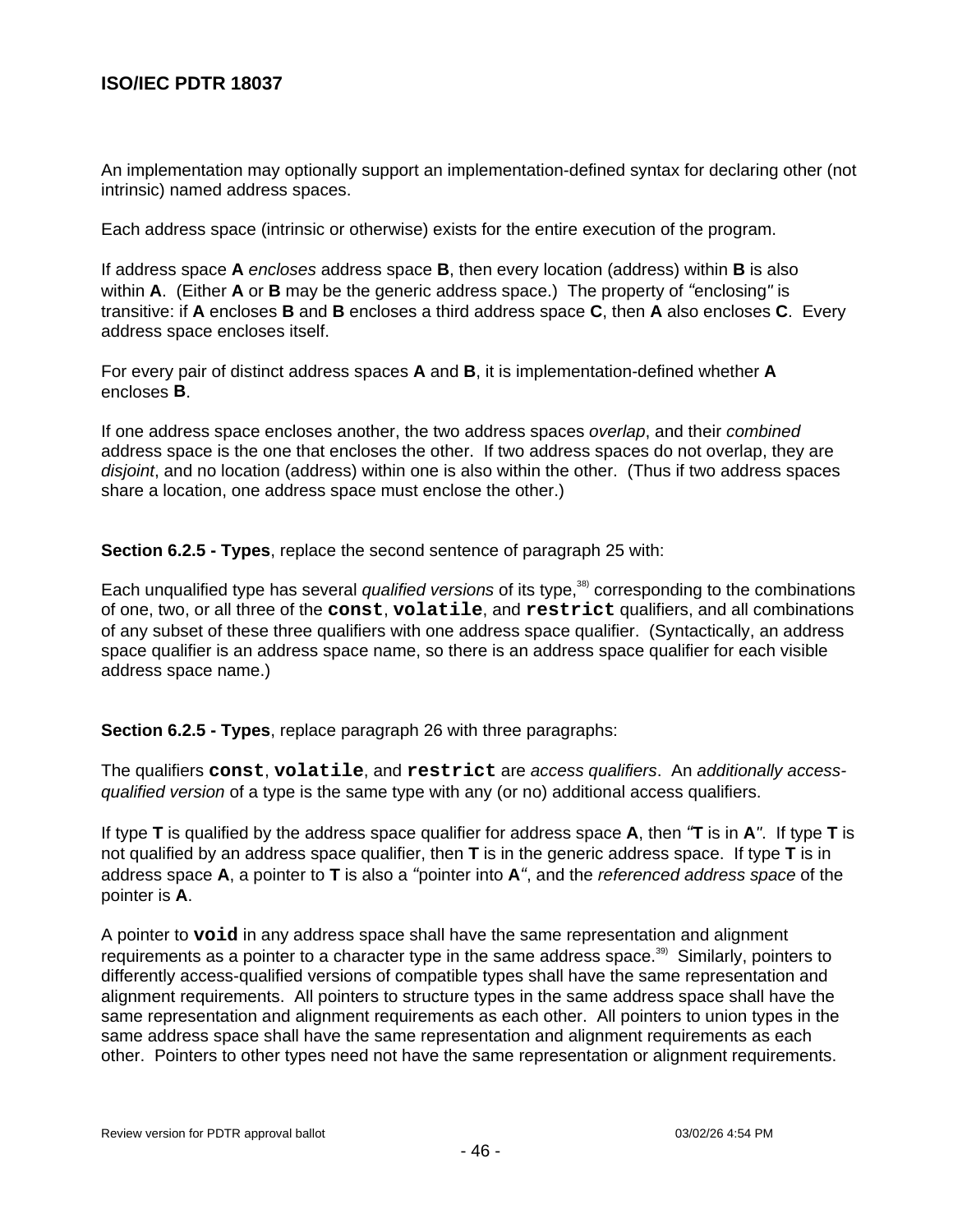**Section 6.3.2.3 - Pointers**, replace the first two paragraphs with three paragraphs:

If, as provided below, a pointer into one address space is converted to a pointer into another address space, then unless the original pointer is a null pointer (defined below) or the location referred to by the original pointer is within the second address space, the behavior is undefined. (For the original pointer to refer to a location within the second address space, the two address spaces must overlap.)

A pointer to **void** in any address space may be converted to or from a pointer to any incomplete or object type. A pointer to any incomplete or object type in some address space may be converted to a pointer to **void** in an enclosing address space and back again; the result shall compare equal to the original pointer.

A pointer to a type may be converted to a pointer to a differently access-qualified version of the type (but with the same address-space qualifier, if any); the original and converted pointers shall compare equal.

**Section 6.3.2.3 - Pointers**, replace the last sentence of paragraph 4 with:

If the referenced address spaces of the original and converted pointers are disjoint, the behavior is undefined. Any two null pointers whose referenced address spaces overlap shall compare equal.

**Section 6.5 - Expressions**, replace the first four bullets of paragraph 7 with two bullets:

- an additionally access-qualified version of a type compatible with the effective type of the object,
- a type that is the signed or unsigned type corresponding to an additionally access-qualified version of the effective type of the object,

**Section 6.5.2.2 - Function calls**, change the second bullet of paragraph 6 to:

- both types are pointers to unqualified or access-qualified versions of a character type or **void** in the same address space.

#### **Section 6.5.2.5 - Compound literals**, add another constraint paragraph:

If the compound literal occurs inside the body of a function, the type name shall not be qualified by an address-space qualifier.

**Section 6.5.3.2 - Address and indirection operators**, change the end of paragraph 1 to: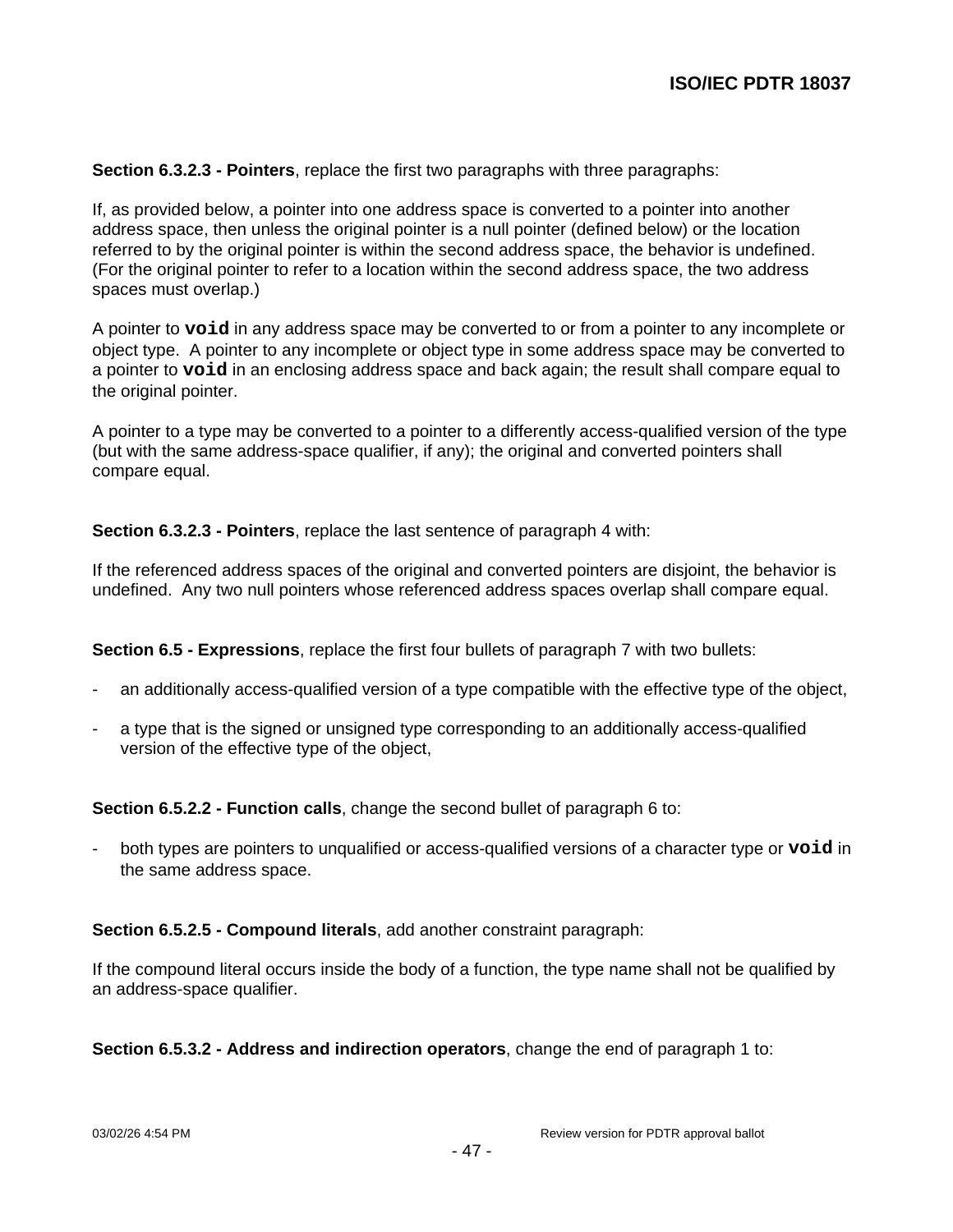... and is not declared with the **register** storage-class specifier or with a named-register storageclass specifier.

#### **Section 6.5.4 - Cast operators**, add another constraint paragraph:

If the type-name is qualified by an address-space qualifier, the type-name shall specify a pointer type.

#### **Section 6.5.8 - Relational operators**, add another constraint paragraph:

If the two operands are pointers into different address spaces, the address spaces must overlap.

#### **Section 6.5.8 - Relational operators**, add a new paragraph between existing paragraphs 3 and 4:

If the two operands are pointers into different address spaces, one of the address spaces encloses the other. The pointer into the enclosed address space is first converted to a pointer to the same reference type except with any address-space qualifier removed and any address-space qualifier of the other pointer's reference type added. (After this conversion, both operands are pointers into the same address space.)

## **Section 6.5.9 - Equality operators**, add another constraint paragraph:

If the two operands are pointers into different address spaces, the address spaces must overlap.

## **Section 6.5.9 - Equality operators**, replace paragraph 5 with:

Otherwise, at least one operand is a pointer. If one operand is a pointer and the other is a null pointer constant, the null pointer constant is converted to the type of the pointer. If both operands are pointers, each of the following conversions is performed as applicable:

- If the two operands are pointers into different address spaces, one of the address spaces encloses the other. The pointer into the enclosed address space is first converted to a pointer to the same reference type except with any address-space qualifier removed and any addressspace qualifier of the other pointer's reference type added. (After this conversion, both operands are pointers into the same address space.)
- Then, if one operand is a pointer to an object or incomplete type and the other is a pointer to a qualified or unqualified version of **void**, the former is converted to the type of the latter.

**Section 6.5.15 - Conditional operator**, add another constraint paragraph: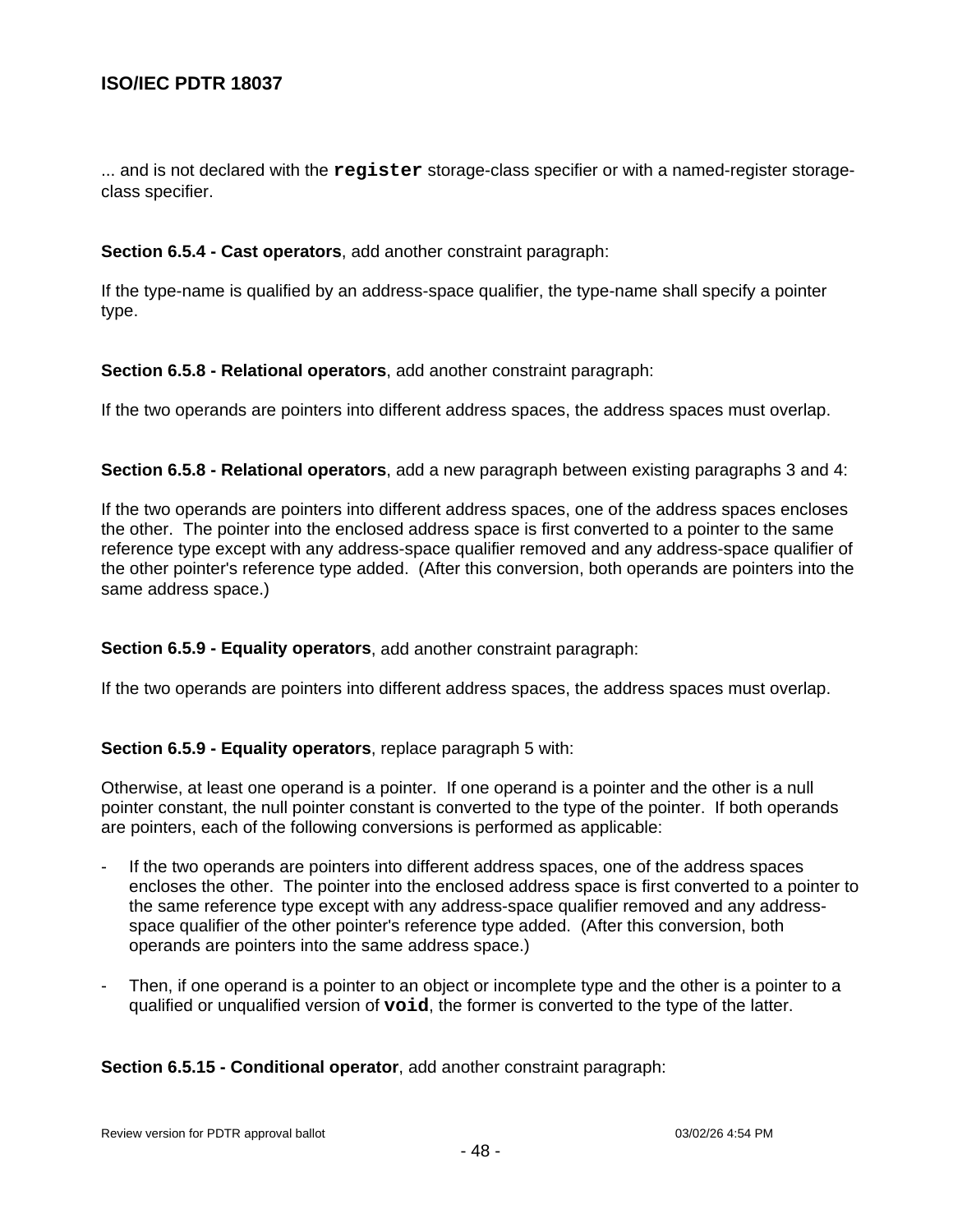If the second and third operands are pointers into different address spaces, the address spaces must overlap.

## **Section 6.5.15 - Conditional operator**, change the first sentence of paragraph 6 to:

If both the second and third operands are pointers or one is a null pointer constant and the other is a pointer, the result type is a pointer to a type qualified with all the access qualifiers of the referenced types of both operands, and qualified with the address-space qualifier for the combined address space of the referenced address spaces of the two operands or with no address-space qualifier if the combined address space is the generic one.

**Section 6.5.16.1 - Simple assignment**, change the third and fourth bullets of paragraph 1 to:

- both operands are pointers to qualified or unqualified versions of compatible types, the referenced address space of the left encloses the referenced address space of the right, and the referenced type of the left has all the access qualifiers of the referenced type of the right;
- one operand is a pointer to an object or incomplete type and the other is a pointer to a qualified or unqualified version of **void**, the referenced address space of the left encloses the referenced address space of the right, and the referenced type of the left has all the access qualifiers of the referenced type of the right;

**Section 6.7.1 - Storage-class specifiers**, in paragraph 1, add to the syntax options for storageclass-specifier:

**register** register-name

**Section 6.7.1 - Storage-class specifiers**, add three new constraint paragraphs:

A named-register storage-class specifier shall only be used in the declaration of an object. The type of an object declared with a named-register storage-class specifier shall not be an array, shall not be qualified by an address-space qualifier, and shall be of a size that is not larger than the szie of the named register.

If an object is declared with a named-register storage-class specifier, every declaration of that object shall include the same named-register storage-class specifier.

For any named register, there shall be in a translation unit no more than one object declared with the named-register storage-class specifier of that name.

**Section 6.7.1 - Storage-class specifiers**, add a new paragraph between existing paragraphs 4 and 5: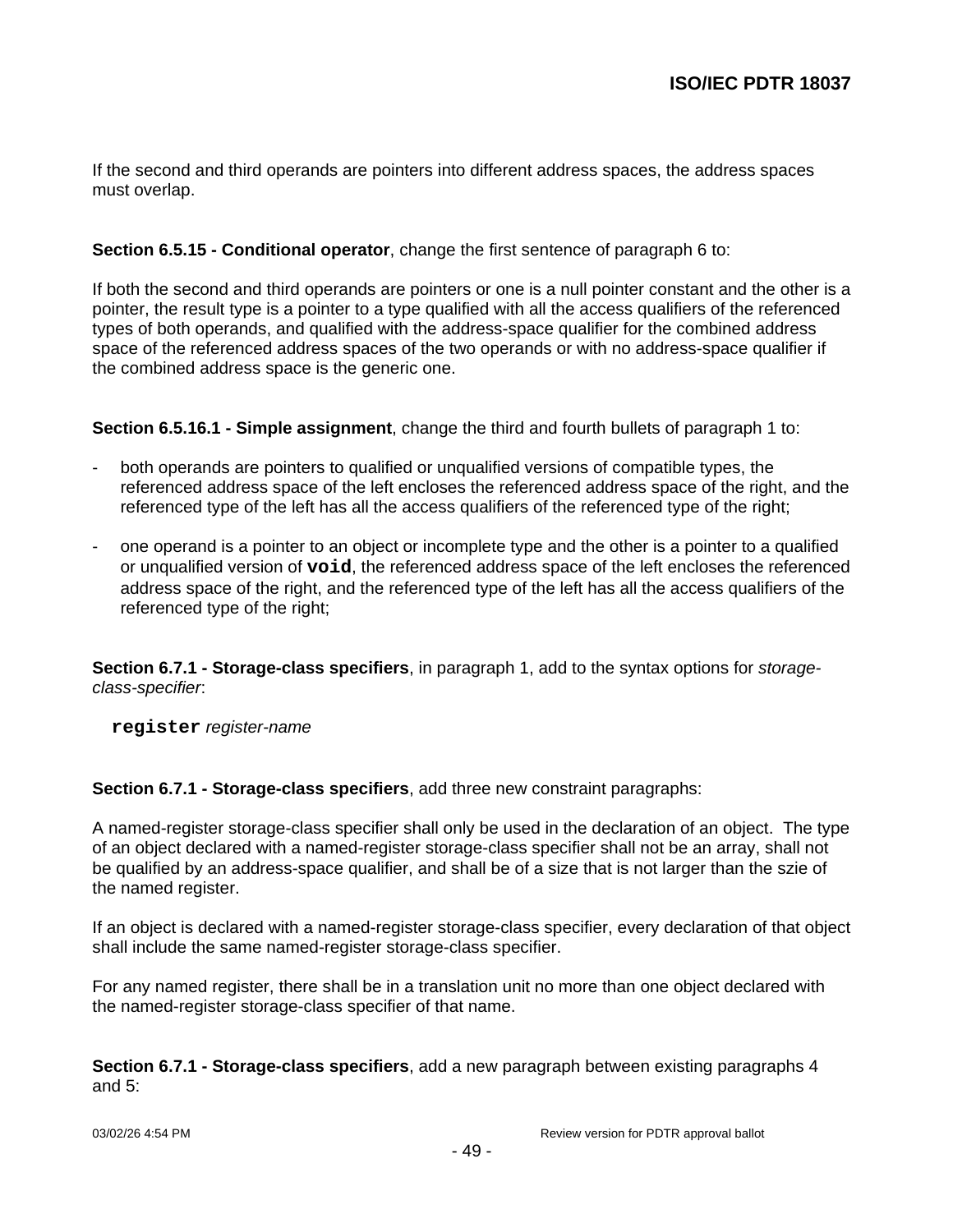A storage-class specifier of the syntax **register** register-name is a named-register storage-class specifier, corresponding to the given register name. Register names are discussed in 6.7.1.1.

## **Section 6.7.1.1 - Named registers (NEW SECTION)**

An implementation may recognise some number of *named registers*, which are intended to be extraordinary storage locations that are not treated as ordinary address-space locations. Modifying the value of a named register may have additional, unspecified side effects. A named register has a implementation-defined fixed size and may or may not have an address in some address space.

Every named register has a unique name in the form of an identifier.

Some (possibly empty) implementation-defined set of named registers are *intrinsic registers*. The name of an intrinsic register shall begin with an underscore and an uppercase letter or with two underscores (and hence is a reserved identifier as defined in 7.1.3). There is no declaration for the name of an intrinsic register in a translation unit; the identifier is *implicitly declared* with a scope covering the entire translation unit.

An implementation may optionally support an implementation-defined syntax for declaring other (not intrinsic) named registers.

An object declared with a named-register storage-class specifier is allocated in the named register indicated by the specifier (thus, in effect, associating the object with the register). If the object has a size smaller than the register, the correspondence of bits between the object and the register is unspecified.

If more than one object in a program is declared with the same named-register storage-class specifier, the behavior is undefined.

**Section 6.7.2.1 - Structure and union specifiers**, add a new constraint paragraph:

The type of a member of a structure or union shall not be qualified with an address-space qualifier.

**Section 6.7.3 - Type qualifiers**, in paragraph 1, add to the syntax options for type-qualifier:

address-space-name

**Section 6.7.3 - Type qualifiers**, add three new constraint paragraphs:

No type shall be qualified by qualifiers for two or more different address spaces.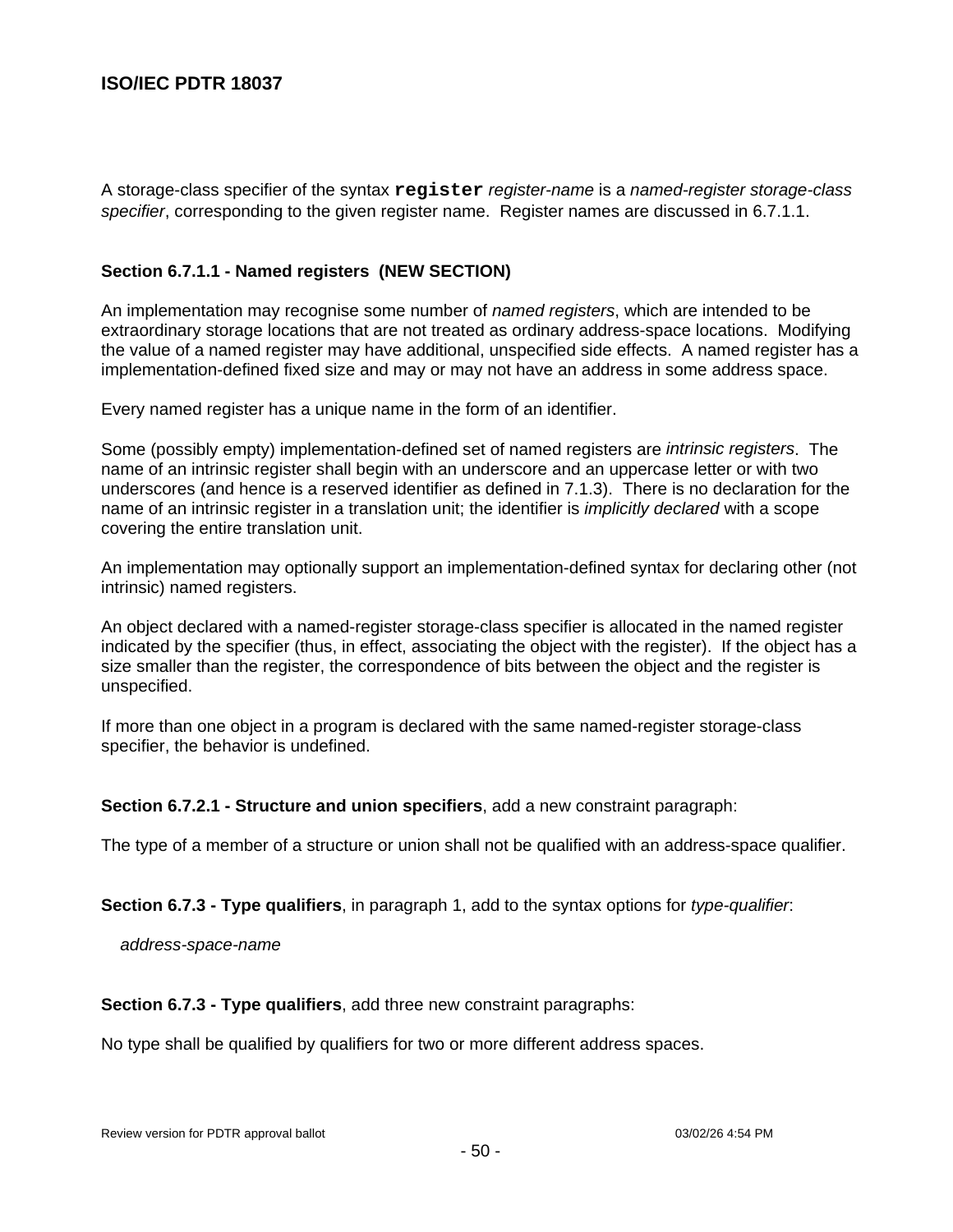The type of an object with automatic storage duration shall not be qualified by an address-space qualifier.

An address-space qualified pointer shall not be a function pointer.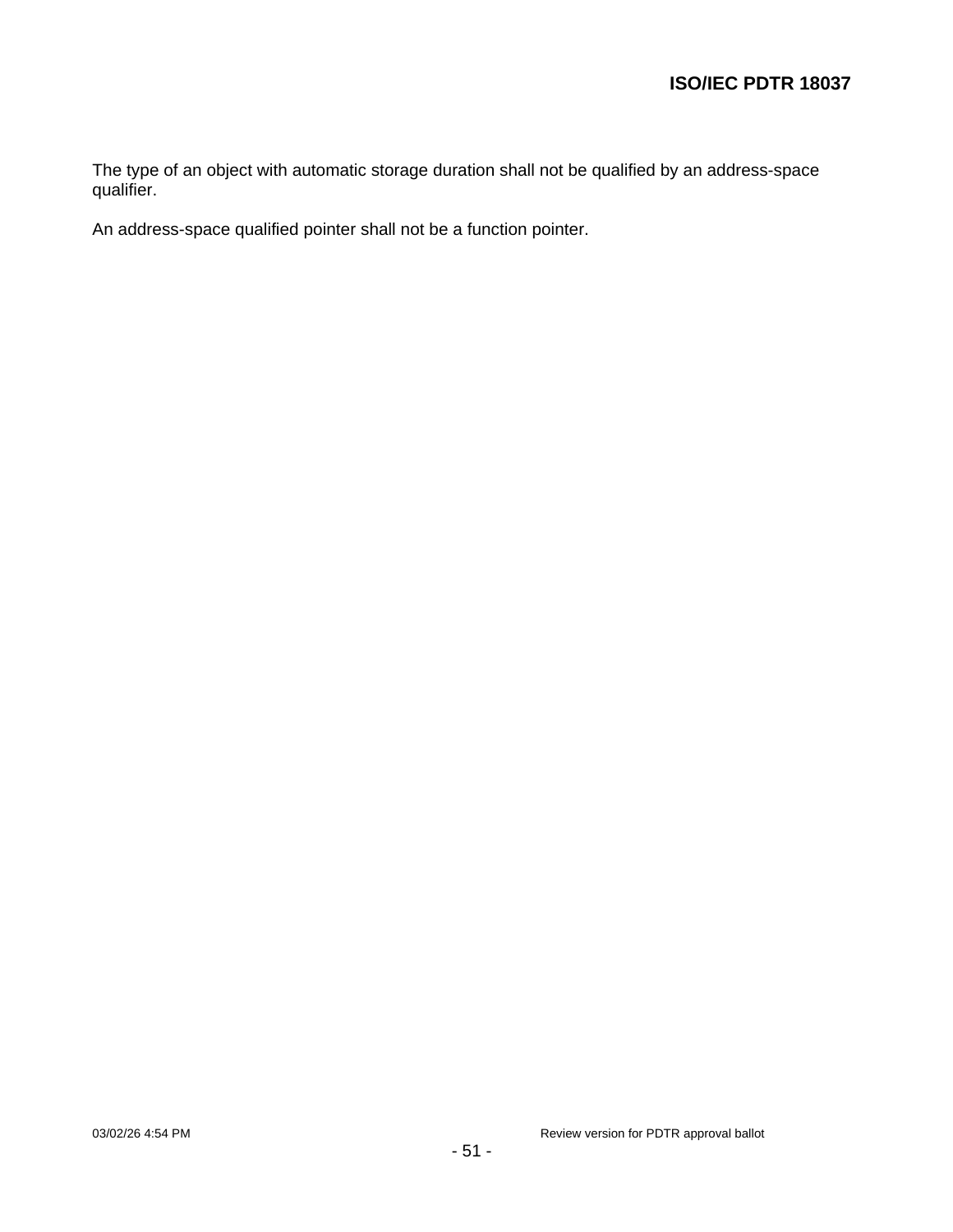# **4 Basic I/O hardware addressing**

## **4.1 Rationale**

Embedded applications often must interact with specialised I/O devices, such as real-time sensors, motors, and LCD displays. At the lowest level, these devices are accessed and controlled through a set of special hardware registers (I/O registers) that device driver software can read and/or write.

Although different embedded systems typically have their own unique collections of hardware devices, it is not unusual for otherwise very different systems to have virtually identical interfaces to similar devices.

Ideally it should be possible to compile C or C++ source code which operates directly on I/O hardware registers with different compiler implementations for different platforms and get the same logical behaviour at runtime. As a simple portability goal the driver source code for a given I/O hardware should be portable to all processor architectures where the hardware itself can be connected.

## **4.1.1 Basic Standardisation Objectives**

A standardisation method for basic I/O hardware addressing must be able to fulfil three requirements at the same time:

- A standardised interface must not prevent compilers from producing machine code that has no additional overhead compared to code produced by existing proprietary solutions. This requirement is essential in order to get widespread acceptance from the market place.
- The I/O driver source code modules should be completely portable to any processor system without any modifications to the driver source code being required [i.e. the syntax should promote I/O driver source code portability across different execution environments.]
- A standardised interface should provide an "encapsulation" of the underlying access mechanisms to allow different access methods, different processor architectures, and different bus systems to be used with the same I/O driver source code [i.e. the standardisation method should separate the characteristics of the I/O register itself form the characteristics of the underlying execution environment (processor architecture, bus system, addresses, alignment, endian, etc.].

# **4.2 Concepts**

To get an overview of the concepts related to basic I/O hardware addressing and to get a short definition of the terms related to basic I/O hardware addressing used in this Technical Rapport consider the following: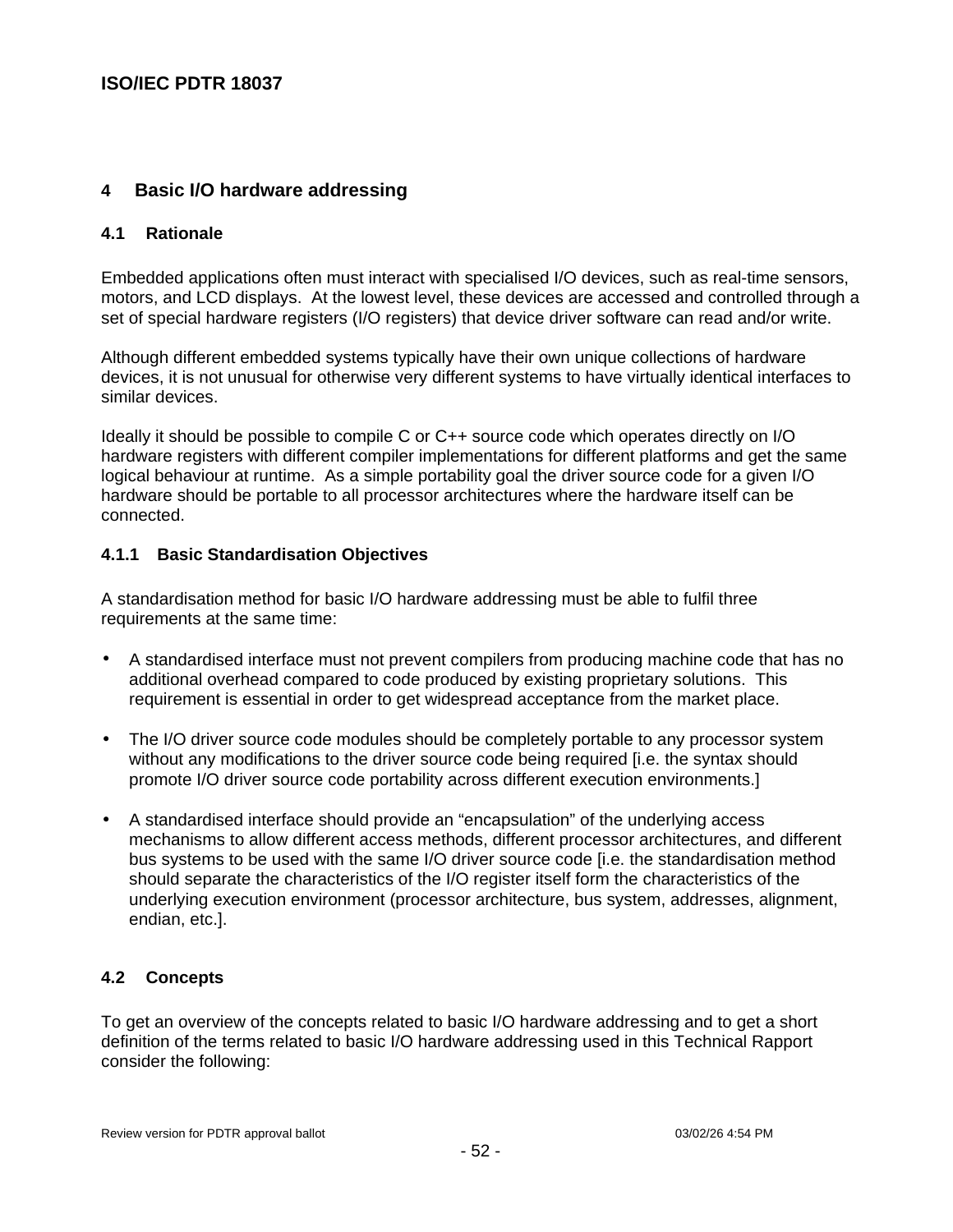- **IO** and **I/O** are short notations for Input-Output.
- An **I/O register** is the basic data unit in an **I/O device**.
- An **I/O device** is a hardware unit which uses I/O registers to create a data interface between a processor and the external world.
- An **I/O device driver** is software which operates on I/O registers in an I/O device.
- The **logical I/O register** is the register unit as it is seen from the I/O hardware. The C data type used for holding the I/O register data must have a bit-width equal to, or larger than, the bit-width of logical I/O register. The bit-width of the logical I/O register may be larger than the bit-width of the I/O device data bus or the processor data bus.
- **I/O register access** is the process of transferring data between an I/O register and one of the C compilers native data storage objects. This process is in a C program defined via an **I/O register designator** for the given I/O register or I/O register buffer.
- The **I/O register designator** is a unique identifier for the I/O register. It specifies **I/O access properties** related to the I/O register itself (for instance the I/O register bit width and I/O register endian) and properties related to the *I/O register access* method (for instance processor address space and address location).
- The main purpose with the I/O register designator is to **encapsulate I/O access properties** and hide this information from the I/O device driver code, in order to make the I/O device driver code independent of any particular processor (or compiler).
- Multiple I/O registers of equal size may form a **I/O register buffer**. All registers in the I/O register buffer is addressed using the same I/O register designator. An I/O register buffer element is referenced with an index similar to a C array.
- Multiple I/O registers which share common I/O access properties may form a **I/O register group**.
- An I/O device may contain multiple I/O registers. Such registers form an **I/O register group** which are portable as a single hardware unit (for instance an I/O chip, an I/O cell, a plug-in board etc).
- The common I/O access properties for the I/O registers in an I/O register group is defined by the **I/O group designator.**

Typical **I/O access properties** which are defined and encapsulated via the I/O register designator:

- The **access methods** used for I/O register access. Access methods refer to the various ways of addressing I/O registers and connecting I/O devices in a given processor architecture. Typical methods are direct addressing, indexed addressing, and addressing via **I/O access drivers**. Different methods have different I/O access properties. Common for all access methods is that all access properties are encapsulated by the I/O register designator.
- All *I/O registers* in the same *I/O register group* will use the same access method. Only the I/O register characteristics and address information will vary between the I/O register designators.
- If all the access properties defined by the I/O register designator can be initialised at compile time then the designator is called a **direct designator**.
- If some access properties defined by the I/O register designator is initialised at compile time and other require initialisation at run time then the designator is called an **indirect designator**. The I/O driver will need to know whether a designator is a direct designator or an indirect designator only for the purpose of mapping (initialising) an I/O group designator.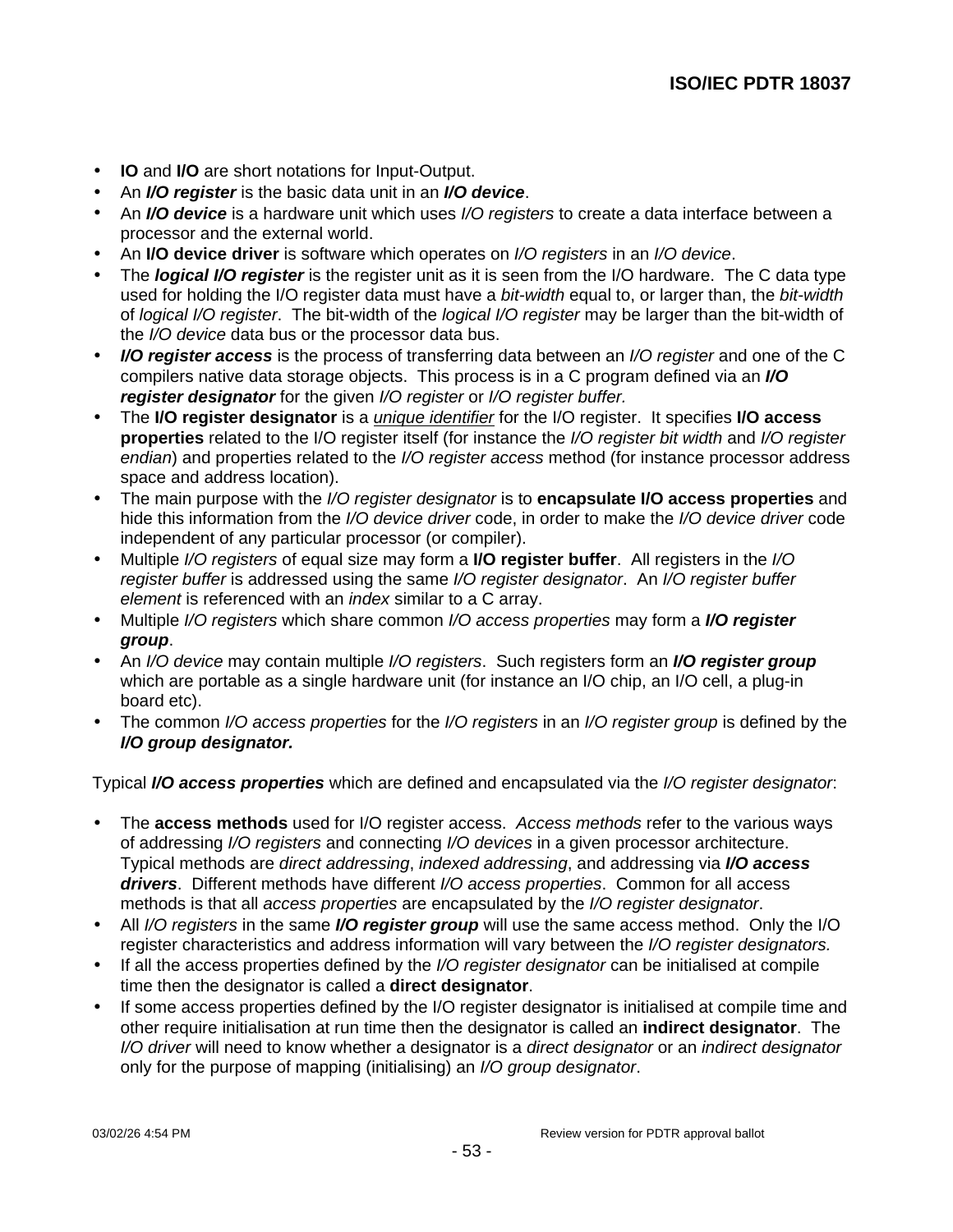- $\bullet$  If the bit-width of the *logical I/O register* is larger than the bit width of the *I/O device* data bus, then seen from the processor system the logical I/O register will consist of two or more **partial I/O registers**. In such cases the **I/O register endian** defines the MSB (Most Significant Byte), LSB (Least Significant Byte) order for the partial I/O registers. The I/O register endian is not related to any endian used by the processor system or compiler.
- If the bit-width of the *logical I/O register* is larger than the bit width of the processor data bus or the bit width of the I/O device data bus, then a single **logical I/O register access operation** will consist of multiple **partial I/O register access operations**. Such properties may be encapsulated by a single I/O register designator for the logical I/O register.

These concepts and terms are described in greater detail in the following sections.

# **4.3 Basic I/O-Hardware addressing header <iohw.h>**

The purpose of the I/O hardware access functions defined in a new header file **<iohw.h>** is to promote portability of I/O device driver source code across different execution environments.

## **4.3.1 Standardisation principles**

The I/O access functions create a simple and platform independent interface between I/O driver source code and the underlying access methods used when addressing the I/O registers in a given platform.

The primary purpose of the interface is to separate characteristics which are portable and specific for a given I/O register, for instance the register bit width, from characteristics which are related to a specific execution environment, for instance the I/O register address, the processor bus type and endian, device bus size and endian, address interleave, the compiler access method etc. Use of this separation principle enables I/O driver source code itself to be portable to all platforms where the I/O registers can be connected.

In the driver source code, an I/O register must always be referred with a symbolic name, the ioregister\_designator. The symbolic name must refer to a complete definition of the access method used with the given register. A standardised I/O syntax approach creates a conceptually simple model for I/O registers:

symbolic name for I/O register <-> complete definition of the access method

When porting the I/O driver source code to a new platform, only the definition of the access method (definition of the symbolic name) needs to be updated.

# **4.3.2 The abstract model**

The standardisation of basic I/O hardware addressing is based on a three layer abstract model: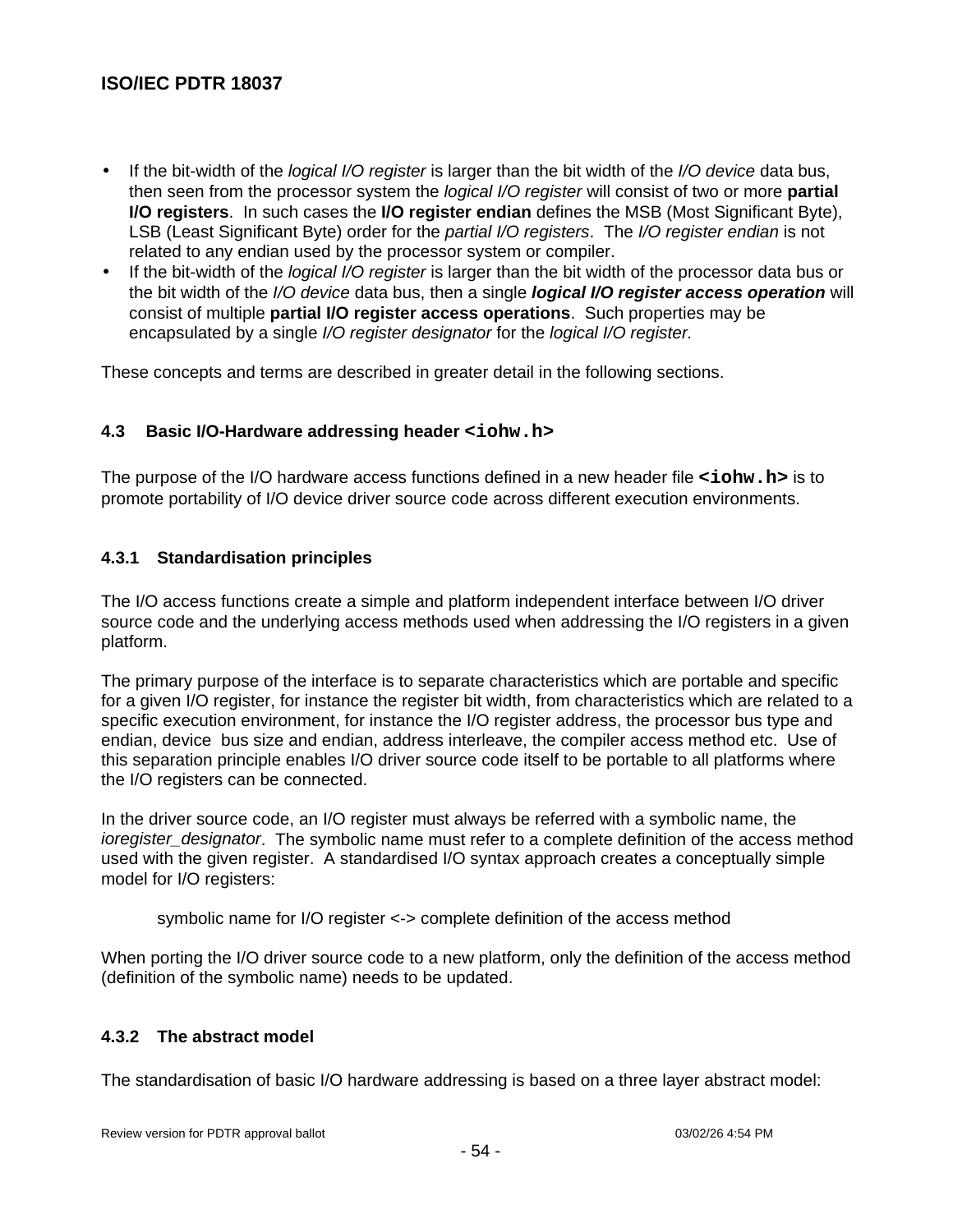| The portable I/O device driver source code    |
|-----------------------------------------------|
| The users I/O register designator definitions |
| The vendors <iohw.h> implementation</iohw.h>  |

The top layer contains the I/O driver code written by the compiler user. The source code in this layer is fully portable to any platform where the I/O hardware can be connected. This code must only access I/O hardware registers via the standardised I/O functions described in this section. Each I/O register must be identified using a symbolic name, the I/O register designator.

The middle layer contains the users specification of the I/O register designators used by the source code in the top layer. This layer associates a symbolic name with a complete access-specification for the I/O register in the given platform. The I/O register designator definitions in this layer is the only part which must be updated when the I/O driver source code is ported to a different platform.

The bottom layer is the implementation of the **<iohw.h>** header. It provides prototypes for the functions defined in this section and specifies the various different access methods supported by the given processor and platform architecture. This layer is typically implemented by the compiler vendor. The features provided by this layer, and used by the middle layer, may depend on intrinsic compiler functionality.

Annex C contains some general considerations, which should be addressed when a compiler vendor implements the iohw functionality.

Annex D proposes a generic syntax for I/O designator specifications. Using a general syntax on the middle layer may extend portability to include users I/O designator specification, so they can be used with different compiler implementations for the same platform.

#### **4.3.2.1 Structuring for I/O driver portability**

The standardisation model above promotes that I/O driver portability is achieved by using minimum three modules, one for each of the abstract layers:

| I/O driver module | The I/O driver C source code. Portable across compilers and<br>platforms. Includes the other header files below.                                                                                                                                                                                                                                                                                      |
|-------------------|-------------------------------------------------------------------------------------------------------------------------------------------------------------------------------------------------------------------------------------------------------------------------------------------------------------------------------------------------------------------------------------------------------|
| "iodriv hw.h"     | Specifies the I/O register designators used by the I/O driver module<br>and maps the I/O register designators to an access method specific<br>for the given execution environment.<br>The creator of the I/O driver module must only define the header file<br>name and the symbolic names for the I/O register designators. The<br>rest is implemented and maintained by the I/O driver module user. |
| <iohw.h></iohw.h> | Standard header. Defines I/O functions in this standard and the<br>access methods which can be used with I/O register designator<br>specifications. Typically specific for a given compiler. Implemented<br>by the compiler vendor.                                                                                                                                                                   |

#### Example: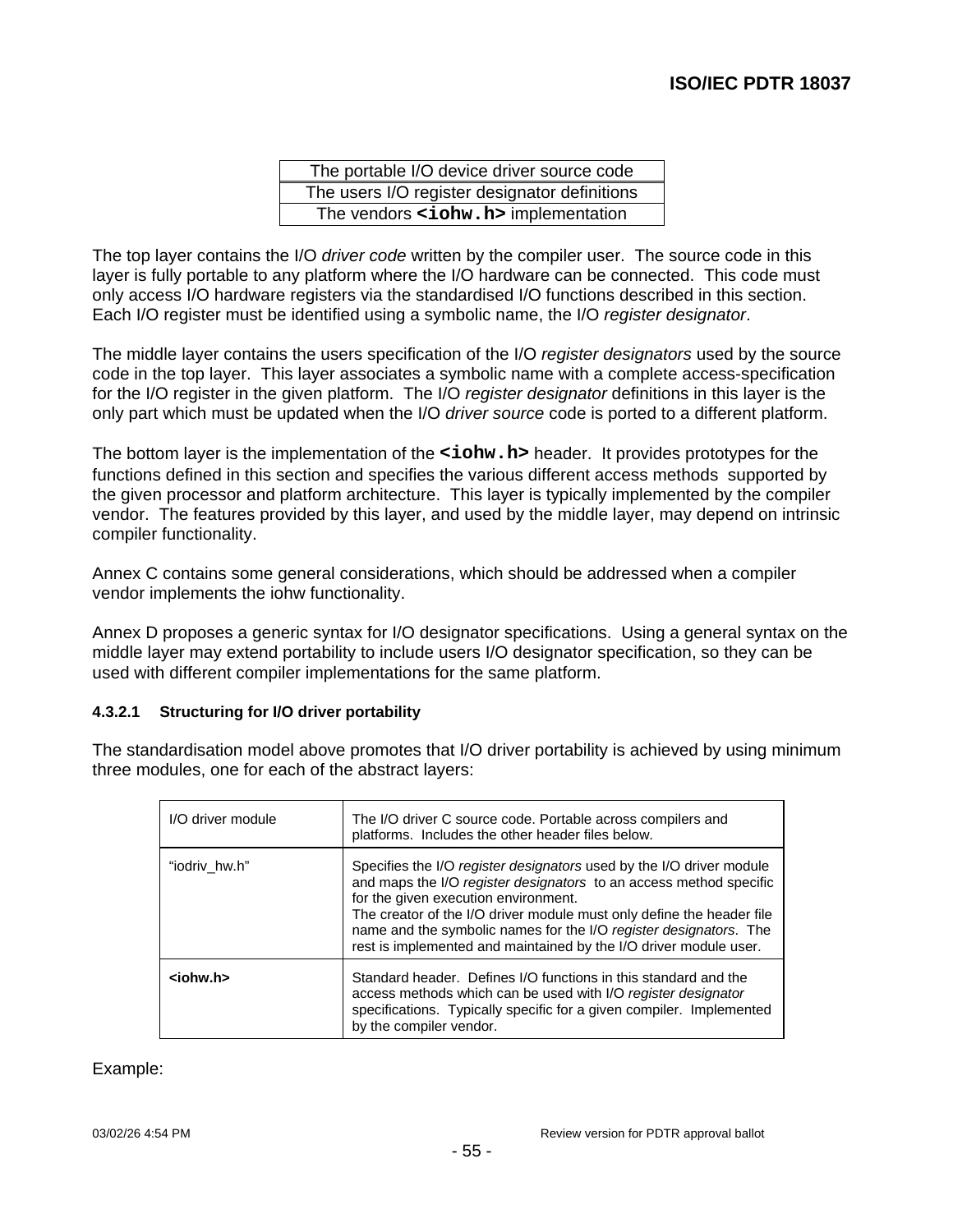```
#include <iohw.h>
#include "iodriv_hw.h" // I/O register definitions for target
unsigned char mybuf[10];
//..
iowr(MYPORT1, 0x8); // write single register
for (int i = 0; i < 10; i++)
   mybuf[i] = iordbuf(MYPORT2, i); // read register array
```
The programmer only sees the characteristics of the I/O register itself. The underlying platform, bus architecture, and compiler implementation do not matter during driver programming. The underlying system hardware may later be changed without modifications to the I/O driver source code being necessary.

## **4.3.2.2 Typical information required by the user of a portable I/O driver module**

In order to enable I/O driver library users later to define the I/O register designators and the I/O group designators for a specific platform, a portable I/O driver library based on the **<iohw.h>** interface should at least provide the following information to the library user, in addition to the library source code:

- All symbolic names for I/O registers and I/O groups used by the library.
- IO device and register type information for all symbolic names:
	- The bit width of the *logical I/O register*;
	- The designator type, is it the designator for a single I/O register, a I/O register buffer or a I/O register group;
	- Bit width of the I/O device data bus and the endian of I/O registers device (if the any register has a logical width larger than the I/O device data bus);
	- Relative address offset of registers in the device (if the device contains more than one register);
	- Whether the I/O device driver assumes the use of *indirect designators*.

## **4.4 Specifying I/O registers**

For the purpose of this technical report, the C language is extended to include a new standard header <iohw.h> that provides support for accessing hardware I/O registers. Unlike the named registers of Section 3 of this technical report, it is not assumed an implementation has prior knowledge of all the I/O registers a program may access. Therefore, a program must in general supply information about an I/O register before the register can be accessed.

## **4.4.1 I/O-register designators**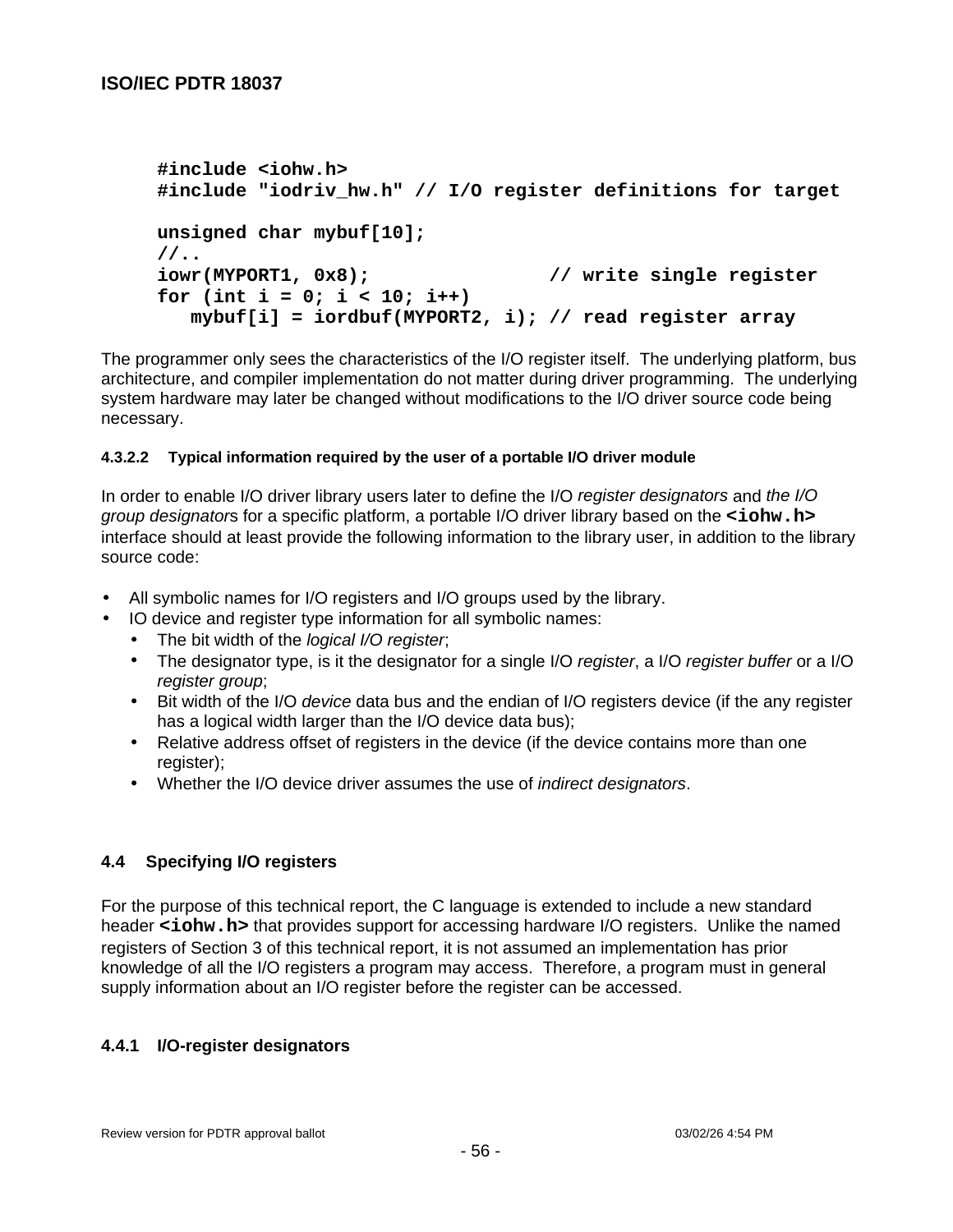Within a C program, a machine's I/O registers are specified by I/O-register designators. An I/Oregister designator may be an identifier or some other, implementation-specific construct. An implementation must support I/O-register designators in the form of identifiers; other forms of I/Oregister designators may be supported but might not be portable to all implementations.

Any unique, non-reserved identifier can be defined as a designator for an I/O register. The definition of the identifier includes the size and access method of the I/O register. The means, however, by which an identifier is defined as an I/O-register designator is entirely implementeddefined.

By choosing convenient identifiers as designators for registers, a programmer can create device driver code with the expectation that the identifiers can be defined to refer to the actual I/O registers on a machine supporting the same interface. So long as the only important differences from one platform to another are the access methods for the registers, device driver code can be ported to a new platform simply by updating the designator definitions for the new platform.

Additional issues and recommendations concerning I/O-register designators are discussed in Annexes C, D, and E of this Technical Report.

# **4.4.2 Accesses to individual I/O registers**

The **<iohw.h>** header declares a number of functions and/or macros for accessing an I/O register given an I/O-register designator. Each "function" defined by the **<iohw.h>** header may actually be implemented either as a function or as a function-like macro that expands into an expression having the effects described for the function. If a function is implemented as a function-like macro, there will ordinarily not be a corresponding actual function declared or defined within the library.

The functions **iord** and **iordl** take an I/O-register designator argument and return a value read from the designated register. The register is read as an unsigned integer of the size of the register. This integer is then converted to the result type of the function (**unsigned int** for **iord** or **unsigned long** for **iordl**), and the converted value is returned as the function result.

For writing to registers, the functions **iowr** and **iowrl** take two arguments, an I/O-register designator and an unsigned integer, and write the integer to the designated register. The integer argument (**unsigned int** for **iowr** or **unsigned long** for **iowrl**) is converted to an unsigned integer of the size of the register, and this converted value is then written to the register. The result type of **iowr** and **iowrl** is **void**.

Example:

If **dev\_status** and **dev\_out** are I/O-register designators defined in the file "iodriv hw.h", the following is possible valid code:

```
#include <iohw.h>
#include "iodriv_hw.h" /* Platform-specific designator
```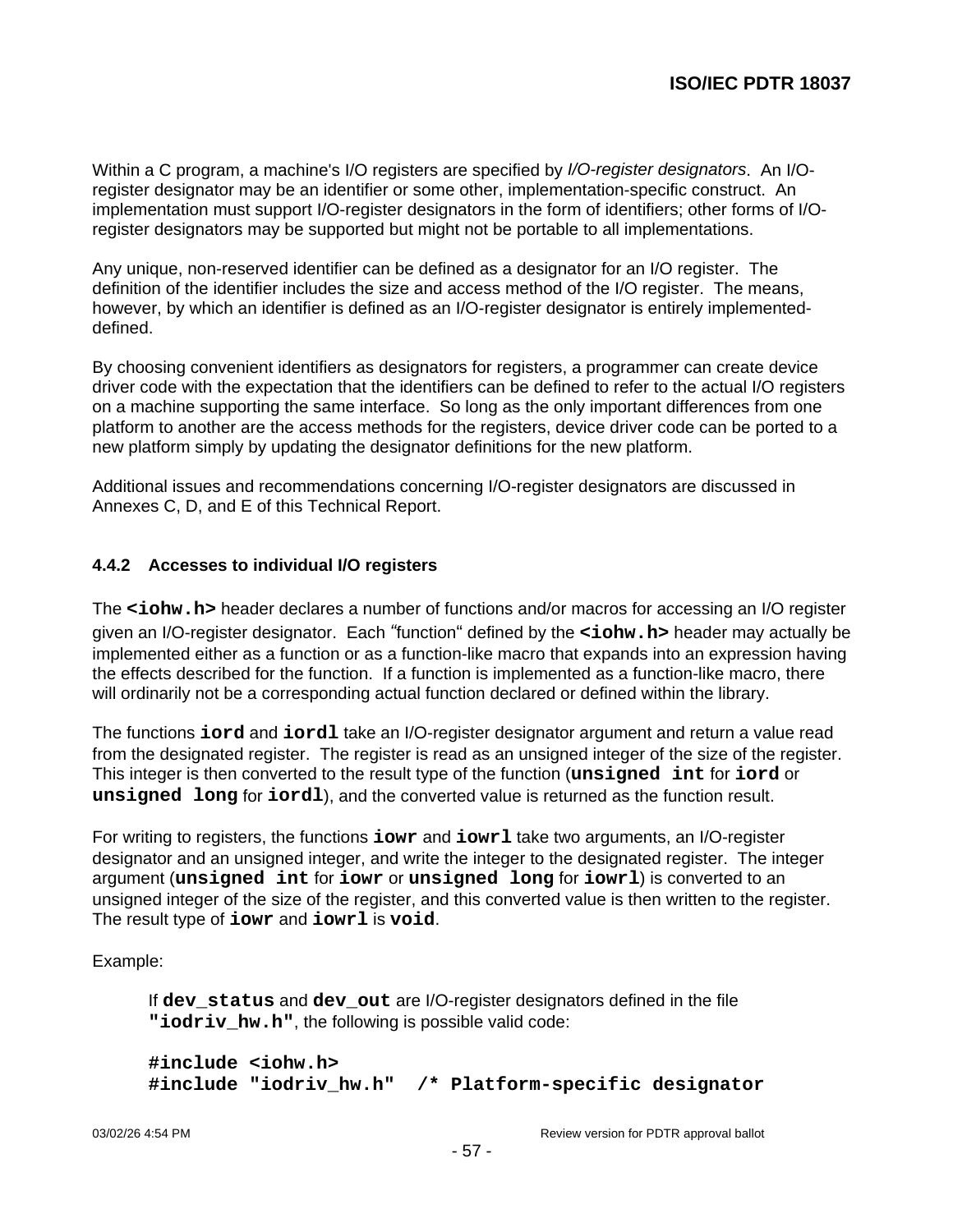```
 definitions. */
```

```
// Wait until controller is no longer busy.
while (iord(dev_status) & STATUS_BUSY) /* do nothing */;
// Write value to controller.
iowr(dev_out, ch);
```
Besides simple read and write operations, three read-modify-write operations are supported, corresponding to the bit-wise logical operations AND, OR, and XOR. The functions **ioand**, **ioor**, and **ioxor** take as arguments an I/O-register designator and an **unsigned int** value (the same arguments as **iowr**). For each function, the designated register is first read as if with **iord**. The corresponding bitwise logical operation is then performed between the value read and the integer argument, and this result is written back to the register as if with **iowr**. The result type of the functions is **void**. The functions **ioandl**, **ioorl**, and **ioxorl** are **unsigned long** versions of the same (a read is performed as if by **iordl**, and a write is performed as if by **iowrl**).

## **4.4.3 I/O register buffers**

Besides individual I/O registers, an I/O-register designator may also designate an I/O register buffer, which is essentially an array of I/O registers. Like a C array, an integer index must be supplied to access a specific register in an I/O register buffer.

The **<iohw.h>** header declares the functions **iordbuf**, **iordbufl**, **iowrbuf**, **iowrbufl**, **ioorbuf**, **ioorbufl**, **ioandbuf**, **ioandbufl**, **ioxorbuf**, and **ioxorbufl**, corresponding to the functions for accessing individual I/O registers. These -buf versions of the access functions each take an additional argument supplying the index for the I/O register to access. The type of the index argument is **ioindex\_t**, an integer type defined in **<iohw.h>**.

Example:

If **ctrl\_buffer** is defined in the file **ctrl\_regs.h** as an I/O-register designator for an I/O register buffer, the following is possible valid code:

```
#include <iohw.h>
#include "ctrl_regs.h" // Platform-specific designator
                           // definitions.
unsigned char buf[CTRL_BUFSIZE];
  // Copy buffer contents.
for (int i = 0; i < CTRL_BUFFSIZE; i++) buf[i] = iordbuf(ctrl_buffer, i);
```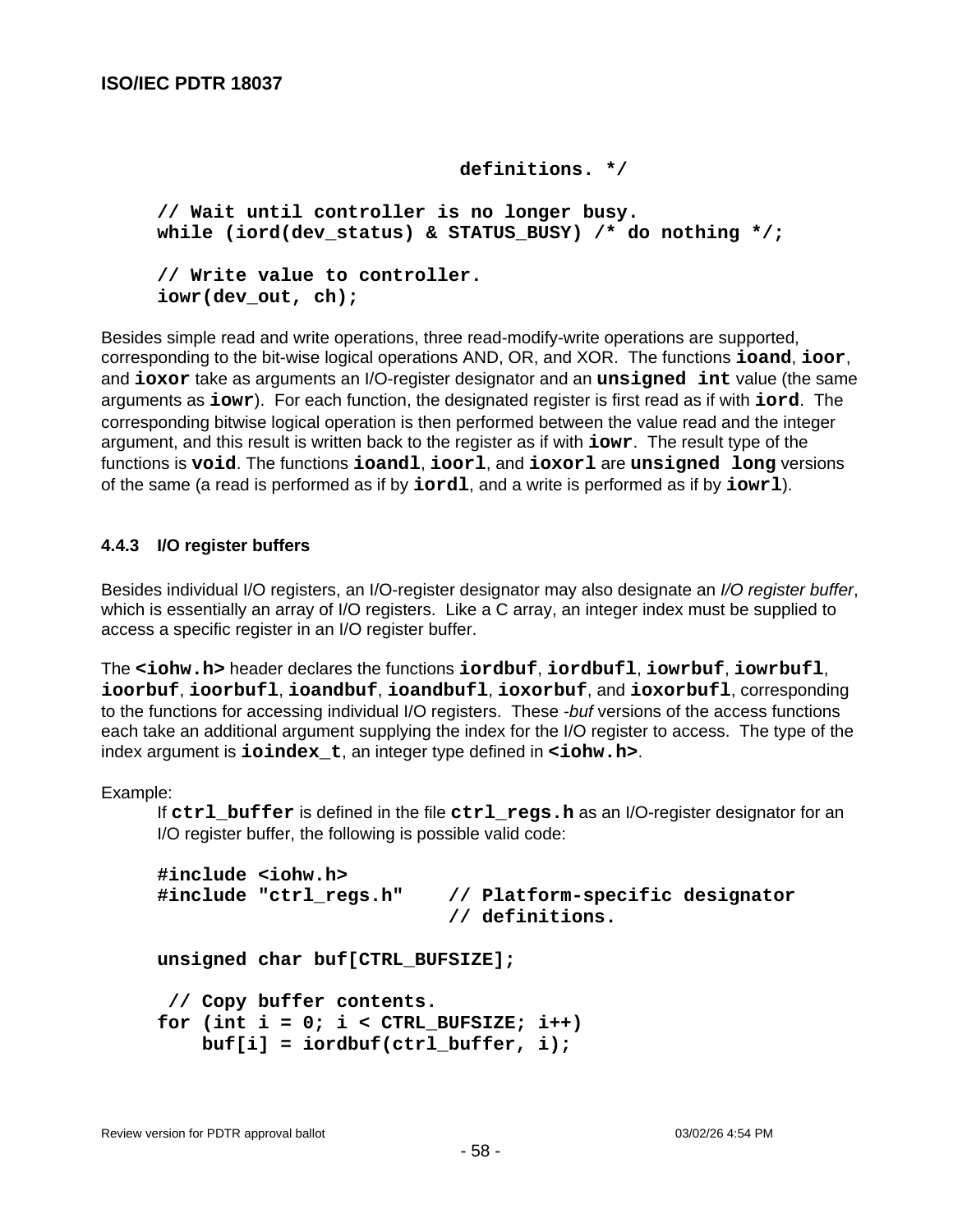Unlike an ordinary C array, the valid locations within an I/O register buffer might not be "dense"; any index might not correspond to an actual I/O register in the buffer. (A programmer should be able to determine the valid indices from documentation for the I/O interface or the machine.) If an I/O register buffer is accessed at an invalid index, the behaviour is undefined.

# **4.4.4 I/O groups**

An I/O group is an arbitrary collection of I/O-register designators. Each I/O group is intended to encompass all the designators for a single hardware device. Certain operations are supported only for I/O groups; these operations apply to the members of an I/O group as a whole. Whether an I/Oregister designator can be a member of more than one group is implementation-defined.

Like I/O registers, an I/O group is specified by an I/O-group designator, which is an identifier or some other, implementation-specific construct. Any unique, nonreserved identifier can be defined as a designator for an I/O group. As with I/O-register designators, the means by which an identifier can be defined as an I/O-group designator is implemented-defined. Other forms of I/O-group designators may be supported but might not be portable to all implementations.

## **4.4.5 Direct and indirect designators**

Each I/O-register designator is either direct or indirect. An indirect I/O-register designator has a definition that does not fully specify the register or register buffer to which the designator refers. Before any accesses can be performed with it, an indirect designator must be *mapped* to refer to a specific register or register buffer. A direct I/O-register designator, by contrast, has a definition that fully specifies the register or register buffer to which the designator refers. A direct designator always refers to the same register or register buffer and cannot be changed.

An indirect I/O-register designator is mapped by associating it with a direct I/O-register designator. Accesses to the indirect designator then occur as though with the direct designator to which the indirect designator is mapped. An indirect I/O-register designator can be remapped any number of times; accesses through the designator always occur with respect to its latest mapping.

An implementation is not required to support indirect designators. If an implementation does support indirect designators, it may place arbitrary restrictions on the direct designators to which a specific indirect designator can be mapped. Typically, an indirect designator will be defined to be of a certain "kind", capable of mapping to some subclass of access methods. An indirect designator can be mapped to a direct designator only if the direct designator's access method is compatible with the indirect designator. Such issues are specific to an implementation.

For an I/O group, the members of the group must be either all direct designators or all indirect designators. An I/O-group designator is either direct or indirect, according to the members of the I/O group it designates.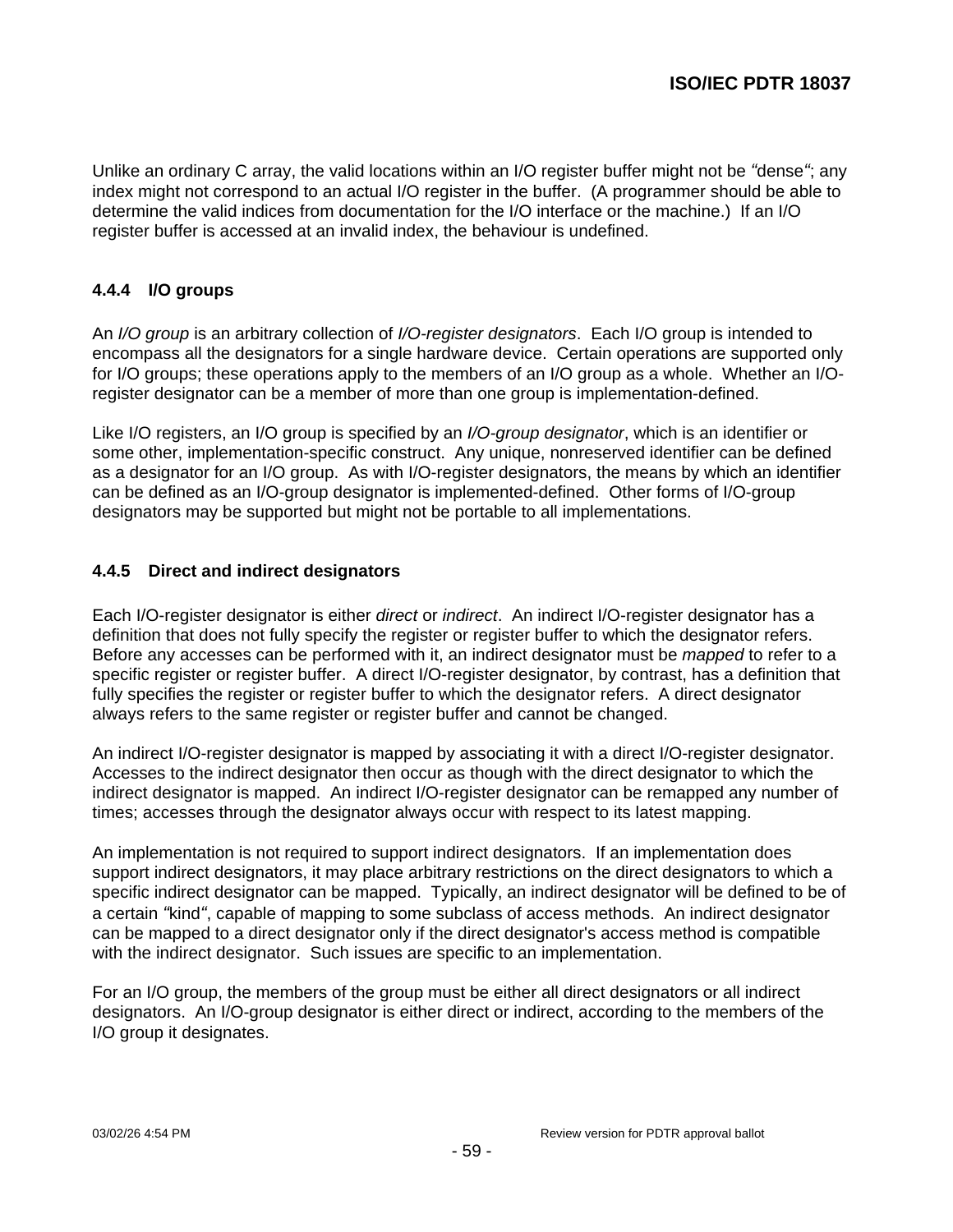## **4.4.6 Operations on I/O groups**

#### **4.4.6.1 Acquiring access to I/O registers**

For some implementations, it may be necessary to acquire an I/O register or I/O register buffer before it can be accessed. What constitutes "acquiring" a register is specific to an implementation.

The **<iohw.h>** header declares two functions **iogroup\_acquire** and **iogroup\_release**, each taking a single direct I/O-group designator as an argument. The **iogroup\_acquire** function acquires every register referred to by the group, and the **iogroup\_release** function releases every register referred to by the group. If there is no need to acquire some I/O register or I/O register buffer, these functions have no effect for that register or register buffer.

Example

:

In an implementation for a hosted environment, an invocation of **iogroup\_acquire** might call the operating system to map the physical I/O registers of the group into a block of addresses in the process's address space so that they can be accessed. In the same implementation, an invocation of **iogroup\_release** would call the operating system to unmap the I/O registers, making them inaccessible to the process.

#### **4.4.6.2 Mapping indirect designators**

The **<iohw.h>** header declares a function **iogroup\_map** taking two arguments, the first an indirect I/O-group designator and the second a direct I/O-group designator. The function maps each indirect I/O-register designator in the first group to a corresponding direct I/O-register designator in the second group. The correspondence between members of the two I/O groups is determined in an implementation-defined way. (For example, if I/O-group designators are defined with their members listed in a particular order, the correspondence could be determined by matching the first member of one group with the first member of the other, etc.)

Example:

If **dev\_hw.h** defines two indirect I/O-register designators, **dev\_config** and **dev\_data**, an indirect I/O-group designator **dev\_group** with both **dev\_config** and **dev\_data** as members, and two direct I/O-group designators **dev1\_group** and **dev2\_group**, the following is possible valid code:

```
#include <iohw.h>
#include "dev_hw.h" // Platform-specific designator
                       // definitions.
// Portable device driver function.
uint8_t get_dev_data(void)
    {
    iowr(dev_config, 0x33);
    return iord(dev_data);
```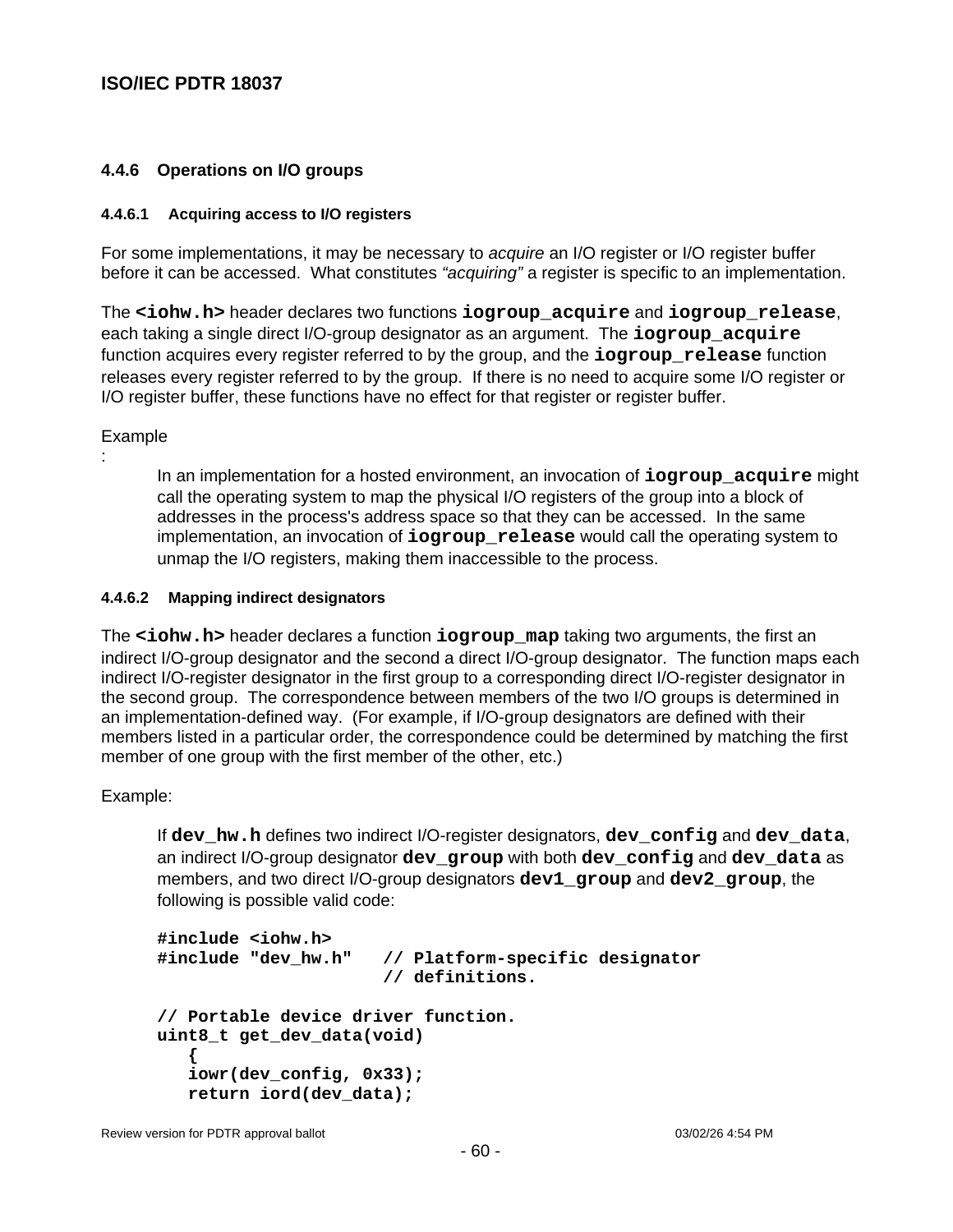```
 }
// Read data from device 1.
iogroup_map(dev_group, dev1_group);
uint8_t d1 = get_dev_data();
// Read data from device 2.
iogroup_map(dev_group, dev2_group);
uint8_t d2 = get_dev_data();
```
# **4.5 Detailed changes to ISO/IEC 9899:1999**

This section details the modifications to ISO/IEC 9899:1999 needed to incorporate the basic I/O hardware addressing functionality overviewed in Sections 4.1 through 4.4 of this Technical Report. The changes listed in this section are limited to syntax and semantics; examples, forward references, and other descriptive information are omitted.

One new section is added to ISO/IEC 9899:1999 covering the new library header **<iohw.h>**. No changes to other sections are needed.

# **Section 7.8a - Basic I/O hardware addressing "<iohw.h>" (NEW SECTION)**

The header **<iohw.h>** declares a type and defines macros and/or declares functions for accessing implementation-specific I/O registers.

The type declared is

# **ioindex\_t**

which is the unsigned integer type of an index into an I/O register buffer.

Any "function" declared in **<iohw.h>** as described below may alternatively be implemented as a function-like macro defined in **<iohw.h>**. (If a function in **<iohw.h>** is implemented as a function-like macro, there need not be an actual function declared or defined as described, despite the use of the word *function*.) Any invocation of such a function-like macro shall expand to code that evaluates each of its arguments exactly once, fully protected by parentheses where necessary, so it is generally safe to use arbitrary expressions as arguments.

# **7.8a.1 - I/O registers**

An *I/O register* is a storage location that is addressable within some address space. An I/O register has a size and an *access method*, which is the method by which an implementation accesses the register at execution time. An I/O register is accessed (read or written) as an unsigned integer. An I/O register may need to be acquired before it can be accessed. (I/O registers are acquired with the **iogroup** acquire function described in 7.8a.3.1.)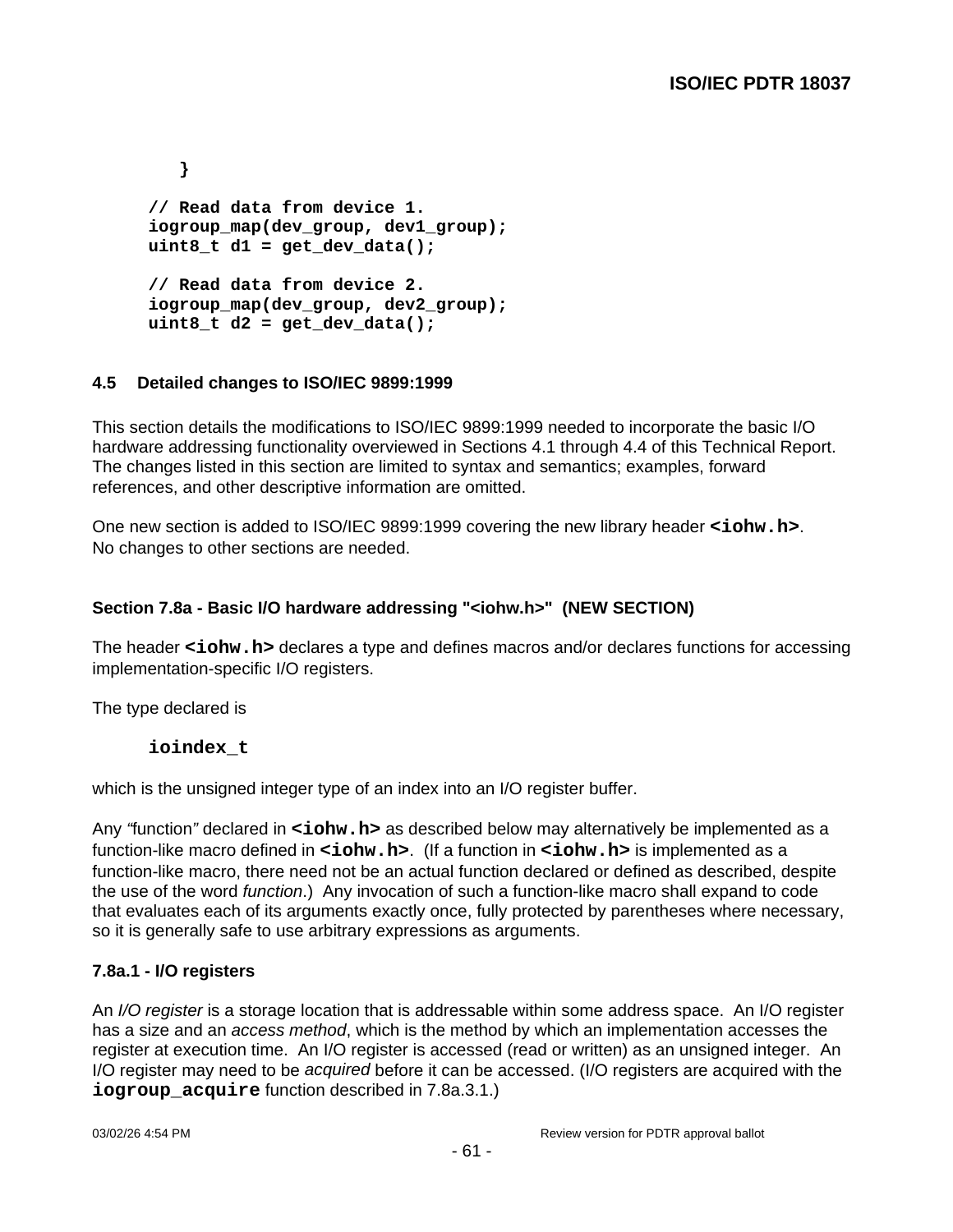Accesses to an I/O register may have unspecified side effects that may be unknown to the implementation, and an I/O register may be modified in ways unknown to the implementation. Accesses to I/O registers performed by functions declared in **<iohw.h>** are therefore treated as side effects which respect sequence points.

An I/O register buffer is a collection of I/O registers indexed by an integer of type **ioindex\_t** and otherwise sharing a common size and access method. The set of valid indices for the I/O registers in an I/O register buffer may be any subset of the nonnegative integers of type **ioindex\_t**; the set of valid indices need not be contiguous and need not include zero.

An *I/O-register designator* refers (except as stipulated below) to a specific individual I/O register or a specific I/O register buffer. Functions that access I/O registers take an I/O-register designator argument to determine the register to access. An implementation shall support at least one of the following as a valid I/O-register designator for any individual I/O register or I/O register buffer:

- any ordinary identifier that is not a reserved identifier, defined by some implementation-defined means; and/or
- any object-like macro name that is not a reserved identifier, defined in accordance with some implementation-defined convention.

An implementation may optionally support other, implementation-defined forms of I/O-register designators.

An implementation may limit an identifier that is an I/O-register designator to some number of characters, this limit must not be less than 25 characters. (Each universal character name or extended source character is considered a single character.)

Each I/O-register designator is either *direct* or *indirect*. A *direct* I/O-register designator refers to a specific I/O register or I/O register buffer as determined by the designator's definition. An *indirect* I/O-register designator does not refer to a specific I/O register or I/O register buffer until the designator has been *mapped* to a direct I/O-register designator. Once mapped, an indirect I/Oregister designator can subsequently be remapped (mapped again) to the same or a different direct I/O-register designator. An indirect I/O-register designator refers to the same I/O register or I/O register buffer as the direct designator to which it was last mapped. (I/O-register designators are mapped with the **iogroup\_map** function described in 7.8a.3.2.)

An indirect I/O-register designator is *compatible with* a direct I/O-register designator if it is possible to map the indirect designator to the direct designator. An I/O-register designator that refers to an individual I/O register is not compatible with an I/O-register designator that refers to an I/O register buffer, and vice versa. Otherwise, whether a specific indirect I/O-register designator is compatible with a specific direct I/O-register designator is implementation-defined.

An implementation need not support a means for indirect I/O-register designators to be defined.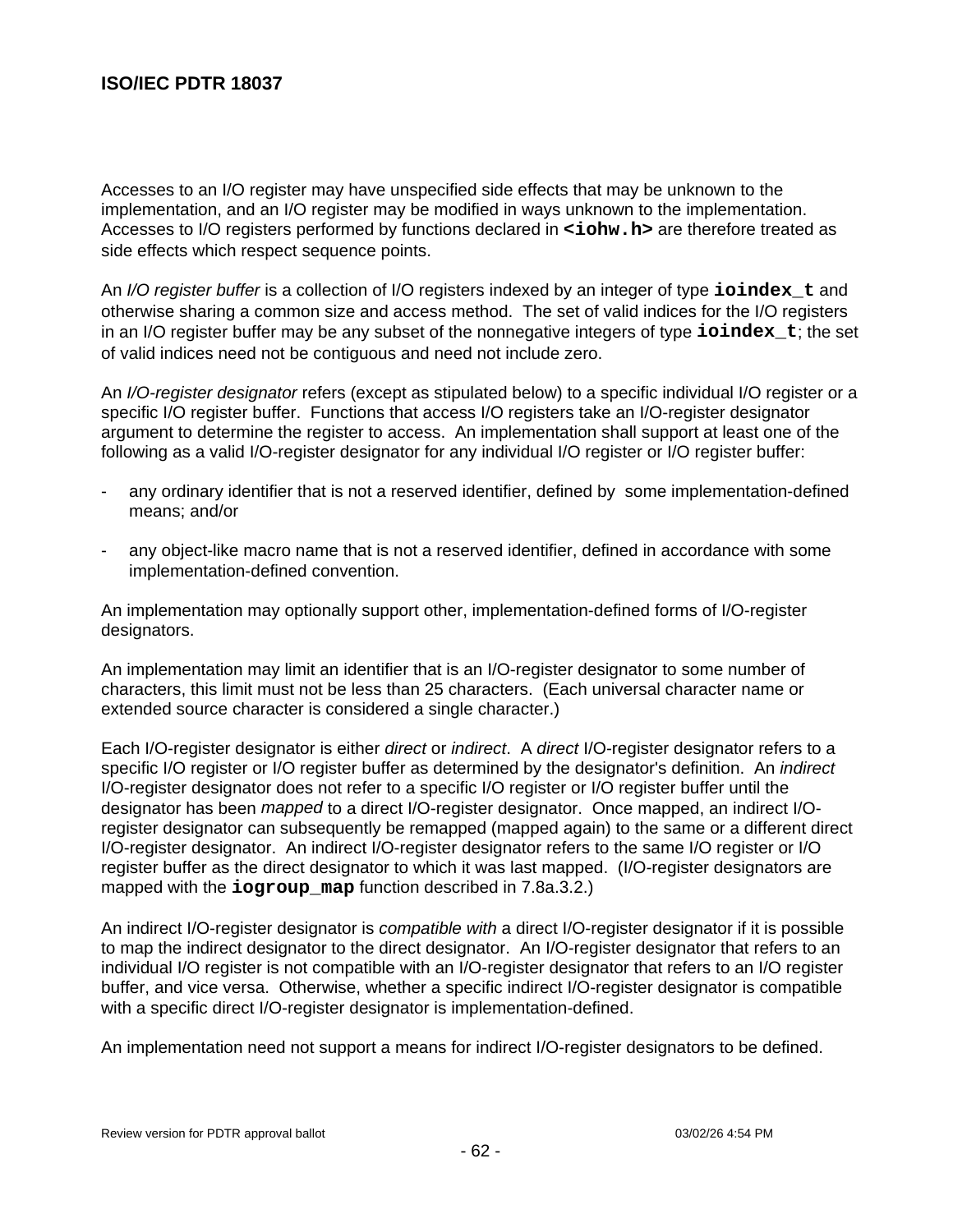An I/O-register designator covers an I/O register if it refers to the I/O register or it refers to an I/O register buffer that includes the register.

## **7.8a.2 - I/O groups**

An *I/O group* is a collection of I/O-register designators. It is intended that each I/O group encompass all the designators for a single hardware controller or device.

The members of an I/O group shall be either all direct designators or all indirect designators. An I/O group is *direct* if its members are direct. An I/O group is *indirect* if its members are indirect.

An I/O group shall not have as members two or more I/O-register designators that cover the same I/O register. Whether an I/O-register designator can be a member of more than one I/O group at the same time is implementation-defined.

An I/O-group designator specifies an I/O group. An implementation shall support at least one of the following as a valid I/O-group designator for any supported I/O group:

- any ordinary identifier that is not a reserved identifier, defined by some implementation-defined means; and/or
- any object-like macro name that is not a reserved identifier, defined in accordance with some implementation-defined convention.

[An implementation may optionally support other, implementation-defined forms of I/O-group designators. An implementation may limit an identifier that is an I/O-group designator to some number of characters, this limit must not to be less than 25 characters. (Each universal character name or extended source character is considered a single character.)]

## **7.8a.3 - I/O group functions**

## **7.8a.3.1 - The iogroup\_acquire and iogroup\_release functions**

## **Synopsis**

**#include <iohw.h> void iogroup\_acquire( \_iogroup\_designator\_ ) void iogroup\_release( \_iogroup\_designator\_ )**

## **Description**

The **iogroup\_acquire** function acquires a collection of I/O registers; the **iogroup\_release** function releases a collection of I/O registers. Releasing an I/O register undoes the act of acquiring the register. The functions acquire or release all the I/O registers covered by the I/O-register designators that are members of the I/O group designated by **\_iogroup\_designator\_**. If the I/O group is indirect, the behaviour is undefined.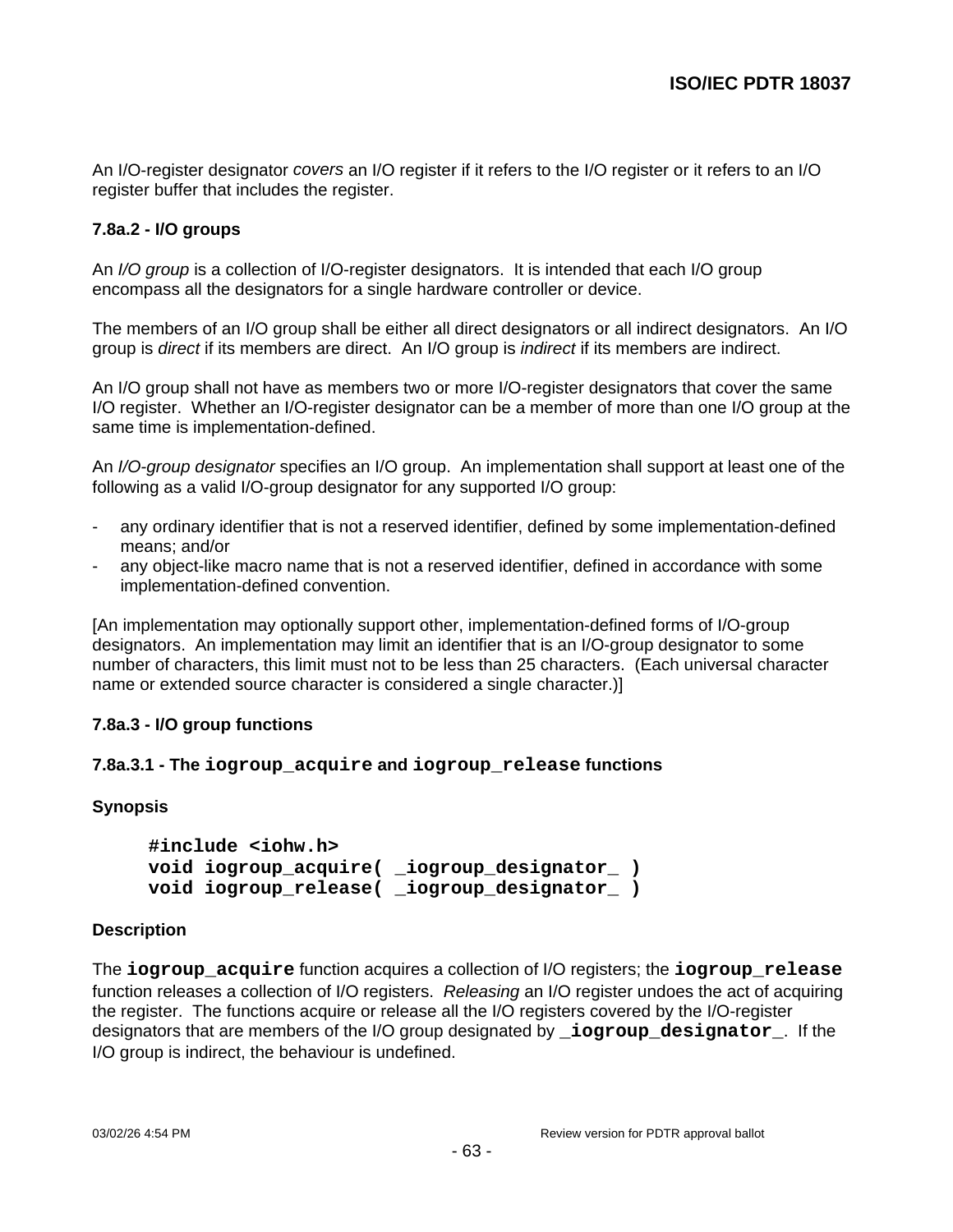An I/O register is only said to be acquired between an invocation of **iogroup\_acquire** that acquires the register and the next subsequent invocation of **iogroup\_release**, if any, that releases the register. If **iogroup\_release** releases an I/O register that is not at the time acquired, or if **iogroup\_acquire** acquires an I/O register that is at the time already acquired, the behaviour is undefined.

Acquiring or releasing an I/O register is treated as a side effect which respects sequence points.

If an implementation can access a particular I/O register without needing it to be first acquired, the act of acquiring and the act of releasing the register may have no real effect.

#### **7.8a.3.2 - The iogroup\_map function**

#### **Synopsis**

**#include <iohw.h> void iogroup\_map( \_iogroup\_designator\_, \_iogroup\_designator\_ )**

#### **Description**

The **iogroup\_map** function maps the indirect I/O-register designators in the I/O group designated by the first **\_iogroup\_designator\_** to corresponding direct I/O-register designators in the I/O group designated by the second **\_iogroup\_designator\_**. The first I/O group shall be indirect, and the second I/O group shall be direct. The correspondence between members of the two I/O groups is implementation-defined and shall be one-to-one. If an indirect I/O-register designator is mapped to a direct I/O-register designator with which it is not compatible, the behaviour is undefined.

## **7.8a.4 - I/O register access functions**

If a register is accessed (read or written) when it is not acquired, the behaviour is undefined. If an indirect I/O-register designator is given as an argument to one of the functions below and the designator has not been mapped, the behaviour is undefined.

## **7.8a.4.1 - The iord functions**

## **Synopsis**

```
#include <iohw.h>
unsigned int iord( _ioreg_designator_ )
unsigned long iordl( _ioreg_designator_ )
```
#### **Description**

The functions **iord** and **iordl** read the individual I/O register referred to by **ioreg** designator and return the value read. The I/O register is read as an unsigned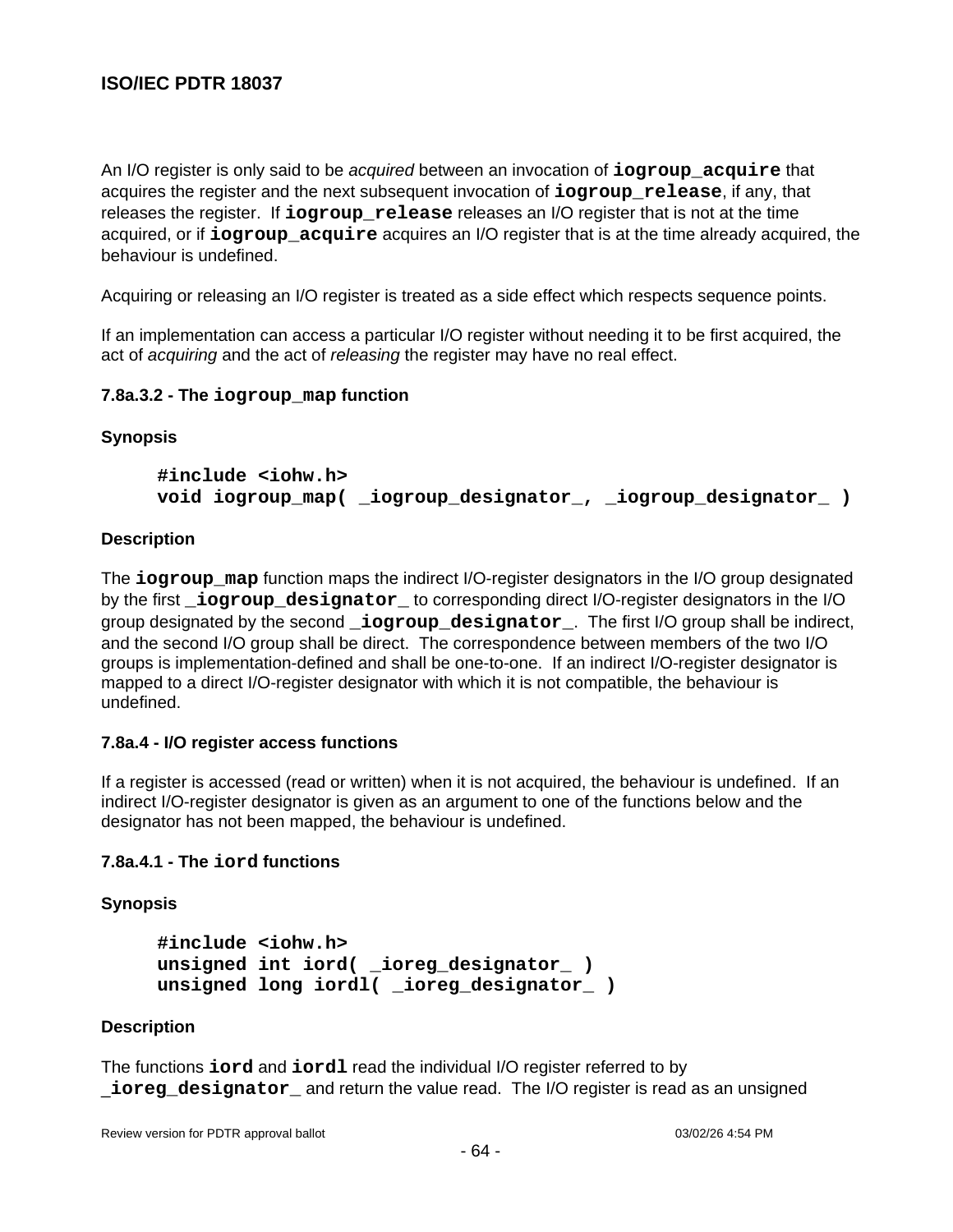integer of its size; the read value is then converted to the result type, and this converted value is returned.

# **7.8a.4.2 - The iordbuf functions**

**Synopsis**

```
#include <iohw.h>
unsigned int iordbuf( _ioreg_designator_, ioindex_t ix )
unsigned long iordbufl( _ioreg_designator_, ioindex_t ix )
```
#### **Description**

The functions **iordbuf** and **iordbufl** read one of the I/O registers in the I/O register buffer referred to by **\_ioreg\_designator\_** and return the value read. The functions are equivalent to **iord** and **iordl**, respectively, except that the I/O register read is the one with index **ix** in the I/O register buffer referred to by **\_ioreg\_designator\_**. If **ix** is not a valid index for the I/O register buffer, the behaviour is undefined.

## **7.8a.4.3 - The iowr functions**

#### **Synopsis**

```
#include <iohw.h>
void iowr( _ioreg_designator_, unsigned int a )
void iowrl( _ioreg_designator_, unsigned long a )
```
## **Description**

The functions **iowr** and **iowrl** write the individual I/O register referred to by **\_ioreg\_designator\_**. The unsigned integer **a** is converted to an unsigned integer of the size of the I/O register, and this converted value is written to the I/O register.

## **7.8a.4.4 - The iowrbuf functions**

#### **Synopsis**

```
#include <iohw.h>
void iowrbuf( _ioreg_designator_, ioindex_t ix, unsigned int a )
void iowrbufl( _ioreg_designator_, ioindex_t ix, unsigned long a )
```
#### **Description**

The functions **iowrbuf** and **iowrbufl** write one of the I/O registers in the I/O register buffer referred to by **\_ioreg\_designator\_**. The functions are equivalent to **iowr** and **iowrl**, respectively, except that the I/O register written is the one with index **ix** in the I/O register buffer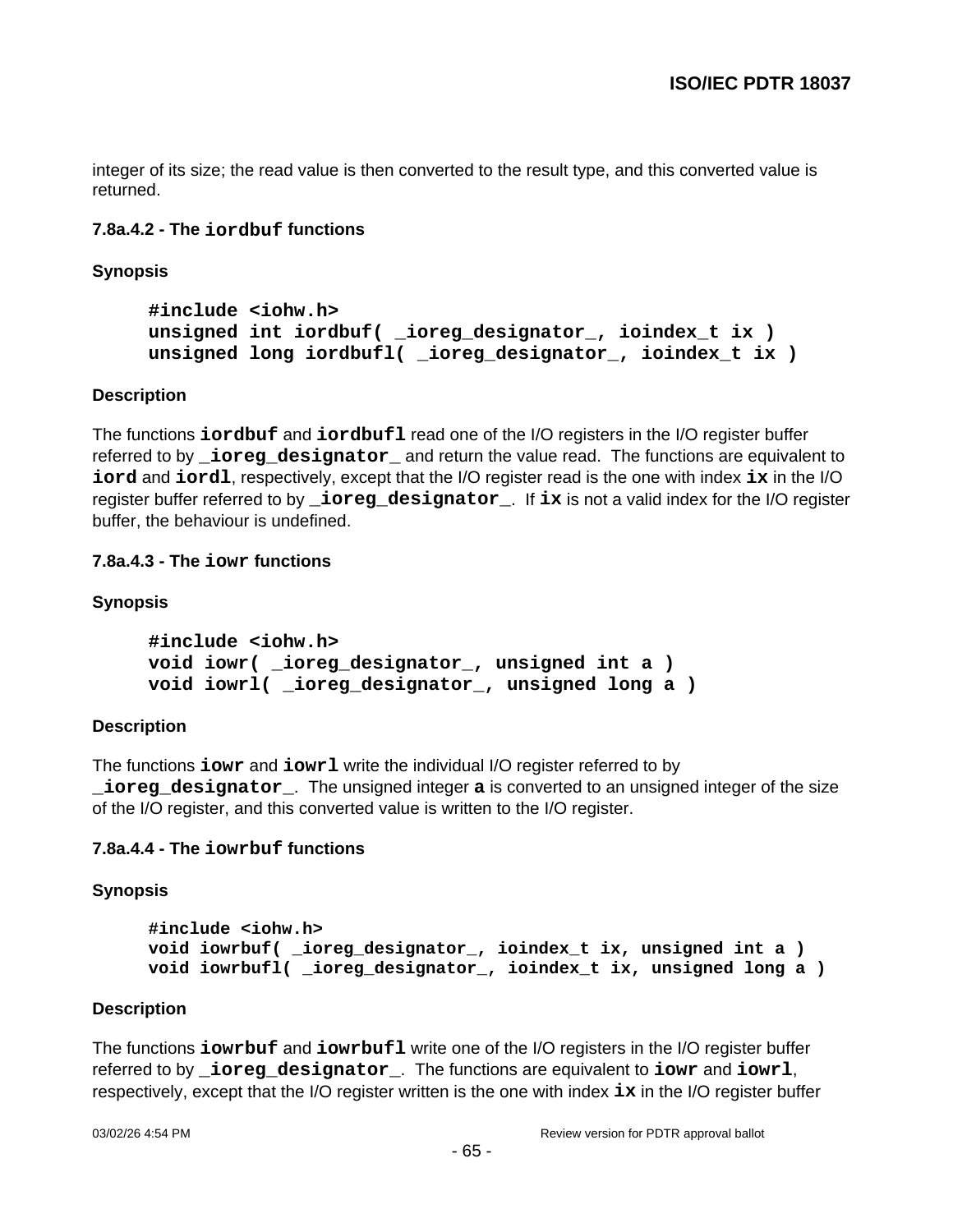referred to by **\_ioreg\_designator\_**. If **ix** is not a valid index for the I/O register buffer, the behaviour is undefined.

**7.8a.4.5 - The ioor, ioand, and ioxor functions**

**Synopsis**

```
#include <iohw.h>
void ioand( _ioreg_designator_, unsigned int a )
void ioor( _ioreg_designator_, unsigned int a )
void ioxor( _ioreg_designator_, unsigned int a )
void ioorl( _ioreg_designator_, unsigned long a )
void ioandl( _ioreg_designator_, unsigned long a )
void ioxorl( _ioreg_designator_, unsigned long a )
```
#### **Description**

The functions **ioand**, **ioandl**, **ioor**, **ioorl**, **ioxor**, and **ioxorl** modify the individual I/O register referred to by **\_ioreg\_designator\_**. The function **ioand** has a behaviour equivalent to

```
iowr( _ioreg_designator_, iord( _ioreg_designator_ ) & a )
```
except that the **\_ioreg\_designator\_** is not evaluated twice (assuming it is an expression). Likewise, the function **ioor** has a behaviour equivalent to

```
iowr( _ioreg_designator_, iord( _ioreg_designator_ ) | a )
```
and the function **ioxor** has a behaviour equivalent to

**iowr( \_ioreg\_designator\_, iord( \_ioreg\_designator\_ ) ^ a )**

Corresponding equivalencies apply for **ioandl**, **ioorl**, and **ioxorl**, but with the **unsigned long** functions **iordl** and **iowrl** replacing **iord** and **iowr**.

#### **7.8a.4.6 - The ioorbuf, ioandbuf, and ioxorbuf functions**

#### **Synopsis**

```
#include <iohw.h>
void ioandbuf( _ioreg_designator_, ioindex_t ix, unsigned int a )
void ioorbuf( _ioreg_designator_, ioindex_t ix, unsigned int a )
void ioxorbuf( _ioreg_designator_, ioindex_t ix, unsigned int a )
void ioandbufl( _ioreg_designator_, ioindex_t ix, unsigned long a )
```
Review version for PDTR approval ballot 03/02/26 4:54 PM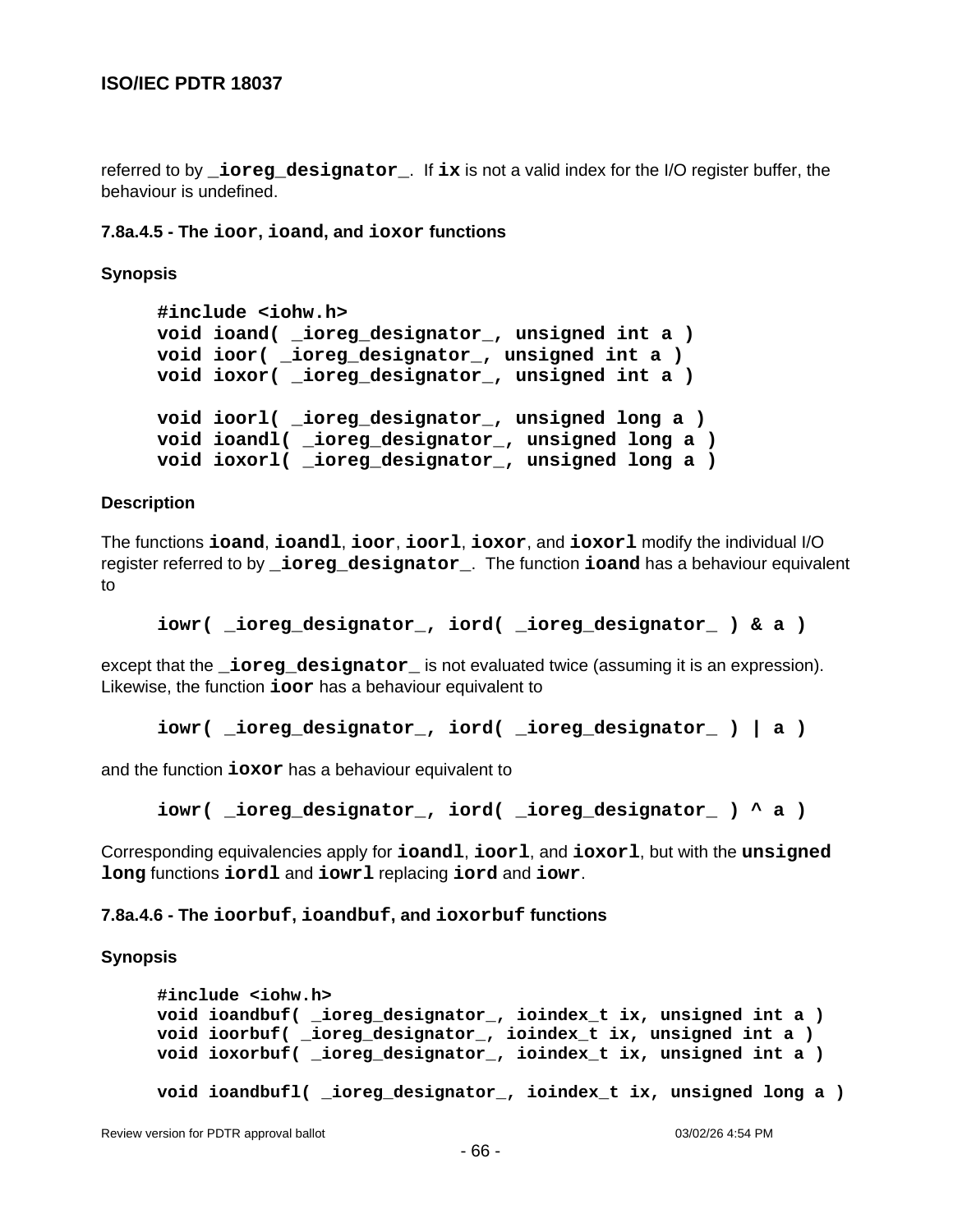```
void ioorbufl( _ioreg_designator_, ioindex_t ix, unsigned long a )
void ioxorbufl( _ioreg_designator_, ioindex_t ix, unsigned long a )
```
#### **Description**

The functions **ioandbuf**, **ioorbuf**, **ioxorbuf**, **ioorbufl**, **ioandbufl**, and **ioxorbufl** modify one of the I/O registers in the I/O register buffer referred to by **\_ioreg\_designator\_**. The functions are equivalent to **ioand**, **ioandl**, **ioor**, **ioorl**, **ioxor**, and **ioxorl**, respectively, except that the I/O register modified is the one with index **ix** in the I/O register buffer referred to by **\_ioreg\_designator\_**. If **ix** is not a valid index for the I/O register buffer, the behaviour is undefined.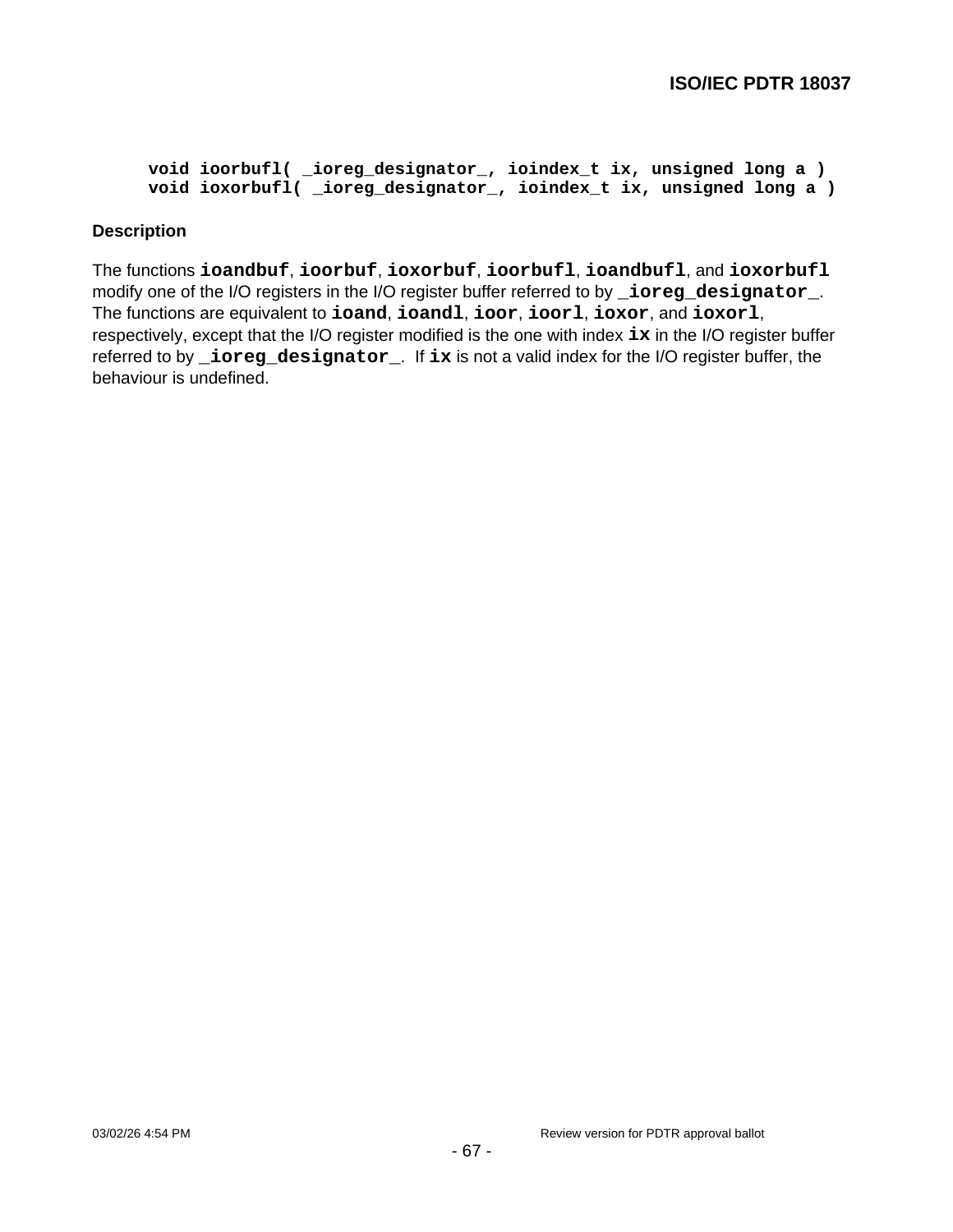# **Annex A**

# **Additional information and Rationale**

# **A.1 Fixed-point**

## **A.1.1 The fixed-point data types**

The set of representable floating-point values (which is a subset of the real values) is characterised by a sign, a precision and the position of the radix point. For those values that are commonly denoted as floating-point values, the characterising parameters are defined within a format (such as the IEEE formats or the VAX floating-point formats), usually supported by hardware instructions, that defines the size of the container, the size (and position within the container) of the exponent, and the size (and position within the container) of the sign. The remaining part of the container then contains the mantissa. [The formats discussed in this section are assumed to be binary floatingpoint formats, with sizes expressed in bits. A generalisation to other radixes (like radix-10) is possible, but not done here.] The value of the exponent then defines the position of the radix point. Common hardware support for floating-point operations implements a limited number of floatingpoint formats, usually characterised by the size of the container (32-bits, 64-bits etc); within the container the number of bits allocated for the exponent (and thus for the mantissa) is fixed. For programming languages this leads to a small number of distinct floating-point data types (for C these are **float**, **double**, and **long double**), each with its own set of representable values.

For fixed-point types, the story is slightly more complicated: a fixed-point value is characterised by its precision (the number of databits in the fixed-point value) and an optional signbit, while the position of the radix point is defined implicitly (i.e., outside the format representation): it is not possible to deduct the position of the radix point within a fixed-point data value (and hence the value of that fixed-point data value!) by simply looking at the representation of that data value. It is however clear that, for proper interpretation of the values, the hardware (or software) implementing the operations on the fixed-point values should know where the radix point is positioned. From a theoretical point of view this leads (for each number of databits in a fixed-point data type) to an infinite number of different fixed-point data types (the radix point can be located anywhere before, in or after the bits comprising the value).

There is no (known) hardware available that can implement all possible fixed-point data types, and, unfortunately, each hardware manufacturer has made its own selection, depending on the field of application of the processor implementing the fixed-point data type. Unless a complete dynamic or a parameterised typesystem is used (not part of the current C standard, hence not proposed here), for programming language support of fixed-point data types a number of choices need to be made to limit the number of allowable (and/or supported or to be supported) fixed-point data types. In order to give some guidance for those choices, some aspects of fixed-point data values and their uses are investigated here.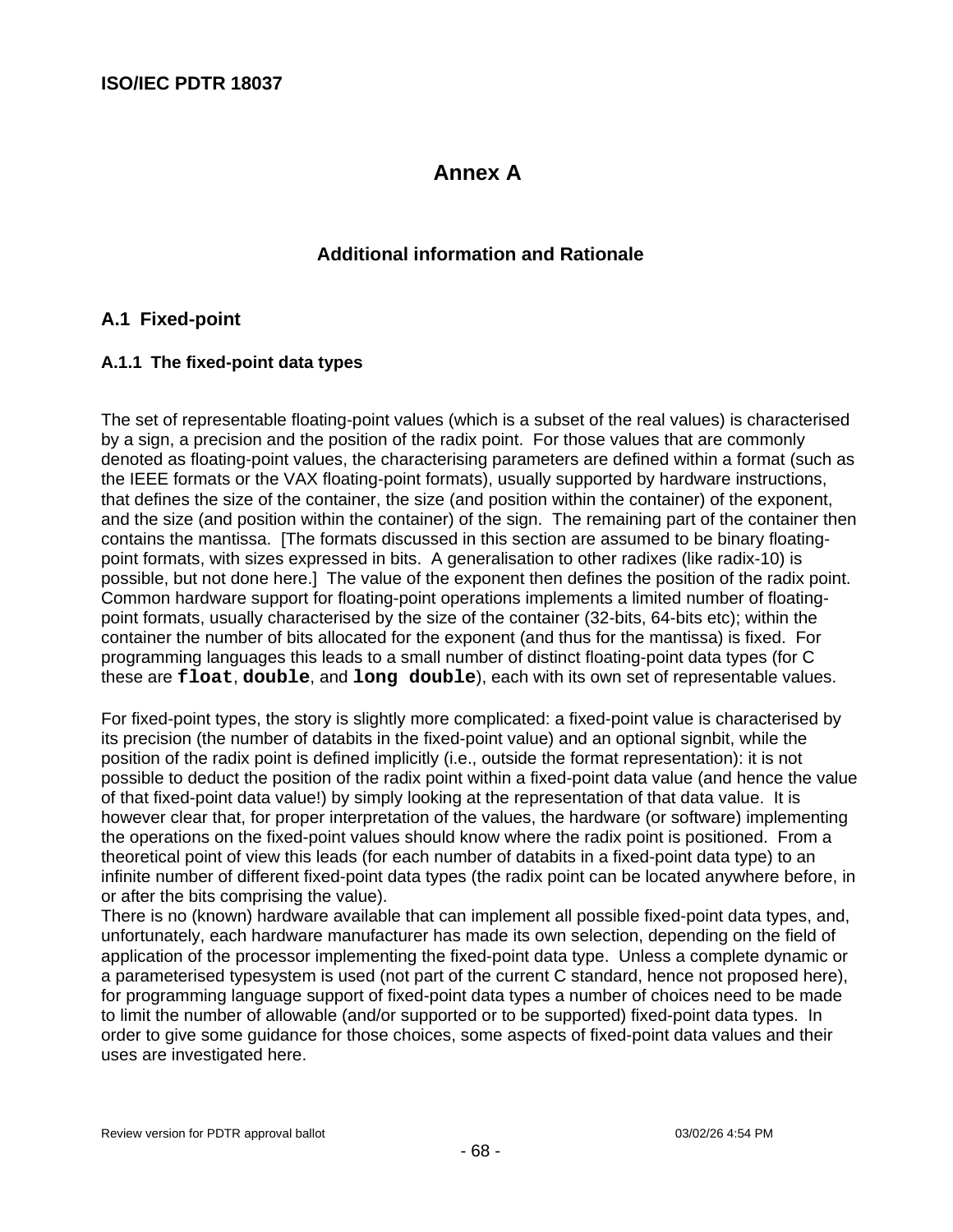For the sake of this discussion, a fixed-point data value is assumed to consist of a number of databits and a signbit. On some systems, the signbit can be used as an extra databit, thereby creating an unsigned fixed-point data type with a larger (positive) maximum value. Note that the size of (the number of bits used for) a fixed-point data value does not necessarily equal the size of the container in which the fixed-point data value is contained (or through which the fixed-point data value is addressed): there may be gaps here!

# **A.1.2 Classification of Fixed Point Types**

As stated before, it is necessary, when using a fixed-point data value, to know the place of the radix point. There are several possibilities.

The radix point is located immediately to the right of the rightmost (least significant) bit of the databits. This is a form of the ordinary integer data type, and does not (for this discussion) form part of the fixed-point data types.

- The radix point is located further to the right of the rightmost (least significant) bit of the databits. This is a form of an integer data type (for large, but not very precise integer values) that is normally not supported by (fixed-point) hardware. In this document, these fixed-point data types will not be taken into account.
- The radix point is located to the left of (but not adjacent to) the leftmost (most significant) bit of the databits. It is not clear whether this category should be taken into account: when the radix point is only a few bits away, it could be more 'natural' to use a data type with more bits; in any case this data type can be simulated by using appropriate normalise (shift left/right) operations. There is no known fixed-point hardware that supports this data type.
- The radix point is located immediately to the left of the leftmost (most significant) bit of the databits. This data type has values (for signed data types) in the interval (-1,+1), or (for unsigned data types) in the interval [0,1). This is a very common, hardware supported, fixedpoint data type. In the rest of this section, this fixed-point data type will be called the type-A fixed-point data type. Note that for each number of databits, there are one (signed) or two (signed and unsigned) possible type-A fixed-point data types.
- The radix point is located somewhere between the leftmost and the rightmost bit of the databits. The data values for this fixed-point data type have an integral part and a fractional part. Some of these fixed-point data types are regularly supported by hardware. In the rest of this section, this fixed-point data type will be called the type-B fixed-point data type. For each number of databits N, there are (N-1) (signed) or (2\*N-1) (signed and unsigned) possible type-B fixed-point data types.

Apart from the position of the radix point, there are three more aspects that influence the amount of possible fixed-point data types: the presence of a signbit, the number of databits comprising the fixed-point data values and the size of the container in which the fixed-point data values are stored. In the embedded processor world, support for unsigned fixed-point data types is rare; normally only signed fixed-point data types are supported. However, to disallow unsigned fixed-point arithmetic from programming languages (in general, and from C in particular) based on this observation, seems overly restrictive.

There are two further design criteria that should be considered when defining the nature of the fixedpoint data types: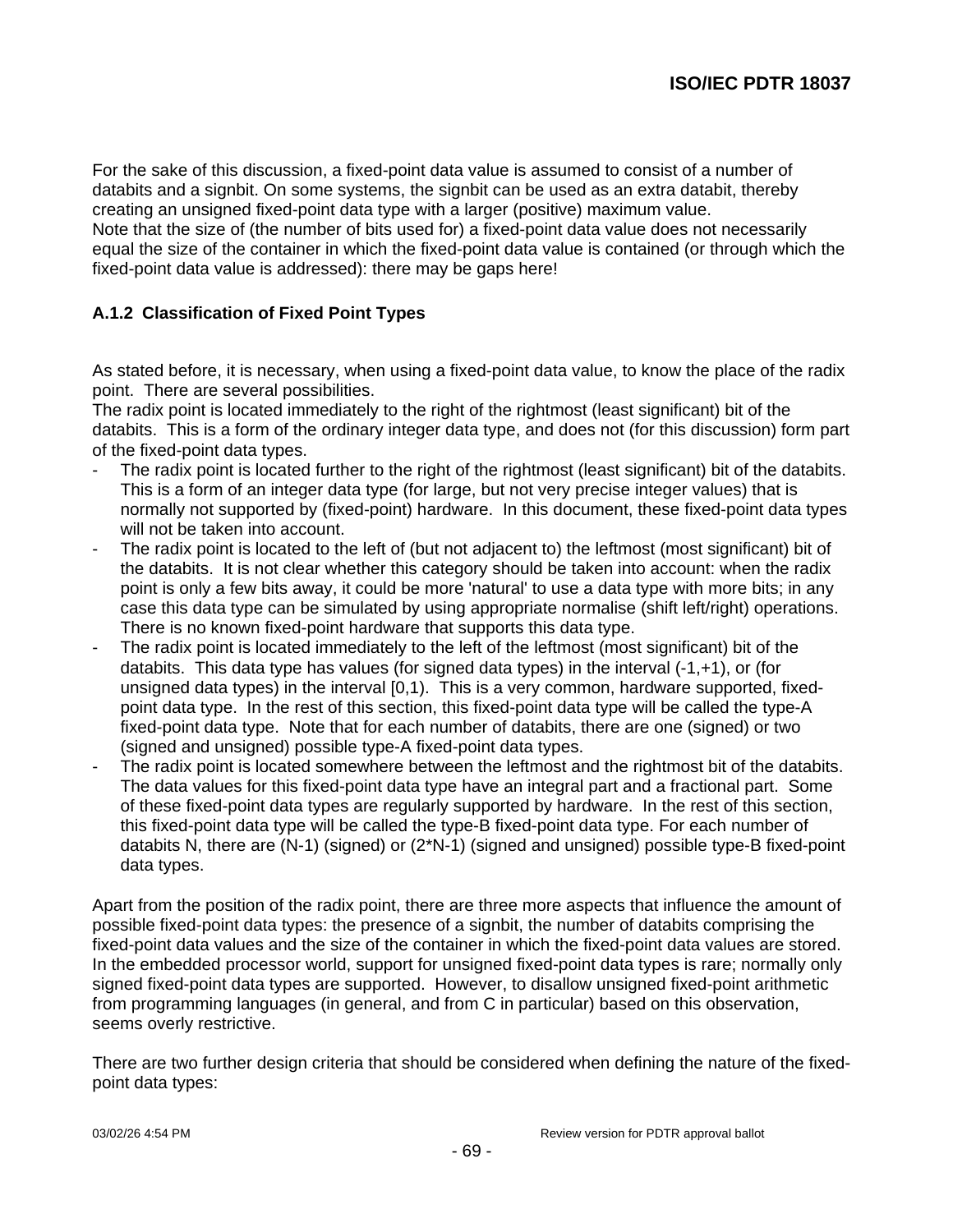- it should be possible to generate optimal fixed-point code for various processors, supporting different sized fixed-point data types (examples could include an 8-bit fixed-point data type, but also a 6-bit fixed-point data type in an 8-bit container, or a 12-bit fixed-point data type in a 16-bit container);
- it should be possible to write fixed-point algorithms that are independent of the actual fixed-point hardware support. This implies that a programmer (or a running program) should have access to all parameters that define the behaviour of the underlying hardware (in other words: even if these parameters are implementation-defined).

# **A.1.3 Recommendations for Fixed Point Types in C**

With the above observations in mind, the following recommendations are made.

- 1. Introduce **signed** and **unsigned** fixed-point data types, and use the existing signed and unsigned keywords (in the 'normal' C-fashion) to distinguish these types. Omission of either keyword implies a signed fixed-point data type.
- 2. Introduce a new keyword and type-specifier **\_Fract** (similar to the existing keyword **int**), and define the following three standard signed fixed-point types (corresponding to the type-A fixedpoint data types, as described above): **short \_Fract**, **\_Fract** and **long \_Fract**. The supported (or required) underlying fixed-point data types are mapped on the above in an implementation-defined manner, but in a non-decreasing order with respect to the number of databits in the corresponding fixed-point data value. Note that there is not necessarily a correspondence between a fixed-point data type designator and the type of its container: when an 18-bit and a 30-bit fixed-point data type are supported, the 18-bit will probably have the **short \_Fract** type and the 30-bit type will probably have the **\_Fract** type, while the containers of these types will be the same.
- 3. Introduce a new keyword and type-specifier **\_Accum**, and define the following three standard signed fixed-point types (corresponding to the type-B fixed-point data types, as described above): **short Accum**, **Accum** and **long \_Accum**, with similar representation requirements as for the **Fract** type.
- 4. If more fixed-point data types are needed, (or if there is a need to better distinguish certain fixedpoint data types), an approach similar to the **<stdint.h>** approach could be taken, whereby **fract** le*N* t could designate a (type-A) fixed-point data type with at least N databits, while **fract\_le**M**\_le**N**\_t** could designate a (type-B) fixed-point data type with at least M integral bits and N fractional bits. Note that the introduction of these generalised fixed-point data types is currently not included in the main text of this Technical Report.
- 5. In order for the programmer to be able to write portable algorithms using fixed-point data types, information on (and/or control over) the nature and precision of the underlying fixed-point data types should be provided. The normal C-way of doing this is by defining macro names (like **SFRACT\_FBIT** etc.) that should be defined in an implementation-defined manner.

The C standard , with its defined keywords, allows for yet another size for fixed-point data types: **long long fract**. The specified three sizes were considered to be enough for the current systems, the **long long** variant might, for the time being, be added by an implementation in an implementation-defined manner.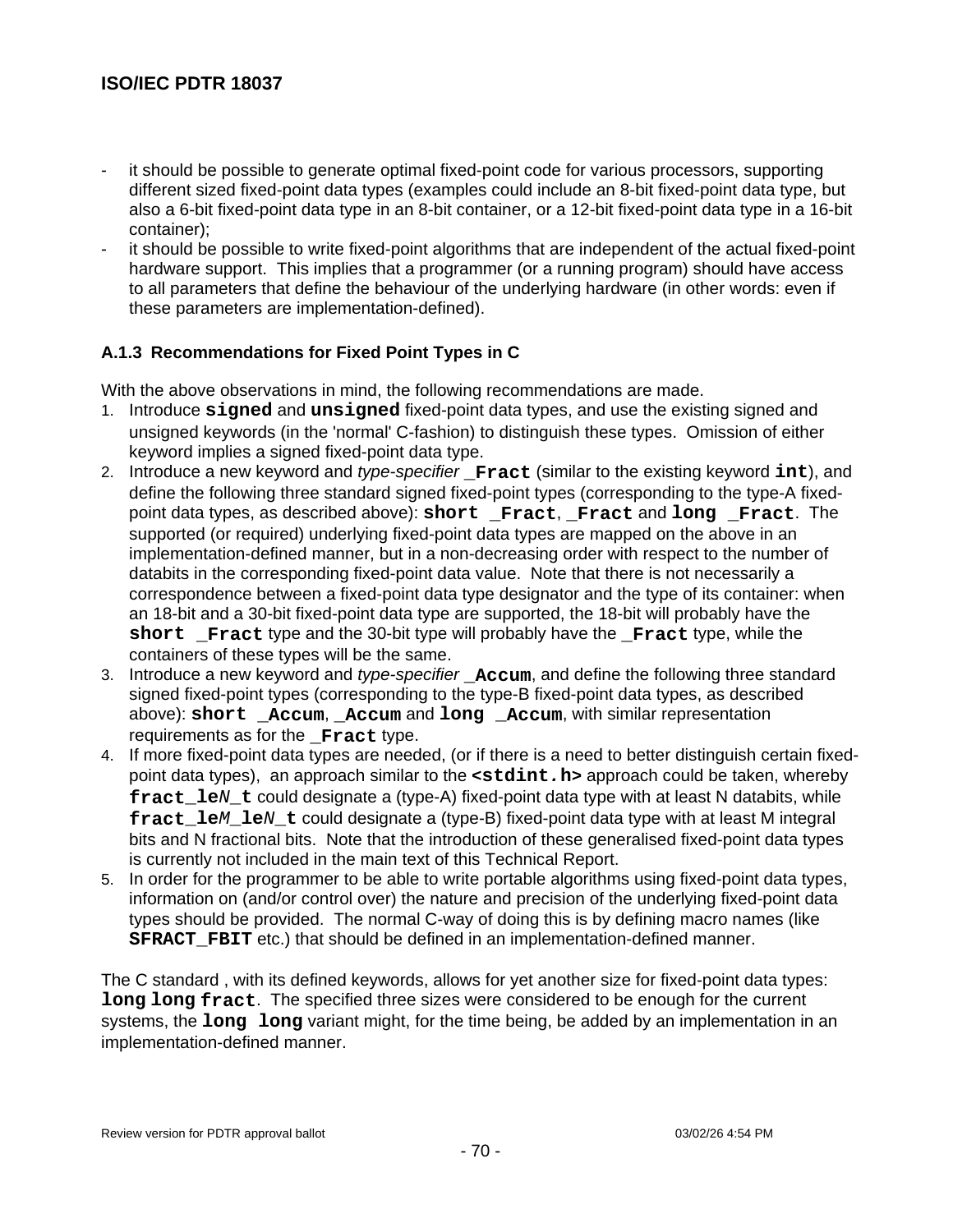# **A.1.4 Number of Fractional data bits in \_Fract versus \_Accum**

At some point it was considered to require that the number of fractional bits in a **Fract** type would be exactly the same as the number of fractional bits in the corresponding **Accum** type. The reason for this was that **Accum** can be viewed upon as the placeholder sums of **Fracts**. This requirement would be fulfilled for implementations on typical DSP processors. However, it was chosen not to make this a strict requirement because other machine classes would have trouble using their hardware supported data types when implementing the fractional data types. A discussion on this issue is given below.

#### **A type for accumulating sums cannot always be fixed at the same number of fractional bits as the associated fractional type.**

Many SIMD architectures do not support fixed-point types that have the same number of fractional bits as a fractional type, plus some integer bits. To manufacture accumulator types that are not supported by the hardware would add overhead and often require a loss of parallelism. Also, often there is no way to detect a carry out of a packed data type, so even the simple implementation of providing one SIMD word of fractions plus one SIMD word of integer bits is not always available.

In addition, manufacturing accumulator types of artificial widths is usually unnecessary since there are already accumulator types supported by the hardware. This means that the language needs to be flexible enough to allow the existing hardware-supported data types to be used rather than imposing a strict model that hampers performance.

For example, Radiax pairs 16-bit objects into a 32-bit SIMD word. The accumulator type provided for arithmetic on these objects is 40 bits wide per object, composed of 32 fractional bits and 8 integer bits. There is no other accumulator type supported. An artificial requirement that exactly 16 fractional bits be available would severely impact performance, and would have the surprising effect that addition would become much slower than multiplication.

In the VIS architecture, the supported hardware types that can be used as accumulation types sometimes have more fractional bits than the underlying fractional types, and sometimes fewer, but never the same number. Also, there is no direct path between SIMD registers (which overload the floating-point registers) and the integer registers, so constructing an artificial type involves not only a loss of parallelism but also extra loads and stores to move data between the SIMD registers and the integer registers.

The proposal to fix an accum's fractional bits at the same number as the underlying fract type is therefore prohibitively expensive on some architectures and needs to be removed.

## **A.1.5 Possible Data Type Implementations**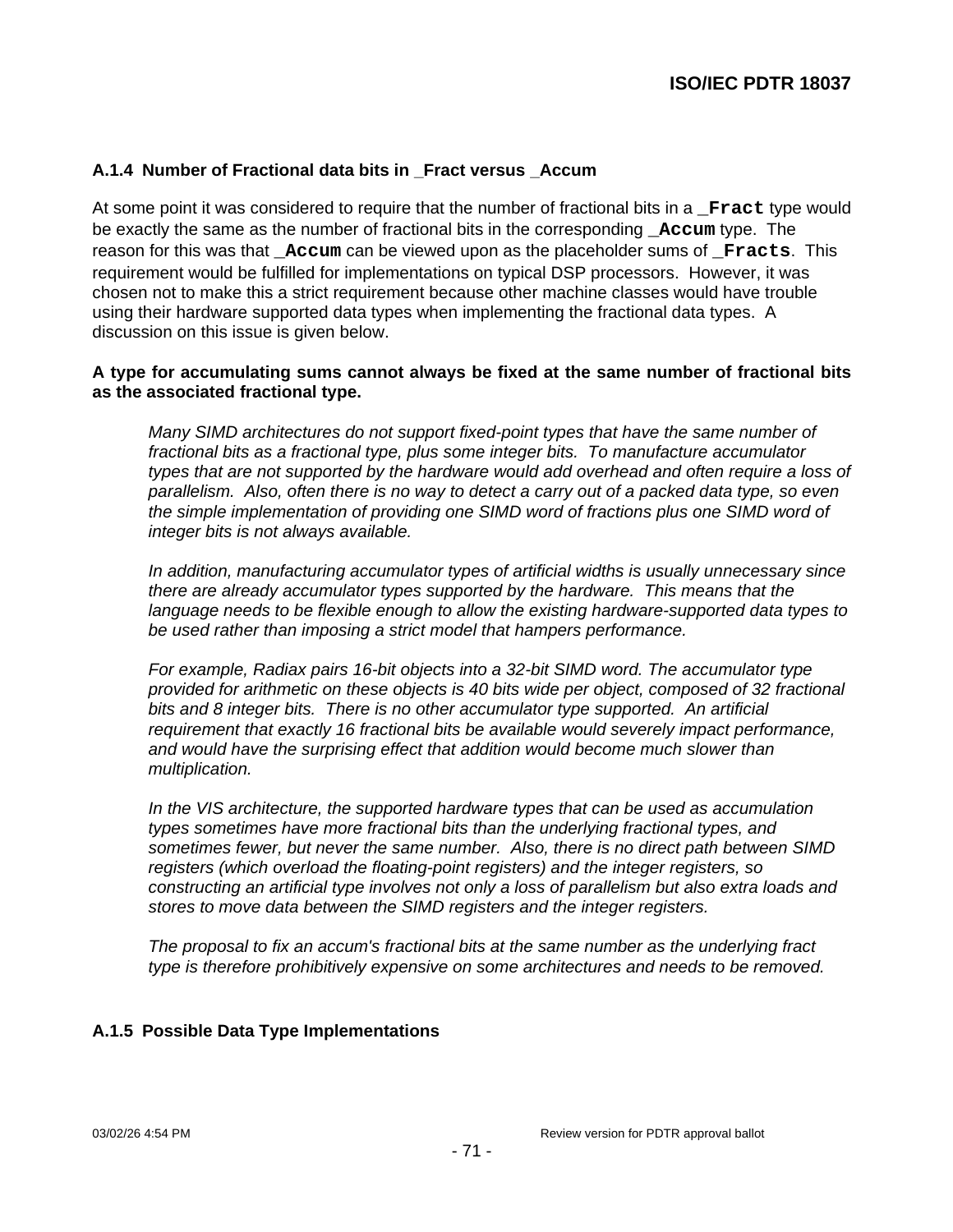By way of example, these tables show the fixed-point formats we would suggest for various classes of processors:

|                           | --- signed _Fract ---   |        |      | --- signed _Accum ---   |        |        |
|---------------------------|-------------------------|--------|------|-------------------------|--------|--------|
|                           | short                   | middle | long | short                   | middle | long   |
| typical desktop processor | s.7                     | s.15   | s.31 | s8.7                    | s16.15 | s32.31 |
| typical 16-bit DSP        | s.15                    | s.15   | s.31 | s8.15                   | s8.15  | s8.31  |
| typical 24-bit DSP        | s.23                    | s.23   | s.47 | s8.23                   | s8.23  | s8.47  |
| Intel MMX                 | s.7                     | s.15   | s.31 | s8.7                    | s16.15 | s32.31 |
| PowerPC AltiVec           | s.7                     | s.15   | s.31 | s8.7                    | s16.15 | s32.31 |
| Sun VIS                   | s.7                     | s.15   | s.31 | s8.7                    | s16.15 | s32.31 |
| <b>MIPS MDMX</b>          | s.7                     | s.15   | s.31 | s8.7                    | s8.15  | s17.30 |
| Lexra Radiax              | s.7                     | s.15   | s.31 | s8.7                    | s8.15  | s8.31  |
| <b>ARM Piccolo</b>        | s.7                     | s.15   | s.31 | s8.7                    | s16.15 | s16.31 |
|                           | --- unsigned _Fract --- |        |      | --- unsigned _Accum --- |        |        |
|                           | short                   | middle | long | short                   | middle | long   |
| typical desktop processor | 8.5                     | .16    | .32  | 8.8                     | 16.16  | 32.32  |
| typical 16-bit DSP        | .16                     | .16    | .32  | 8.16                    | 8.16   | 8.32   |
| typical 24-bit DSP        | .24                     | .24    | .48  | 8.24                    | 8.24   | 8.48   |
| Intel MMX                 | .8                      | .16    | .32  | 8.8                     | 16.16  | 32.32  |
| PowerPC AltiVec           | $\boldsymbol{.8}$       | .16    | .32  | 8.8                     | 16.16  | 32.32  |
| Sun VIS                   | 8.5                     | .16    | .32  | 8.8                     | 16.16  | 32.32  |
| <b>MIPS MDMX</b>          | 8.5                     | .16    | .32  | 8.8                     | 8.16   | 16.32  |
| Lexra Radiax              | 8.                      | .16    | .32  | 8.8                     | 8.16   | 8.32   |
| <b>ARM Piccolo</b>        | 8.5                     | .16    | .32  | 8.8                     | 16.16  | 16.32  |

(The "typical" DSPs referred to in the table cannot address units in memory smaller than 16 or 24 bits, which is why these processors aren't expected to support a **short \_Fract** smaller than **\_Fract**.)

# **A.1.6 Overflow and Rounding**

Fixed-point data types are often used in situations where floating-point data types otherwise would have been used. Typically because the underlying hardware does not support floating-point operations directly for various reasons. One important property of fixed-point data types is the fixed dynamic range. To exploit the dynamic range, data are often scaled so overflow will occur with a certain likelihood. Therefore overflow behaviour is important for fixed-point data types. Saturation on overflow is often prefered. Furthermore saturation on overflow is often supported in hardware by processors that naturally operate on fixed-point data types. Therefore, a type qualifier **\_Sat** to specify saturation on overflow for the new fixed-point types is proposed in this TR.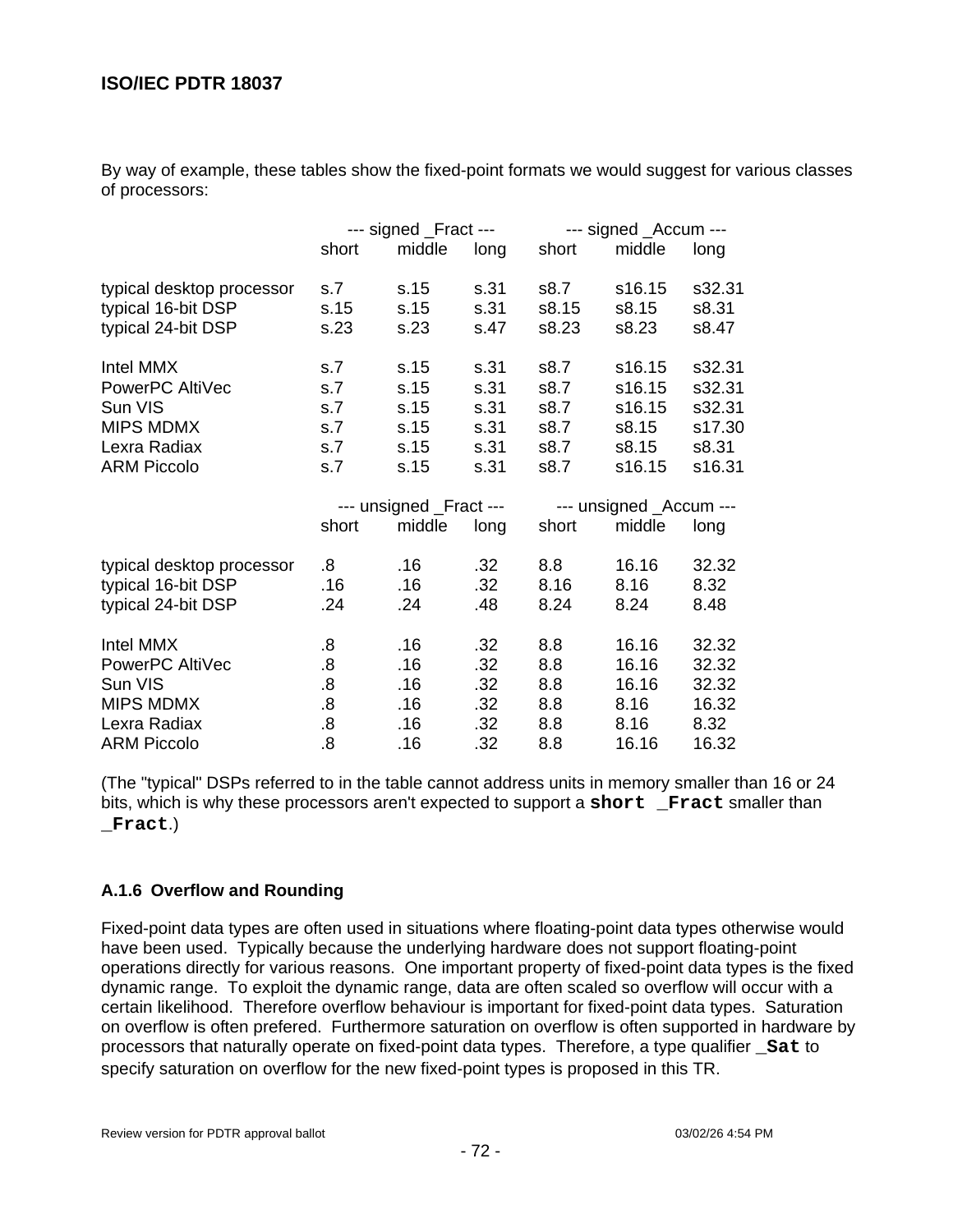It was decided to give the programmer control over the general behaviour of operands declared without an explicit fixed-point overflow type-qualifier by two pragmas, **FX\_FRACT\_OVERFLOW** and FX ACCUM OVERFLOW, for fract and accum types respectively. The default behaviour of this pragma is default (implying an undefined behaviour), but a programmer can choose to change the default behaviour to saturation on overflow with these pragmas. This is subject to the usual scoping rules for pragmas.

Generally it is required that if a value cannot be represented exactly by the fixed-point type, it should be rounded up or down to the nearest representable value in either direction. It was chosen not to specify this further as there is no common path chosen for this in hardware implementations, so it was decided to leave this implentation defined.

The above requirement to precision means that the result should be within 1 unit in last place (ulp). Processors that support fixed-point arithmetic in hardware have no problems in meeting this precision requirement without loss of speed. However, processors that will implement this with integer arithmetic may suffer a speed penalty to get to the 1 ulp result.

One such type of processors would be would be mainstream 32-bit processors, on which "long fract" might reasonably be implemented as 32 bits (format s.31). A multiplication of two 32-bit "long fract"s to a "long fract" result would typically be compiled as a 32 x 32 -> 64-bit integer multiplication followed by a shift right by 31 bits, keeping only the bottom 32 bits at the end. On many of these processors, the 64-bit product would be obtained in two 32-bit registers---say, R0 and R1---and then the 31-bit shift across the register pair would take three instructions:

 shift R0 left 1 bit shift R1 right 31 bits (an unsigned shift) OR R1 into R0

which leaves the 32-bit "long fract" result in R0. But note that the most significant 31 bits of the result are already available in R0 after the first shift; the other two instructions serve only to move the last, least significant bit into position. If the product is permitted to be up to 2 ulps in error, an implementation could choose instead to leave the least significant bit zero and dispense with the last two instructions.

Although a 1-ulp bound is preferable the above example shows significant savings that will justify a larger bound. Therefore the user is allowed to choose speed over precision with a pragma, **FX** FULL PRECISION. The default state of this pragma is implementation-defined.

# **A.1.7 Type conversions, usual arithmetic conversions**

The fixed-point data types are positioned 'between' the integer data types and the floating-point data types: if only integer data types are involved then the current standard rules (cf. 6.3.1.1 and 6.3.1.8) are followed, when fixed-point operands but no floating-point operands are involved the operation will be done using fixed-point data types, otherwise everything will be converted to the appropriate floating-point data type.

Since it is likely that an implementation will support more than one (type-A and/or type-B) fixed-point data type, in order to assure arithmetic consistency it should be well-defined to which fixed-point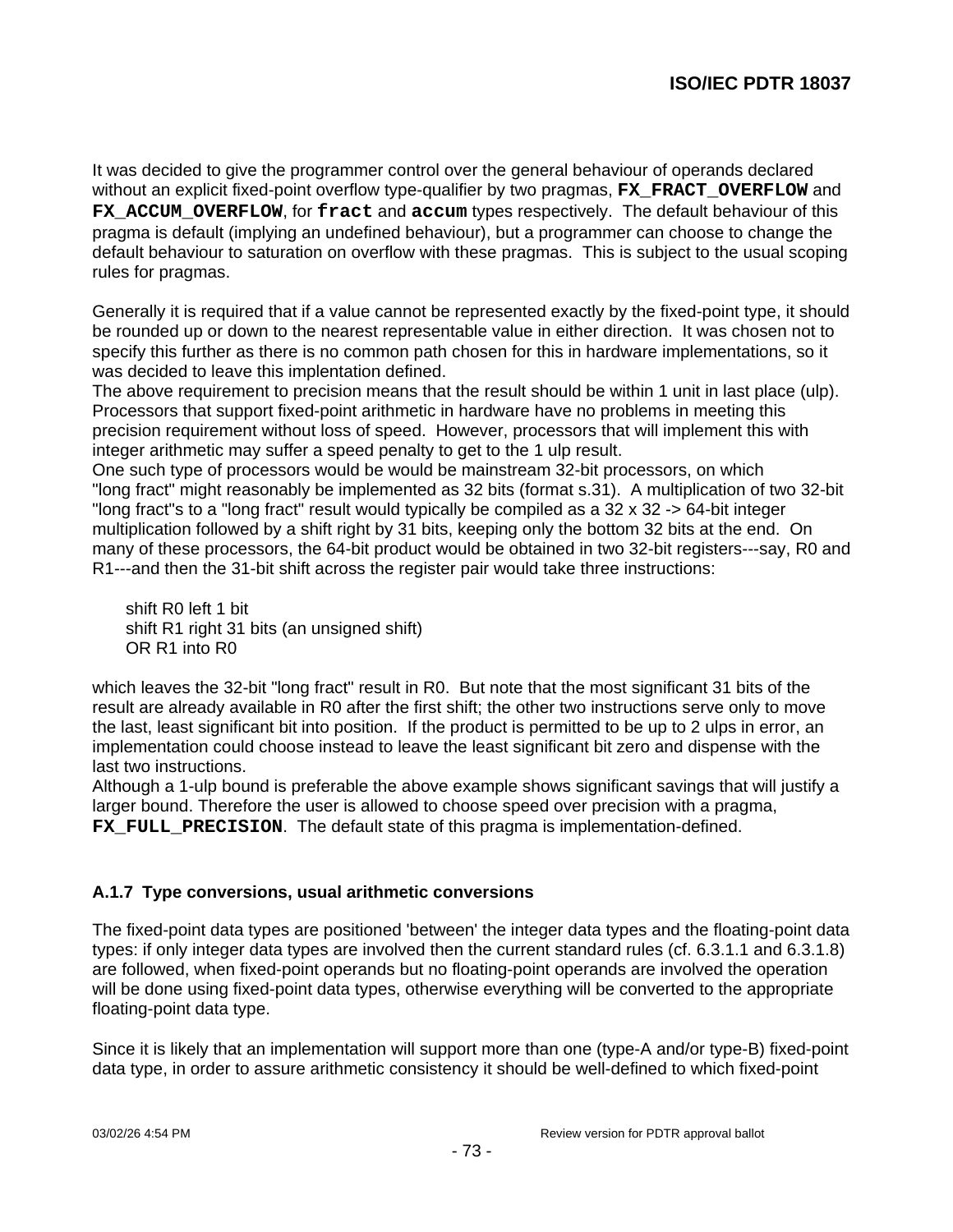data type a type is converted to before an operation involving fixed-point and integer data values is performed. There are several approaches that could be followed here:

- define that the result of any operation on fixed-point data types should be as if the operation is done using infinite precision. This gives an implementation the possibility to choose an implementation dependent optimal way of calculating the result (depending on the required precision of the expression by selecting certain fixed-point operations, or, maybe, emulate the fixed-point expression in a floating-point unit), as long as the required result is obtained.
- to define an extended fixed-point data type to which every operand is converted before the operation. It is then important that the programmer has access to the parameters of this extended fixed-point type in order to control the arithmetic and its results. This could either be the 'largest' type-B fixed-point data type (if supported), or the 'largest' type-A fixed-point data type.

For the combination of an integer type and a fixed-point type, or the combination of a **\_Fract** type and an **\_Accum** type, the usual arithmetic conversions may lead to useless results or to gratuitous loss of precision. Consider the case of converting an integer to a **\_Fract** type. This will only be useful for the integer values 0 and -1. The same case can be made for mixing **Fract** and **\_Accum** types. Therefore the approach taken was to define that the result of any operation involving fixed-point types should be as if the operation is done using infinite precision. This deviates from the usual arithmetic conversions, in that no common type whereto both operands are converted is defined. Rather it can be said that the operation is performed directly with the value of the two operands, without any change in value due to usual arithmetic conversions. The resulting value of the operation is then subject to overflow and rounding as specified by its result type.

The mentioned approach gives the expected results for multiplication and division operations involving an integer and a fixed-point type operand, and is also used for addition and subtraction operations. In these latter cases, when the fixed-point type is a **\_Fract** type, the operation will result in an overflow for practically all values of the integer operand. It was decided not to disallow the combinations of integer and fixed-point type operands for addition and subtraction operations, but to encourage implementations to produce a warning when these operations are encountered.

#### **A.1.8 Operations involving fixed-point types**

The decision not to promote integers to fixed-point to balance the operands is clearly a departure from the way C is normally defined and, in particular, the way the same operations work when integer and floating-point operands are mixed. The inconsistency has been introduced because integer values often cannot be promoted honestly to fixed-point types. None of the **\_Fract** types has any integer bits, and an implementation may have as few as four integer bits in its **Accum** types.

On such an implementation, it is impossible to convert an integer with a value larger than 8 to any fixed-point type, which leaves only a limited range of integers to work with. Consider, for example, the problem of dividing a fixed-point value by a (non-constant) integer value which could be as large as 15.

The floating-point types have the property that (on all known machines) the *range* of all the integers fits within even the smallest floating-point type, so converting an integer to floating-point at worst suffers a rounding error (and often not even that). This is definitely not the case for the fixed-point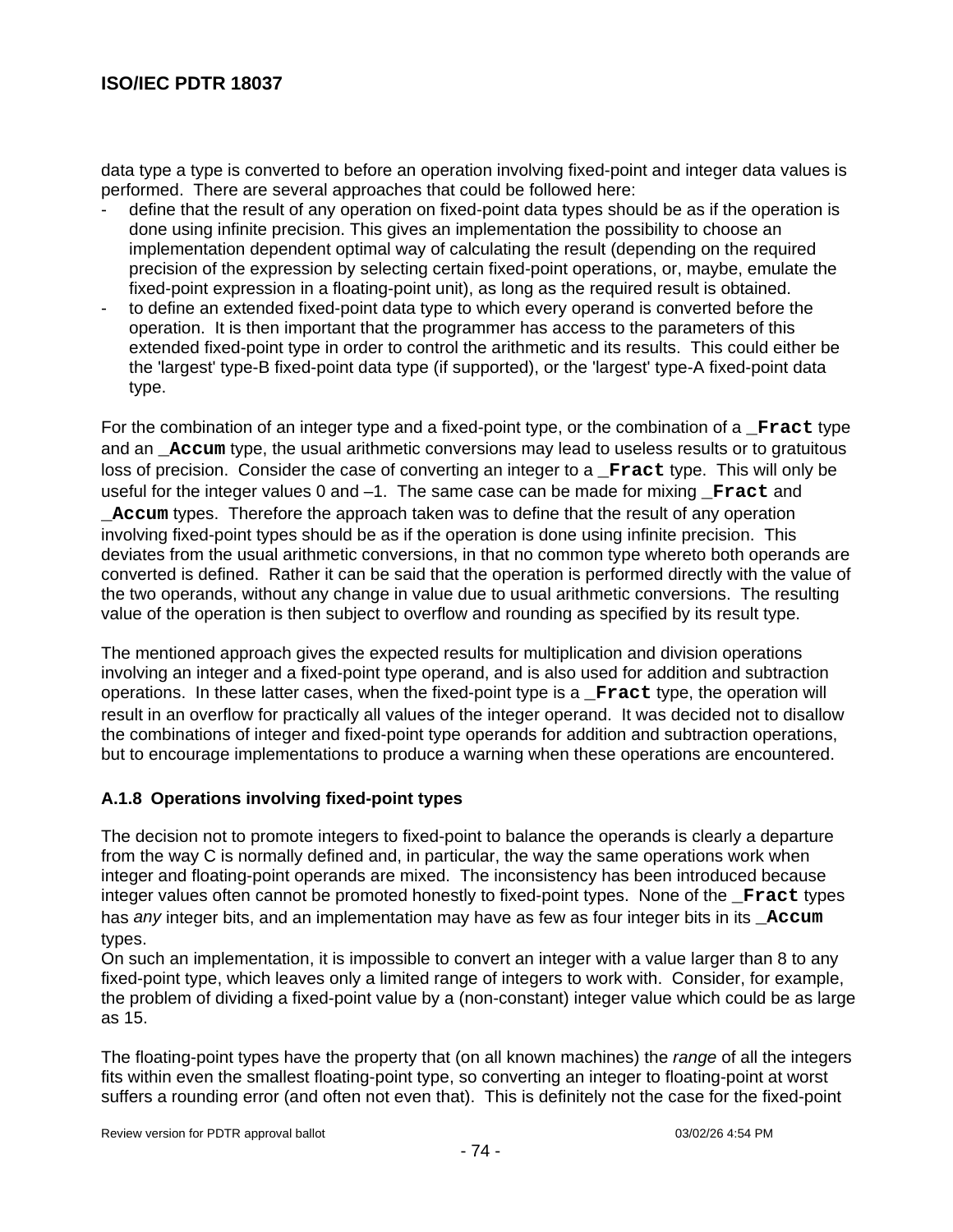types. On the other hand, unlike with floating-point, fixed-point and integer values have very similar representations, and their operations have similar implementations in hardware. Thus, it is less trouble for an implementation to mix integer and fixed-point operands and perform the calculation directly than it would be for floating-point.

The result type of an operation involving fixed-point types is the type with the higher rank. When mixing integer and fixed-point types, fixed-point types are chosen to have higher rank. The reason for this choice is based on the common case where a fixed-point value is multiplied by a factor of 2, and when a fixed-point type is divided by an integer value. The natural result type in this case is the fixed-point type.

As specified in the section "Overflow and Rounding", two types of overflow handling are defined for the fixed-point types: **\_Sat** and default. Generally, if either operand has the **\_Sat** qualifier, the result type of the operation will have the **\_Sat** qualifier.

# **A.1.9 Exception for 1 and –1 Multiplication Results**

The rule about 1 and -1 multiplication results is needed to permit an important optimisation for sumof-products calculations on many DSPs (sum-of-products being primarily what DPSs are designed to do). Using the **long accum** type for the accumulator that holds the running sum, a sum-ofproducts (or dot product) can be naturally coded as:

```
 fract a[N], b[N];
\text{long} \text{accum} \text{acc} = 0;
for (ix = 0; ix < N; ++ix) {
   acc += (long accum) a[ix] * b[ix];
 }
```
While the above would be the obvious code, on many DSPs the multiply-accumulate hardware really does this:

```
 acc += (long accum) ( (sat long fract) a[ix] * b[ix] );
```
In other words, the product is saturated to the **long fract** format before being added into the accumulator. The only detectable difference between this and the code above occurs when "a[ix]" and "b[ix]" are both -1, in which case the product is 1, which cannot be represented exactly as a **long fract**. In this case (and only this case), the DSP hardware saturates the 1 to the maximum **long fract** value before adding.

With the original code above, the rules in the section on "Overflow and Rounding" require that the product be represented exactly if the result type permits it. Since a 1 can always be represented exactly by a **long accum**, the rounding rules do not permit the 1 to be replaced by the maximum **long fract** value. (Note that the **long fract** type makes no appearance in the original code.) Unfortunately, on processors that only support sum-of-product operations that saturate the product to **long fract**, it is not possible to implement the code above efficiently as written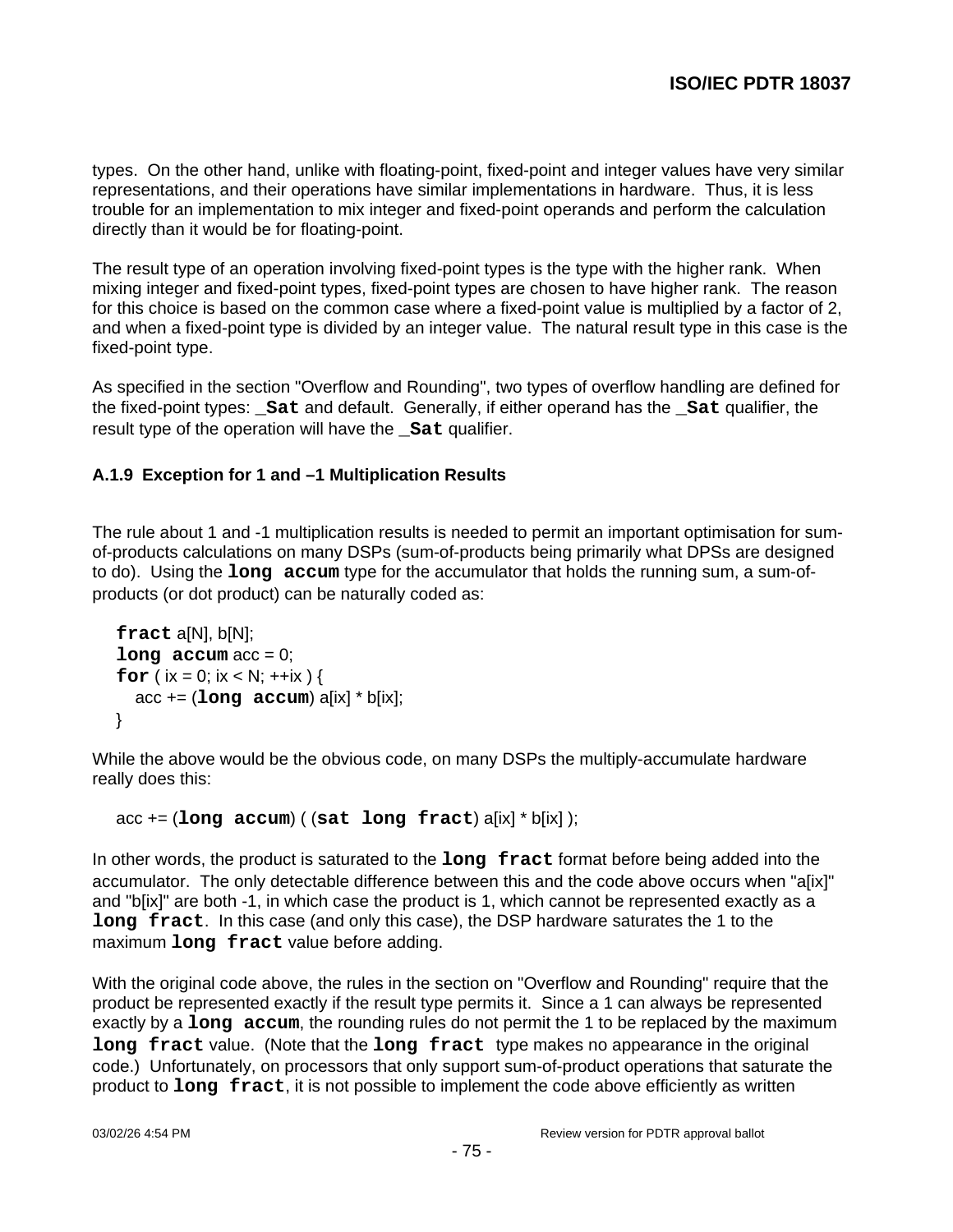without some compromise. Rather than relax the rounding rules in general, a special case has been made to cover this condition.

#### **A.1.10 Linguistic Variables and unsigned \_Fract: an example of unsigned fixed-point**

The Linguistic variables definition and manipulation have been identified as a major application area that use **unsigned \_Fract** variables as a storage requirement. Linguistic variables normalise the data of interest to an application between the values of 0 and 1. In applications the value associated with a linguistic variable is an expression of a degree of truth unlike boolean variables that take on the value of either 0 or 1. Fuzzy logic functions combining linguistic variables also return logic values scaled between 0 and 1.

Linguistic variables are used in many non-linear complex applications, in consumer applications, non-linear process control, animation, pattern recognition and financial applications.

Applications that use linguistic variables depend on the size of a linguistic variable in the application to determine the precision in which the results are computed. Applications that use linguistic variables select a resolution to be used throughout the application. Typical linguistic variables in commercial applications are 8 or 16 bits in size. Other sizes have been seen in commercial applications but would be impacted less by using their signed counterpart.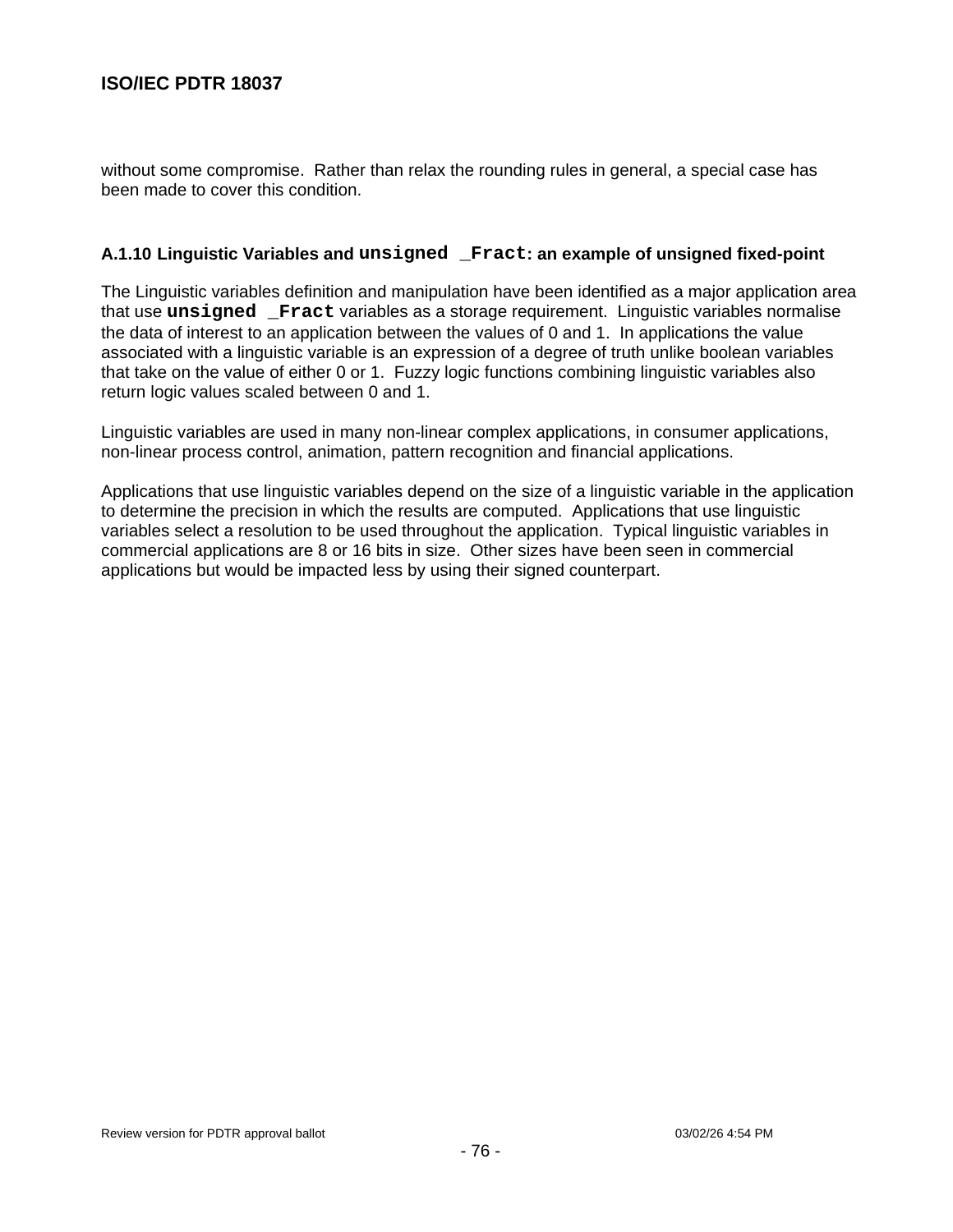# **Annex B**

# **Embedded systems extended memory support.**

# **B.1 Embedded systems extended memory support**

#### **B.1.1 Modifiers for named address spaces**

Applications on small-scale embedded systems run in a non-hosted environment, and on resourceconstrained systems. Compilers for such systems are responsible for freeing the application developer from most, but not all, target-specific responsibilities. Embedded systems, including most consumer electronics products and DSP-driven devices, are optimised to support the requirements of their intended applications. Their central processors generally contain many separate address spaces. C language support for these systems extends the C linear address space to an address space that, although linear within memory spaces, is not always created equal. Application developers need the vocabulary to efficiently express how their application uses the target hardware.

Named address space type modifiers allow the application developer to express a very specific requirement, that variables be associated with a specific memory space. In turn, the compiler will be able to generate more efficient code for the target implementation.

#### **B.1.1.1 User-defined device drivers**

Many embedded systems include memory that can only be accessed with some form of device driver. These include memories accessed by serial data busses (I<sup>2</sup>C, SPI), and on-board non-volatile memory that must be programmed under software control. Device-driver memory support is used in applications where the details of the access method can be separated from the details of the application.

In contrast to memory-mapped I/O, the extended memory layout and its use should be administrated by the compiler/linker.

Language support for embedded systems needs to address the following issues:

- 1) Memory with user-defined device drivers. User-defined device drivers are required for reading and writing user-defined memory.
	- Memory-read functions take as an argument an address in the user-defined memory space, and return data of a user-defined size.
	- Memory-write functions take two arguments, an address in the user-defined memory space and data with a user-specified size.
	- Applications require support for multiple user-defined address spaces.
	- All memory in a specific named address space may not necessarily have contiguous addressing. It is common to find that memory, even though accessed through a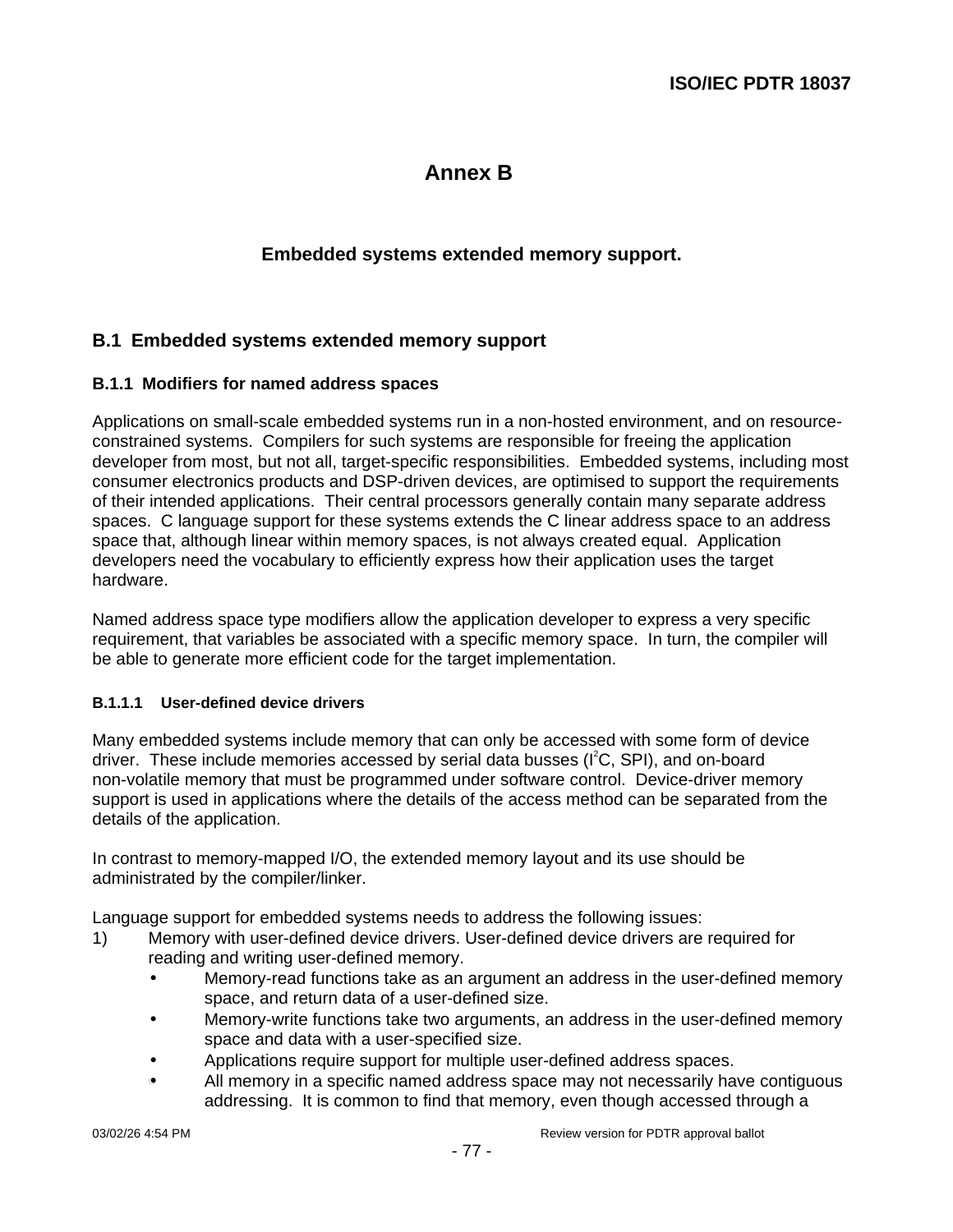common means, may have gaps in it structure. In similar way some named address space memory may have physical address aliases.

- 2) The compiler is responsible for:
	- Allocating variables, according to the needs of the application, in "normal" address space, and in space accessed by the user-defined memory device drivers.
	- Making calls to device drivers, when accessing variables supported by user-defined device drivers.
	- Automating the process of casting and accessing the data.
- 3) Application variables in user-defined memory areas:
	- Need to support all of the available data types. For example, declarations for fundamental data types, arrays and structures.
	- Users need to direct the compiler to use a specific memory area.
	- The compiler needs to be free to use a user-defined memory area as a generic, general-purpose memory area, for the purpose of a variable spill area.

#### **B.1.2 Application-defined multiple address space support**

Inherent processor-architecture-based address spaces are implementation-defined and provided by the compiler for that processor architecture and as such will be available to all applications normally supported by the processor. Examples include accesses to various native data spaces, or data spaces where write and read operations are not symmetrical (f.i., flash memories where read operatons may run at full speed, while write operations occur through some driver code).

User-defined named address spaces are part of an application specific address space. The support code for user defined address space may very well be portable across many applications and quite possibly many different processors, but its nature is essentially part of an application . Data access to user defined named address space are often through I2C, microwire, or compact flash memory parts. Accesses to 'normal' address spaces may be handled by the compiler or may be resolved by the linker, for the user defined address spaces the modifier names need to be associated with user supplied access code.

The pragma **addressmod** is a method to encapsulate the memory declaration, to tie variable declarations to device drivers, and to provide the compiler the information necessary to generate the code that is required to access the variables that are declared by an application. User-defined memory couldy be global in nature, or local to one program segment.

Typical implementation of the address space modifiers are in project application specific headers files.

```
#pragma addressmod memory_space_name,
                    Read_access,
                    Write_access,
                    [ optional additional address base and ranges ]
                    ;
```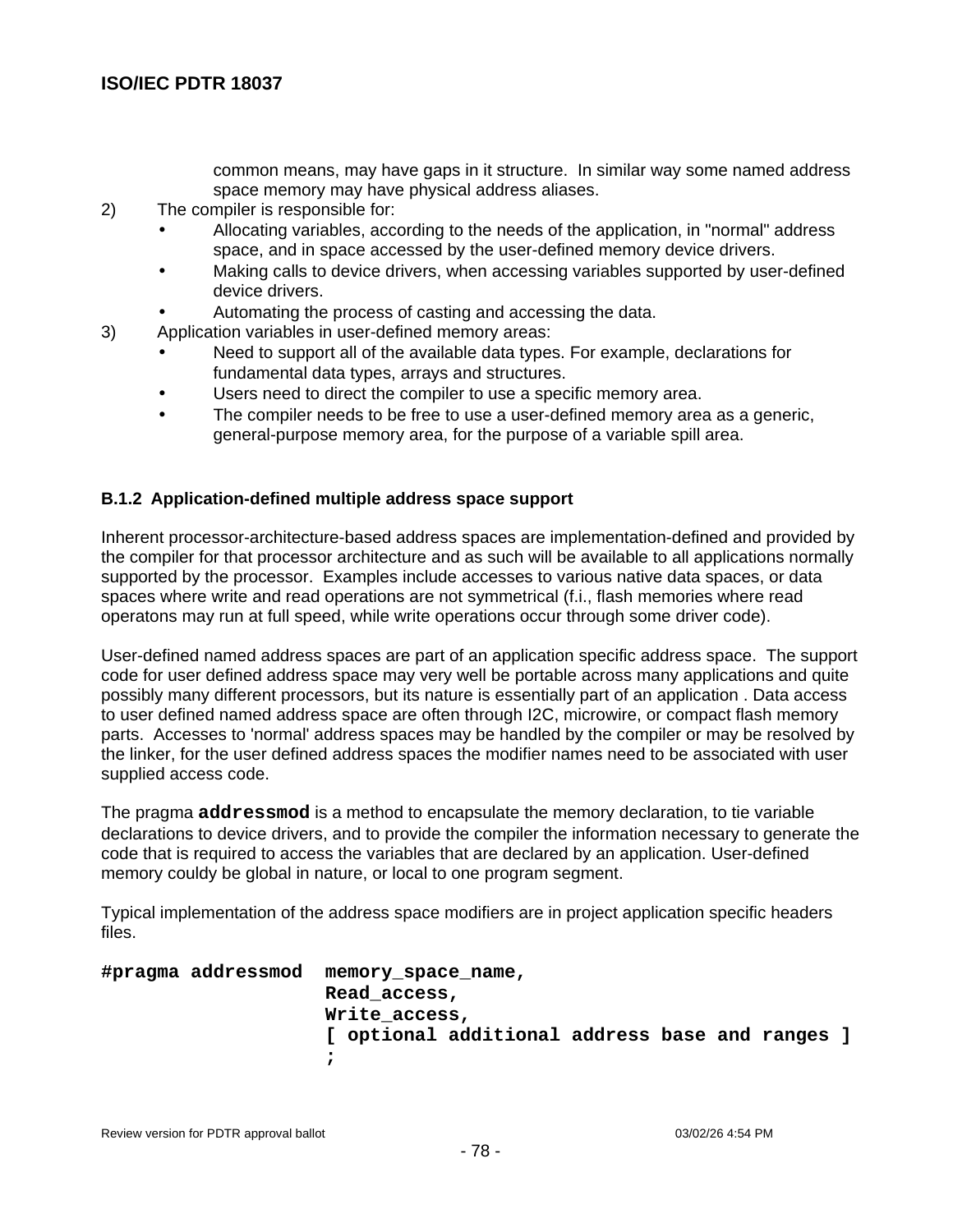- Read and write access is assumed to be byte wide. The resolution of data types other than character size is implementation-defined and may be resolved either in the compiler or the read and write device drivers.
- **Read\_access** points to a user defined macro, function or inline function that the compiler will use to read variables assigned by the compiler in the named memory space.
- Write  $access$  points to user defined macro, function or inline function that is used to read from the defined memory space.

Address base and size information is optional and implementation-defined. In many systems it may be defined at link time as part of the conventional linking process or at compile time.

> Note that this is perhaps an odd place to define physical address space. Named address space can be application specific address space or simply an name designed to group a variables for some common purpose. The generated code especially if either an inline function or macro is used for an access definition may be significantly optimised in the absence of a good optimising linker through a compile time optimisation familiar with specific address information. It is possible to define physical address space information at the linking phase in the traditional manner.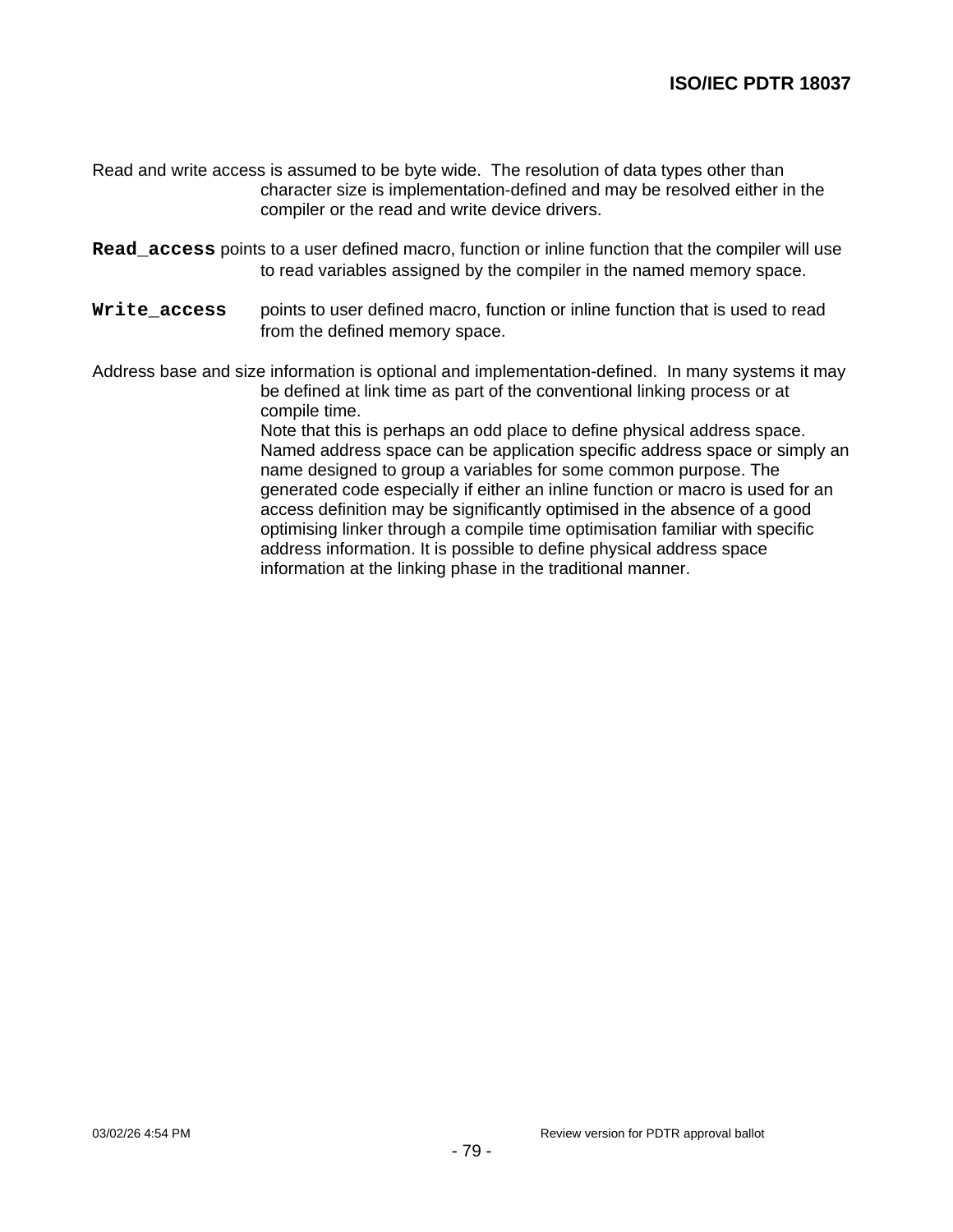# **Annex C**

# **Implementing the <iohw.h> header**

# **C.1 General**

The **<iohw.h>** header defines a standardised function syntax for basic I/O hardware addressing. This header should normally be created by the compiler vendor.

While this standardised function syntax for basic I/O hardware addressing provides a simple, easyto-use method for a programmer to write portable and hardware-platform-independent I/O driver code, the **<iohw.h>** header itself may require careful consideration to achieve an efficient implementation.

This section gives some guidelines for implementers on how to implement the **<iohw.h>** header in a relatively straightforward manner given a specific processor and bus architecture.

Other approaches for implementing the **<iohw.h>** header are under consideration; in a later version of this document, such other approaches may be included next to, or as replacement of, the approach given here.

#### **C.1.1 Recommended steps**

Briefly, the recommended steps for implementing the **<iohw.h>** header are:

- 1. Get an overview of all the possible and relevant ways the I/O register hardware is typically connected with the given bus hardware architectures, and get an overview of the basic software methods typically used to address such I/O hardware registers.
- 2. Define a number of I/O functions, macros and I/O-register designators which support the relevant I/O access methods for the intended compiler market.
- 3. Provide a way to select the right I/O function at compile time and generate the right machine code based on the I/O access properties related to the I/O-register designators.

#### **C.1.2 Compiler considerations**

In practice, an implementation will often require that very different machine code is generated for different I/O access cases. Furthermore, with some processor architectures, I/O hardware access will require the generation of special machine instructions not typically used when generating code for the traditional C memory model.

Selection between different code generation alternatives must be determined solely from the I/O-register designator declaration for each I/O register. Whenever possible this access method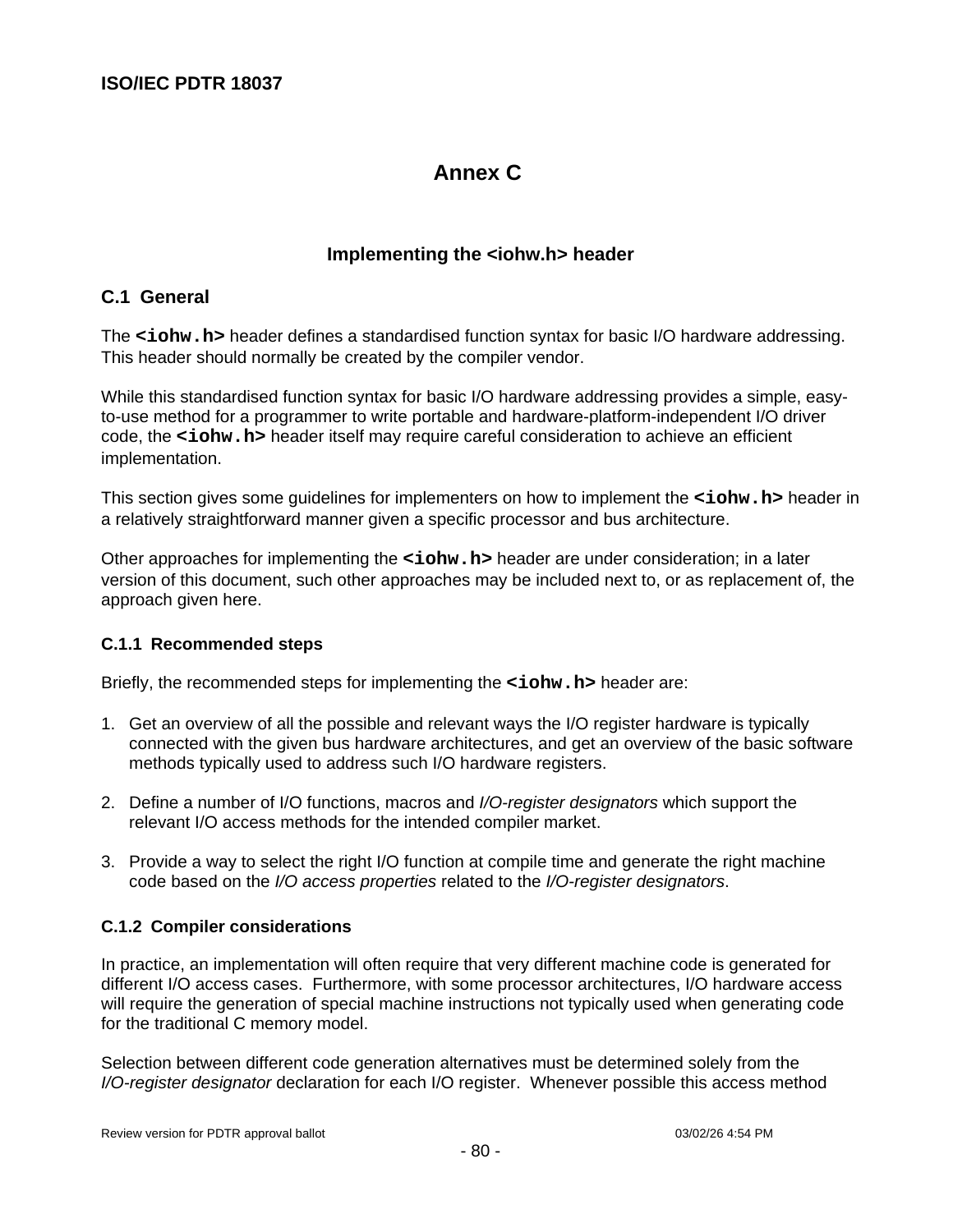selection should be implemented such that it may be determined entirely at compile time, in order to avoid any runtime or machine code overhead.

For a compiler vendor, selection between code generation alternatives can always be implemented by supporting different intrinsic access-specification types and keywords designed specially for the given processor architecture, in addition to the standard types and keywords defined by the language.

Simple <iohw.h> implementations limited to the most basic functionality can be implemented efficiently using a mixture of macros, in-line functions and intrinsic types or functions. See Annex E regarding simple macro implementations.

Full featured implementations of <iohw.h> will require direct compiler support for *I/O-register* designators. See Annex D regarding a generic I/O-register designator descriptor.

# **C.2 Overview of I/O Hardware Connection Options**

The various ways an I/O register can be connected to processor hardware are determined primarily by combinations of the following three hardware characteristics:

- 1. The bit width of the logical I/O register.
- 2. The bit width of the data-bus of the I/O device.
- 3. The bit width of the processor-bus.

#### **C.2.1 Multi-Addressing and I/O Register Endian**

If the width of the logical I/O register is greater than the width of the I/O device data bus, an I/O access operation will require multiple consecutive addressing operations.

The I/O register endian information describes whether the MSB or the LSB byte of the logical I/O register is located at the lowest processor bus address.

(Note that the I/O register endian has nothing to do with the endian of the underlying processor hardware architecture).

| Logical I/O register | I/O device bus widths |                    |                        |                    |         |                    |                    |                    |  |  |
|----------------------|-----------------------|--------------------|------------------------|--------------------|---------|--------------------|--------------------|--------------------|--|--|
| widths               |                       | 8-bit device bus   |                        | 16-bit device bus  |         | 32-bit device bus  |                    | 64-bit device bus  |  |  |
|                      | LSB-MSB               | MSB-<br><b>LSB</b> | LSB-<br><b>MSB</b>     | MSB-<br><b>LSB</b> | LSB-MSB | MSB-<br><b>LSB</b> | LSB-<br><b>MSB</b> | MSB-<br><b>LSB</b> |  |  |
| 8-bit register       | Direct                |                    | n/a                    |                    | n/a     |                    | n/a                |                    |  |  |
| 16-bit register      | $r8(0-1)$             | r8{1-0}            | <b>Direct</b>          |                    | n/a     |                    | n/a                |                    |  |  |
| 32-bit register      | $r8(0-3)$             | $r8(3-0)$          | $r16(0-1)$<br>r16{1-0} |                    | Direct  |                    | n/a                |                    |  |  |

<sup>&</sup>lt;sup>2</sup> Note, that this table describes some common bus and register widths for I/O devices. A given platform may use other register and bus widths.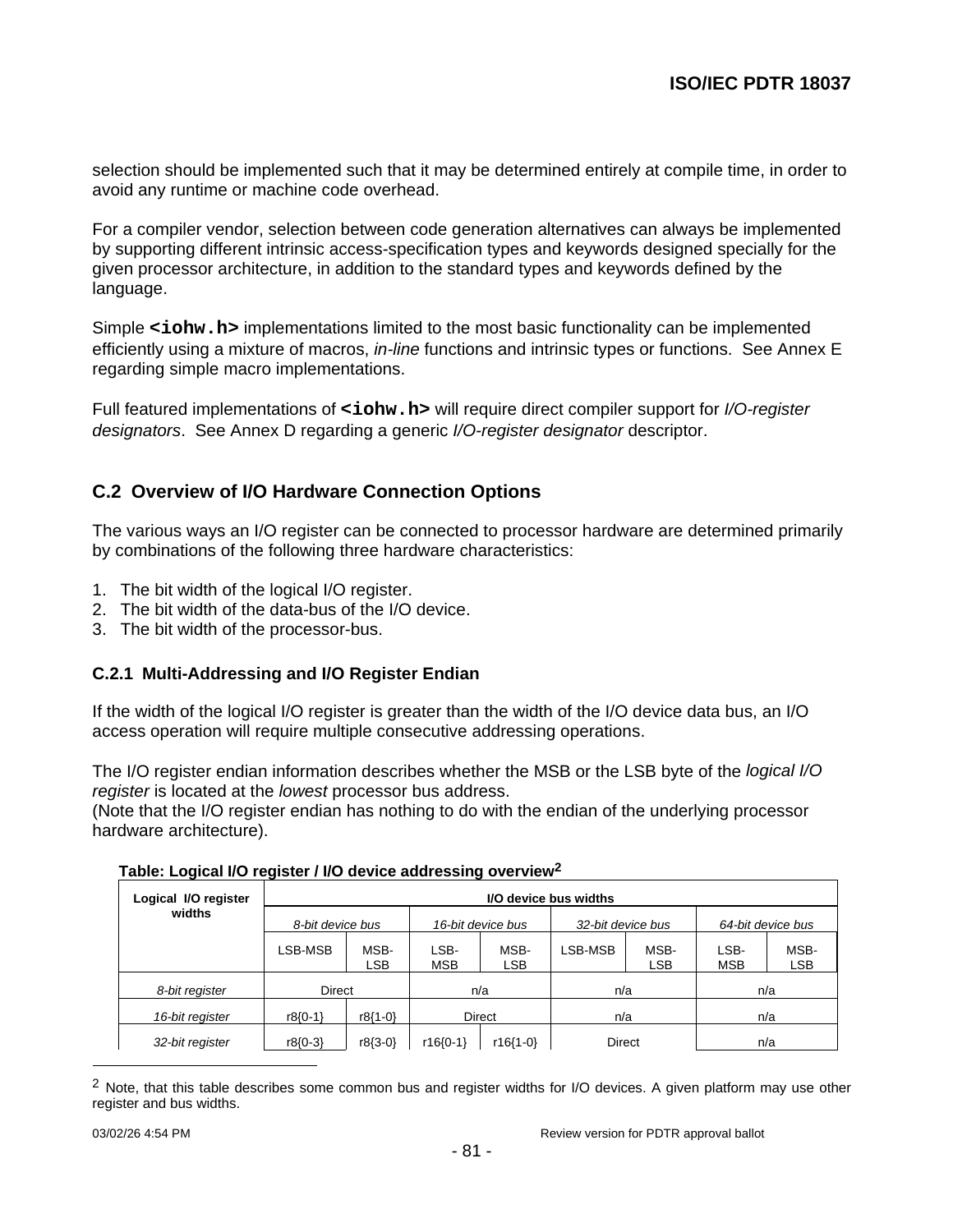| 64-bit reaister                   | r8{0-7` | r8{7-0} | r16(0.3) | r16{3.0` | R32(0, . | 3211،<br>1.0 | <b>Direct</b> |
|-----------------------------------|---------|---------|----------|----------|----------|--------------|---------------|
| (For byte-aligned address ranges) |         |         |          |          |          |              |               |

#### **C.2.2 Address Interleave**

If the size of the I/O device data bus is less than the size of the processor data bus, buffer register addressing will require the use of address interleave.

#### **Example:**

If the processor architecture has a byte-aligned addressing range and a 32-bit processor data bus, and an 8-bit I/O device is connected to the 32-bit data bus, then three adjacent registers in the I/O device will have the processor addresses:

 $\alpha$  <addr + 0>,  $\alpha$ ddr + 4>,  $\alpha$ ddr + 8>

This can also be written as <addr + interleave\*0>, <addr+interleave\*1>, <addr+interleave\*2> where *interleave* =  $4$ .

#### **Table: Interleave overview:** (bus to bus interleave relations)

| I/O device bus    | <b>Processor bus widths</b> |              |              |              |  |  |  |  |
|-------------------|-----------------------------|--------------|--------------|--------------|--|--|--|--|
| widths            | 8-bit bus                   | 16-bit bus   | 32-bit bus   | 64-bit bus   |  |  |  |  |
| 8-bit device bus  | Interleave 1                | interleave 2 | Interleave 4 | interleave 8 |  |  |  |  |
| 16-bit device bus | n/a                         | interleave 2 | Interleave 4 | interleave 8 |  |  |  |  |
| 32-bit device bus | n/a                         | n/a          | Interleave 4 | interleave 8 |  |  |  |  |
| 64-bit device bus | n/a                         | n/a          | n/a          | interleave 8 |  |  |  |  |

(For byte-aligned address ranges)

#### **C.2.3 I/O Connection Overview:**

The two tables above when combined shows all relevant cases for how I/O hardware registers can be connected to a given processor hardware bus, thus:

#### **Table: Interleave between adjacent I/O registers in buffer**

| VO.                      | <b>Device bus</b> |     |      | Processor data bus width |            |              |              |  |
|--------------------------|-------------------|-----|------|--------------------------|------------|--------------|--------------|--|
| <b>Register</b><br>width | Bus               | LSB | No.  | $width = 8$              | $width=16$ | $width = 32$ | $width = 64$ |  |
|                          | width             | MSB | Opr. | size 1                   | size 2     | size 4       | size 8       |  |
| 8-bit                    | 8-bit             | n/a |      |                          | 2          |              | 8            |  |
|                          | 8-bit             | LSB | 2    | 2                        |            | 8            | 16           |  |
| 16-bit                   |                   |     |      |                          |            |              |              |  |

ا ا ا ا ا ا Review version for PDTR approval ballot 1 03/02/26 4:54 PM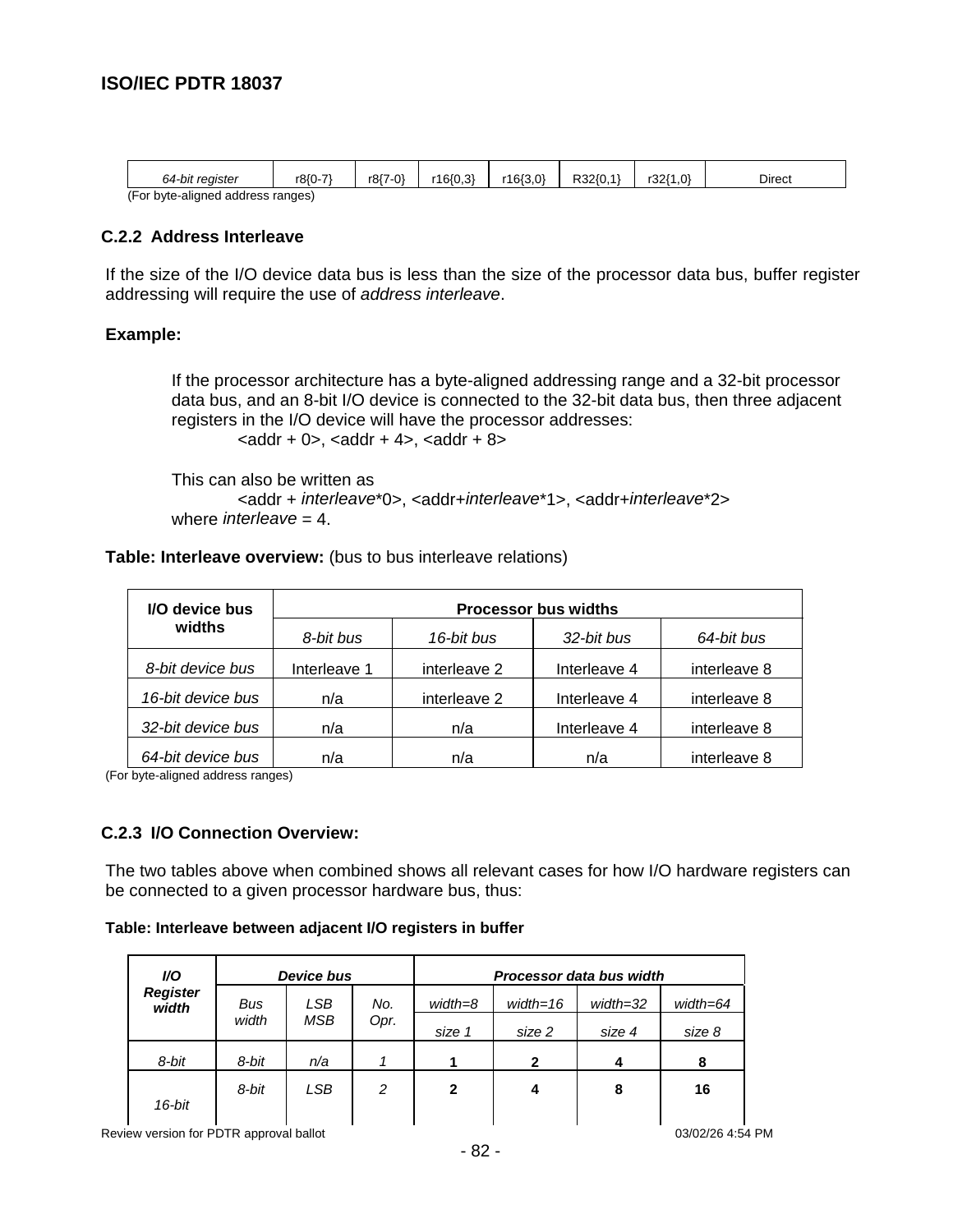|           |           | MSB        | $\overline{c}$ | $\mathbf{2}$ | 4           | 8   | 16 |
|-----------|-----------|------------|----------------|--------------|-------------|-----|----|
|           | 16-bit    | n/a        | 1              | n/a          | $\mathbf 2$ | 4   | 8  |
|           | 8-bit     | LSB        | $\overline{4}$ | 4            | 8           | 16  | 32 |
| $32$ -bit |           | MSB        | $\overline{4}$ | 4            | 8           | 16  | 32 |
|           | 16-bit    | LSB        | 2              | n/a          | 4           | 8   | 16 |
|           |           | <b>MSB</b> | $\overline{c}$ | n/a          | 4           | 8   | 16 |
|           | $32$ -bit | n/a        | 1              | n/a          | n/a         | 4   | 8  |
|           | 8-bit     | MSB        | 8              | 8            | 16          | 32  | 64 |
|           |           | LSB        | 8              | 8            | 16          | 32  | 64 |
| 64-bit    | 16-bit    | <b>LSB</b> | 4              | n/a          | 8           | 16  | 32 |
|           |           | <b>MSB</b> | 4              | n/a          | 8           | 16  | 32 |
|           | $32$ -bit | LSB        | $\overline{c}$ | n/a          | n/a         | 8   | 16 |
|           |           | MSB        | $\overline{c}$ | n/a          | n/a         | 8   | 16 |
|           | 64-bit    | n/a        | $\mathbf 1$    | n/a          | n/a         | n/a | 8  |

(For byte-aligned address ranges)

### **C.2.4 Generic buffer index**

The interleave distance between two logically adjacent registers in an I/O register array can be calculated from 3:

- 1. The size of the logical I/O register in bytes.
- 2. The processor data bus width in bytes.
- 3. The device data bus width in bytes.

Conversion from I/O register index to address offset can be calculated using the following general formula:

```
Address offset = index *
                  sizeof( logical IO register ) *
                    sizeof( processor_data_bus ) /
                     sizeof( device_data_bus )
```
Assumptions:

- address range is byte-aligned;
- data bus widths are a whole number of bytes;
- width of the *logical\_IO\_register* is greater than or equal to the width of the device\_data\_bus;
- width of the device\_data\_bus is less than or equal to the processor\_data\_bus.

 $3$  For systems with byte aligned addressing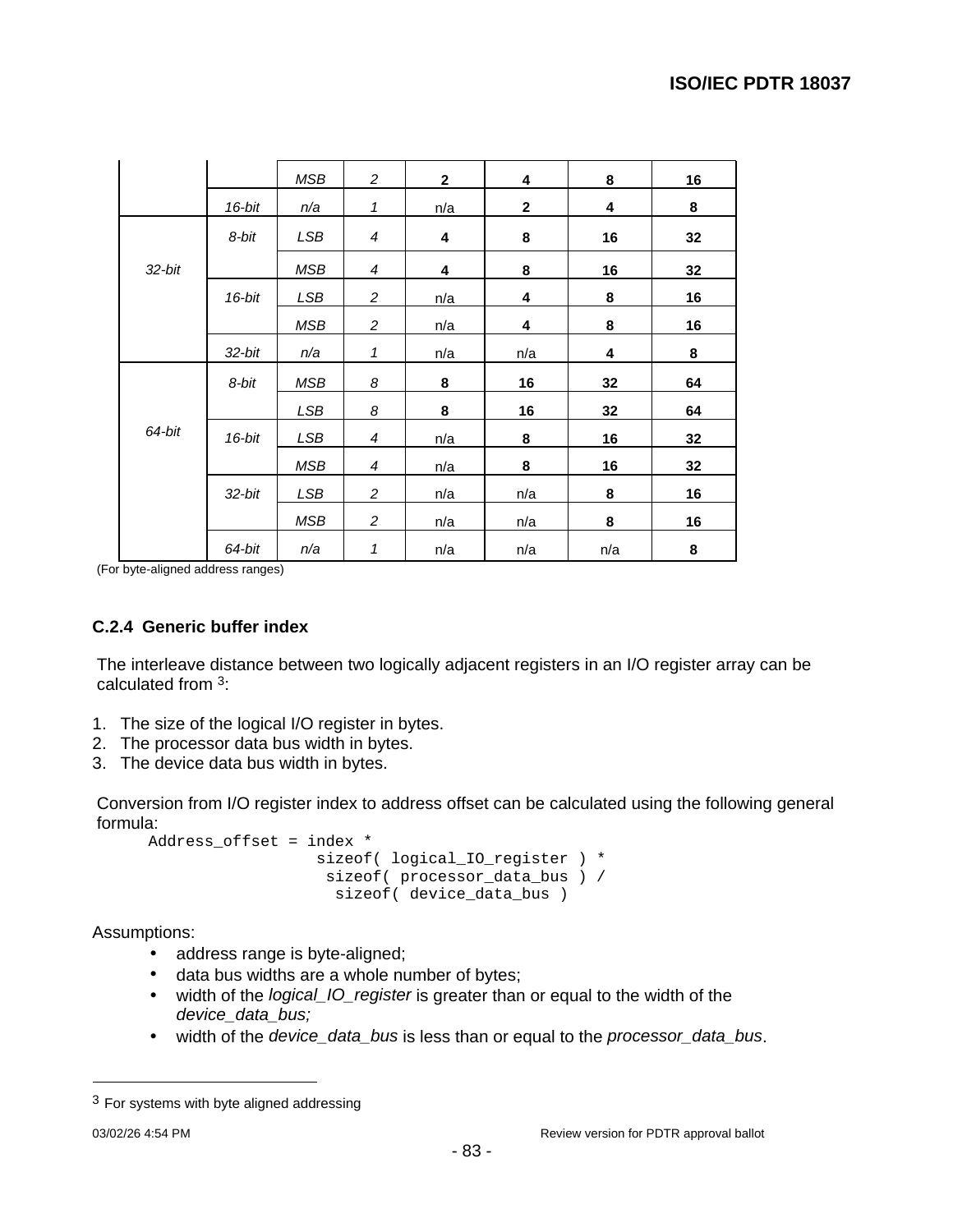# **C.3 I/O-register designators for different I/O addressing methods**

A processor may have more than one addressing range<sup>4</sup>. For each processor addressing range an implementer should consider the following typical addressing methods:

Address is defined at compile time. The address is a constant. This is the simplest case and also the most common case with smaller architectures.

#### Base address initiated at runtime.

Variable base-address + constant-offset. I.e. the I/O-register designator must contain an address pair (identification of base address register + logical address offset).

The user-defined base-address is normally initialised at runtime (by some platform-dependent part of the program). This also enables a set of I/O driver functions to be used with multiple instances of the same iohw.

Indexed bus addressing

Also called orthogonal or pseudo-bus addressing. It is a common way to connect a large number of I/O registers to a bus, while still only occupying only a few addresses in the processor address space.

This is how it works: First the index-address (or pseudo-address) of the I/O register is written to an address bus register located at a given processor address. Then the data read/write operation on the pseudo-bus is done via the following processor address, i.e., the I/O-register designator must contain an address pair (the processor-address of indexed bus, and the pseudo-bus address (or index) of the I/O register itself).

This access method also makes it particularly easy for a user to connect common I/O devices that have a multiplexed address/data bus, to a processor platform with non-multiplexed busses using a minimum amount of glue logic. The driver source code for such an I/O device is then automatically made portable to both types of bus architecture.

Access via user-defined access driver functions.

These are typically used with larger platforms and with small single device processors (e.g. to emulate an external bus). In this case the *I/O-register designator* must contain pointers or references to access functions.

The access driver solution makes it possible to connect a given I/O driver source library to any kind of platform hardware and platform software using the appropriate platform-specific interface functions.

In general, an implementation should always support the simplest addressing case, whether it is the constant-address or base-address method that is used will depend on the processor architecture. Apart from this, an implementer is free to add any additional cases required to satisfy a given domain.

<sup>4</sup> Processors with a single addressing range only uses memory mapped I/O.

Review version for PDTR approval ballot 03/02/26 4:54 PM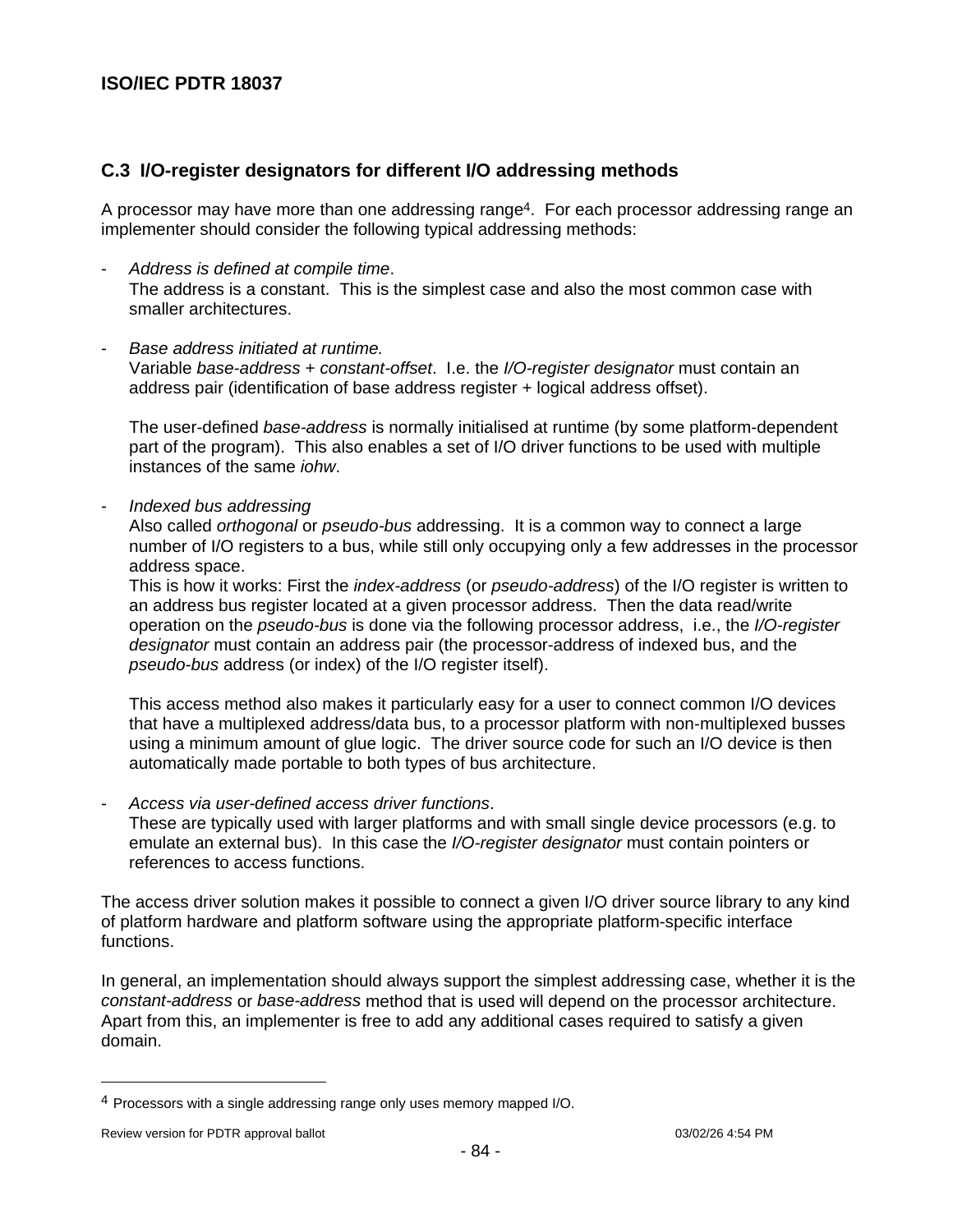Because of the different number of parameters required and parameter ranges used in an I/Oregister designator, it is often convenient to define a number of different I/O-register designator formats for the different access methods

# **C.4 Atomic operation**

It is a requirement of the <iohw.h> implementation that in each I/O function a given (partial<sup>5</sup>) I/O register is addressed exactly once during a READ or a WRITE operation and exactly twice during a READ-modify-WRITE operation.

It is recommended that each I/O function in an  $\lt$ *iohw.h*> implementation, be implemented such that the I/O access operation becomes atomic whenever possible.

However, atomic operation is not guaranteed to be portable across platforms for READ-modify-WRITE operations (**ioor, ioand, ioxor**) or for multi-addressing cases.

The reason for this is simply that many processor architectures do not have the instruction set features required for assuring atomic operation.

# **C.5 Read-modify-write operations and multi-addressing cases.**

In general READ-modify-WRITE operations should do a complete READ of the I/O register, followed by the operation, followed by a complete WRITE to the I/O register.

It is therefore recommended that an implementation of multi-addressing cases should not use READ-modify-WRITE machine instructions during partial register addressing operations.

The rationale for this restriction is to use the lowest common denominator of multi-addressing hardware implementations in order to support as wide a range of I/O hardware register implementation as possible.

For instance, more advanced multi-addressing I/O register implementations often take a snap-shot of the whole logical I/O register when the first partial register is being read, so that data will be stable and consistent during the whole read operation. Similarly, write registers are often made "double-buffered" so that a consistent data set is presented to the internal logic at the time when the access operation is completed by the last partial write.

Such hardware implementations often require that each access operation be completed before the next access operation is initiated.

<sup>5</sup> A 32 bit logical register in a device with an 8-bit data bus contains 4 partial I/O registers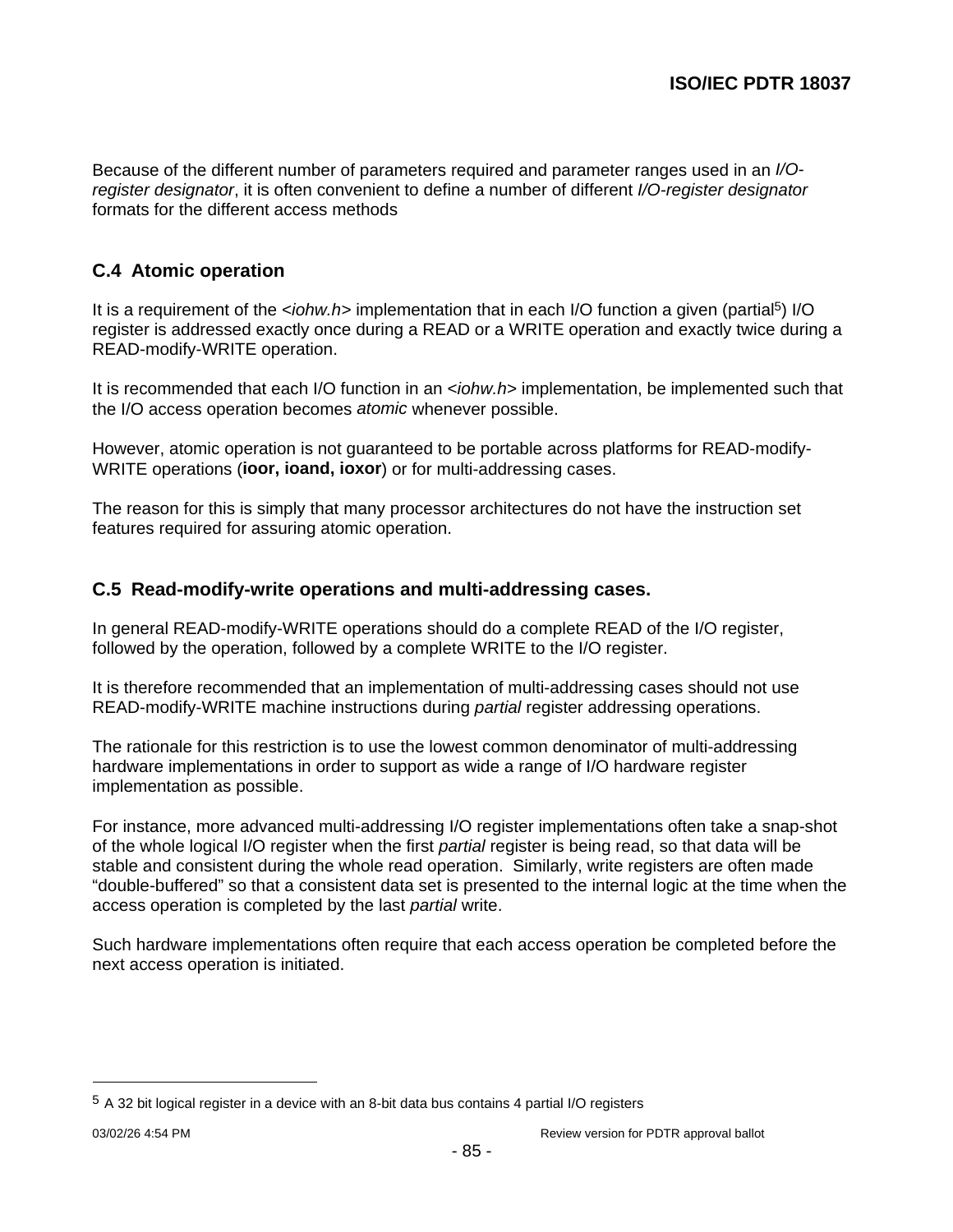# **C.6 I/O initialisation**

With respect to the standardisation process it is important to make a clear distinction between I/O hardware (device) related initialisation and platform related initialisation. Typically three types of initialisation are related to I/O:

- 1. I/O device initialisation.
- 2. I/O access initialisation.
- 3. I/O base access initialisation.

Here only I/O access initialisation and I/O base access initialisation is relevant for basic I/O hardware addressing.

I/O device initialisation is a natural part of a hardware driver and should always be considered as a part of the I/O driver application itself. This initialisation is done using the standard functions for basic I/O hardware addressing. I/O device initialisation is therefore not a topic for the standardisation process.

I/O access initialisation concerns the initialisation and definition of **I/O-register designator** objects. This process is implementation-defined. It depends both on the platform and processor architecture and also on which underlying access methods are supported by the **<iohw.h>** implementation.

If runtime initialisation is needed this can more efficiently be implemented by splitting the access information in an **I/O-register designator** containing only static information and an **I/O-group designator** containing a mixture of dynamic and static information. Initialisation at runtime can then be controlled from the user driver level via the I/O hardware interface. The function:

io\_abs\_acquire( \_iogroup\_designator\_ )

can be used as a portable way to specify in the source code where and when such initialisation should take place.

I/O base initialisation is used if some of the address information is first available at runtime, or if, for instance, the same I/O driver code needs to service multiple I/O devices of the same type. Initialisation and release of runtime resources related to access bases:

```
iogroup acquire( _iogroup designator )
iogroup_release( _iogroup_designator_ )
```
If multiple devices are serviced by the same driver code then switching between the devices can be done re-initialisation of the **I/O-group designator** information. The function:

iogroup\_map( \_iogroup\_designator\_ dest, \_iogroup\_designator\_ src)

provides a portable way to do this.

With most free-standing environments and embedded systems the platform hardware is well defined, so all I/O-group designators for I/O registers used by the program can be completely defined at compile time. For such platforms runtime I/O base initialisation is not an issue.

Review version for PDTR approval ballot 03/02/26 4:54 PM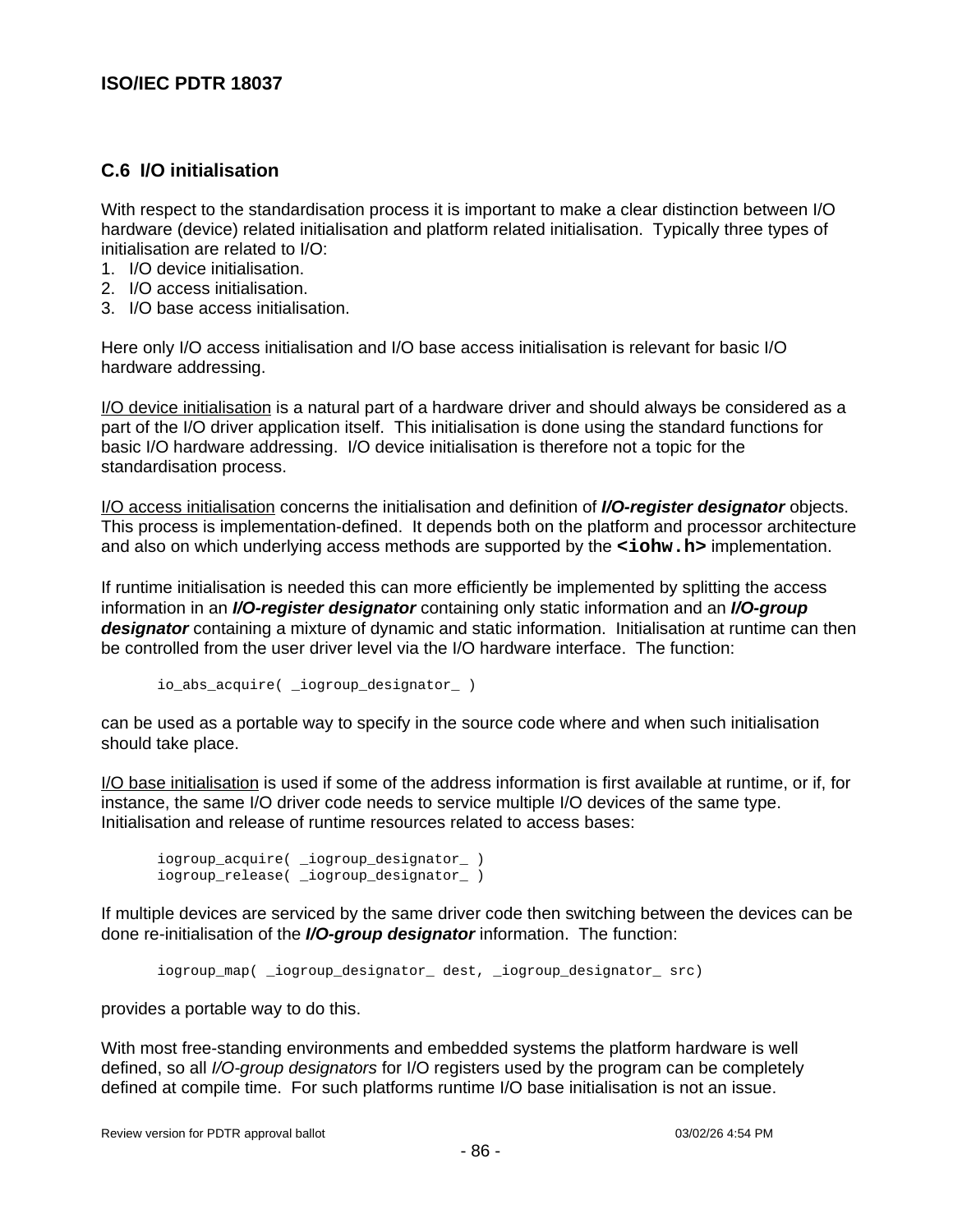With larger processor systems I/O hardware is often allocated dynamically at runtime. Here the I/O-group designators information can only be partly defined at compile time. Some platform software dependent part of it must be initialised at runtime.

When designing the **I/O-group designator** object a compiler implementer should therefore make a clear distinction between static information and dynamic information; i.e. what can be defined and initialised at compile time and what must be initialised at runtime.

Depending on the implementation method and depending on whether the **I/O-group designator** objects need to contain dynamic information, the **I/O-group designator** object may or may not require an instantiation in data memory. Better execution performance can usually be achieved if more of the information is static.

# **C.7 Intrinsic Features for I/O Hardware Access**

The implementation of I/O hardware access may require for many platforms the use of special machine instructions not otherwise used with the normal C memory model. It is recommended that the compiler vendor provide the necessary intrinsics for operating on any special addressing range supported by the processor.

An I/O hardware implementation should completely encapsulate any intrinsic functionality.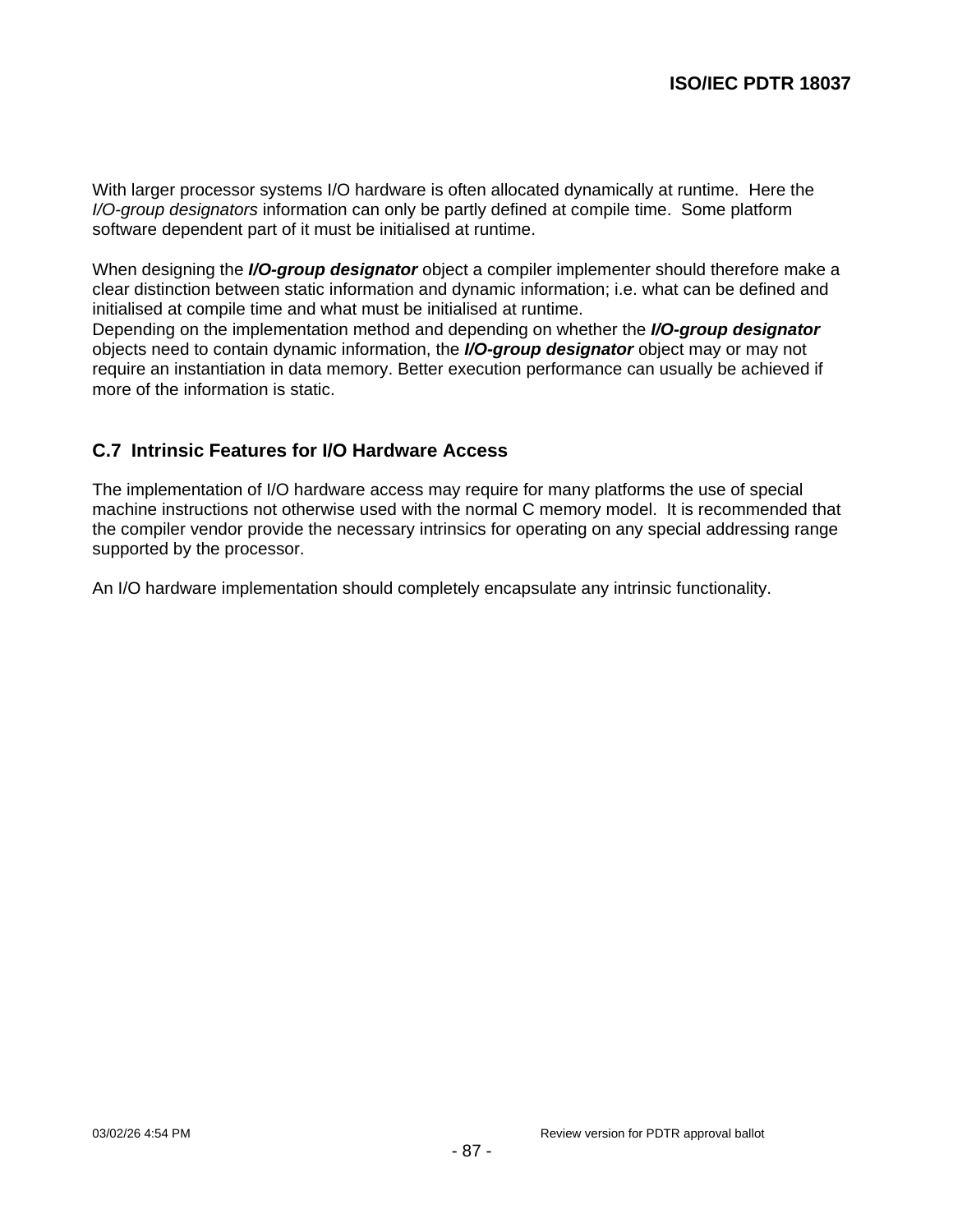# **Annex D**

# **Generic access\_spec descriptor for I/O hardware addressing**

### **D.1 Generic access\_spec descriptor**

This informative annex proposes a consistent and complete specification syntax for defining I/O registers and their access methods in C.

#### **D.1.1 Background**

Current work has shown that there are three basic requirements which must not be compromised by any standardised solution for portable I/O register access:

- The symbolic I/O register name used in the I/O driver code must refer to a **complete definition of the access method**.
- The standardised solution must be able to **encapsulate** all knowledge about the underlying processor, platform, and bus system.
- It should provide a **no-overhead solution** (for simple access methods).

In order to fulfil the first two requirements in a consistent way, it should be possible to refer to a complete access\_spec specification as a single entity. This is necessary, for instance, to pass access spec parameters between functions.

This can been achieved in several different ways. Prior art has used a number of (intrinsic) memory type qualifiers or special keywords, which have varied from compiler to compiler and from platform to platform.

However, type qualifiers have always tended to be an inadequate description method when more complex access methods are needed. For instance, it must be possible to encapsulate all access method variation possible in the target platform. These differences include the widths of I/O registers, and the qualities of the I/O device bus and processor bus: register interleave values, I/O register endian specifications, and so on. Similarly, type qualifiers are usually inadequate when more complex addressing methods are used (base pointer addressing, pseudo-bus addressing, addressing via user device drivers, and others).

This paper proposes a generic syntax for defining the access spec for an I/O register. The syntax is a new approach and a super-set solution, intended to replace prior art.

# **D.2 Syntax specification**

```
Access specification:
       #pragma IODEF( symbolic_port_name, access_method_name, parameter list )
```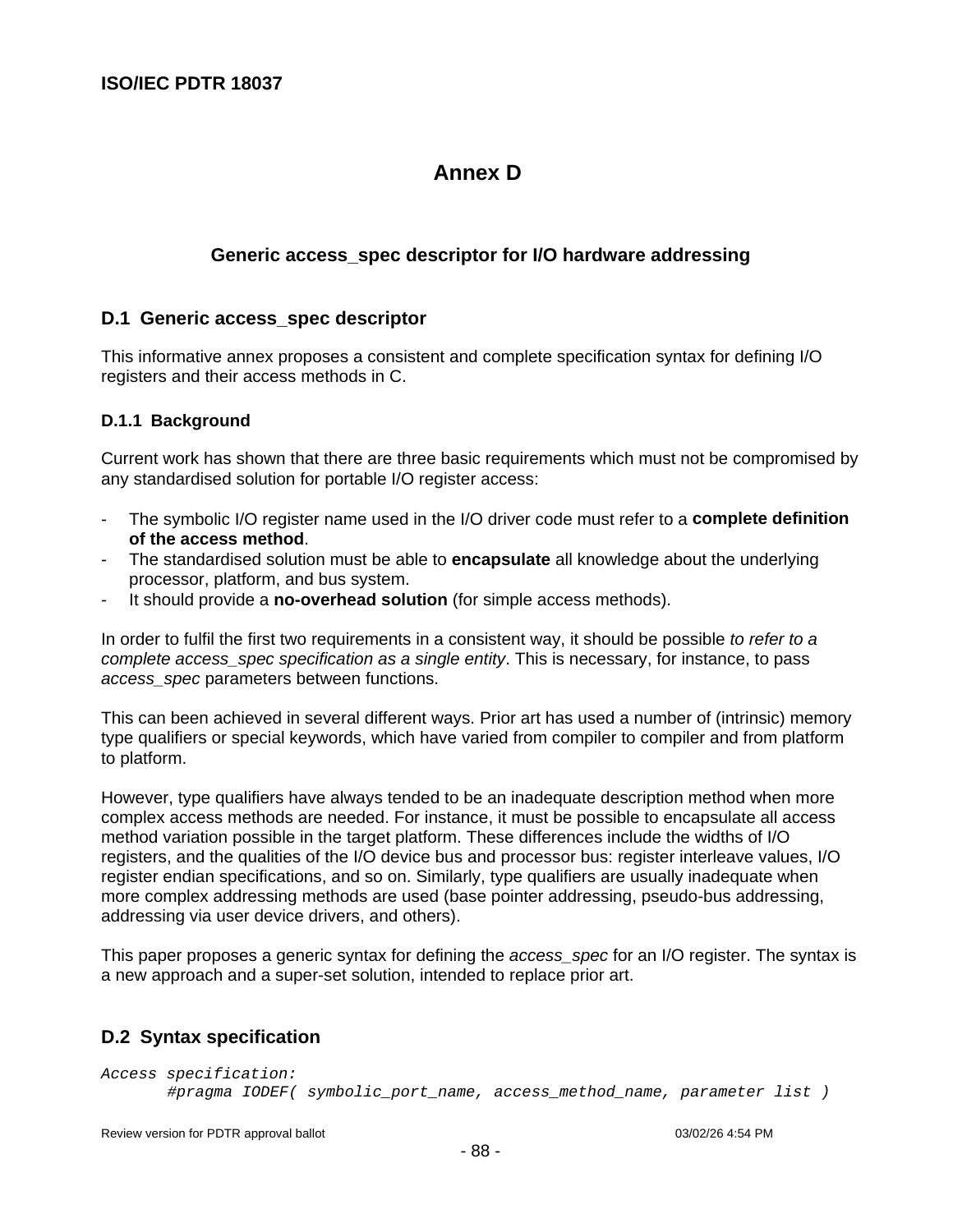```
03/02/26 4:54 PM DEVELOCITY CONSULTED Review version for PDTR approval ballot
symbolic_port_name:
      Unique name for the I/O register, defined by the user.
access_method_name:
      Identify how the following list of parameters should be interpreted.
parameter list:
       access method independent parameter list , access method specific
parameter list
access method independent parameter list:
       type for I/O register value (size of I/O register) ,
       access limitation type ,
       I/O register device bus type (size and endian of I/O device bus)
type for I/O register value (size of I/O register):
       uint8_t
       uint16_t
       uint32_t
       uint64_t
       bool
       (+ optionally any basic type native to the implementation)
access limitation type: // for compile time diagnostic
       ro_t //read_only
       wo_t //write_only
       rw_t //read_write
       rmw_t //read_modify_write
I/O register device bus type:
       device8 // register width = device bus width = 8 bit
       device81 // register width > device bus width, MSB on low address<br>device8h // register width > device bus width, MSB on high address
                        device8h // register width > device bus width, MSB on high address
       device16 // register width = device bus width = 16-bit
       device16l // register width > device bus width, MSB on low address
       device16h // register width > device bus width, MSB on high address
       device32 // register width = device bus width = 32 bit<br>device321 // register width > device bus width, MSB on
       device321 // register width > device bus width, MSB on low address<br>device32h // register width > device bus width, MSB on high address
                        device32h // register width > device bus width, MSB on high address
       device64 // register width = device bus width = 64 bit
       (+ optionally any bus width native to the implementation)
access method specific parameter list:
       // Depends on the given access method. Examples are given later.
       // Three typical parameters are:
       Primary address constant ,
       Processor bus width type,
       Address mask constant
Processor bus width type:
       bw8 // 8 bit bus
       bw16 // 16 bit bus
       bw32 // 32 bit bus
```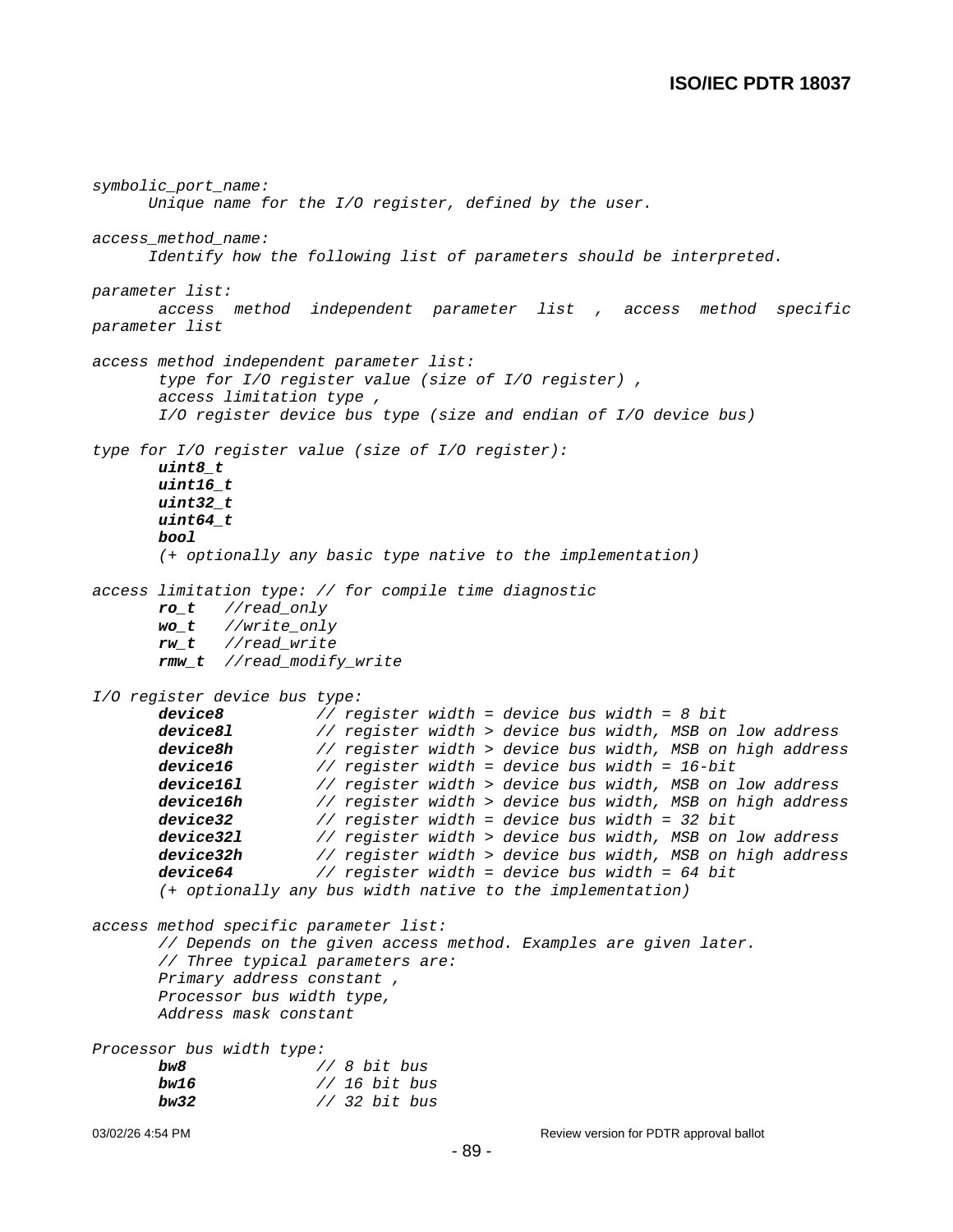**bw64** // 64 bit bus (I.e. any bus widths native to the implementation)

An implementation must define at least one access method for each processor addressing range. For instance, for the 80x86 CPU family, an implementation must define at least two access\_methods, one for the memory-mapped range, and one for the I/O-mapped range. If several different access methods are supported for a given address range, then an access specification method must exist for each access method.

The ACCESS METHOD NAME is an identifier for the parameter set enclosed in the parenthesis. It is an implementation-defined keyword which tells the compiler how to interpret the parameter set. A compiler will typically support a number of different access\_spec descriptors.

### **D.3 Examples of access\_spec descriptors**

Below are some examples of *access* spec parameter combinations for different (typical) access methods. (Each pragma specification below is in the source code placed on a single line).

#### Direct addressing:

```
#pragma IODEF( PORT_NAME, MM_DIRECT,
        type for I/O register value (size of I/O register),
        access limitation type,
        I/O register device bus type (size and endian of I/O device bus),
        primary address constant,
        processor bus width type
        )
```
The I/O register at the primary address is addressed directly. If the bit width of the I/O register is larger than the I/O device bus width, then the access operation is built from multiple consecutive addressing operations.

#### Based addressing:

```
#pragma IODEF( PORT_NAME, MM_BASED,
      type for I/O register value (size of I/O register),
       access limitation type,
       I/O register device bus type (size and endian of I/O device bus),
       primary address constant,
       processor bus width type,
       base variable
       \lambda
```
The I/O register at the *primary* address + value of base variable is addressed directly. If the bit width of the I/O register is larger than the I/O device bus width, then the access operation is built from multiple consecutive addressing operations.

#### Indexed-bus addressing: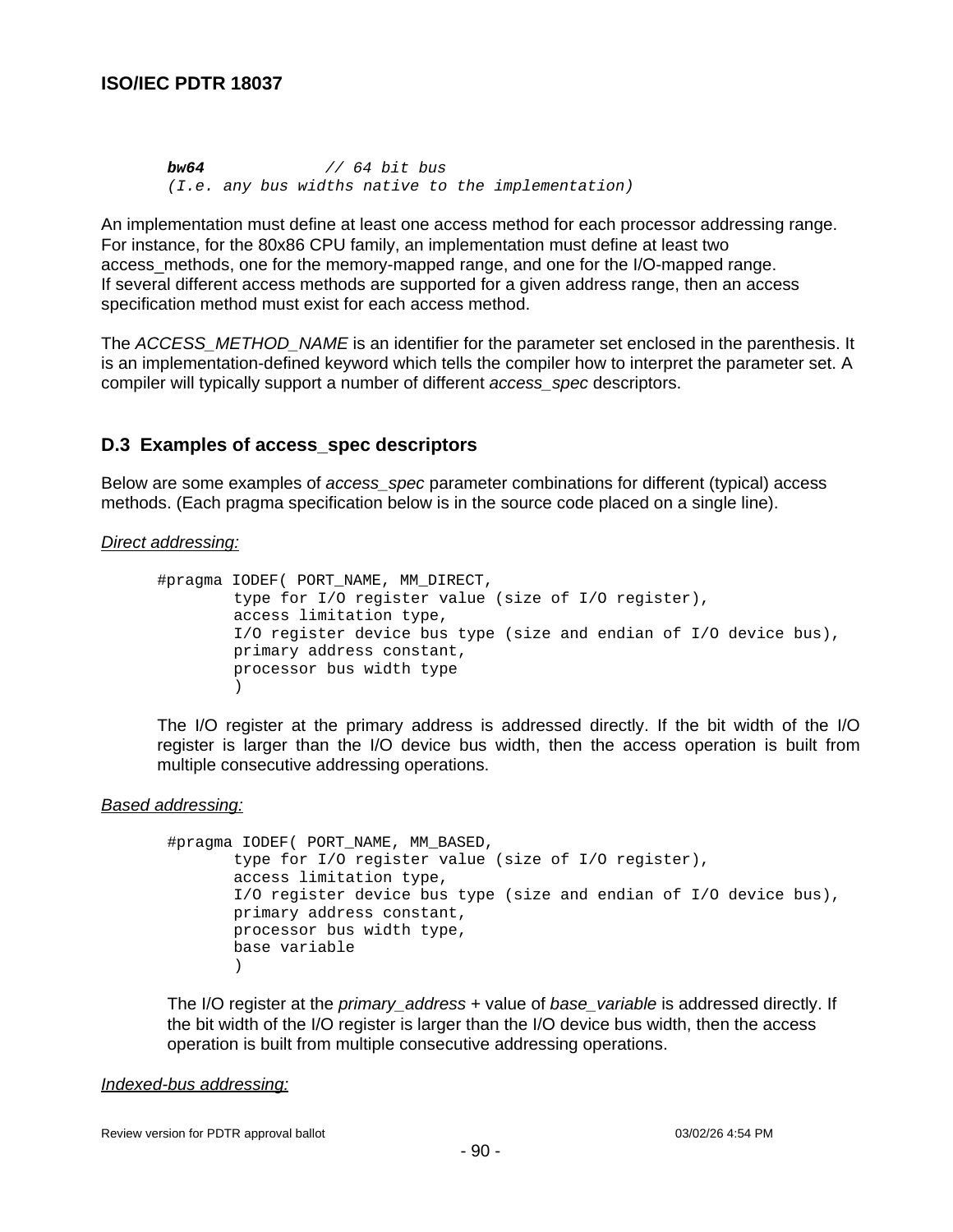```
#pragma IODEF( PORTNAME, MM_INDEXED,
       type for I/O register value (size of I/O register) ,
       access limitation type ,
      I/O register device bus type (size and endian of I/O device bus),
      primary address constant,
      processor bus width type,
       secondary address parameter
       )
```
The I/O register on an indexed bus (also called a pseudo-bus) is addressed in the following way. The primary address is written to the register given by the secondary address parameter (= initiate indexed bus address). The access operation itself is then done on the  $location$  (secondary address parameter $+1$  = data at indexed bus).

This method is a common way to save addressing bandwidth. The method also makes it particularly easy to connect devices using a multiplexed address/data bus interface to a processor system having a non-multiplexed interface.

#### Device driver addressing:

```
#pragma IODEF( PORT NAME, MM DEVICE DRIVER,
      type for I/O register value (size of I/O register) ,
      access limitation type ,
      I/O register device bus type (size and endian of I/O device bus),
      primary address constant,
      processor bus width type,
      name of driver function for register write,
      name of driver function for register read
       )
```
The I/O register is addressed by invoking (user-defined) driver functions. If the bit width of the I/O register is larger than the I/O device bus width, then the access operation is built from multiple consecutive addressing operations. (Alternatively, the I/O register device bus type, processor bus width type and the primary address could be transferred to the driver functions.)

#### Direct bit addressing:

```
#pragma IODEF( PORT_NAME, MM_BIT_DIRECT,
      type for I/O register value (size of I/O register),
       access limitation type,
       I/O register device bus type (size and endian of I/O device bus),
      primary address constant,
      processor bus width type,
      bit location in register constant,
       )
```
The I/O register at the primary address is addressed directly.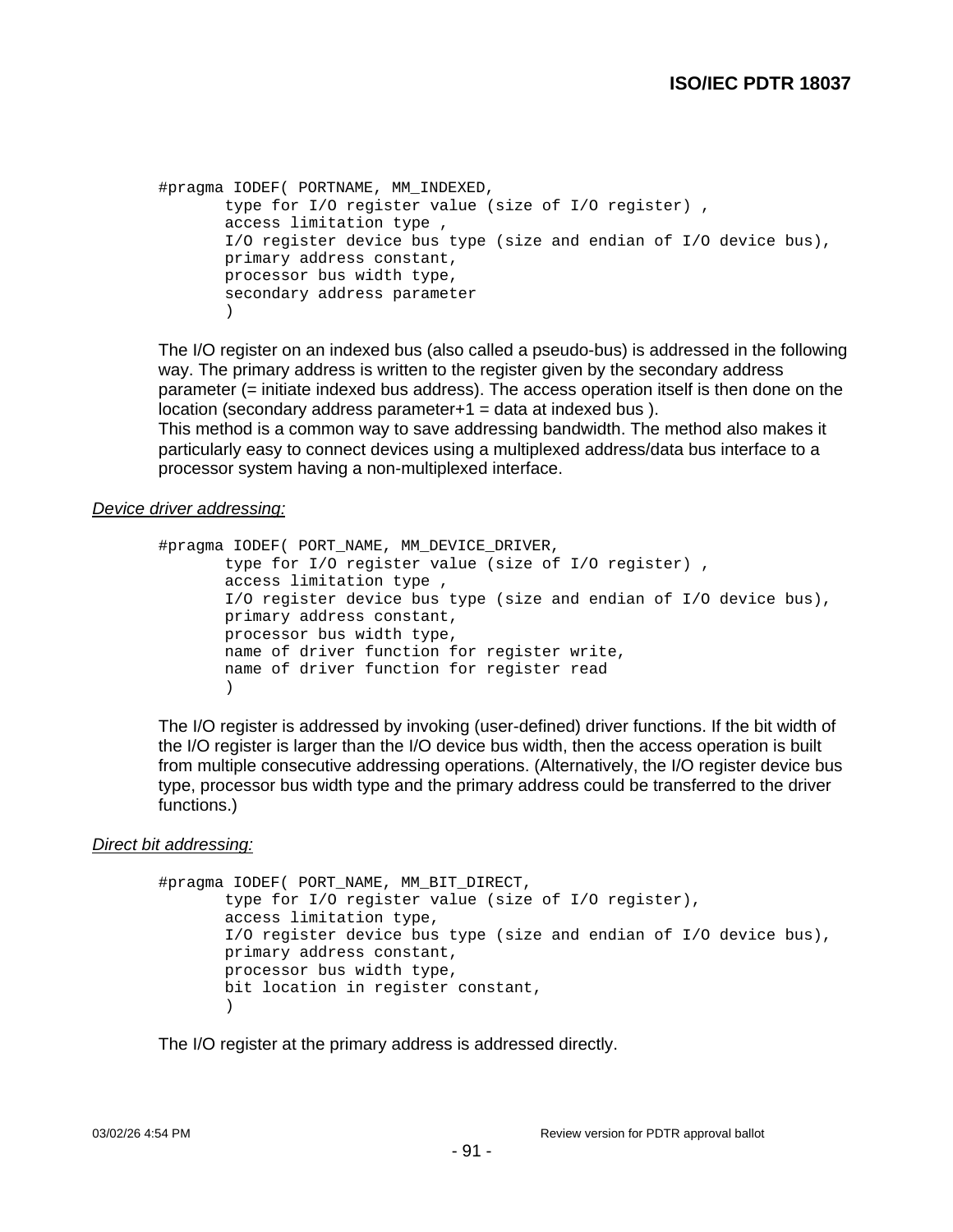### Examples:

#pragma IODEF( MYPORT, MM DIRECT, uint8 t,rw t,device8,0x3000,bw8) uint8 t a = iord(MYPORT,0xAA); // Read single register

MYPORT is an 8-bit read-write register, located in a device with an 8-bit data bus, connected to a (memory-mapped) 8-bit processor bus at address 0x3000.

```
#pragma IODEF( PORTA, MM_DIRECT, uint16_t,wo_t,device8l,0x200,bw16)
iowr(PORTA,0xAA); // Write single register
```
PORTA is a 16-bit write-only register, located in a device with an 8-bit data bus (with MSB register part located at the lowest address), where the device is connected to a (memory-mapped) 16-bit processor bus at address 0x200.

Use of user-defined device drivers:

```
// Memory buffer addressed via user-defined access drivers
#pragma IODEF(DRVREG, MM_DEVICE_DRIVER,
      uint8_t,rmw_t,device8,0xA,my_wr_drv,my_rd_drv)
// User-defined read driver to be invoked by compiler
inline uint8_t void my_rd_drv( int index )
      {
      // some driver code
      }
// User-defined wr driver to be invoked by compiler
inline void my wr drv( int index, uint8 t dat)
      {
      // some driver code
      }
// user code
int i;
i = iord(DRVREG); // = call of my_rd_drv(0xA);
for (i = 0; i < 0xA0; i++)iowrbuf(DRVREG,i,0x0); // = call of my\_wr\_drv(i+0xA,0)
```
# **D.4 Parsing**

The access specifications are parsed at compile time.

If the symbolic port name is used directly in iord( $.)$  / iowr( $.)$  / etc. functions, the code can be completely optimised at compile time: all information for doing this is available to the compiler at that stage. Based on the combined parameter set, the compiler will typically select among several internal intrinsic inline access functions to generate the appropriate code for the access operation. No memory instantiation of an access\_spec object is needed. This will fulfil the third of the primary requirements in D.1.1 (no-overhead solution).

Review version for PDTR approval ballot 03/02/26 4:54 PM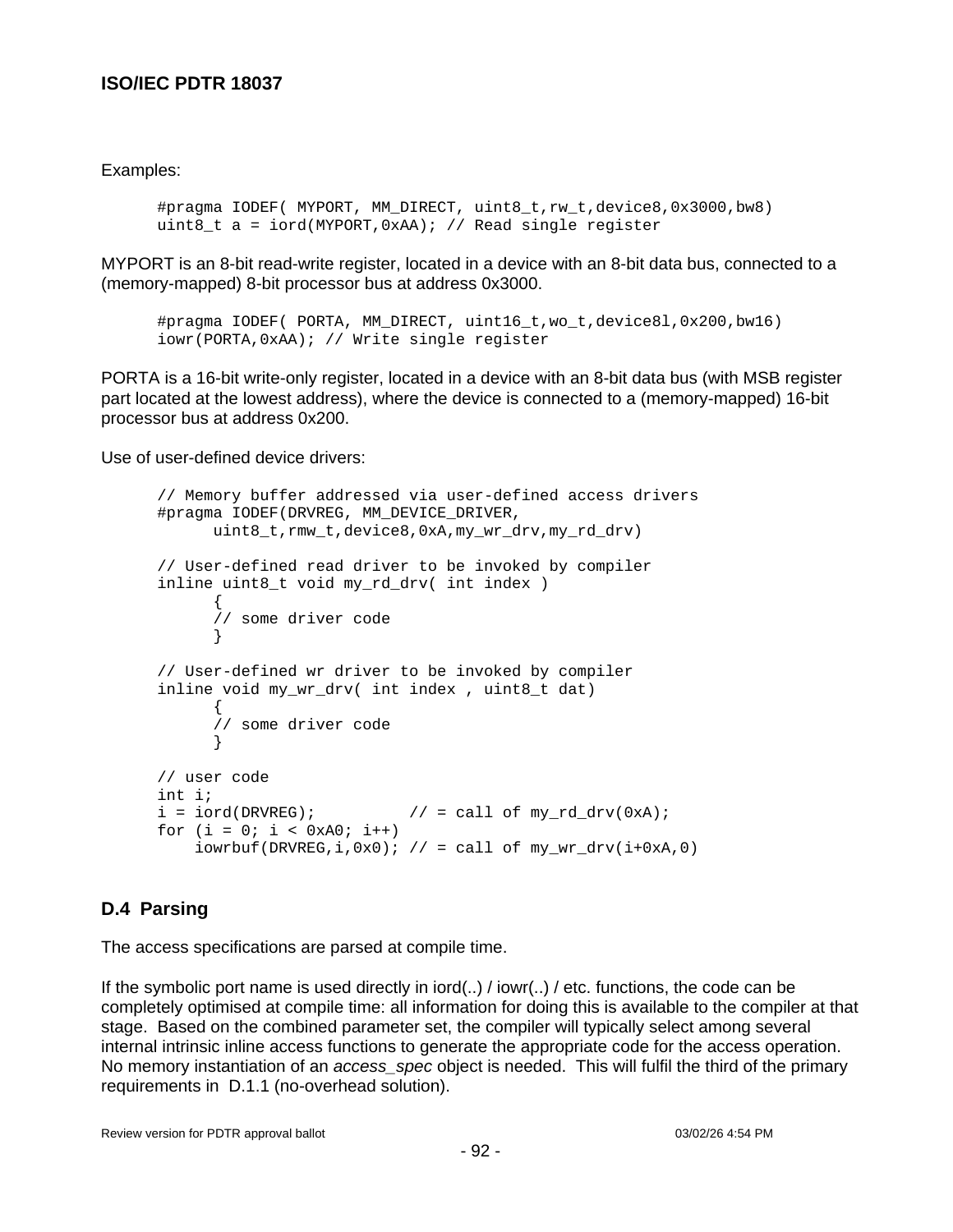### Example:

```
#pragma IODEF(MY_PORT1, MM_DIRECT, uint16_t,rmw,device8l,0x3456,bw16)
uint16 t d;
1/\ldotsd = iord(MY_PORT1); // no-overhead in-line code
iowr(MY_PORT1, 0x456);
```
If the symbolic port name is referenced via a pointer, then an access spec object must be instantiated in memory; (slower) generic functions are invoked by the iord(..)/iowr(..)/etc. functions. In this case, the *access\_spec* parameter is mostly evaluated at runtime. (This approach is similar to the one used for extern inline functions in C)

Example:

```
#pragma IODEF( MY PORT1, MM DIRECT, uint16 t,rmw t,device8l,0x3456,bw16)
#pragma IODEF( MY PORT2, MM DIRECT, uint16 t,ro t,device16l,0x7890,bw16)
uint16_t foo(MM_DIRECT * iop)
     {
     return iord(iop); // invoke some generic iord function
     }
uint16_t a;
a = foo(MY) PORT1);
a +=foo(MY_PORT2);
```
# **D.5 Comments on syntax notation**

The advantages with the proposed notation are: that it can be made reasonable consistent across processor and bus architectures, and (most importantly) it will be both fairly easy to comprehend and to use for the average embedded programmer. (In contrast to this are pure macro-based implementations, which tend to become rather complex to understand, create, and maintain for the user.)

The header file which defines the hardware will look simple (typically, like a list, with one register definition per text line). This makes it easy for a user to adapt an existing access spec definition to new hardware. Maintenance becomes much simpler.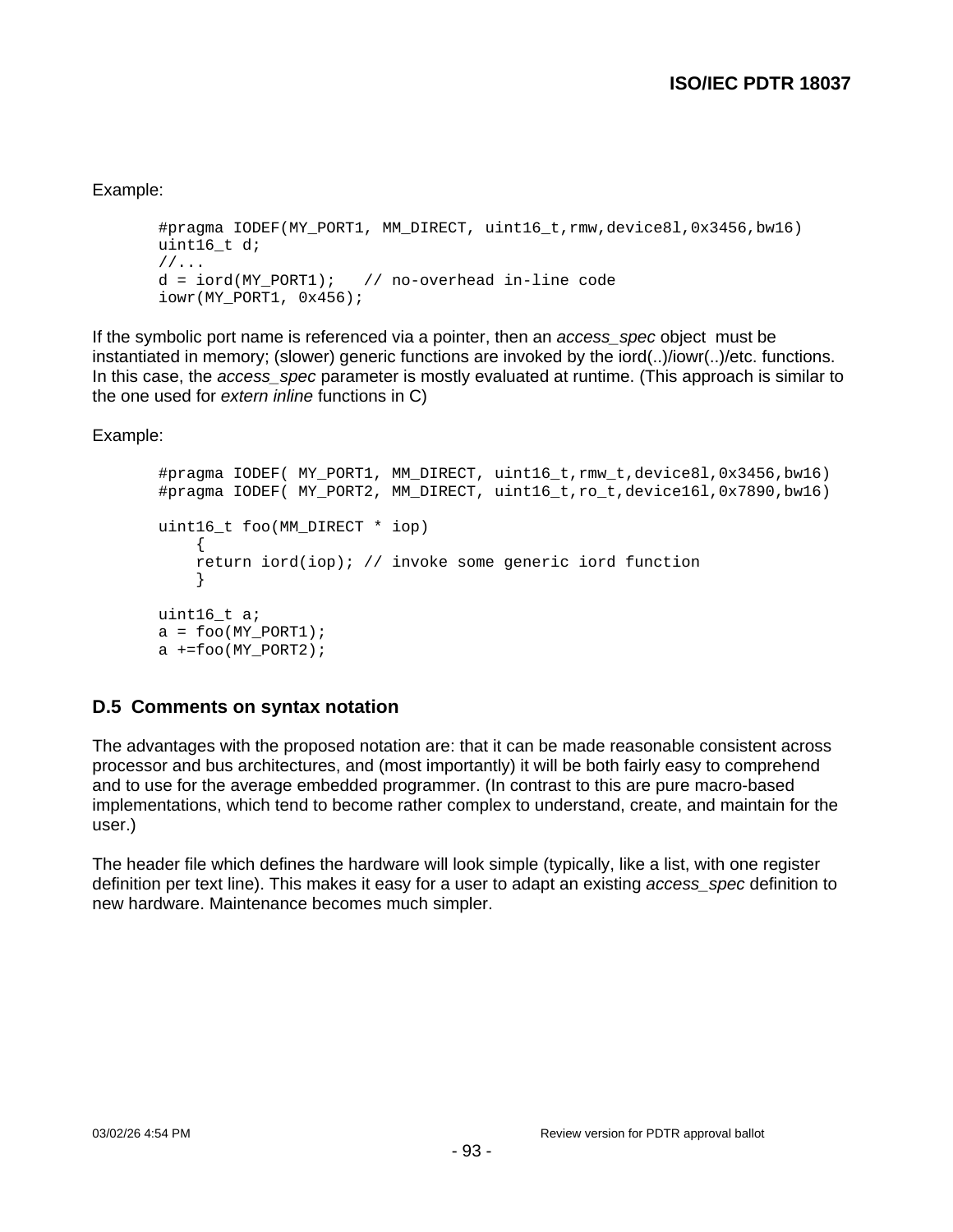# **Annex E**

# **Migration path for <iohw.h> implementations.**

### **E.1 Migration path for <iohw.h> implementations**

It may take some time before compilers have full featured support for I/O-register designators and I/O-group designators based on intrinsic functionality. Until then efficient I/O hardware implementations with a limited feature set can be implemented using C macros. This enables new I/O driver functions based on the I/O hardware interface for basic I/O hardware addressing to be used with existing older compilers.

# **E.2 <iohw.h> implementation based on C macros**

This chapter illustrates a generic and flexible implementation technique for creating efficient **<iohw.h>** header implementations based on C macros. This can be done in a relatively straightforward manner common for all processor architectures.

#### **E.2.1 The access specification method**

The generic syntax specification in annex D.2 defines a number of individual access specification parameters which are combined to form the I/O-register designator for a given I/O register. A similar approach is used with this implementation method except that an access type for a given I/O register must be defined by concatenation of the names for the access parameters. For example:

| #define portname_TYPE <bus>_<method>_<size>_<device bus="">_<limitations></limitations></device></size></method></bus> |    |                        |    |           |     |
|------------------------------------------------------------------------------------------------------------------------|----|------------------------|----|-----------|-----|
|                                                                                                                        | MМ | DIRECT                 | 8  | DEVICE8   | RO. |
|                                                                                                                        | IΟ | DIRECT BUF 16 DEVICE8L |    |           | WО  |
|                                                                                                                        |    | INDEXED                | 32 | DEVICE8H  | RW  |
|                                                                                                                        |    | INDEXED BUF            |    | DEVICE16  | RMW |
|                                                                                                                        |    | BASED                  |    | DEVICE16L |     |
|                                                                                                                        |    | BASED BUF              |    | DEVICE16H |     |
|                                                                                                                        |    | DRIVER                 |    | DEVICE32  |     |

Any additional access parameters required by the given <bus>\_<method> access method must be defined separately in a similar manner:

#define portname\_<parameter\_name>

Example:

The full I/O-register designator for direct memory mapped access to a 16-bit write-only register in an 8-bit device consists of two definitions, the access type and the address location: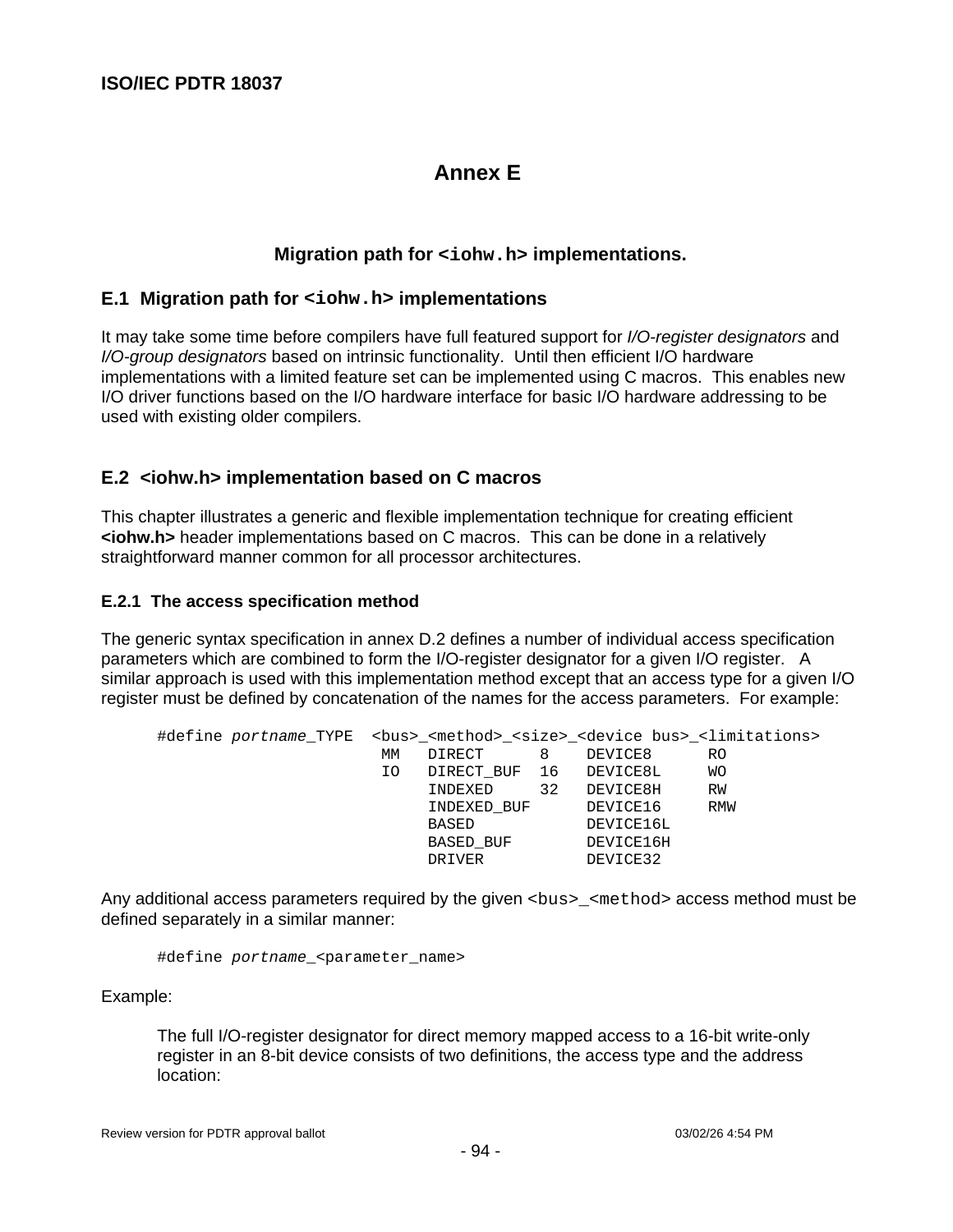| #define PORTA TYPE | MM DIRECT 16 DEVICE8L WO /* PORTA access type */ |  |                     |  |
|--------------------|--------------------------------------------------|--|---------------------|--|
| #define PORTA ADDR | 0x12000                                          |  | /* PORTA address */ |  |

#### **E.2.2 An <iohw.h> implementation technique**

The <iohw.h> header can be implemented using a technique called macro specialisation.

The macro specialisation technique uses the following implementation procedure. The I/O access function macros *ioxx(..)* undergo a number of nested macro expansions until it ends in either a special macro for the given access operation, or in a diagnostic message. A diagnostic message can occur if either the specified access method is not supported by the implementation, or if an illegal I/O operation is detected in the source code.

The implementation procedure (without detection of access limitations) follow these steps:

- 1 Define macros which translate  $i$ oxx(portname) to portname TYPE and adds the operation type. This defines the access methods.
- 2 Translate the access methods to specialised macro names.
- 3 Define code generation all for the access types and operations in specialised macros.

If more informative error diagnostics and detection of access limitations is wanted an extra expansion level must be used:

- 1 Define macros which translate  $i$  oxx (portname) to portname\_TYPE and adds the operation type. This defines the access methods.
- 2a Translate the access methods to a specialised access operation names.
- 2b Produce informative diagnostic for illegal access operations and translate legal operations to specialised macro names.
- 3 Define code generation for all the access types and operations in specialised macros.

### **E.2.3 Features**

The <iohw.h> implementation technique proposed has the following *advantages*:

- The specification of an I/O register only requires few source lines pr register.
- The specification syntax is similar across different processor architectures.
- The specification syntax is uniform across compiler implementations.
- Only the code generation macros in step 3 may require modifications in order to adapt an existing implementation to fit a new compiler for the same processor.
- If the access methods are the same and new the processor architecture is similar only the code generation macros in step 3 may require adjustments to the new processor architecture.
- New access methods can be added (or deleted) to suit a particular execution environment or market segment without interaction to the other access method implementations.
- Each access method can be optimised individually for maximum performance with respect to execution speed and memory foot print. For instance by use of compiler intrinsic features.

The <iohw.h> implementation technique proposed has the following *disadvantages*:

Addition of read/write limitation detection tends to lead to code bloat.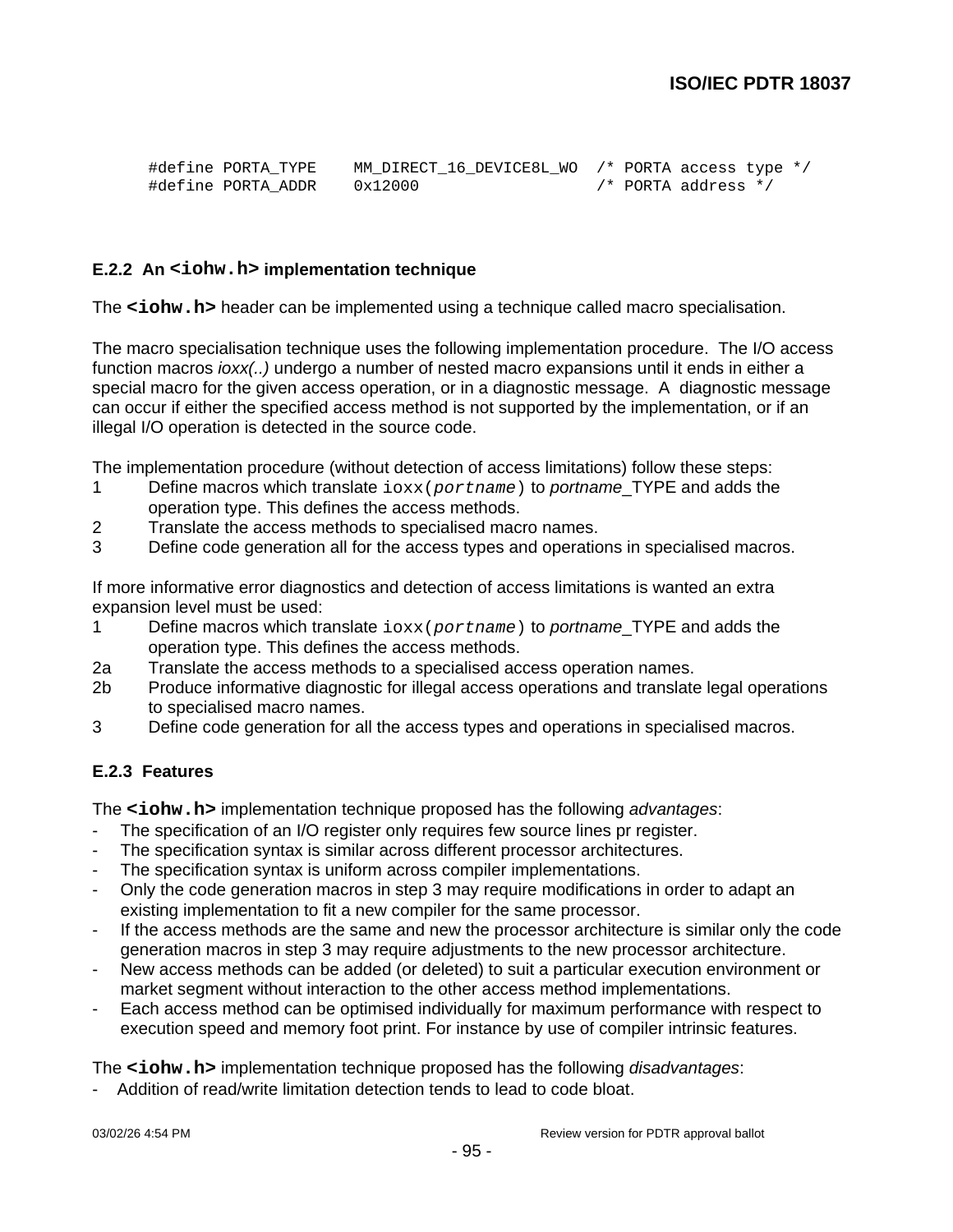#### **E.2.4 The <iohw.h> header**

The implementation header below implements the following typical access methods to illustrate the implementation principle:

- 8-bit register and 8-bit register buffer in a memory mapped device.
- 16-bit register and 16-bit register buffer in a memory mapped device
- 16-bit register and 16-bit register buffer in a 8-bit memory mapped device
- 8-bit register and 8-bit register buffer in a I/O mapped device
- 8-bit register and 8-bit register buffer in a device on an I/O mapped indexed bus.

The example assumes the processor hardware two addressing ranges, a 16-bit wide addressing range (memory mapped devices) and an 8-bit wide addressing range (I/O mapped devices).

```
//************************* Start of IOHW ************************************
#ifndef IOHW_H
#define IOHW_H
#include <stdint.h> /* uintN_t types */
// Define standard function macros for I/O hardware access.
// Translates symbolic I/O register name to an access type
#define iord(NAME) NAME##_TYPE(RD,NAME,0)
#define iowr(NAME,PVAL) NAME##_TYPE(WR,NAME,(PVAL))
#define ioor(NAME,PVAL) NAME##_TYPE(OR,NAME,(PVAL))
#define ioand(NAME,PVAL) NAME##_TYPE(AND,NAME,(PVAL))
#define ioxor(NAME,PVAL) NAME##_TYPE(XOR,NAME,(PVAL))
#define iordbuf(NAME,INDEX) NAME##_TYPE(RD,NAME,(INDEX),0)
#define iowrbuf(NAME,INDEX,VAL) NAME##_TYPE(WR,NAME,(INDEX),(VAL))
#define ioorbuf(NAME,INDEX,VAL) NAME##_TYPE(OR,NAME,(INDEX),(VAL))
#define ioandbuf(NAME,INDEX,VAL) NAME##_TYPE(AND,NAME,(INDEX),(VAL))
#define ioxorbuf(NAME,INDEX,VAL) NAME##_TYPE(XOR,NAME,(INDEX),(VAL))
#define iogroup_acquire( NAME ) NAME##_INIT
#define iogroup_release( NAME ) NAME##_EXIT
#define iogroup_remap( DNAME,SNAME ) ((DNAME##_ADR) = (SNAME##_ADR))
//*** Translate access type for register to specialised macros for the operations ****
// Also resolve most address, index and interleave calculations here, this
// enable single register access and buffer access can share code generation macros.
// Unsupported access methods, that is methods not defined here, will results in a
// compile time error (undefined symbol)
// Memory mapped I/O buffer and register access 8-bit
#define MM_DIR_BUF_8_DEV8( OPR, NAME, INDEX, VAL ) \
        MM_DIR_8_DEV8_##OPR( NAME##_ADR+(INDEX)*MM_INTL,(VAL) )
#define MM_DIR_8_DEV8( OPR,NAME,VAL ) MM_DIR_8_DEV8_##OPR( NAME##_ADR,(VAL) )
// Memory mapped I/O buffer and register access 16-bit
#define MM_DIR_BUF_16_DEV16(OPR,NAME,INDEX,VAL) \
        MM_DIR_16_DEV16_##OPR( NAME##_ADR+(INDEX)*MM_INTL,(VAL) )
#define MM_DIR_16_DEV16( OPR,NAME,VAL ) MM_DIR_16_DEV16_##OPR( NAME##_ADR,(VAL) )
// Memory mapped I/O buffer and register access 16-bit register in 8-bit device
#define MM_DIR_BUF_16_DEV8L( OPR,NAME,INDEX,VAL ) \
        MM_DIR_16_DEV8L_##OPR( NAME##_ADR+(INDEX)*MM_INTL*2,(VAL),MM_INTL )
```
Review version for PDTR approval ballot 03/02/26 4:54 PM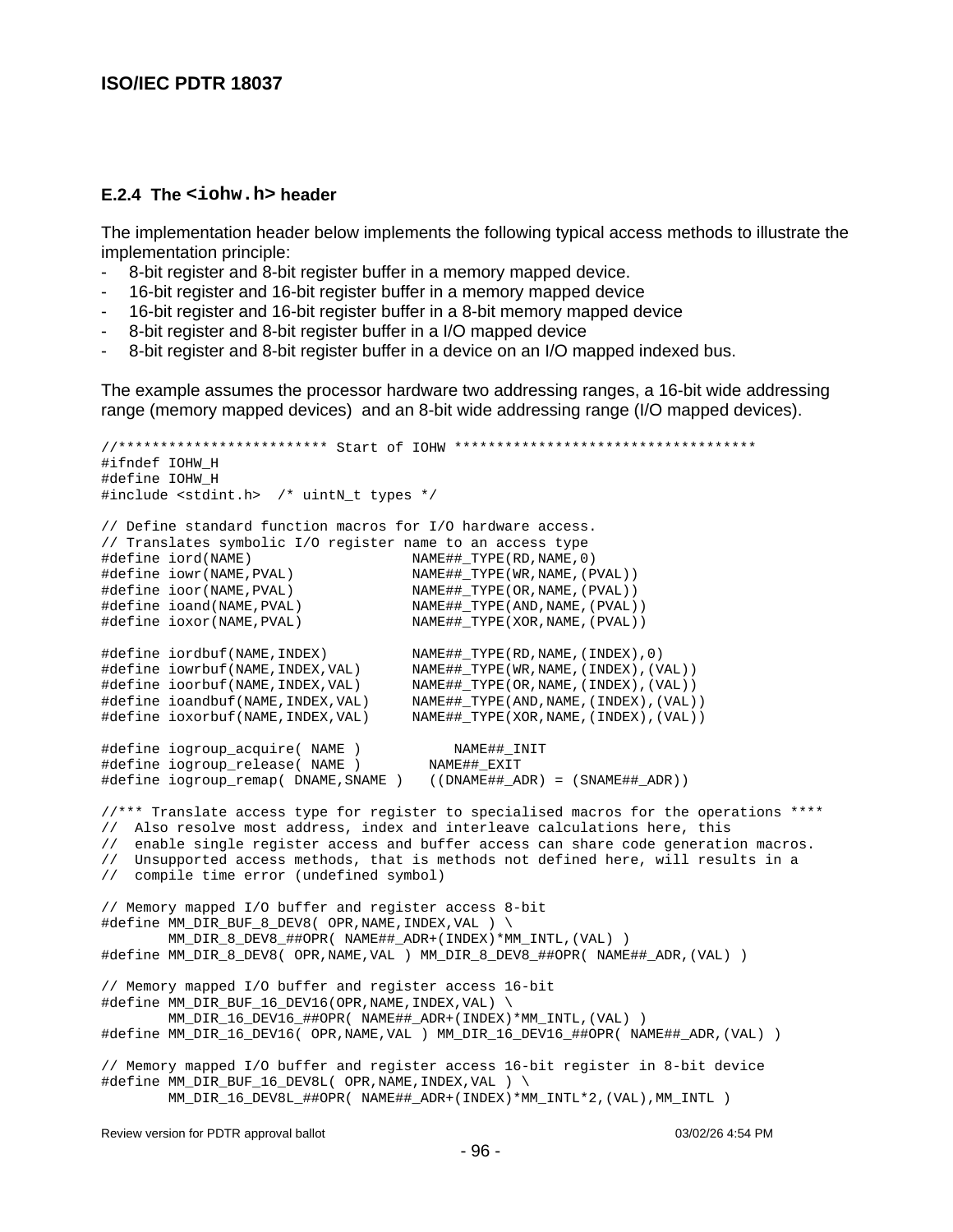```
#define MM_DIR_16_DEV8L(OPR,NAME,VAL) MM_DIR_16_DEV8L_##OPR( NAME## ADR,(VAL),MM_INTL )
// I/O indexed bus mapped 8-bit buffer and buffer
#define IO_DIR_BUF_8_DEV8(OPR,NAME,INDEX,VAL) \
         IO_DIR_8_DEV8_##OPR( NAME##_ADR+(INDEX)*IO_INTL,(VAL))
#define IO_DIR_8_DEV8(OPR,NAME,VAL) IO_DIR_8_DEV8_##OPR( NAME##_ADR,(VAL))
// I/O indexed bus mapped 8-bit register and buffer
#define IO_IDX_8_DEV8(OPR,NAME,VAL) \
         IO_IDX_8_DEV8_##OPR(NAME##_ADR,(VAL),NAME##_SUBADR,IO_INTL)
#define IO_IDX_BUF_8_DEV8(OPR,NAME,INDEX,VAL) \
         IO_IDX_8_DEV8_##OPR(NAME##_ADR+(INDEX)*IO_INTL,(VAL),NAME##_SUBADR,IO_INTL)
/* Add access types for other access methods to be supported here */
//****** Some access support macros and intrinsic features *********************
#define MM_ACCESS( TYPE, lADR ) (*((TYPE volatile *)(lADR)))
                   \text{Lipp}((\text{unsigned short})(a))#define IO_OUTP(a,b) _outp((unsigned short)(a),(unsigned char)(b))
#define MM_INTL 2 /* Interleave factor for 16-bit memory mapped bus (fixed) */
#define IO_INTL 1 /* Interleave factor for 8-bit I/O bus (fixed here) */
typedef union { // This compiler uses byte alignment so we can use
  uint16_t w; \frac{1}{2} // a union for fast 8/16-bit conversion
   struct {
     uint8 t b0; // LSB byte
      uint8_t b1; // MSB byte
      \}b;
    } iohw_union16;
//******************* Start of Code generation macros ************************
/* MM_DIR_8_DEV8 */
#define MM_DIR_8_DEV8_RD(ADR,VAL) (MM_ACCESS(uint8_t,ADR))
#define MM_DIR_8_DEV8_WR(ADR,VAL) (MM_ACCESS(uint8_t,ADR) = (uint8_t)VAL)
#define MM_DIR_8_DEV8_OR(ADR,VAL) (MM_ACCESS(uint8_t,ADR) |= (uint8_t)VAL)
#define MM_DIR_8_DEV8_AND(ADR,VAL) (MM_ACCESS(uint8_t,ADR) &= (uint8_t)VAL)
#define MM_DIR_8_DEV8_XOR(ADR,VAL) (MM_ACCESS(uint8_t,ADR) ^= (uint8_t)VAL)
/* MM_DIR_16_DEV16 */
#define MM_DIR_16_DEV16_RD(ADR,VAL) (MM_ACCESS(uint16_t,ADR))
#define MM_DIR_16_DEV16_WR(ADR,VAL) (MM_ACCESS(uint16_t,ADR) = (uint16_t)VAL)
#define MM_DIR_16_DEV16_OR(ADR,VAL) (MM_ACCESS(uint16_t,ADR) |= (uint16_t)VAL)
#define MM_DIR_16_DEV16_AND(ADR,VAL) (MM_ACCESS(uint16_t,ADR) &= (uint16_t)VAL)
#define MM_DIR_16_DEV16_XOR(ADR,VAL) (MM_ACCESS(uint16_t,ADR) ^= (uint16_t)VAL)
/* MM_DIR_16_DEV8L */
#define MM_DIR_16_DEV8L_RD(ADR,VAL,INTL) (MM_ACCESS(uint8_t,ADR) * 256 + \setminusMM_ACCESS(uint8_t,ADR + INTL))
#define MM_DIR_16_DEV8L_WR(ADR,VAL,INTL) \{\ \ \ \ \ iohw_union16 temp; \
 temp.w = (uint16_t)VAL; /* Rule C.4 */ \
 MM\_ACCESS(uint8_t, ADR) = temp.b.b1; \
 MM\_ACCESS(uint8_t,ADR+INTL) = temp.b.b0; \
 }
#define MM_DIR_16_DEV8L_OR(ADR,VAL,INTL) MM_DIR_16_8L_OPR(ADR,VAL,INTL,|)
#define MM_DIR_16_DEV8L_AND(ADR,VAL,INTL) MM_DIR_16_8L_OPR(ADR,VAL,INTL,&)
#define MM_DIR_16_DEV8L_XOR(ADR,VAL,INTL) MM_DIR_16_8L_OPR(ADR,VAL,INTL,^)
#define MM_DIR_16_8L_OPR(ADR, VAL, INTL, OPR) { /* Common for | & ^ */ \
```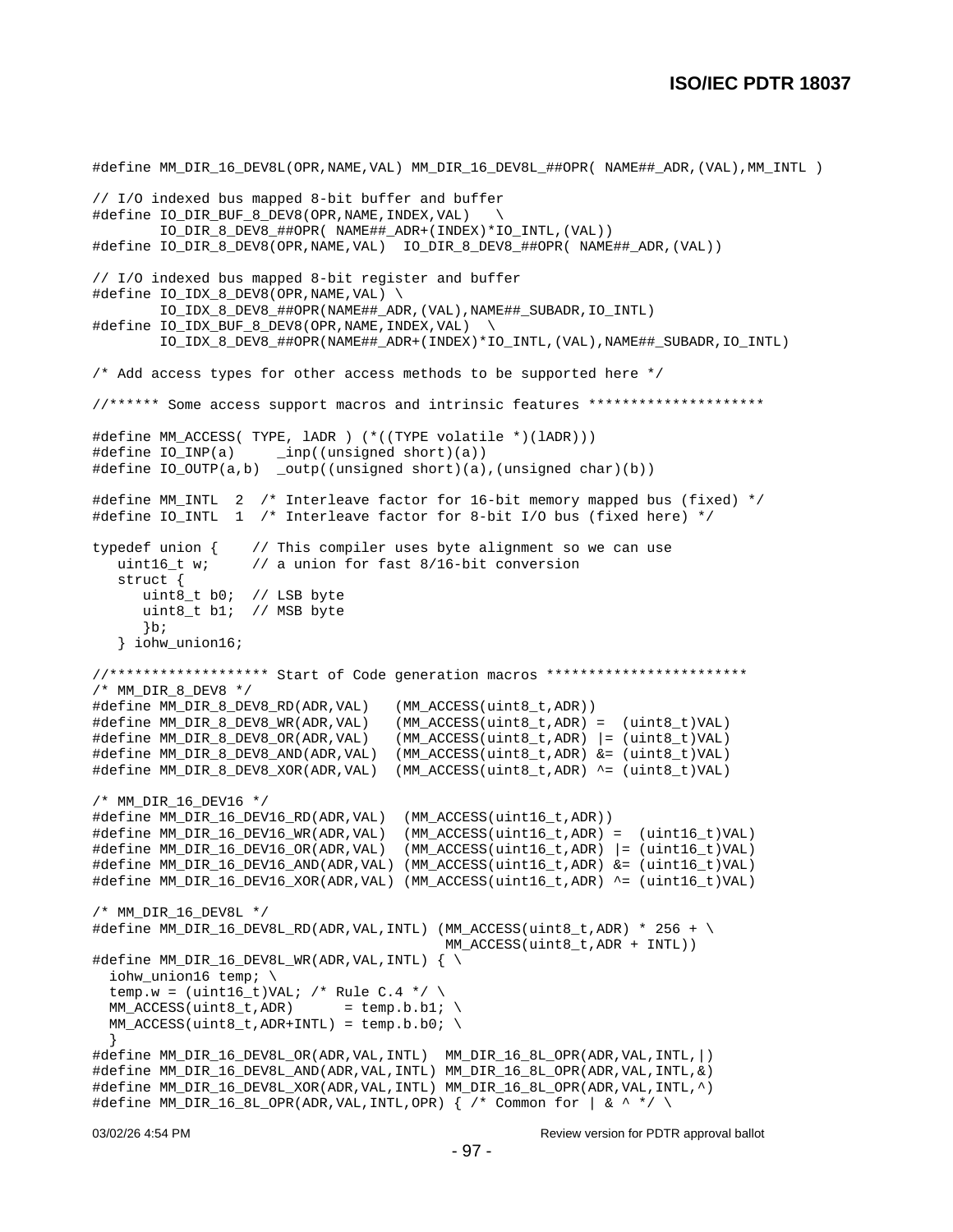```
iohw union16 temp; \
 temp.w = (uint16_t)VAL; /* Rule C.4 */ \
 temp.b.b1 OPR##= MM_ACCESS(uint8_t,ADR); /* Rule C.5 */ \
  temp.b.b0 OPR##= MM_ACCESS(uint8_t,ADR+INTL); \
 MM\_ACCESS(uint8_t,ADR) = temp.b.b1; \
 MM ACCESS(uint8 t,ADR+INTL) = temp.b.b0; \setminus }
/* IO_DIR_8_DEV8 */
#define IO_DIR_8_DEV8_RD(ADR,VAL) (IO_INP(ADR))
#define IO_DIR_8_DEV8_WR(ADR,VAL) (IO_OUTP(ADR,VAL))
#define IO_DIR_8_DEV8_OR(ADR,VAL) (IO_OUTP(ADR,VAL | IO_INP(ADR)))
#define IO_DIR_8_DEV8_AND(ADR,VAL) (IO_OUTP(ADR,VAL & IO_INP(ADR)))
#define IO_DIR_8_DEV8_XOR(ADR,VAL) (IO_OUTP(ADR,VAL ^ IO_INP(ADR)))
/* IO INDEXED 8 DEV8 */#define IO_IDX_8_DEV8_RD(ADR,VAL,SUBADR,INTL) (IO_OUTP(ADR,SUBADR),IO_INP(ADR+INTL))
#define IO_IDX_8_DEV8_WR(ADR,VAL,SUBADR,INTL) (IO_OUTP(ADR,SUBADR),IO_OUTP(ADR+INTL,VAL))
#define IO_IXD_8_DEV8_OR(ADR,VAL,SUBADR,INTL) IO_IDX_8_OPR(ADR,VAL,SUBADR,INTL,|)
#define IO_IXD_8_DEV8_AND(ADR,VAL,SUBADR,INTL) IO_IDX_8_OPR(ADR,VAL,SUBADR,INTL,&)
#define IO_IXD_8_DEV8_XOR(ADR,VAL,SUBADR,INTL) IO_IDX_8_OPR(ADR,VAL,SUBADR,INTL,^)
#define IO_IXD_8_OPR(ADR,VAL,SUBADR,INTL,OPR) { /* common for | \& ^**/\rangleunsigned char tmp = VAL; /* Rule C.4 */\sqrt{ }IO_OUTP(ADR, SUBADR); \ \ \ \ \ tmp OPR##= IO_INP(ADR+INTL); \
  IO_OUTP(ADR, SUBADR); \ \ \ \ \IO OUTP(ADR+INTL, tmp); \
   }
/* Add code generation macros for other supported access methods here */
# endif
//*********************** End of IOHW ***************************
```
#### **E.2.5 The users I/O-register designator definitions**

For each I/O-register designator (each symbolic name) a complete definition of the access method must be created. With this I/O hardware implementation the user must define the access\_type and any address information.

These platform dependent I/O register definitions are normally placed in a separate header file. Here called **"iohw\_my\_hardware"**.

```
//****** Start of user I/O register definitions (IOHW_MY_HARDWARE) ******
#ifndef IOHW MY HARDWARE
#define IOHW_MY_HARDWARE
#define MYPORTS_INIT {/* No initialisation needed in this system */}
#define MYPORTS_RELEASE {/* No release needed in this system */}
#define MYPORT1_TYPE MM_DIR_8_DEV8 // 8-bit register in 8-bit device,
#define MYPORT1_ADR 0xc0000 // memory mapped, use direct access
#define MYPORT2_TYPE MM_DIR_16_DEV16 // 16-bit register in 16-bit device,
#define MYPORT2_ADR 0xc8000 // memory mapped, use direct access
```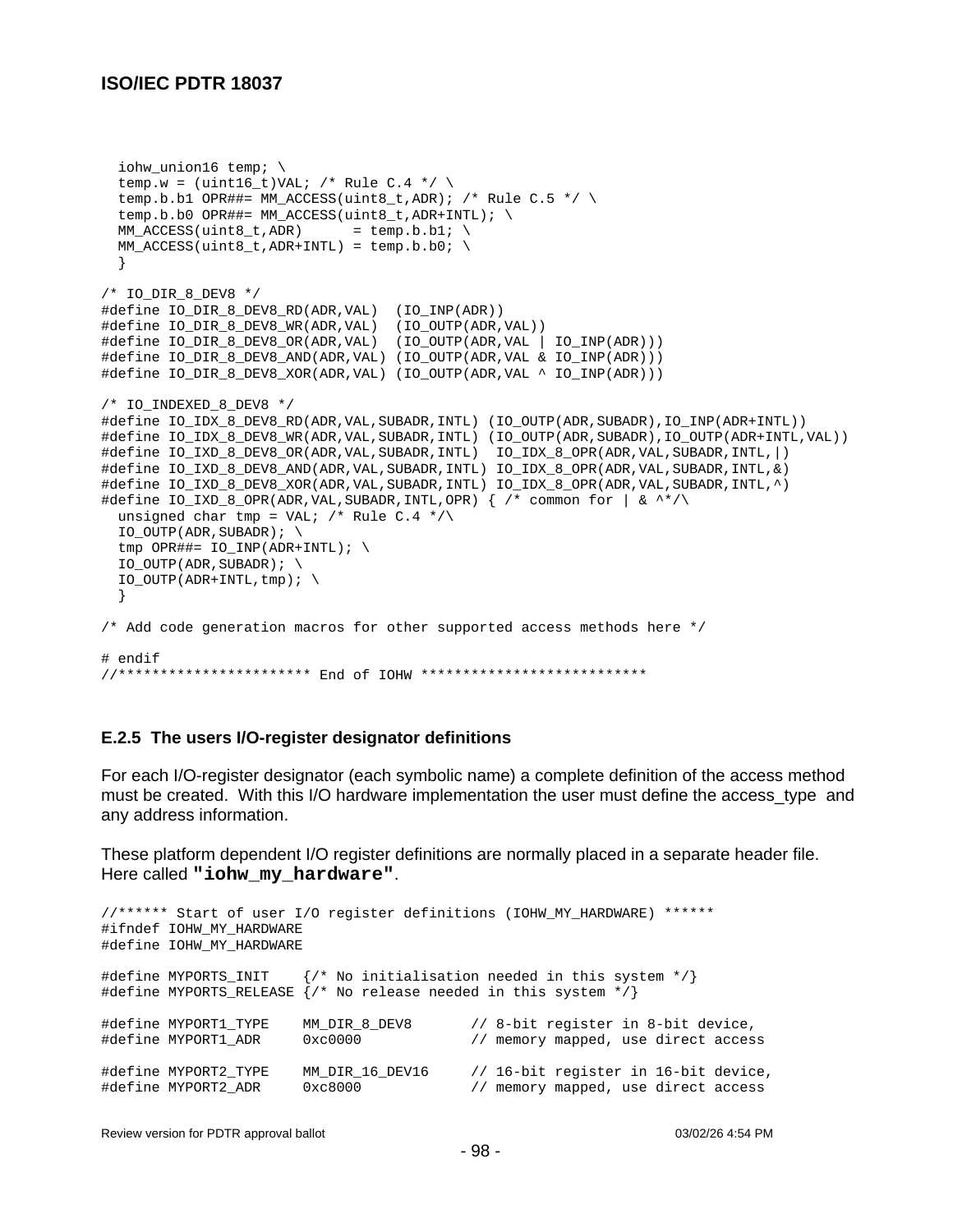| #define MYPORT3 TYPE<br>#define MYPORT3 ADR                                   | MM DIR 16 DEV8L<br>0xc8040      | // 16-bit register in 8-bit device,<br>// memory mapped, use direct access                             |
|-------------------------------------------------------------------------------|---------------------------------|--------------------------------------------------------------------------------------------------------|
| #define MYPORT4 TYPE<br>#define MYPORT4 ADR                                   | IO DIR 8 DEV8<br>0x2345         | // 8-bit register in 8-bit device,<br>// I/O bus mapped, use direct access                             |
| #define MYPORT5 TYPE<br>#define MYPORT5_ADR<br>#define MYPORT5 SUBADR         | IO IDX 8 DEV8<br>0x2345<br>0x56 | // 8-bit register in 8-bit device,<br>// I/O indexed bus mapped, use indexed access                    |
| #define MYPORT6 TYPE<br>#define MYPORT6 ADR                                   | MM DIR BUF 8 DEV8<br>0xb0000    | // 8-bit register buffer in 8-bit device,<br>// memory mapped, use direct access                       |
| #define MYPORT7_TYPE<br>#define MYPORT7 ADR                                   | 0xb8000                         | MM DIR BUF 16 DEV16 // 16-bit register buffer in 16-bit device,<br>// memory mapped, use direct access |
| #define MYPORT8 TYPE<br>#define MYPORT8_ADR                                   | 0xb4000                         | MM DIR BUF 16 DEV8L // 16-bit register buffer in 8-bit device,<br>// memory mapped, use direct access  |
| #define MYPORT9 TYPE<br>#define MYPORT9 ADR                                   | IO DIR BUF 8 DEV8<br>0x2345     | // 8-bit register buffer in 8-bit device,<br>// I/O bus mapped, use direct access                      |
| #define MYPORT10_TYPE<br>#define MYPORT10 ADR<br>#define MYPORT10 SUBADR 0x56 | IO IDX BUF 8 DEV8<br>0x2345     | // 8-bit register buffer in 8-bit device,<br>// I/O indexed bus mapped, use indexed access             |

#endif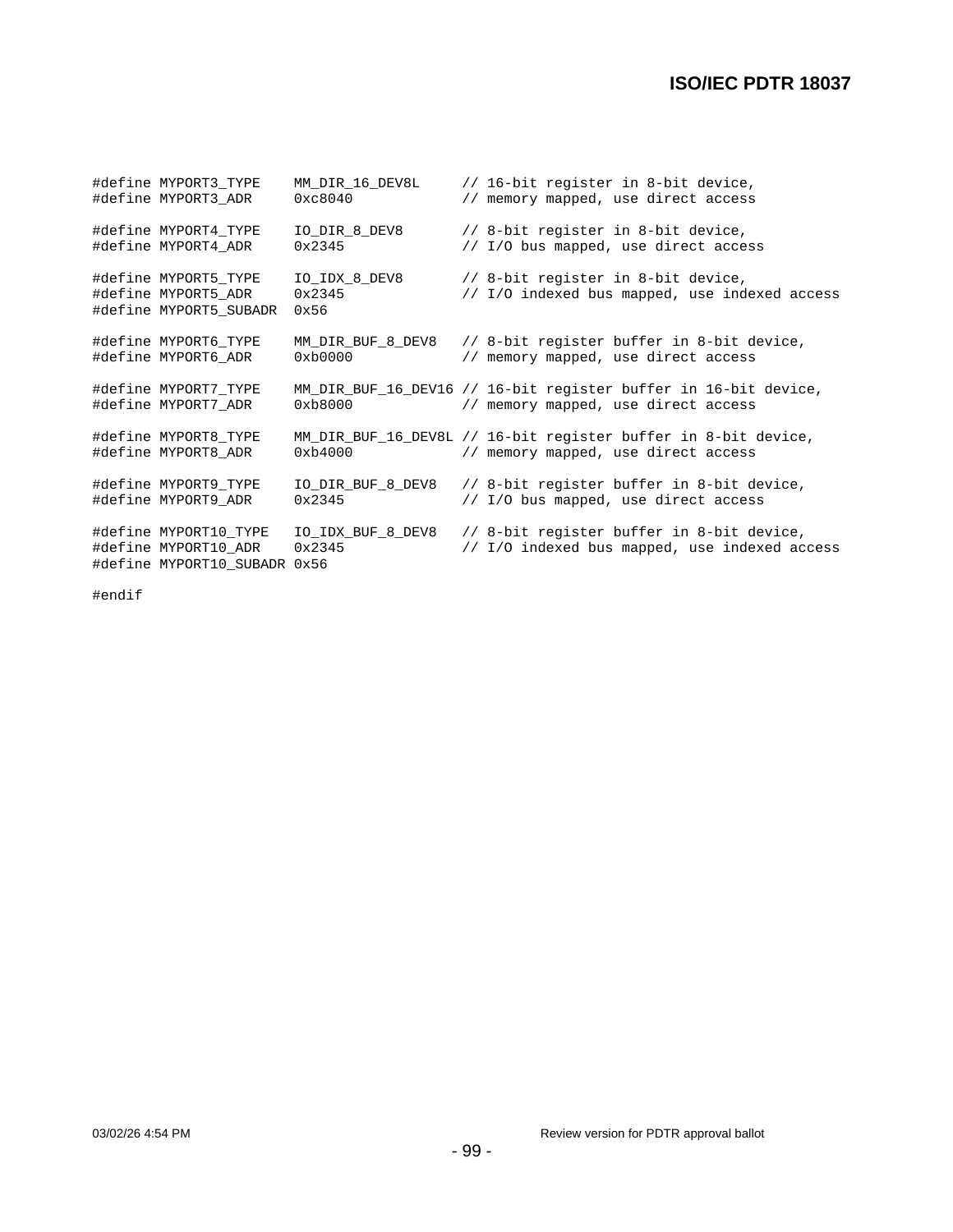#### **E.2.6 The driver function**

The driver function should include **<iohw.h>** and the user I/O register definitions for the target system **"iohw\_my\_hardware"**. The example below tests some operations on the previous I/O register definitions.

```
#include <iohw.h> // includes stdint.h
#include "iohw_my_hardware" // My register definitions
uint8_t cdat;
uint16_t idat;
void my_test_driver (void)
\{ iogroup_acquire(MYPORTS);
    cdat = iord(MYPORT1); // 8-bit memory mapped register
    iowr(MYPORT1,0x12);
   iowr(MYPORT2,idat); <br>ioor(MYPORT3, 0x2334); // 16-bit memory mapped register
                               // 16-bit memory mapped register in 8-bit chip
    ioand(MYPORT4,0x34); // 8-bit I/O mapped register
    ioxor(MYPORT5,0xf0); // 8-bit I/O mapped register on indexed bus
   cdat = iordbuf(MYPORT6,20); // 8 bit memory mapped register
    iowrbuf(MYPORT7,43,0x3458); // 16-bit memory mapped register
    ioorbuf(MYPORT8,43,idat); // 16-bit memory mapped register in 8 bit chip
    ioandbuf(MYPORT9,43,0x02); // 8 bit I/O mapped register
    ioxorbuf(MYPORT10,43,0x12); // 8 bit I/O mapped register on indexed bus
    iogroup_release(MYPORTS);
    }
```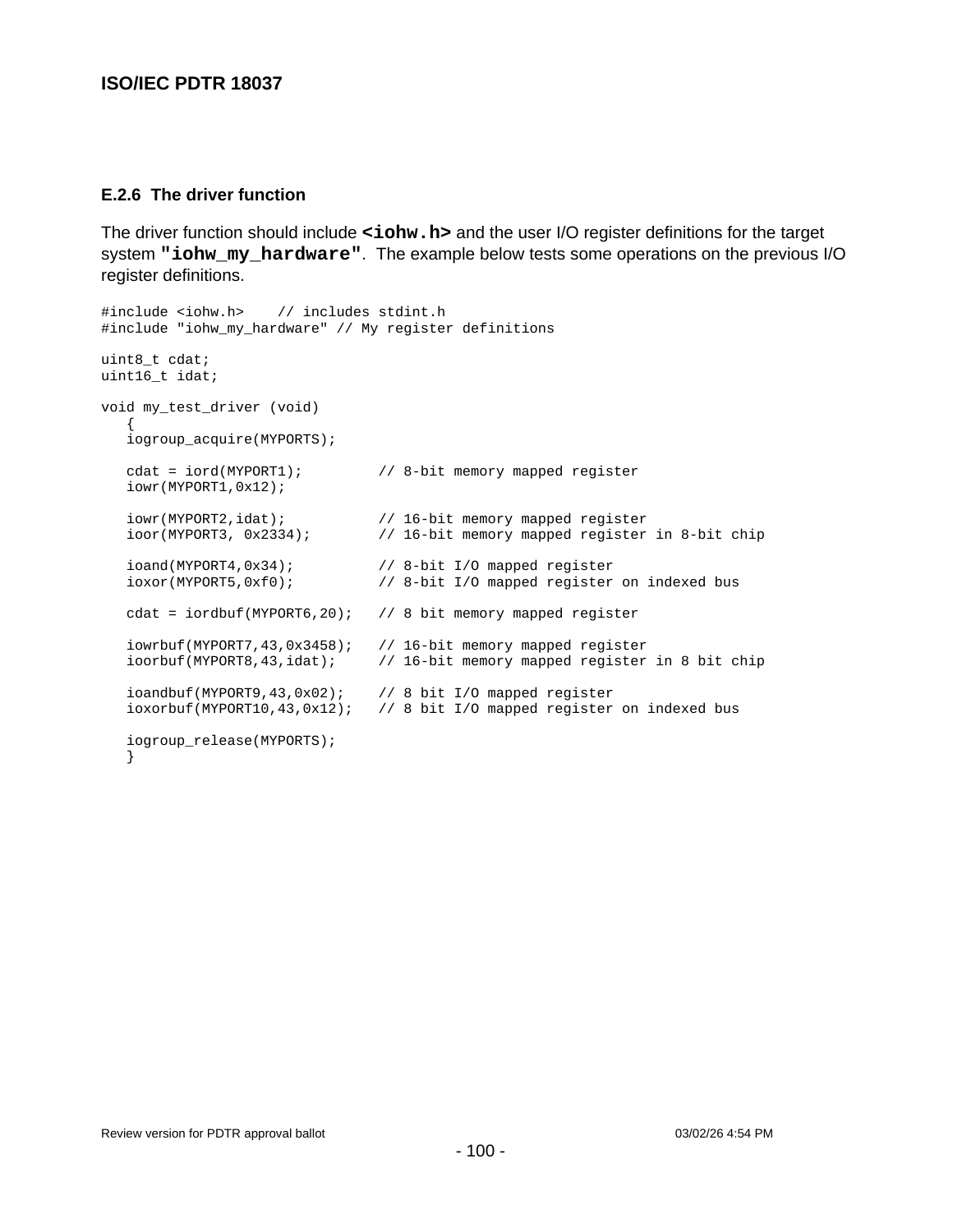# **Annex F**

# **Functionality not included in this Technical Report.**

# **F.1 Circular buffers**

The concept of circular buffers is widely used within the signal processing community. An example of the use of the concept of circular buffers is in a FIR filter, where it is used to reduce the number of memory accesses. The functionality of a FIR filter can described in this way with current C:

```
int x[N+1]; // data values
int h[N+1]; // coefficient values
long int accu = 0;
x[0] = new_value;
accu = x[N] * h[N];for(i=N-1; i>0; i--)
{
    accu += (long int) x[i] * h[i];
  x[i]= x[i-1];
}
```
The data value copy in the last statement in the for loop would be unnecessary, if the concept of a circular buffer was employed here, reducing the number of memory accesses. Many digital signal processors have direct support in their addressing hardware to provide zero-overhead circular addressing. Zero-overhead means here that calculating the address for an access to a circular buffer can be done in the same time as performing a regular address calculation, including the wrap-around check and, if necessary, the execution of the wrap-around. However there are often many restrictions on how hardware supported circular addressing can be used. E.g., only address increments by one are allowed in some implementations, and there may be requirements to the size and/or alignment of the buffer.

Since the functional specifications of the support for circular addressing in various processors is so diverse, it is difficult to define an abstract model that can be used in a natural manner in the C language, and that also can be translated efficiently for the various hardware paradigms. Therefore, in this Technical Report no proposals are made for language extensions to support circular buffers. Should, in the future, a single approach towards circular addressing become dominant in the market, then an appropriate C language construct could be defined.

Some current approaches to circular addressing are given below.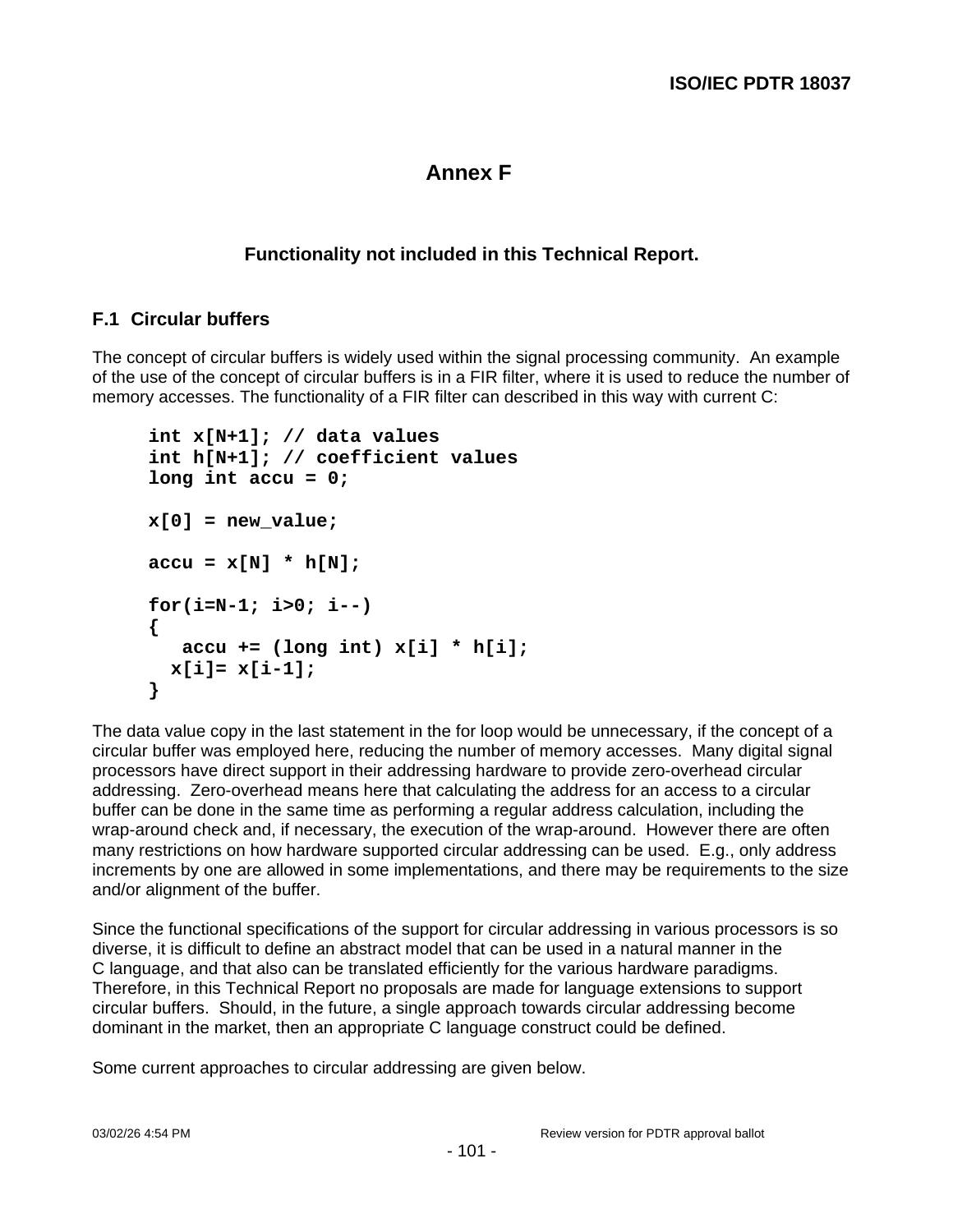- Add a new keyword (for instance, **circ**) to the C language, that allows a programmer to indicate that an array or pointer with this qualifier is to be accessed with circular addressing.
- Another solution is to define a new library function or macro, CIRC(), which could be used in the following manner:

**int \*p;**

```
p = CIRC(p+1, /* array info */);
     // this does an increment by one of p
```
Array info in this example covers the starting address and end address of the address range where circular addressing is desired. A compiler for an architecture that has direct hardware support for circular addressing is then free to optimise this function call away, and exploit the capabilities of the hardware.

In the current C language there is provision to specify circular buffers, however only when using array index notation:

```
accum += (long int) x[i % N]*h[i];
```
It is possible for a clever optimiser to recognise that this in fact is a circular buffer and exploit the hardware support for this. This has the advantage that the use of circular buffers is already possible within the current C language, but it requires the programmer to use array indices rather than pointers. Furthermore it is not possible to specify any alignment constraint on the allocated buffer, which might be necessary for the underlying hardware implementation.

No preferred solution is specified here.

# **F.2 Complex data types**

In this Technical Report no complex fixed-point data types are been defined. However in the C language, complex data types are already existing for floating-point numbers. As **fract** and **accum** types can be viewed upon as an alternative to floating-point numbers in some applications it is worthwhile considering extending the definition of complex types in C to include fract and accum bases. It will be beneficial for the user community to standardise such data types as they have a clear usage in an area like communications signal processing.

# **F.3 Consideration of BCD data types for Embedded Systems**

It was briefly considered to include some form of Binary Coded Decimal (BCD) as part of the Embedded Systems C Technical Report. BCD types have been frequently proposed for embedded systems and financial applications. As the area of application for BCD types is too diverse, and since in this version of this Technical Report only binary types are considered, it was decided not to include BCD types.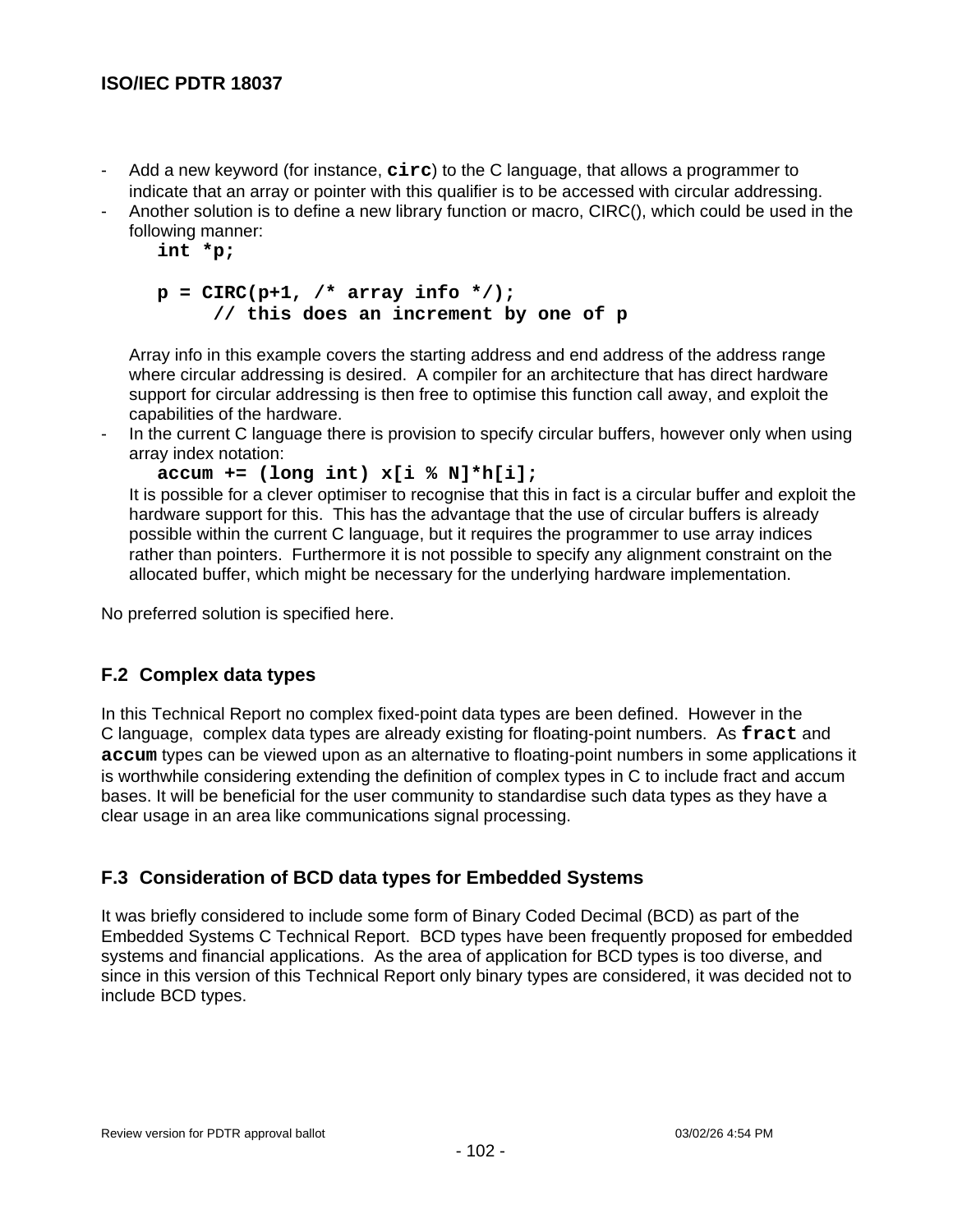# **F.4 Modwrap overflow**

Next to the saturated overflow behaviour, sometimes another overflow behaviour is desired: modular wrap-around. This exploits an important property of 2's complement representation of fixed-point data types, and is used in e.g. sums-of-products calculation, where the sum of a number of the individual products may overflow, but the full sum does not overflow. In this case modular wrap-around on overflow may be used.

Modular wrap-around overflow handling can be defined as follows:

For unsigned fixed-point types, the source value is replaced by a value within the range of the fixed-point type that is congruent (in the mathematical sense) to the source value modulo  $2<sup>N</sup>$ , where N is the number of integral bits in the fixed-point type. (For example, for unsigned **fract** types, N equals 0, and the source value is replaced by a value between 0 and 1 that is congruent to the source value modulo 1.) For signed fixed-point types, the source value is replaced by a value within the fixed-point range that is congruent to the source value modulo  $2^{(N+1)}$ , where N again is the number of integral bits in the fixed-point type. (In either case, the effect is to discard all bits above the most significant bit of the fixed-point format.)

At some point, inclusion in this TR of an additional type qualifier (**\_Modwrap**) to specify modular wrap-around on overflow for the fixed-point types was considered. However, seeing its marginal use and the added complexity of an extra type qualifier it was decided not to include this functionality in the current text.

Implementations are however free to provide mechanisms to support the modwrap functionality.